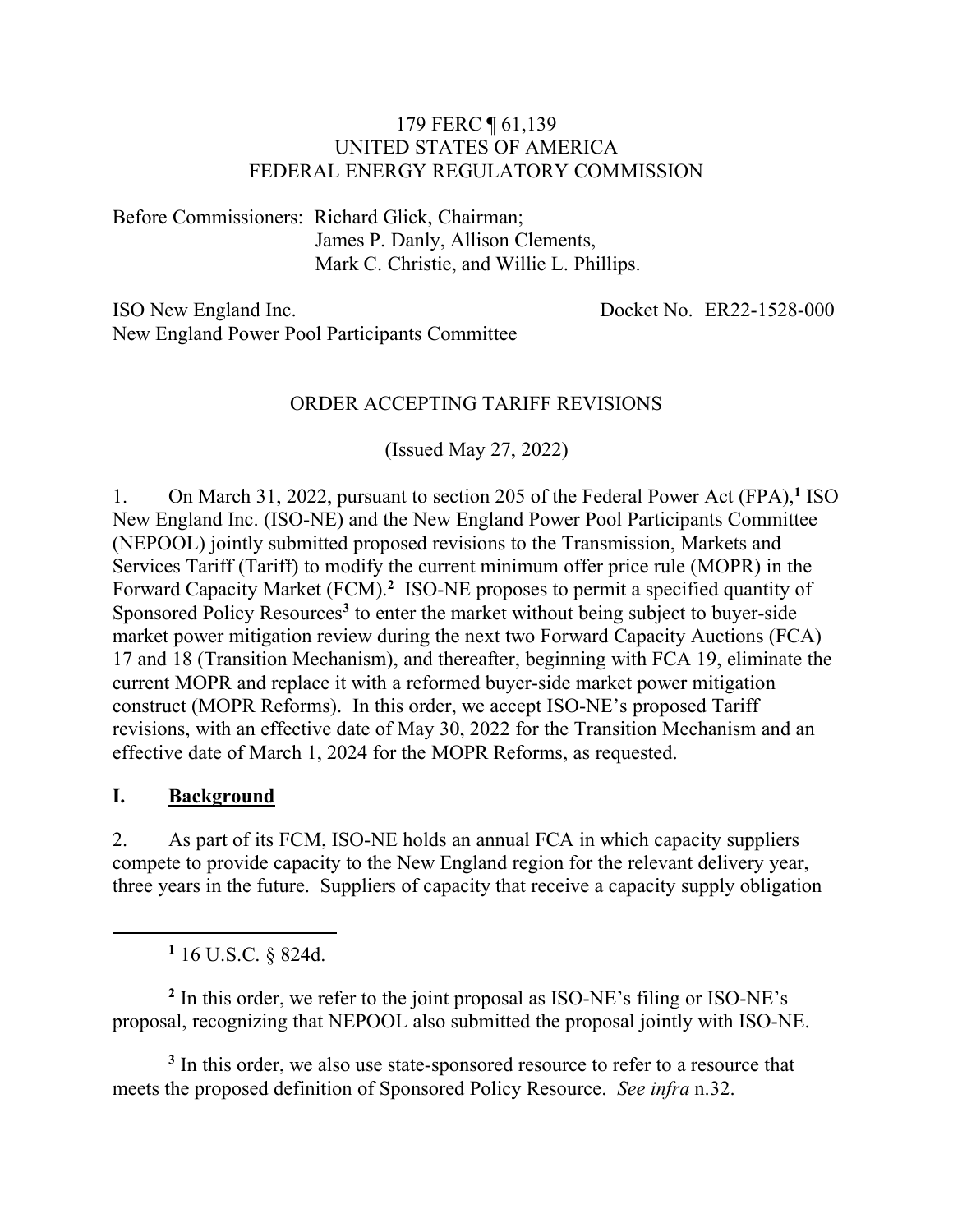(CSO) in an FCA commit to, and receive payment for, providing capacity for that oneyear period associated with that FCA.

3. Currently, ISO-NE's buyer-side market power mitigation rules utilize a minimum offer price rule, or MOPR, that requires new capacity resources to offer their capacity at prices that are at or above a price floor set for each type of resource (referred to as the Offer Review Trigger Price or ORTP).**<sup>4</sup>** ISO-NE's Tariff requires ISO-NE's Internal Market Monitor (IMM) to review any new resource offers below the ORTP. The ORTP serves as a proxy for the price at which a given resource technology is expected to offer into the FCA were it not to receive out-of-market revenue as defined in ISO-NE's Tariff. **5** All new resource offers below the ORTP undergo a unit-specific review by the IMM and are potentially subject to mitigation.

4. Over the past decade, New England states have sought to reduce greenhouse gas emissions and meet climate goals through various mechanisms outside of the ISO-NE markets.<sup>6</sup> Those efforts have included legislation that allowed state-regulated utilities to enter into long-term contracts with certain defined resource types.**<sup>7</sup>** However, the MOPR does not allow resources receiving out-of-market revenues to account for that support in their offer prices, unless the support is widely available to other market participants. **8** As noted by ISO-NE in its filing, new resources supported through state legislation carry an elevated risk that their subsidized offers will be mitigated, making it more likely that they will fail to clear in the FCA.<sup>9</sup> ISO-NE acknowledges that exclusion of state-sponsored resources from the FCM forces consumers to effectively pay for capacity twice – once to meet the resource adequacy objectives of the FCM and a second time to meet the policy objectives of the states. **10**

**<sup>6</sup>** Transmittal at 12.

**<sup>7</sup>** *Id.* at 14-19.

 $\overline{a}$ 

**<sup>4</sup>** ISO-NE, Tariff, § III (Market Rule 1), app. A (Market Monitoring, Reporting and Market Power Mitigation) (60.0.0), § III.A.21.1.

**<sup>5</sup>** *See id*., § III.A.21.2(b)(i).

**<sup>8</sup>** *See* ISO-NE Tariff, § III.A.21.2(b)(i).

**<sup>9</sup>** Transmittal at 5, 21-22.

**<sup>10</sup>** *Id.* at 21-22, 31.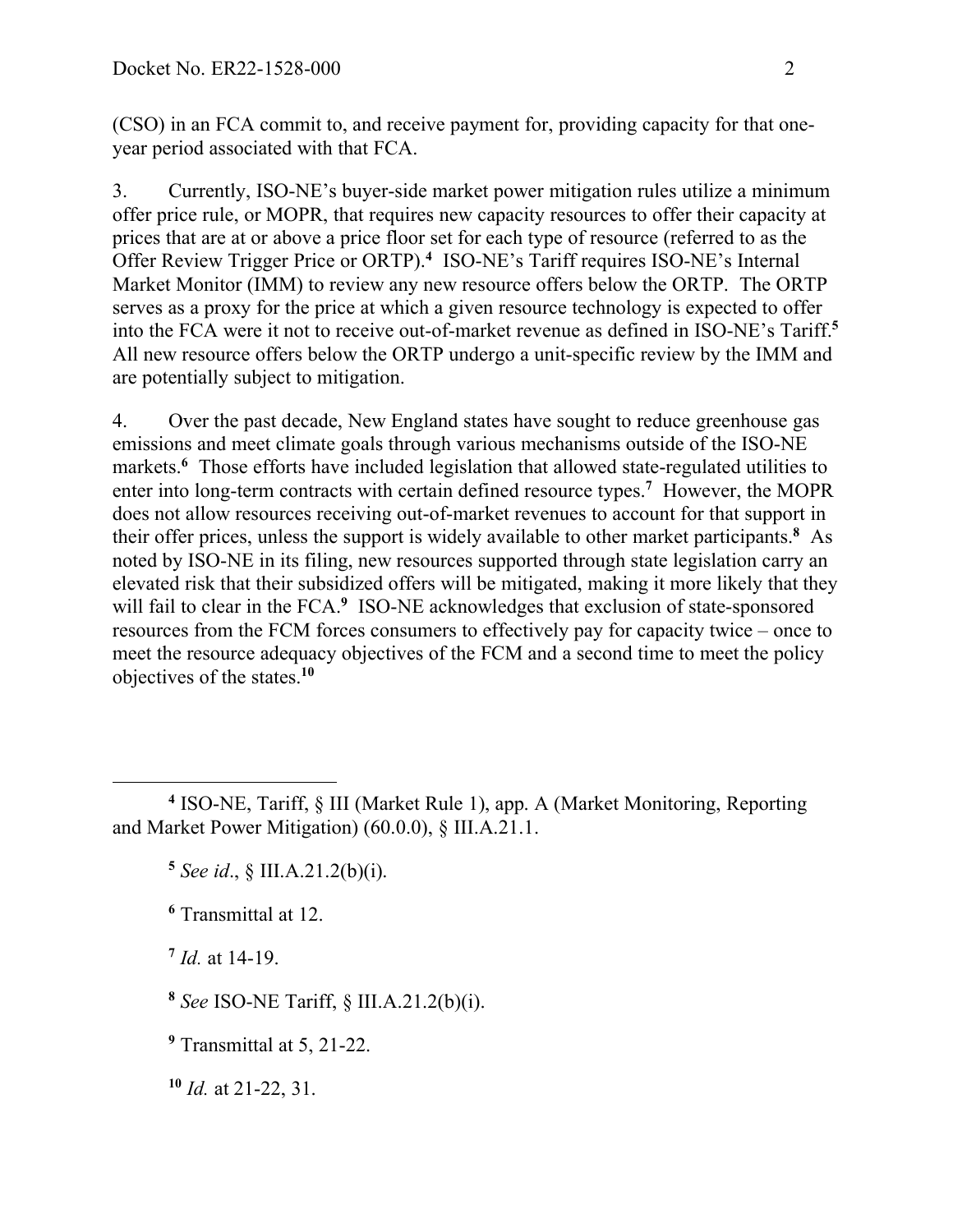5. ISO-NE has attempted to accommodate state policies into the FCM.**<sup>11</sup>** In 2014, ISO-NE established a Renewable Technology Resource (RTR) exemption, which allowed, in any auction, between 200 MW and 600 MW (200 MW plus any unused portion(s) of the 200 MW allowances from the previous two auctions) of defined statesponsored resources developed to meet environmental targets to bypass the MOPR.**<sup>12</sup>** In 2018, recognizing that the quantity of state-supported resources would likely exceed the RTR exemption or not qualify as eligible for the RTR exemption, ISO-NE replaced the RTR exemption with Competitive Auctions with Sponsored Policy Resources (CASPR). **<sup>13</sup>** CASPR, which is currently in effect, is a market-based solution designed to meet the region's objectives of accommodating the entry of specifically defined statesupported new resources into the FCM over time while maintaining competitive capacity pricing.**<sup>14</sup>**

6. CASPR includes a primary auction, which maintains the MOPR for all new resources. It then includes a second auction, known as a substitution auction, held immediately after the primary auction clears. During the substitution auction, existing resources that were awarded CSO in the primary auction can permanently transfer those CSOs in their entirety to new state-sponsored resources that did not acquire CSOs in the primary auction. As compensation for agreeing to take on the existing resource's CSO, the new state-sponsored resource receives the substitution auction clearing price, the existing resource permanently retires, and following its first year of participation, the state-sponsored resource continues in the market as an existing resource.**<sup>15</sup>**

**<sup>11</sup>** *Id.* at 22-28.

 $\overline{a}$ 

**<sup>12</sup>** *ISO New Eng. Inc. & NEPOOL Participants Comm'n*, 147 FERC ¶ 61,173 (2014) (RTR Exemption Order), *clarification granted, reh'g denied*, 150 FERC ¶ 61,065 (2015), *order on remand*¸ 155 FERC ¶ 61,023 (2016), *reh'g denied*, 158 FERC ¶ 61,138 (2017) (RTR Remand Rehearing Order). The Commission's acceptance of the RTR exemption was the subject of a petition for review, which the D.C. Circuit Court of Appeals denied. *See NextEra Energy Res., LLC v. FERC*, 898 F.3d 14, 26 (D.C. Cir. 2018).

**<sup>13</sup>** Transmittal at 25-27.

**<sup>14</sup>** *ISO New Eng. Inc. & NEPOOL Participants Comm'n*, 162 FERC ¶ 61,205 (2018) (CASPR Initial Order), *reh'g denied*, 173 FERC ¶ 61,161 (2020) (CASPR Initial Rehearing Order), *reh'g denied*, 174 FERC ¶ 62,041 (explaining that rehearing is deemed denied by operation of law but noting that the Commission may address the issues raised in a future order), *reh'g denied*, 174 FERC ¶ 61,120 (2021).

**<sup>15</sup>** CASPR Initial Order, 162 FERC ¶ 61,205 at PP 7-9.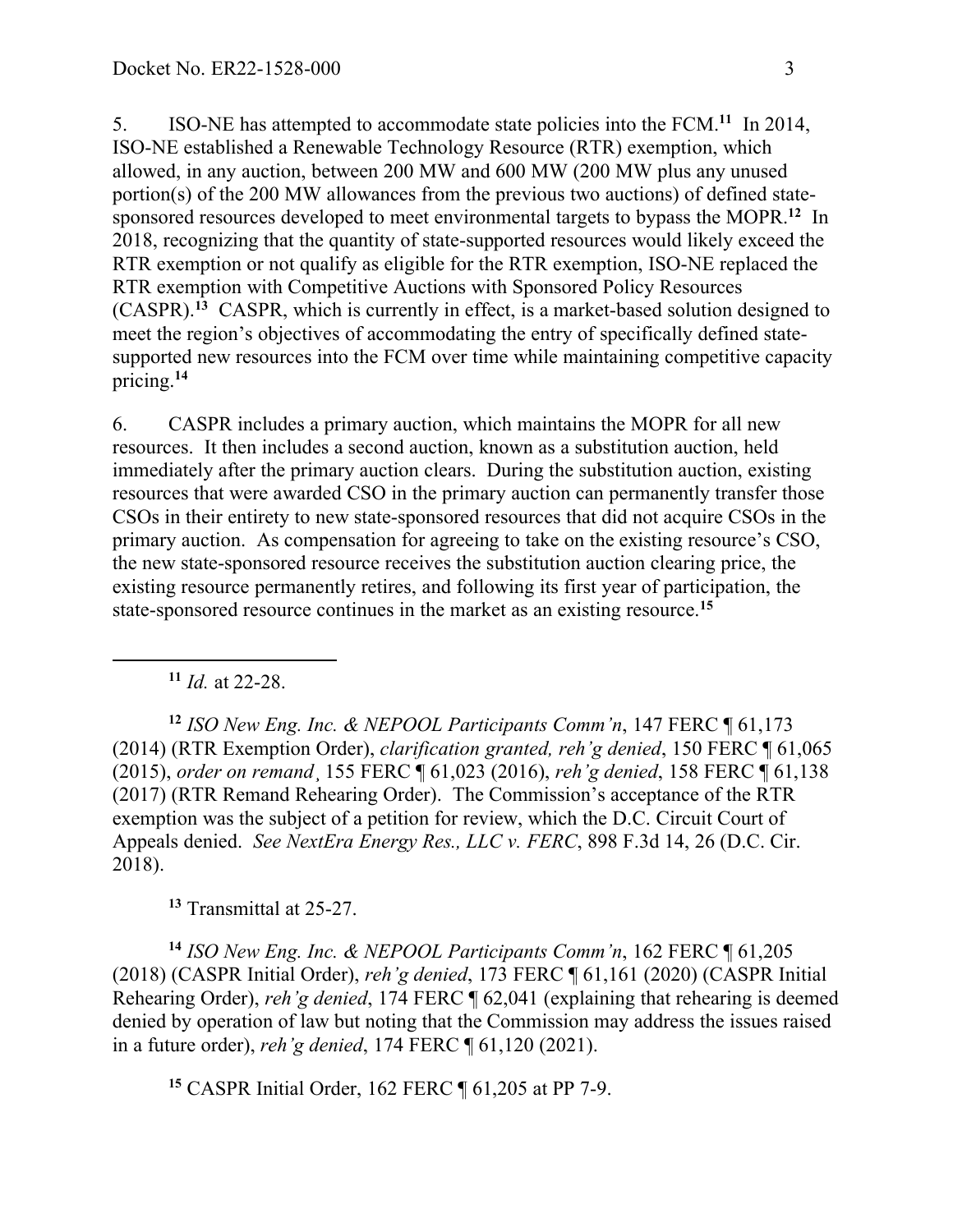## **II. Filing**

7. ISO-NE's proposal includes two sets of revisions to the Tariff: (1) a Transition Mechanism for FCAs 17 and 18, with an effective date of May 30, 2022, and (2) MOPR Reforms, which revise the buyer-side market power review and mitigation rules beginning with FCA 19, with an effective date of March 1, 2024.

# **A. MOPR Reforms**

8. ISO-NE asserts that its MOPR Reforms are necessary to facilitate entry into the FCM of substantial amounts of capacity from state-sponsored resources over the next several decades, avoiding the potential for an inefficient overbuild of the region's capacity. ISO-NE explains that New England states have undertaken significant clean energy and decarbonization initiatives over the last five years such that the market rules designed to accommodate the participation of state-sponsored resources within the FCM (e.g., CASPR) are unlikely to sufficiently address the potential for excess capacity procurement throughout the region.**<sup>16</sup>** Accordingly, ISO-NE proposes to implement certain MOPR Reforms, discussed in more detail below, to replace CASPR, following a two-year transition period.**<sup>17</sup>**

9. ISO-NE explains that these MOPR Reforms create a sponsored policy resource exclusion to ISO-NE's buyer-side market power mitigation to balance, *inter alia*, the economic inefficiencies of the overbuild problem with the market inefficiencies of allowing new resources to submit offers in the FCA that reflect out-of-market revenues.**<sup>18</sup>** ISO-NE states that excluding state-supported resources from buyer-side mitigation is not without precedent in the history of the FCM; for example, the current Tariff excludes broadly available state and local economic development incentives from its definition of out-of-market revenues such that they are not included when ISO-NE calculates ORTPs and the IMM calculates resource-specific capacity price estimates for new capacity resources.**<sup>19</sup>**

# **B. Transition Mechanism**

10. ISO-NE explains that it proposes a Transition Mechanism for FCAs 17-18 to permit a defined quantity of state-sponsored resources unmitigated entry into the FCA in

**<sup>17</sup>** *Id.* at 32-34.

 $\overline{a}$ 

**<sup>18</sup>** *See, e.g.*, *id.* at 33.

**<sup>19</sup>** *Id.* at 56-57.

**<sup>16</sup>** Transmittal at 29-32.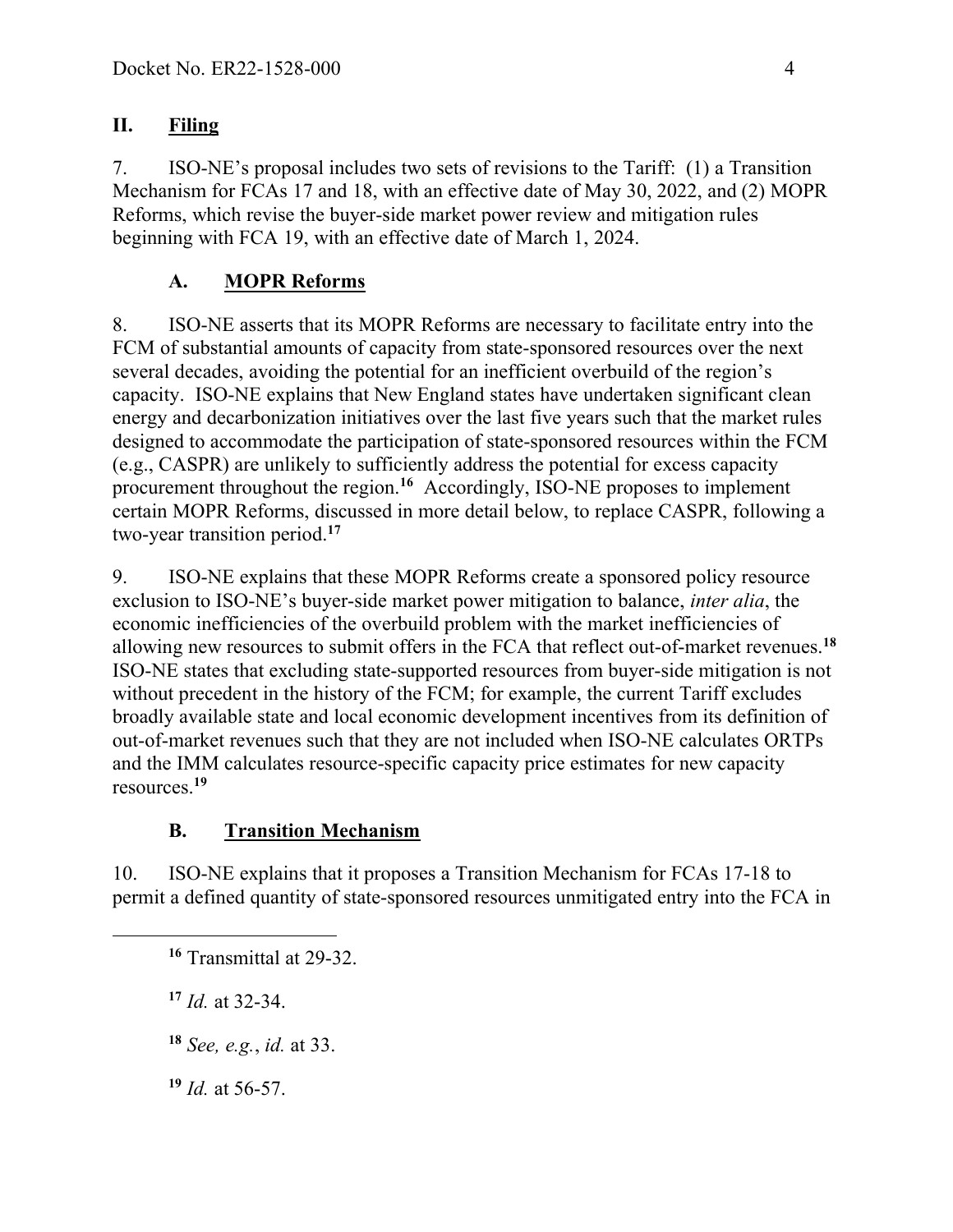a measured fashion to protect reliability, investors, and consumers.**<sup>20</sup>** ISO-NE states that it proposes a graduated replacement of the MOPR for two central reasons: (1) concerns about adverse impacts to reliability from inefficient retirements and from likely delays in the development of state-sponsored resources, and (2) the need to provide the region time to undertake market reforms to facilitate the reliable transition to the new resource mix.**<sup>21</sup>**

11. With respect to the first concern, ISO-NE states that allowing significant quantities of state-sponsored resources to enter the market unmitigated is likely to decrease the clearing price in a manner that could lead to premature retirement of resources that have important reliability benefits for the region.**<sup>22</sup>** ISO-NE explains that the adverse effects of such inefficient retirements could include that the region is unable to balance supply and demand for certain periods due to the influx of weather-dependent renewable resources and inefficient retirements of resources that are not dependent on the weather. **<sup>23</sup>** ISO-NE states that this could be of particular concern during severe weather events when solar and wind generation can be limited. ISO-NE additionally states that the transition affords more time for large-scale state-sponsored resources to complete construction before retirements occur.**<sup>24</sup>**

12. ISO-NE illustrates its reliability concern with a possible scenario in which MOPR's immediate elimination prompts entry into the FCM for FCA 17 of 1,269 MW in qualified capacity of offshore wind projects that have been awarded long-term contracts and are in various stages of development, prompting retirement of a similar quantity of existing resources in the same timeframe.<sup>25</sup> ISO-NE explains that, should those new projects face delays of even a single year beyond the date at which the existing resources will retire, the existing forecasted capacity surplus from FCA 16 of 1,165 MW could result in a capacity deficit, or negative planning margin, of roughly 104 MW, which would pose a resource adequacy concern for the region for that commitment period.**<sup>26</sup>**

**<sup>20</sup>** *Id.* at 32.

 $\overline{a}$ 

**<sup>21</sup>** *Id.* at 36.

**<sup>22</sup>** *Id.* at 36-37.

**<sup>23</sup>** *Id.* at 36.

**<sup>24</sup>** *Id.* at 38.

**<sup>25</sup>** Transmittal, attach. (Testimony of Vamsi Chadalavada) at 38 (Chadalavada Test.).

**<sup>26</sup>** *Id.* at 36.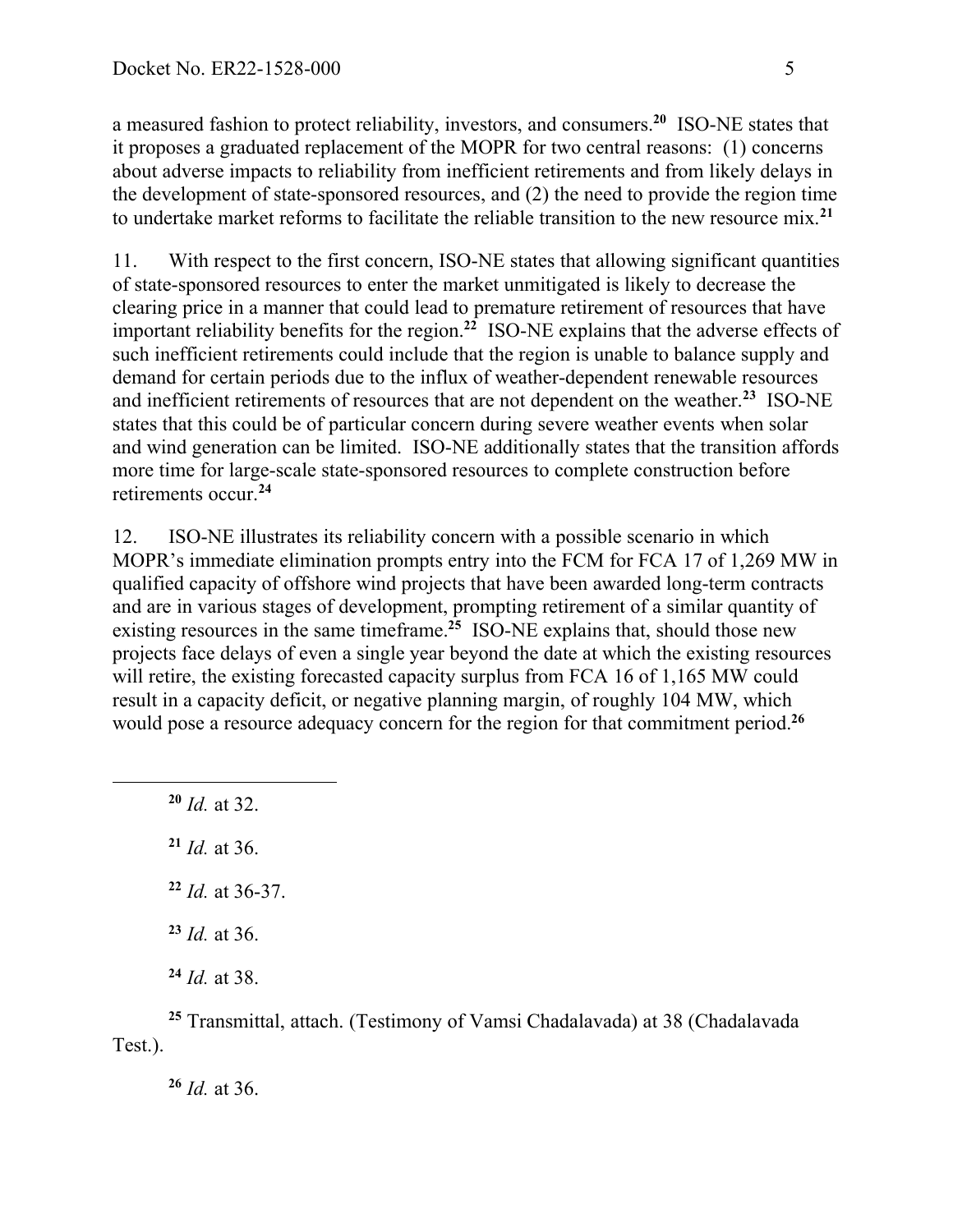13. With respect to the second concern, ISO-NE explains that it is working on two "important market design enhancements."<sup>27</sup> First, ISO-NE has started the process to overhaul the accreditation of capacity values of resources participating in the FCM and is planning to move away from the current approach that produces values based on a resource's ability to serve gross peak load to a methodology that accredits resource capacity values based on their marginal reliability contribution to reducing expected unserved load.**<sup>28</sup>** ISO-NE states that completing this transition by the time the MOPR Reforms are implemented in FCA 19 will allow ISO-NE to more accurately account for the relative reliability benefits of new, state-sponsored resources and the loss of such benefits from exiting resources. ISO-NE states that it also plans to re-propose the dayahead ancillary services that the Commission previously rejected.**<sup>29</sup>** ISO-NE states that it remains convinced that employing at least some portion of those ancillary services will help ensure the markets properly compensate resources and states that the ancillary services will be more important once the system is more heavily dependent on intermittent renewable resources. ISO-NE asserts, however, that the instant MOPR Reforms proposal is not contingent on the completion of the planned proposals for capacity resource accreditation and ancillary services by FCA 19, although ISO-NE strongly desires to accomplish this. **30**

### **III. Notice of Filing and Responsive Pleadings**

14. Notice of the filing was published in the *Federal Register,* 87 Fed. Reg. 19,912 (Apr. 6, 2022), with interventions, comments and protests due on or before April 21, 2022. The entities filing notices of intervention, motions to intervene, comments, protests, and answers, along with their acronyms, are listed in the Appendix to this order.

15. No party argues that the MOPR Reforms are unjust and unreasonable. Rather, the comments focus on the merits of the Transition Mechanism. Such comments fall into three categories.

16. First, some parties—including Calpine, EPSA, IMM, NEPGA, Renewable Owners, and Shell Energy—support the proposal, including the Transition Mechanism,

**<sup>27</sup>** *Id*. at 39.

 $\overline{a}$ 

**<sup>28</sup>** Transmittal at 37-40.

**<sup>29</sup>** *Id.* at 41 (citing *ISO New Eng. Inc.*, 173 FERC ¶ 61,106 (2020)).

**<sup>30</sup>** Chadalavada Test. at 46 ("It is simply not possible to guarantee to the region that those market design enhancements will be completed for FCA 19, despite our very strong desire to complete both projects for implementation simultaneously with the BSMPR Reforms in FCA 19.").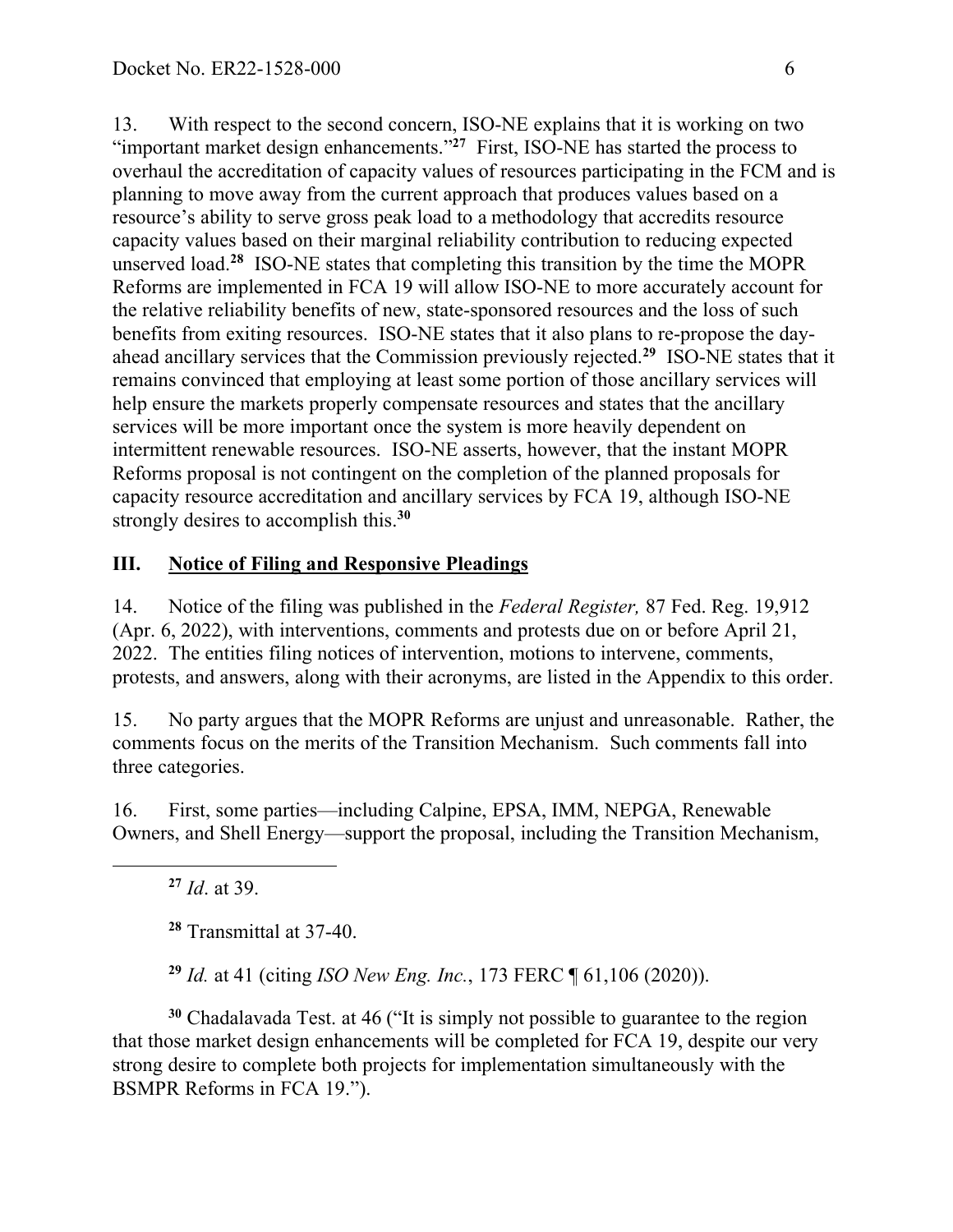and urge the Commission to accept the filing in its entirety as just and reasonable. They note that the Transition Mechanism was the result of stakeholder negotiations and compromise and support ISO-NE's arguments for the need for the Transition Mechanism. The EMM, despite observing that there might be certain improvements to the proposal, recommends that the Commission accept the proposal and notes that the Transition Mechanism, while not ideal is a "reasonable means to address these efficiency concerns and to help support the performance of ISO-NE's capacity market while the essential improvements to capacity accreditation and the capacity demand curves are developed and implemented."**<sup>31</sup>** NESCOE similarly supports MOPR reform and does not oppose the Transition Mechanism, urging the Commission not to leave ISO-NE in the untenable position of remaining in the status quo.

17. Second, some parties—including AEE, CT DEEP, and SEIA—also support the proposal as a just and reasonable improvement over the status quo and do not oppose the Transition Mechanism despite not explicitly supporting it. CT DEEP states that the Transition Mechanism is not the ideal outcome and states that it would prefer elimination of the MOPR as soon as possible and that any transition must hardwire into the Tariff elimination of the current MOPR as of FCA 19. AEE disagrees that the Transition Mechanism is necessary; however, AEE and CT DEEP caution that rejecting the filing may cause more harm to the market given the uncertainty, delay, and additional process that would be required, and highlight concerns with having the existing MOPR in place for FCA 17.

18. Lastly, some parties—including over 120 Concerned Citizens, three members of Congress, ACORE, BEAT, CECA, E2, Consumer Advocates, NCEL, and Offshore Wind Coalition—urge the Commission to reject the proposal and require immediate elimination of the MOPR. Some of these parties assert that ISO-NE has not justified the Transition Mechanism or that the Transition Mechanism is not just and reasonable. Some also claim that the current ISO-NE MOPR is unjust and unreasonable.

# **IV. Procedural Matters**

 $\overline{a}$ 

19. Pursuant to Rule 214 of the Commission's Rules of Practice and Procedure, 18 C.F.R. § 385.214 (2021), the timely, unopposed motions to intervene filed by the parties listed in the Appendix serve to make the entities that filed them parties to this proceeding.

20. Rule 213(a)(2) of the Commission's Rules of Practice and Procedure, 18 C.F.R. § 385.213(a)(2) (2021), prohibits an answer to a protest or an answer unless otherwise ordered by the decisional authority. We accept the answers filed by Calpine, CECA,

**<sup>31</sup>** EMM Comments at 7, 9.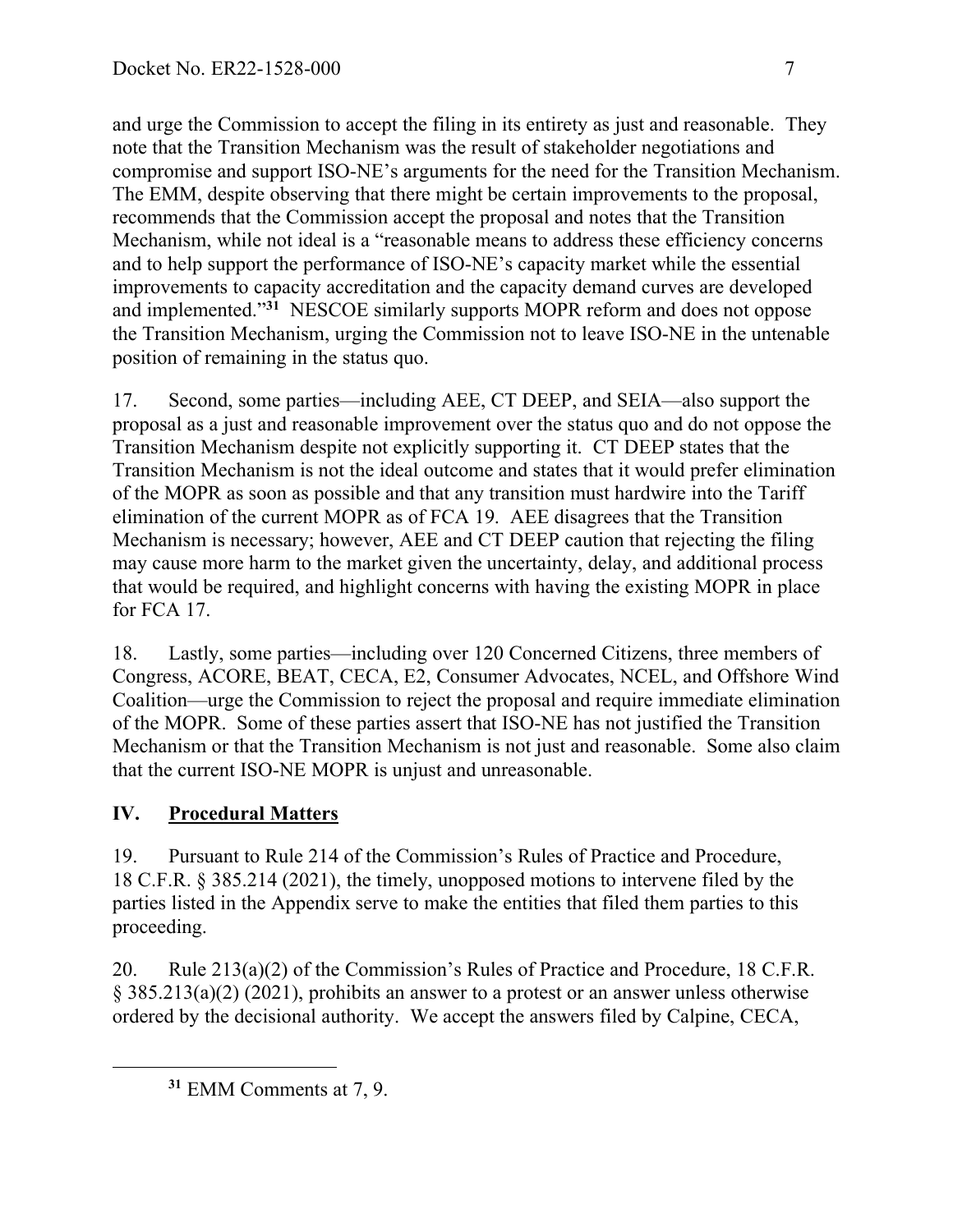ISO-NE, NEPGA, NEPOOL and North East Offshore because they have provided information that has assisted us in our decision-making process.

### **V. Substantive Matters**

21. We find that ISO-NE's proposed Tariff revisions, including implementation of the MOPR Reforms following the Transition Mechanism, are just and reasonable. We find that ISO-NE has demonstrated that the proposed revisions appropriately balance the need to mitigate the potential exercise of buyer-side market power against the harms of overmitigation. We agree with commenters that rejecting the filing would cause harm to the market and to consumers given the uncertainty, delay, and additional process that would be required, noting that the qualification process for FCA 17 is already underway. As discussed further below, we find that ISO-NE's proposal minimizes the potential for an inefficient overbuild of capacity while providing the necessary time for an orderly transition of the region's resource mix that will protect reliability and provide market certainty.

## **A. MOPR Reforms**

 $\overline{a}$ 

## **1. Proposal**

22. As part of its MOPR Reforms, ISO-NE states that it will divide new resources into three tranches: (1) resources with a qualified capacity of 5 MW or less (*de minimis* resources) and passive demand-response resources; (2) competitive entrants and Sponsored Policy Resources;<sup>32</sup> and (3) all other resources. ISO-NE proposes exemptions from buyer-side review and offer mitigation for resources in the first and second tranches. Any resources in the third tranche that fail the conduct test (that is, make a below-cost offer) must also pass an "incentive rebuttal" process, i.e., demonstrate an associated load serving entity's (LSE) lack of financial incentive to exercise buyer-side market power. If such resources do not pass the incentive rebuttal process, they will be restricted from

**<sup>32</sup>** Under the proposal, Sponsored Policy Resource is defined as "a New Capacity Resource that: receives a revenue source, other than revenues from ISO-administered markets, that is supported by a government-regulated rate, charge, or other regulated cost recovery mechanism, and; qualifies as a renewable, clean, zero-carbon, or alternative energy resource under a renewable energy portfolio standard, clean energy standard, decarbonization or net-zero carbon standard, alternative energy portfolio standard, renewable energy goal, clean energy goal, or decarbonization or net-zero carbon goal enacted by federal or New England state statute, regulation, or executive or administrative order and as a result of which the resource receives the revenue source." Proposed Tariff, § I.2, I.2 Rules of Construction; Definitions (146.0.0).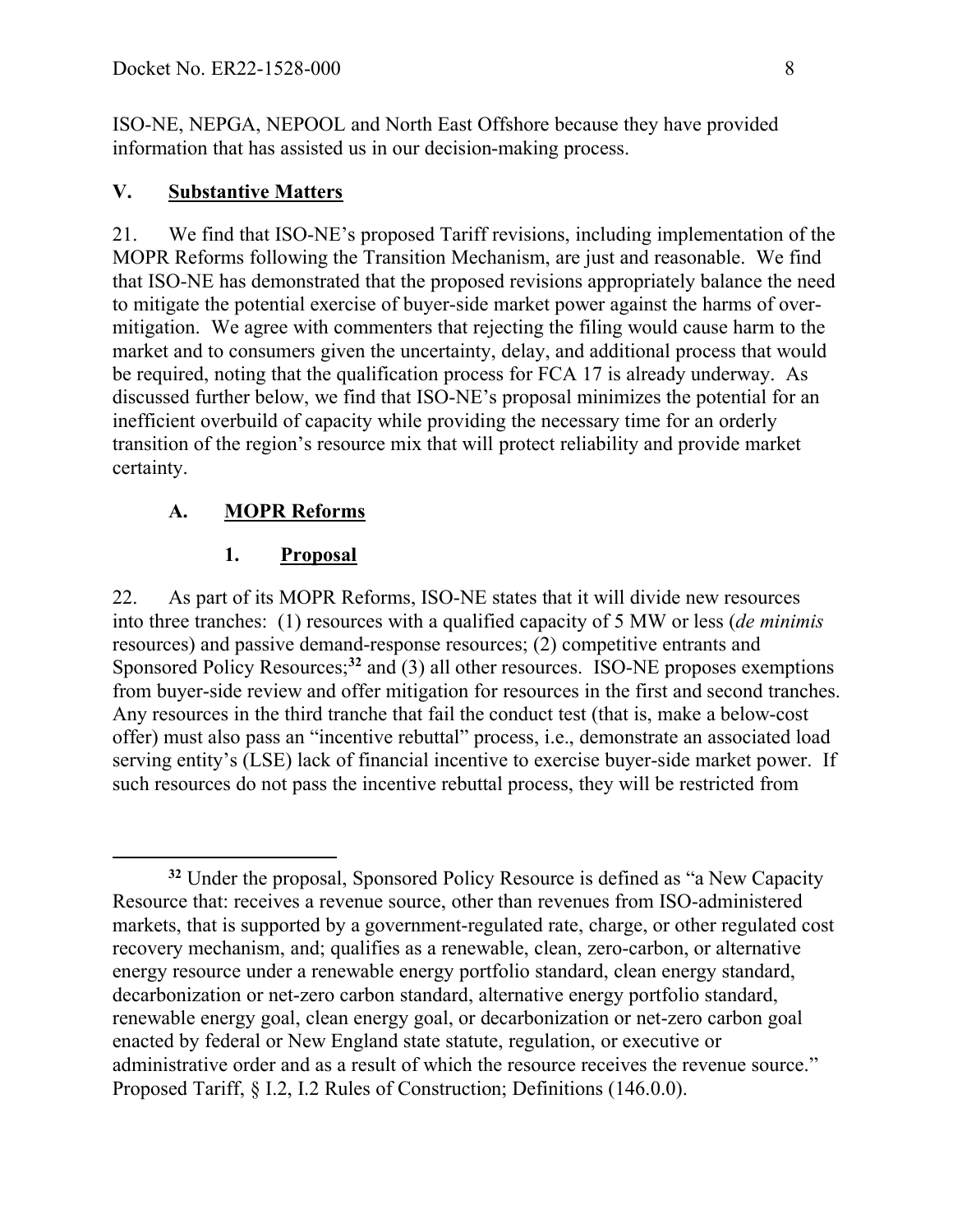offering their capacity in the FCA at a price below an IMM-determined, resource-specific New Resource Offer Floor Price.**<sup>33</sup>**

23. ISO-NE states that its proposed MOPR Reforms strike a reasonable balance between under- and over-mitigation of new capacity resource offers in the FCM.**<sup>34</sup>**

### **a. First Tranche (***De Minimis* **and Passive Demand Response Resources): No Review or Mitigation**

24. ISO-NE explains that it proposes to exclude *de minimis* resources from buyer-side review because there is little likelihood that offers from these resources will meaningfully affect FCA clearing prices.**<sup>35</sup>** ISO-NE states that the determination of which new resources qualify as *de minimis* or passive demand-response resources will be made from the materials already submitted as part of the new resource qualification packages. ISO-NE states that the Commission has accepted similar size-based exclusions from market power review and mitigation where resource size made the ability to exercise market power unlikely and where the exclusion was administratively efficient.**<sup>36</sup>**

25. ISO-NE explains that it proposes to exclude passive demand response resources (i.e., On-Peak Demand Resources and Seasonal Peak Demand Resources) from buyerside review because a load-side interest would find it nearly impossible to impact market clearing prices through their offers in the FCA. ISO-NE further explains that the lack of ability to impact prices is related to the way the capacity of these resources is treated in the construction of the load data used to determine the FCA's demand curve.**<sup>37</sup>**

**<sup>34</sup>** *Id.* at 48.

 $\overline{a}$ 

**<sup>35</sup>** ISO-NE states that, based on FCAs 13 through 16, the *de minimis* exclusion exempts roughly 80% of new capacity resources by count and 9% of total qualified MW from buyer-side review and offer mitigation. *Id.* at 49-50.

**<sup>36</sup>** *Id.* at 49-51 (citing *ISO New Eng. Inc.*, 155 FERC ¶ 61,029, at P 1 (2016) (accepting filing subject to condition), *clarification and reh'g denied*¸ 161 FERC ¶ 61,115 (2017), *order on remand and clarification*, 166 FERC ¶ 61,060 (2019); *ISO New Eng. Inc.*, Filing of ISO New England Inc. Regarding Forward Capacity Market Retirement Reforms, Prepared Testimony of Jeffrey D. McDonald on Behalf of ISO New England Inc., Docket No. ER16-551-000, at 9–10 (filed Dec. 17, 2016)).

**<sup>37</sup>** *Id.* at 52.

**<sup>33</sup>** Transmittal at 49-63.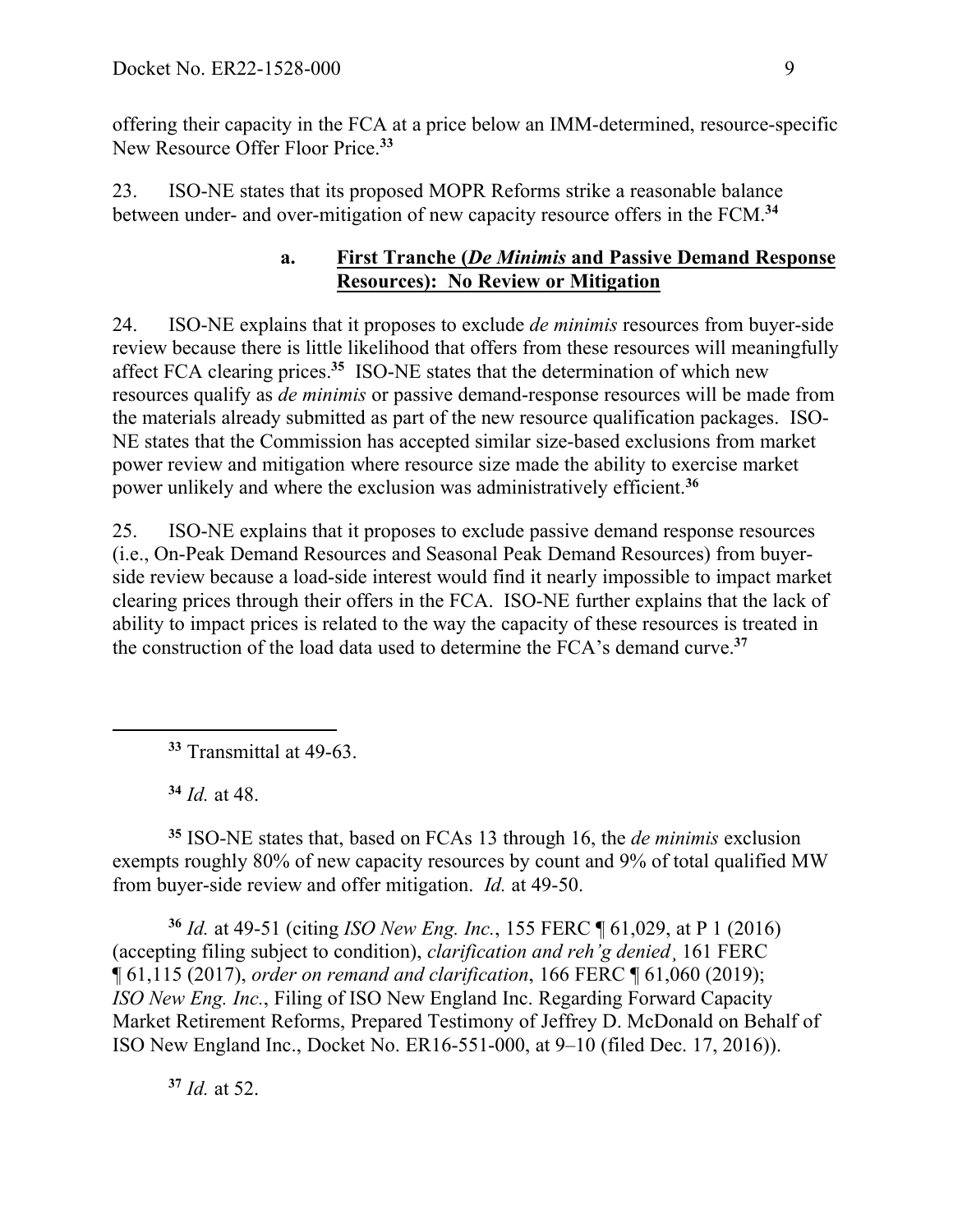### **b. Second Tranche (Competitive Entrants and Sponsored Policy Resources): No Review or Mitigation, Contingent on Certification**

26. ISO-NE states that it proposes to exclude new competitive entrants and new Sponsored Policy Resources from buyer-side review contingent on such resources demonstrating through a certification that they qualify in either category. ISO-NE states that the certification must include a sworn affidavit from an officer or principal of the project sponsor that includes sufficient factual detail to make such a demonstration.**<sup>38</sup>** ISO-NE explains that if it accepts the certification, the resource may proceed to the FCA without any buyer-side review or mitigation, but if ISO-NE rejects the certification, the resource will be treated as though it is in the third tranche of new capacity resources.**<sup>39</sup>**

27. To qualify for the competitive entrant exclusion, ISO-NE states that the resource must certify that it is not an LSE, is not affiliated with an LSE, and is not receiving outof-market support from an LSE or state or local public entity. ISO-NE explains that it proposes the competitive-entrant exclusion because competitive entrants do not have the requisite incentive to exercise buyer-side market power; there is no load-side interest that would benefit from lowering capacity clearing prices.**<sup>40</sup>** ISO-NE states that the Commission has previously determined in other regions that buyer-side mitigation rules should not be applied to competitive, unsubsidized merchant resources as such resources do not have incentive to exercise buyer-side market power.**<sup>41</sup>** ISO-NE further states that the Commission has indicated that it is reasonable to exclude competitive entrants from

**<sup>39</sup>** *Id.* at 53.

 $\overline{a}$ 

**<sup>40</sup>** To the extent the new resource is receiving revenues outside of ISOadministered markets from a commercial entity that is not a load-side interest, ISO-NE explains that it is not economically logical to presume that such an entity has an incentive to lower market clearing prices or is in the position to exercise buyer-side market power; the entity is likely to have an incentive to want higher clearing prices, such as an investor seeking a return on its investment. *Id.* at 54.

**<sup>41</sup>** *Id.* at 54 (citing *Consol. Edison Co. of N.Y., Inc. v. N.Y. Indep. Sys. Operator, Inc.* 150 FERC 161, 139, at P 46 (2015) (granting complaint challenging application of rules to competitive entrants) (*Consol. Edison*), *clarification granted in part and denied in part, reh'g denied*¸ 152 FERC ¶ 61,110 (2015)).

**<sup>38</sup>** *Id.* at 52-53 (citing Section III.A.21.1.3 of the MOPR Reforms revisions).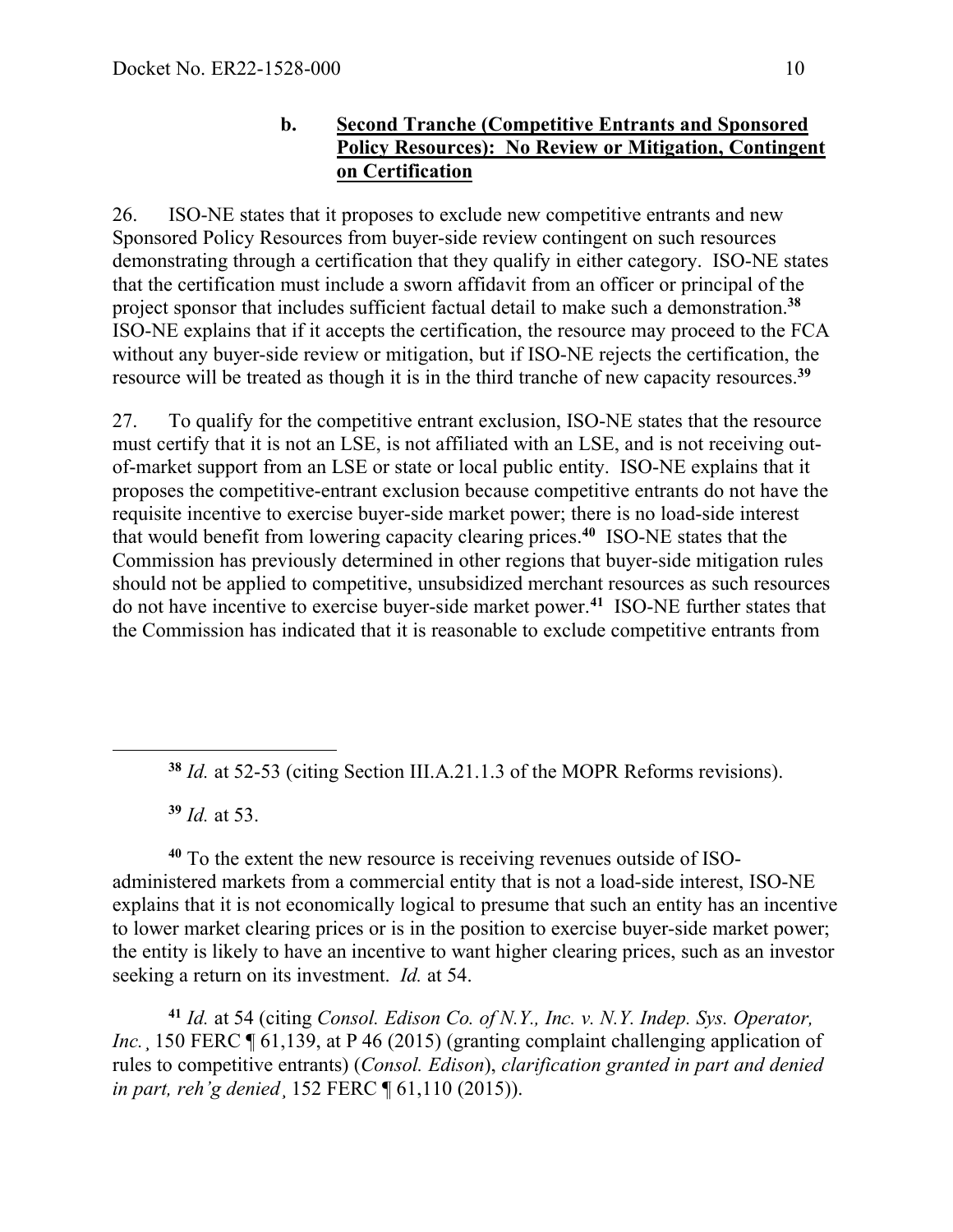buyer-side mitigation and has approved competitive entrant exemptions that rely on market participant certifications.**<sup>42</sup>**

28. To qualify for the Sponsored Policy Resource exclusion, ISO-NE states that a project sponsor must certify that the new resource meets all three elements of the updated Sponsored Policy Resource definition, which include: (1) receives a revenue source, other than revenues from ISO-administered markets, that is supported by a government regulated rate, charge, or other regulated cost recovery mechanism; (2) qualifies as a renewable, clean, zero carbon, or alternative energy resource under a renewable energy portfolio standard, clean energy standard, decarbonization or net-zero carbon standard, alternative energy portfolio standard, renewable energy goal, clean energy goal, or decarbonization or net-zero carbon goal enacted by federal or New England state statute, regulation, or executive or administrative order; and (3) as a result the resource receives the revenue source.**<sup>43</sup>**

29. ISO-NE states that it proposes to update the Sponsored Policy Resource definition, which sets forth the exclusion's qualification requirements, to better encompass all federal and state-sponsored policy resources receiving support from federal and New England state decarbonization programs that have the force of law, both now and in the future.**<sup>44</sup>**

### **c. Third Tranche (All Other Resources): Resource-Specific Buyer-Side Review**

30. ISO-NE states that for new resources that do not meet the requirements of any of the above exclusions, the IMM will conduct a resource-specific buyer-side review similar to the review the IMM currently conducts when a resource seeks to offer its capacity in the FCA at a price below the ORTP. ISO-NE states that a third-tranche resource must submit a qualification package including the lowest price at which it requests to offer

**<sup>43</sup>** *Id.* at 55-56 (citing the updated Sponsored Policy Resource definition proposed as part of Section I.2.2 of the Transition Mechanism revisions).

**<sup>44</sup>** *Id.* at 58.

 $\overline{a}$ **<sup>42</sup>** *Id.* at 55 (citing *Calpine Corp. v. PJM Interconnection L.L.C.*, 169 FERC ¶ 61,239, at P 15 (2019) (*Calpine Corp*.) (allowing certification-based exemption for competitive entrants other than new gas-fired resources); *Consol. Edison*¸ 150 FERC ¶ 61,139 at P 79).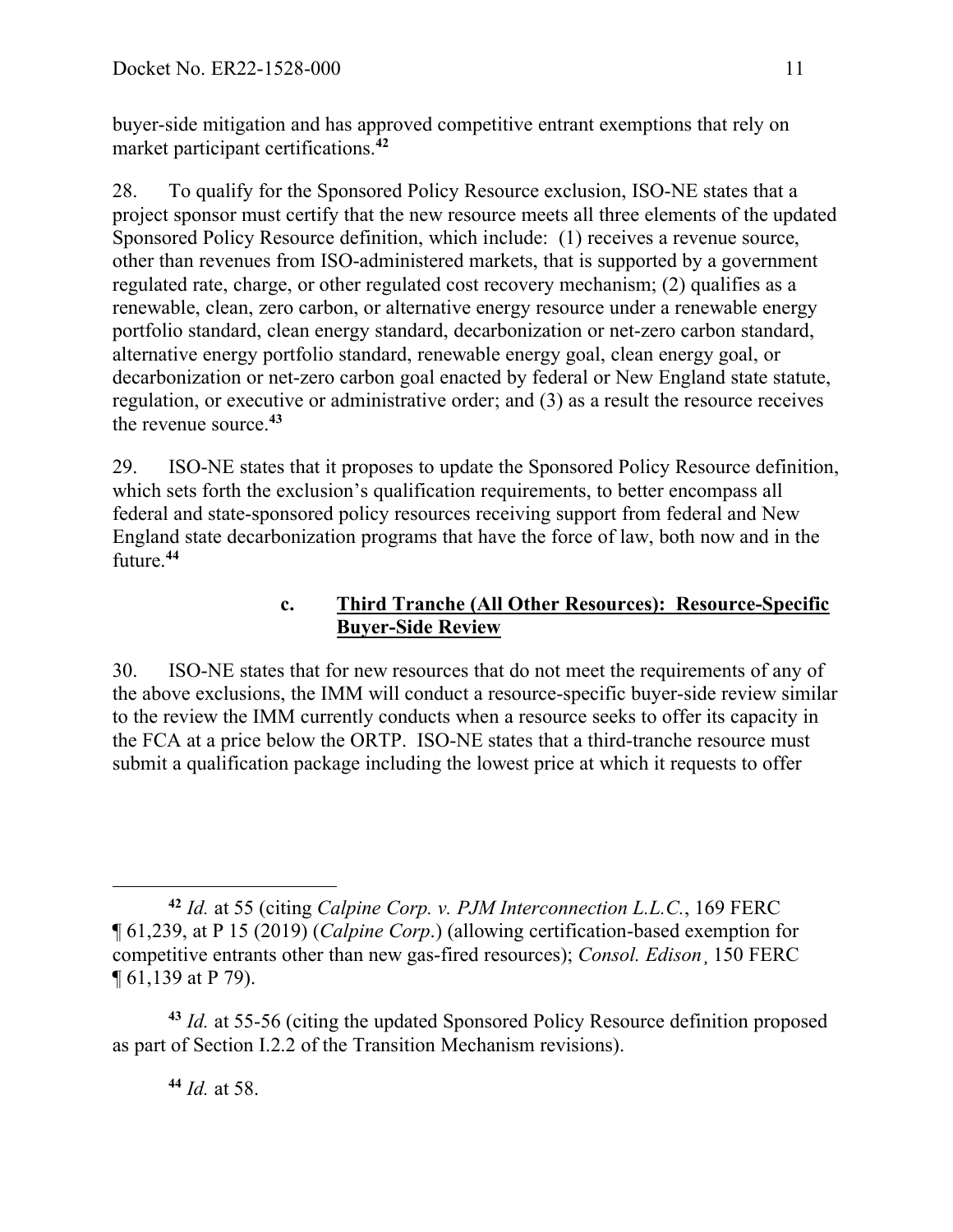capacity in the FCA and supporting cost workbooks with sufficient documentation for the IMM to conduct its review.**<sup>45</sup>**

### **i. Step 1: Conduct Test**

31. ISO-NE explains that the IMM will perform a conduct test to determine whether a new resource's requested lowest offer price represents a below-cost offer. ISO-NE states that the conduct test requires the IMM to determine a New Resource Offer Floor Price using the same methodology as it currently uses for resources seeking to offer below the ORTP. ISO-NE states that if the IMM-determined offer floor price exceeds the requested lowest offer price, then the requested price fails the conduct test. ISO-NE states that failing the conduct test does not necessarily result in offer mitigation, and the project sponsor has the opportunity to submit documentation to rebut the presumption that an LSE supporting the resource with out-of-market revenues has an incentive to exercise buyer-side market power through the resource's offer (i.e., undergo the incentive rebuttal process).**<sup>46</sup>**

#### **ii. Step 2: Incentive Rebuttal Process**

32. ISO-NE explains that the documentation submitted for the incentive rebuttal process must demonstrate that any associated LSE would be unlikely to realize a net financial benefit from any reduction in clearing prices resulting from entry of the resource into the FCM. ISO-NE further states that if the project sponsor fails to provide sufficient documentation or information, the IMM will deem the presumption not rebutted.**<sup>47</sup>** ISO-NE notes that as part of the IMM's analysis, the IMM must consider whether the resource's capacity offered in the FCA at the resource's requested lowest offer price can lower clearing prices at all. ISO-NE states that if the offer from the resource could not lower clearing prices, there would be no benefit to the LSE's load position and thus no net financial benefit.**<sup>48</sup>**

33. ISO-NE states that it proposed the incentive rebuttal process in recognition that when an LSE's out-of-market support for a new resource is more costly than any potential gain from reduced clearing prices, the LSE supporting the resource does not have an incentive to exercise buyer-side market power. ISO-NE states

**<sup>45</sup>** *Id.* at 59.

 $\overline{a}$ 

**<sup>46</sup>** *Id.* at 60.

- **<sup>47</sup>** *Id.* at 60-61.
- **<sup>48</sup>** *Id.* at 62.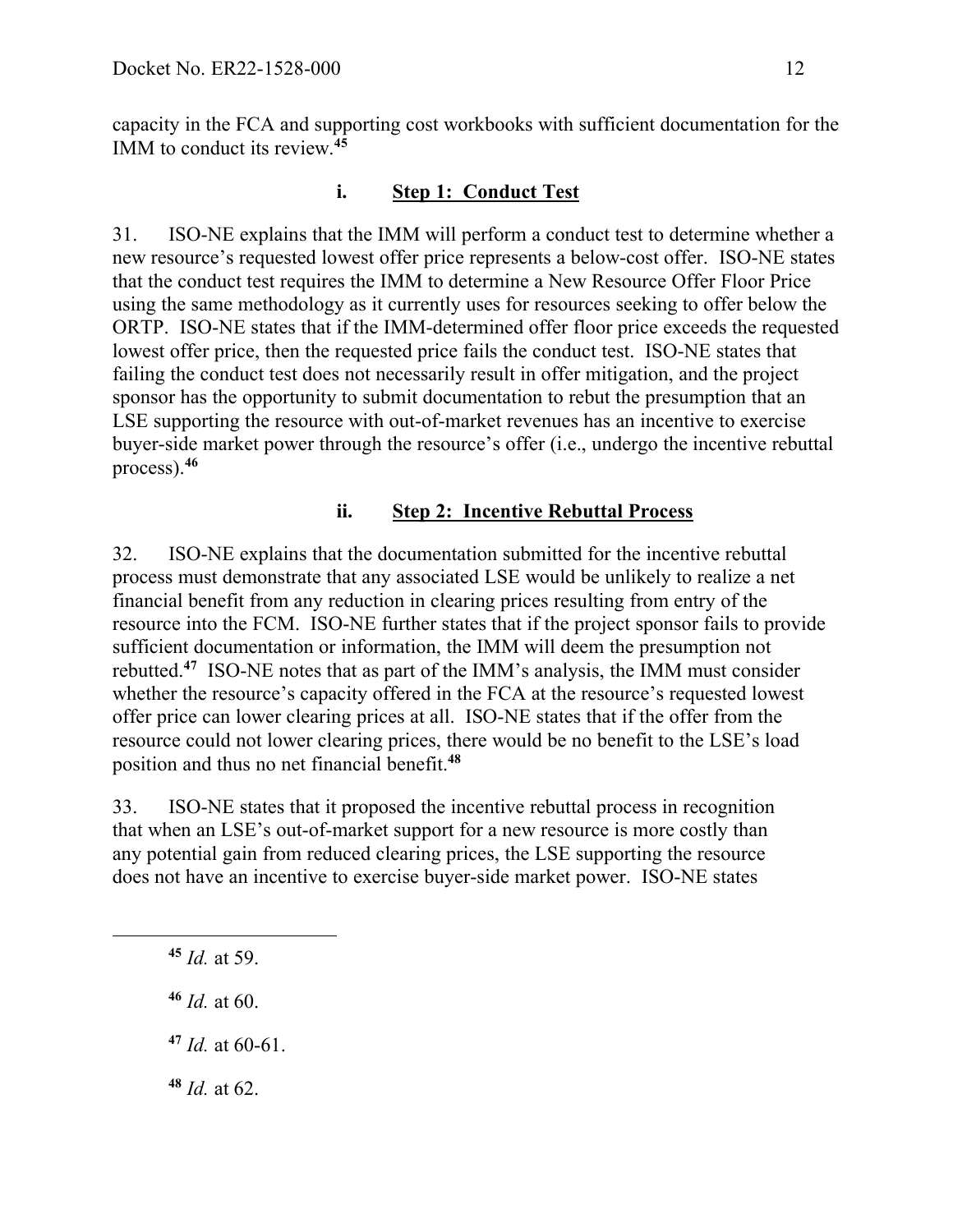that this is consistent with the Commission's acceptance of self-supply exemptions in other regions.**<sup>49</sup>**

34. ISO-NE states that third-tranche resources receiving out-of-market revenues from a state or local government (i.e., resources that do not meet the Sponsored Policy Resource definition) cannot take advantage of the incentive rebuttal process because the IMM cannot determine whether these entities receive net financial benefits. ISO-NE states that these entities are only subject to the conduct test, while the incentive rebuttal process is available to publicly owned and municipal electric distribution systems because they are LSEs for which the IMM should be able to perform a net-benefits test.**<sup>50</sup>**

# **2. Comments**

35. As noted above, no party protests the MOPR Reforms. Calpine, the EMM, the IMM, and Shell Energy support the MOPR Reforms.**<sup>51</sup>** ACORE, AEE, CECA, CT DEEP, Consumer Advocates, E2, MA Office of Energy and Environmental Affairs, NESCOE, Offshore Wind Coalition, and SEIA support the MOPR Reforms and argue that the current MOPR as applied to state-sponsored resources and other resources is unjust and unreasonable. **<sup>52</sup>** EPSA, NEPGA, and Renewable Owners argue that the current MOPR remains a just and reasonable mechanism to protect against buyer-side market power, but support the MOPR Reforms as the chosen market design of ISO-NE and a majority of stakeholders.**<sup>53</sup>**

36. ACORE, AEE, CECA, Consumer Advocates, NESCOE, and Offshore Wind Coalition agree with ISO-NE that the continued application of the existing MOPR to state-sponsored resources could lead to inefficient outcomes in ISO-NE's FCM

 $\overline{a}$ **<sup>49</sup>** *Id.* at 62 (citing *N.Y. Pub. Serv. Comm'n v. N.Y. Indep. Sys. Operator, Inc.*, 153 FERC ¶ 61,022, at P 61 (2015), *clarification and reh'g denied*, 154 FERC ¶ 61,088 (2016); *PJM Interconnection,* 143 FERC ¶ 61,090 at PP 107-108, 112 (2013)).

**<sup>50</sup>** *Id.* at 62.

**<sup>51</sup>** Calpine Comments at 1; EMM Comments at 9; IMM Comments at 2-3, 22; Shell Energy Comments at 15-16.

**<sup>52</sup>** ACORE Protest at 1; AEE Comments at 4-14; Consumer Advocates Comments and Protest at 1, 13; CECA Protest at 1-3; CT DEEP Comments at 13; E2 Comments at 1; MA Office of Energy and Environmental Affairs Comments at 1; NESCOE Comments at 2; Offshore Wind Coalition Comments at 4; SEIA Comments at 2-5.

**<sup>53</sup>** EPSA Comments at 1-2; NEPGA Comments at 1-3; Renewable Owners Comments at 2-6.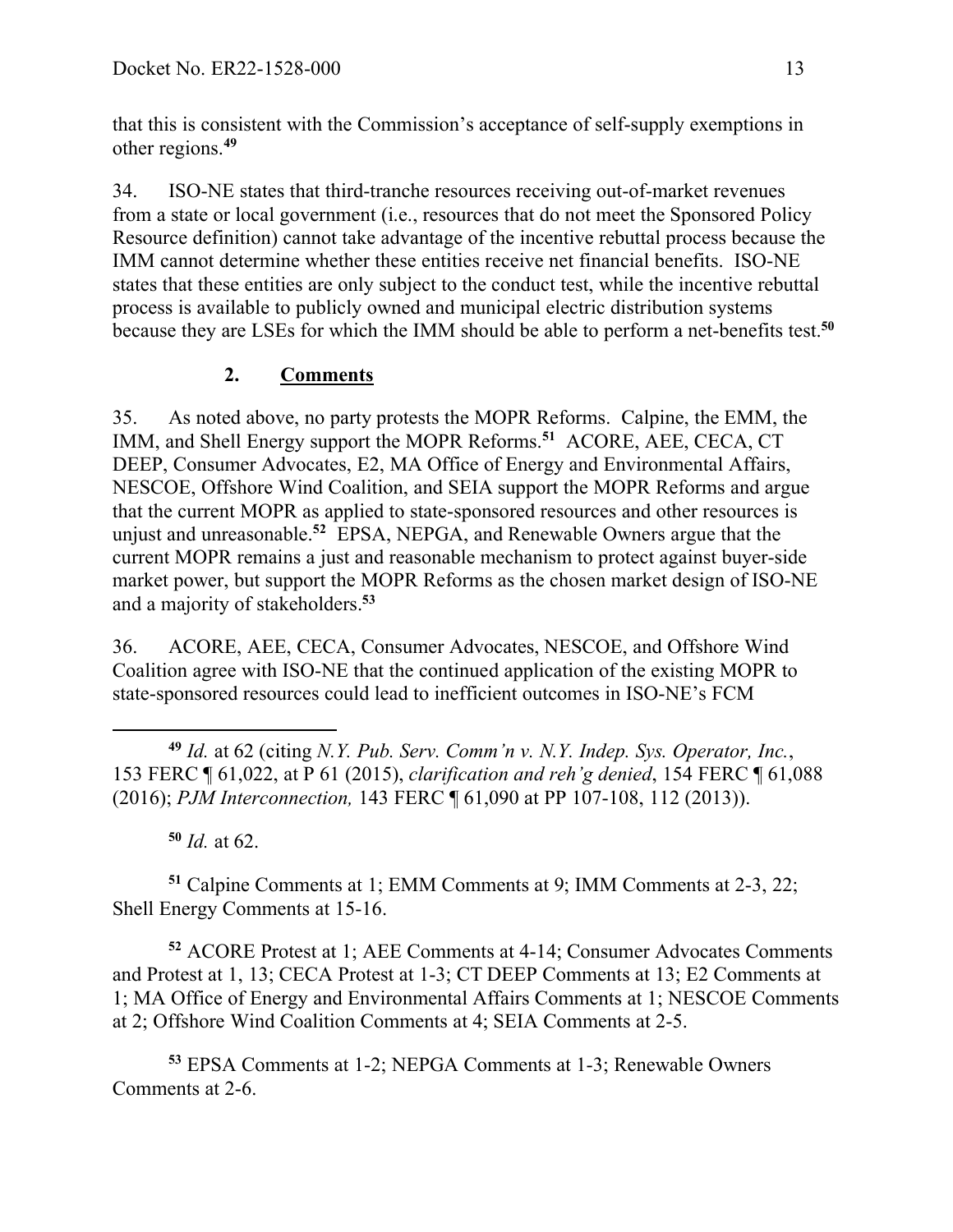auctions. **<sup>54</sup>** For example, ACORE, AEE, and CECA allege that the continued use of the MOPR would cause all New England consumers to pay inefficiently high capacity prices, while requiring consumers in states with state-sponsored resources to pay for redundant capacity.**<sup>55</sup>** NESCOE states that during the stakeholder process, it argued that it is fundamentally inappropriate to apply the MOPR to state investments to meet clean energy mandates, and that such a market is not sustainable because whether the existing MOPR is in place or not, state-sponsored resources will continue to come online. **<sup>56</sup>** AEE argues that the continued application of the current MOPR: (1) is unduly discriminatory toward new clean resources and serves to preserve market share for incumbent, emitting resources, noting that the current CASPR mechanism has blocked FCM participation by over 800 MW of new clean resources;<sup>57</sup> (2) interferes with the states' exercise of their lawful authority over generation resources and the mix of generation used to serve customers; **<sup>58</sup>** and (3) mitigates actions that are not motivated by an incentive to exercise buyer-side market power, but rather are "aimed at protecting the health and welfare of their residents."**<sup>59</sup>** SEIA likewise argues that the states are attempting to use their power of demand to send price signals to encourage the entry of low-cost clean energy resources and the exit of higher-cost fossil fuel resources, and the current MOPR dampens that signal.**<sup>60</sup>** ACORE argues that state policies are not an exercise of market power, but a correction of the market failure that occurs when externalities, such as pollution and contribution to climate change, are not accounted for in prices.**<sup>61</sup>**

- **<sup>56</sup>** NESCOE Comments at 9.
- **<sup>57</sup>** AEE Comments at 6.

**<sup>58</sup>** *Id.* at 7.

 $\overline{a}$ 

- **<sup>59</sup>** *Id.* (citing Transmittal at 59).
- **<sup>60</sup>** SEIA Comments at 5-6.
- **<sup>61</sup>** ACORE Protest at 4.

**<sup>54</sup>** ACORE Protest at 3-5; AEE Comments at 3-9; CECA Protest at 18-40; Consumer Advocates Comments and Protest at 14; NESCOE Comments at 9-10; Offshore Wind Coalition Comments at 3-4.

**<sup>55</sup>** ACORE Protest at 4-5; AEE Comments at 5; CECA Protest at 36.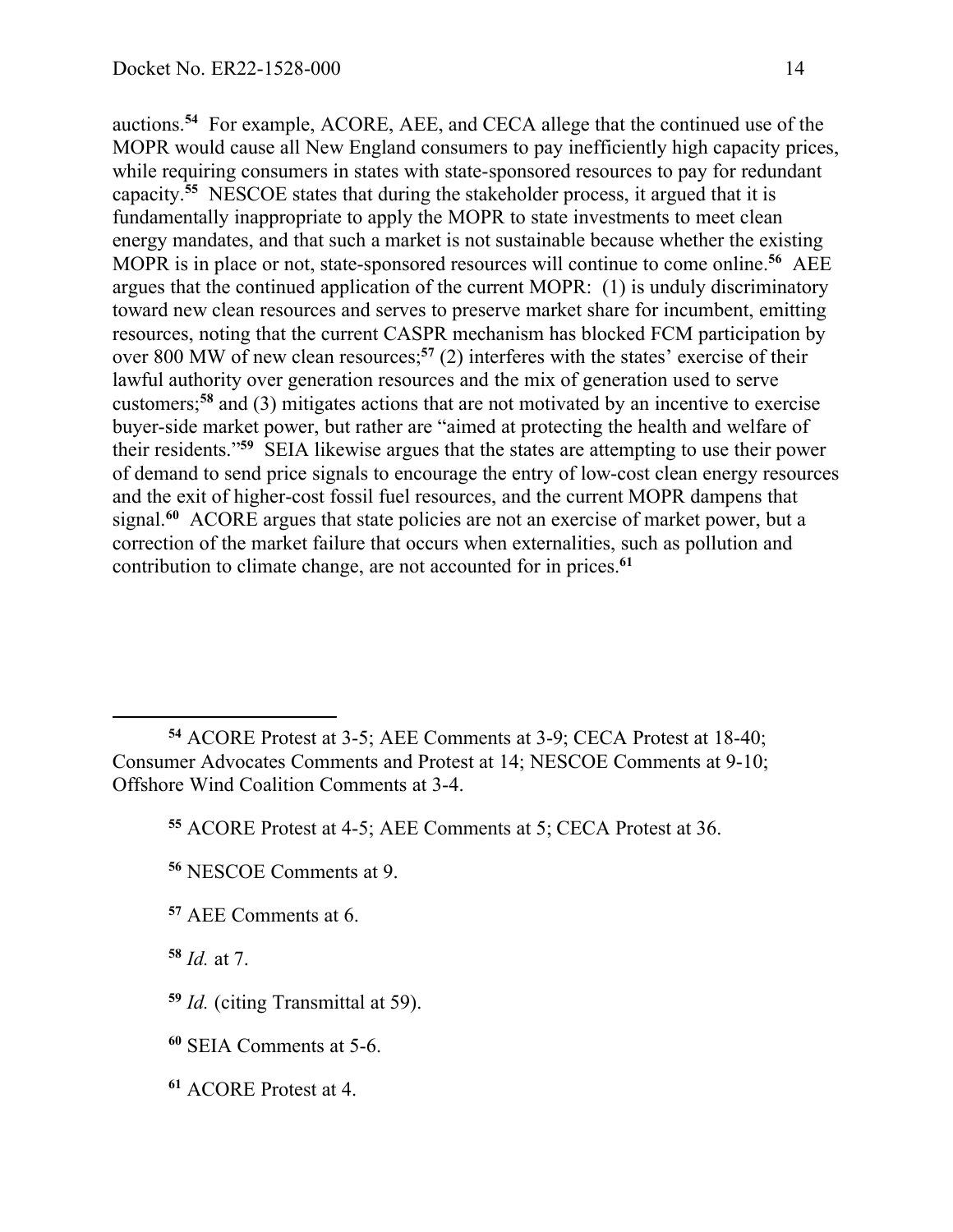37. Several parties argue that the MOPR Reforms will appropriately balance state jurisdiction over the generation mix with the need to ensure just and reasonable wholesale rates.<sup>62</sup> For example, AEE argues that ISO-NE's proposal to exclude Sponsored Policy Resources from buyer-side market power review appropriately reflects the intent of state actions to address environmental policy goals entirely within their authority and avoids the harm of the current MOPR.**<sup>63</sup>** Similarly, Shell Energy notes that ISO-NE justifies its proposal to exclude state sponsored resources from buyer-side market power review by recognizing that these resources both provide environmental attributes for which there is currently no remuneration in wholesale markets *and* contribute to system reliability.**<sup>64</sup>** SEIA asserts that the Market Reforms respect the jurisdictional boundary between the Commission and the states while recognizing the delicate balance of state and federal authority in the FPA.**<sup>65</sup>**

38. Furthermore, several parties argue that the MOPR Reforms balance overmitigation with under-mitigation. For example, AEE asserts that the MOPR Reforms would appropriately avoid costly and unjust and unreasonable over-mitigation in line with judicial and Commission precedent, which have consistently held that in the regulation of competitive markets, a balance must be struck between over-mitigation and under-mitigation.<sup>66</sup> AEE argues that the Commission has recognized that it is just and reasonable and not unduly discriminatory or preferential for market mitigation rules to reflect the realities of what resources are likely to be built given the impacts of state policies.**<sup>67</sup>** AEE states that for these reasons, the MOPR Reforms resolve the over-

**<sup>62</sup>** AEE Comments at 4-6; Offshore Wind Coalition Comments at 4; SEIA Comments at 2, 5.

**<sup>63</sup>** AEE Comments at 5.

 $\overline{a}$ 

**<sup>64</sup>** Shell Energy Comments at 4 (citing Transmittal at 22, 31).

**<sup>65</sup>** SEIA Comments at 2, 4.

**<sup>66</sup>** AEE Comments at 7-8 (citing *Edison Mission Energy v. FERC*, 394 F.3d 964, 969 (D.C. Cir. 2005) ("[Mitigation] may well do some good by protecting consumers and utilities against ... the exercise of market power. But the Commission gave no reason to suppose that it does not also wreak substantial harm."); *Midwest Indep. Sys. Operator, Inc.*, 109 FERC  $\llbracket 61,157$ , at P 238 (2004) (explaining that assuring just and reasonable rates requires the Commission to "balance under-mitigation and over-mitigation")).

**<sup>67</sup>** *Id.* at 8 (citing *N. Y. Indep. Sys. Operator*, *Inc.*, 178 FERC ¶ 61,101, at PP 19-23 (2022) (NYISO BSM Revisions Order) (approving, on rehearing, the New York Independent System Operator's (NYISO's) proposal to distinguish between "Public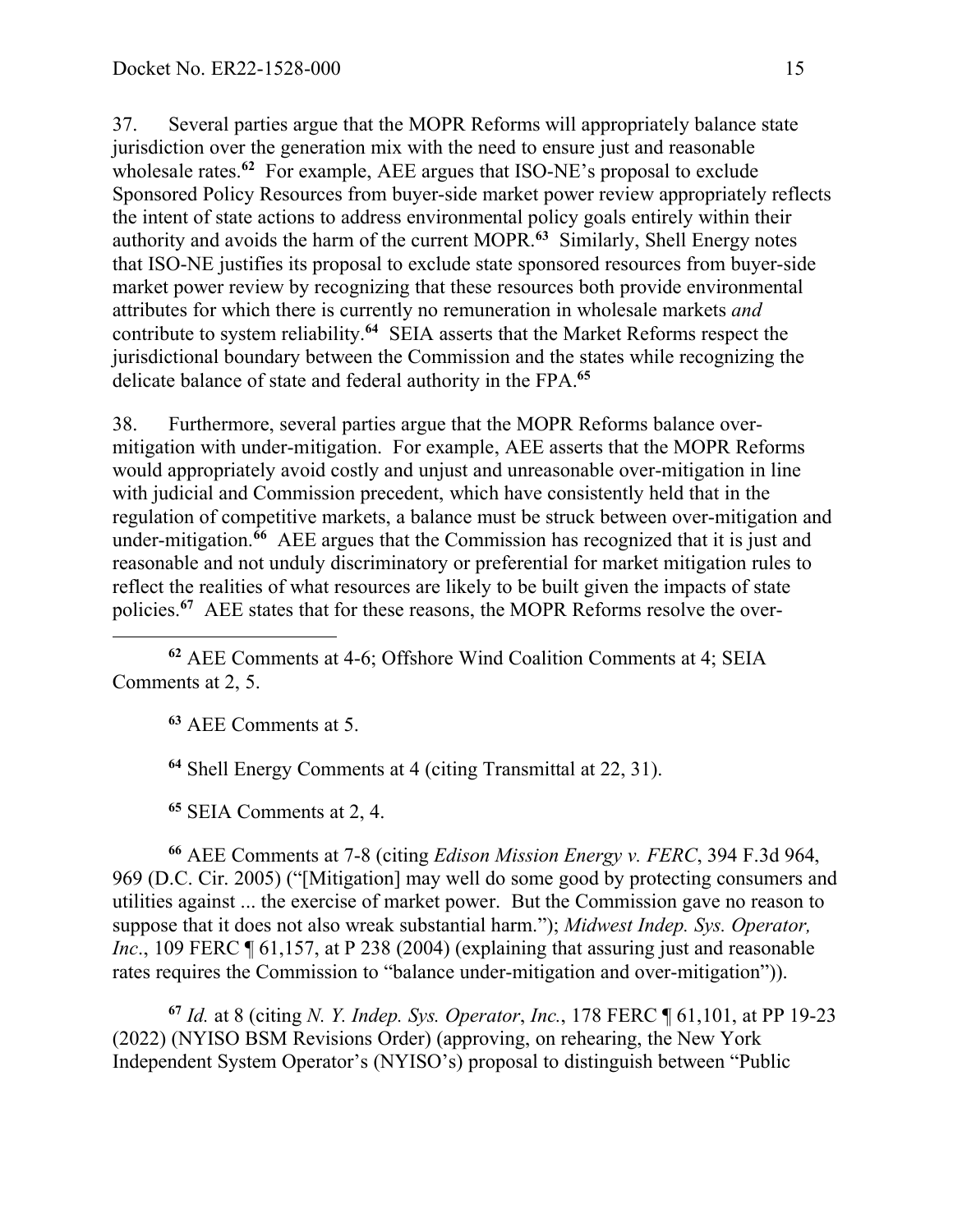mitigation that occurs under the existing MOPR and strike a more appropriate and legally sustainable balance.**<sup>68</sup>** Similarly, SEIA argues that the MOPR Reforms are just and reasonable because they mitigate buyer-side market power only when the market seller has both the incentive and ability to exercise that power (i.e., the limited instance when such power can interfere with the market).**<sup>69</sup>**

39. AEE, the EMM, EPSA, and the IMM specifically support the four proposed categorical exemptions of the MOPR Reforms.**<sup>70</sup>** For example, AEE argues that excluding *de minimis* resources from buyer-side market power review will remove this undue barrier to participation while avoiding the need for ISO-NE to devote more staff to the "pointless endeavor" of reviewing the offers of resources that cannot exercise buyerside market power.**<sup>71</sup>** The EMM similarly contends that it is not reasonable to apply the MOPR to entrants that would not materially affect capacity market outcomes or for the MOPR to serve as an inefficient barrier to competitive entrants that are investing based on their capacity revenue expectations and not receiving any out-of-market revenues.**<sup>72</sup>** AEE also contends that the revised definition of Sponsored Policy Resource recognizes that states have expanded their decarbonization policies and procurement efforts to include energy storage, which was previously excluded due to the limitation of the definition of Sponsored Policy Resources to those resource types selected by state policies prior to January 1, 2018.**<sup>73</sup>** The IMM argues that ISO-NE is appropriately proposing an exemption-based approach over alternative approaches.**<sup>74</sup>**

**<sup>68</sup>** *Id.* at 8.

 $\overline{a}$ 

**<sup>69</sup>** SEIA Comments at 2.

**<sup>70</sup>** AEE Comments at 10-14; EMM Comments at 3; EPSA Comments at 4; IMM Comments at 11.

**<sup>71</sup>** AEE Comments at 12.

**<sup>72</sup>** EMM Comments at 3.

**<sup>73</sup>** AEE Comments at 14 (citing CASPR Initial Order, 162 FERC ¶ 61,205 at P 34; Transmittal, attach. (Testimony of Ryan McCarthy regarding BSMPR Reforms) at 52 (McCarthy BSMPR Reforms Test.)).

**<sup>74</sup>** IMM Comments at 8-11.

Policy Resources" and "non-Public Policy Resources" because under New York law Public Policy Resources are more likely to be successfully developed)).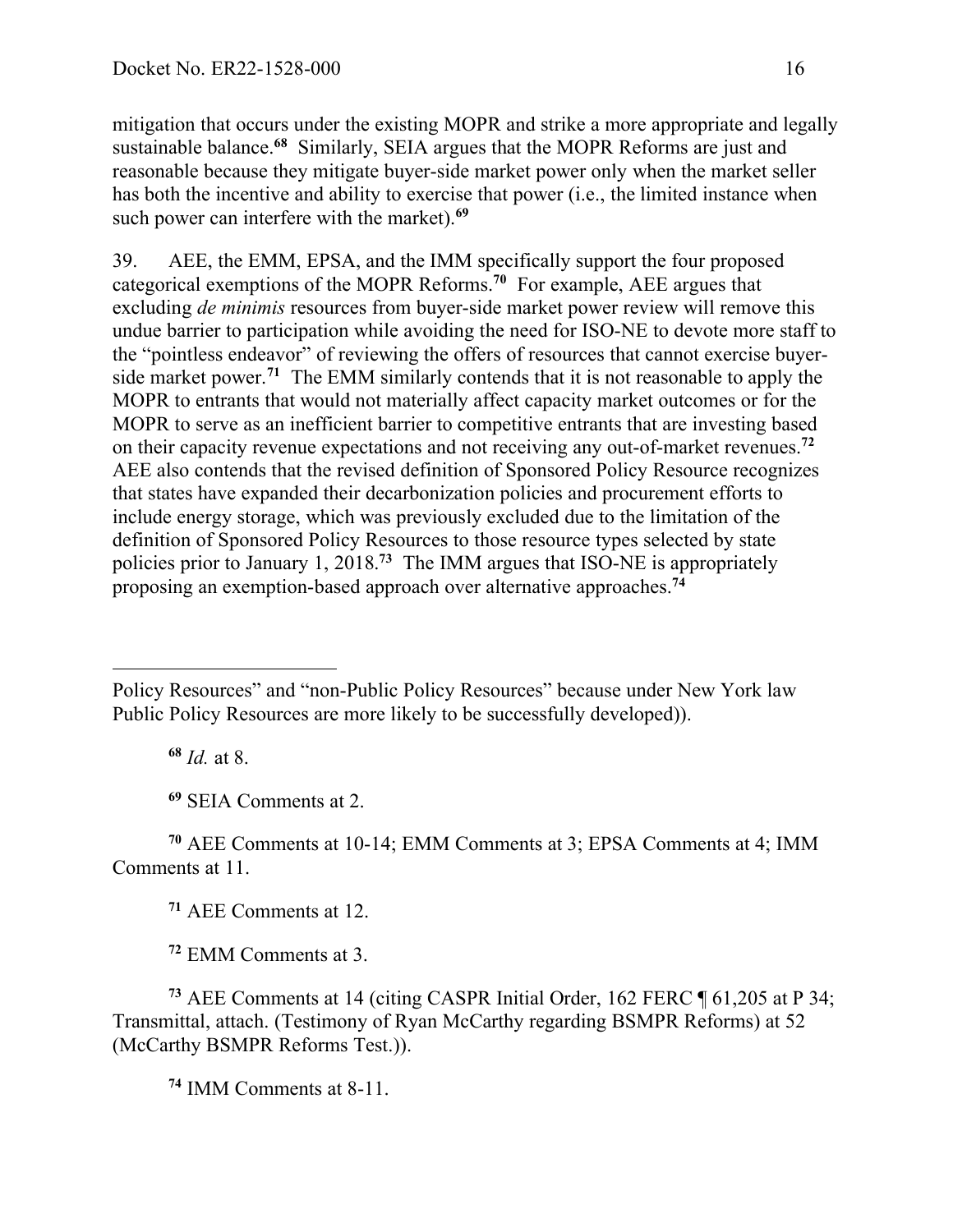40. CT DEEP, EPSA, Renewable Owners, and Shell Energy state that the Commission's approval of the MOPR Reforms should encourage ISO-NE to correct its additional market inefficiencies.**<sup>75</sup>** EPSA argues that simply eliminating the current MOPR without a just and reasonable replacement or accompanying market reforms is untenable and states that it views the capacity accreditation and day-ahead ancillary services market enhancements as critical aspects of any transition away from the current MOPR as the buyer-side mitigation mechanism.**<sup>76</sup>** Shell Energy requests that the Commission issue questions for ISO-NE to establish a precise timeline for these enhancements.**<sup>77</sup>** The IMM also notes that these reforms could diminish the risk that entry of Sponsored Policy Resources will undercut the region's ability to efficiently acquire and retain resources needed for reliability.**<sup>78</sup>** In addition to suggesting that ISO-NE develop accreditation reforms, the EMM notes that ISO-NE has expressed an intention to file with the Commission an increase in the net cost of new entry (Net CONE) to complement the increase in risk caused by the MOPR Reforms.**<sup>79</sup>** The EMM argues that the reasonableness of the proposed changes in this docket and the competitive performance of the FCM partly depend on this Net CONE filing.**<sup>80</sup>** The IMM also supports further consideration of an adjustment to Net CONE.**<sup>81</sup>**

**<sup>75</sup>** CT DEEP Comments at 9; EPSA Comments at 4; Renewable Owners Comments at 3-4; Shell Energy Comments at 16.

**<sup>76</sup>** EPSA Comments at 3.

 $\overline{a}$ 

**<sup>77</sup>** Shell Energy Comments at 16.

**<sup>78</sup>** IMM Comments at 15.

**<sup>79</sup>** EMM Comments at 5. The EMM explains that one key factor that increases revenue volatility is out-of-market investments. The EMM states that higher price volatility increases investment risk and the cost of capital, which partly determines the Net CONE value used to set the height of the capacity demand curves. *Id.* at 4-5 (citing EMM, *EMM Evaluation of Changes in the Minimum Offer Price Rule on Financial Risk in New England* (November 2021), *available at* https://www.potomaceconomics.com/document-library/?filtermarket=ISO-NE).

**<sup>80</sup>** EMM Comments at 5.

**<sup>81</sup>** IMM Comments at 2 (citing Transmittal at 46).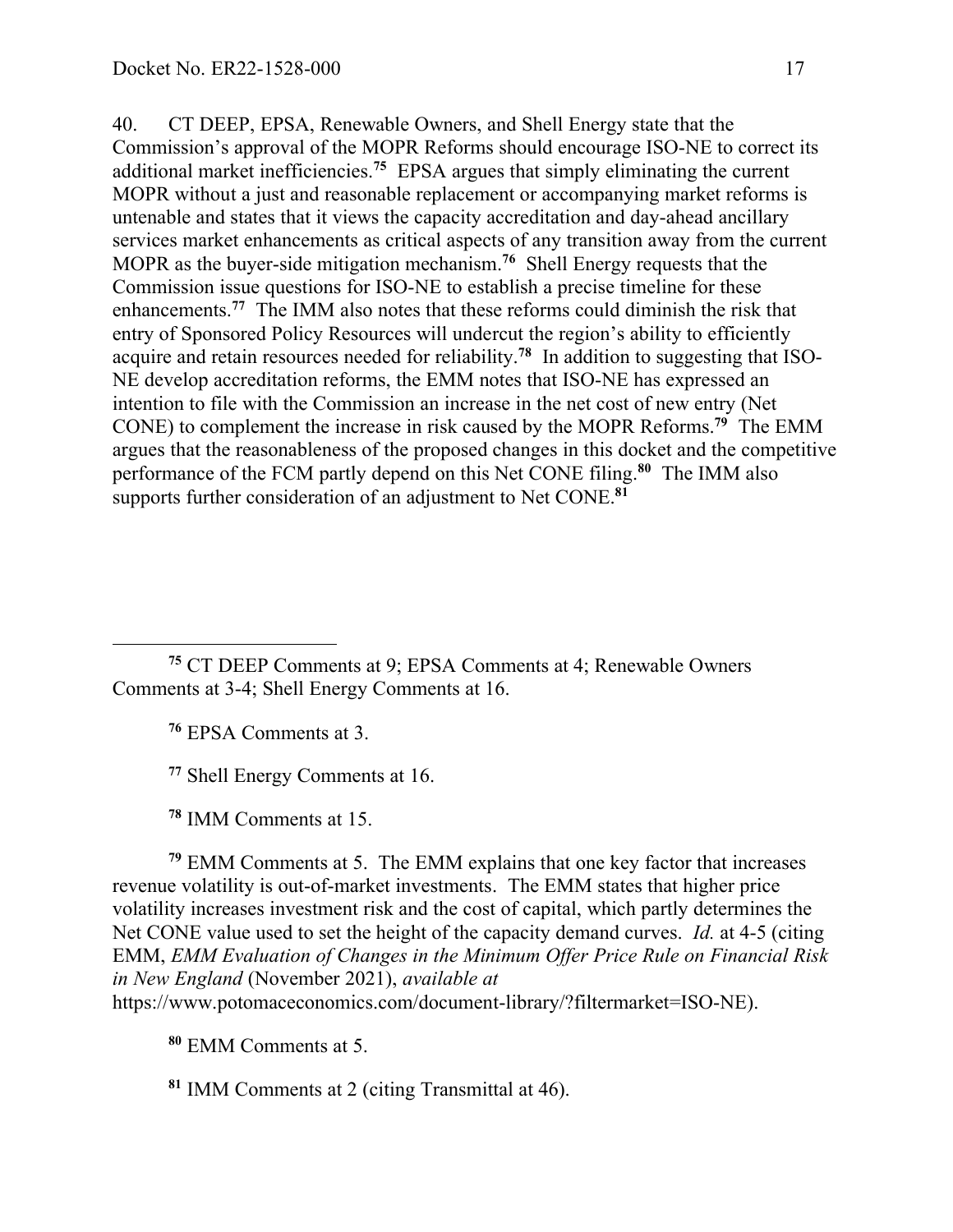41. The IMM and EMM contend that the MOPR Reforms, while "acceptable," would be improved by the removal of the incentive rebuttal test for the financial incentive to exercise buyer-side market power.**<sup>82</sup>** In particular, the IMM argues that because project sponsors would provide rebuttal evidence that they are "unlikely to realize a material net financial benefit," the proposal exposes the IMM's assessment to the risk of receiving incomplete information. The IMM also notes that the proposal is silent on what is "material" and how such materiality is determined. Noting that the incentive rebuttal test necessarily includes an ability test, the IMM also argues that "[i]t is inherently difficult to forecast the impact on clearing prices on the next auction with limited information, let alone on subsequent auctions."**<sup>83</sup>** Nevertheless, the IMM also confirms that it could administer the incentive rebuttal process, adding that "it is likely that time and experience in applying the incentive rebuttal component will help inform the IMM and participants as to the implementation."**<sup>84</sup>** The EMM prefers use of only conduct and ability tests, an approach it claims "would eliminate all of the practical concerns."**<sup>85</sup>**

# **3. Answers**

42. ISO-NE reiterates that the MOPR Reforms are the result of a robust stakeholder process that received broad support and are just and reasonable. Further, ISO-NE states that while some parties support the continued application of the MOPR to state-sponsored resources, no party protests the MOPR Reforms. **86**

43. ISO-NE contends that the EMM's and IMM's concerns regarding the incentive rebuttal will be addressed as part of implementation and do not require adjustment to the proposal.**<sup>87</sup>** Regarding the concerns that the IMM will have to determine whether an LSE might indirectly receive state funding for the project at issue, ISO-NE states that it intends for the proposed Tariff changes to cover indirect state funding that might be provided through another entity, including an LSE receiving indirect funding from a

**<sup>83</sup>** IMM Comments at 20.

**<sup>84</sup>** *Id.* at 21.

**<sup>85</sup>** EMM Comments at 8.

**<sup>86</sup>** ISO-NE Answer at 8-10.

**<sup>87</sup>** *Id.* at 50, 54.

 $\overline{a}$ **<sup>82</sup>** EMM Comments at 7-8; IMM Comments at 17-21. The EMM and IMM suggest eliminating the proposed incentive rebuttal provision and either relying exclusively on the existing conduct test or supplementing the conduct test with an impact test to determine when non-exempt resources should be mitigated.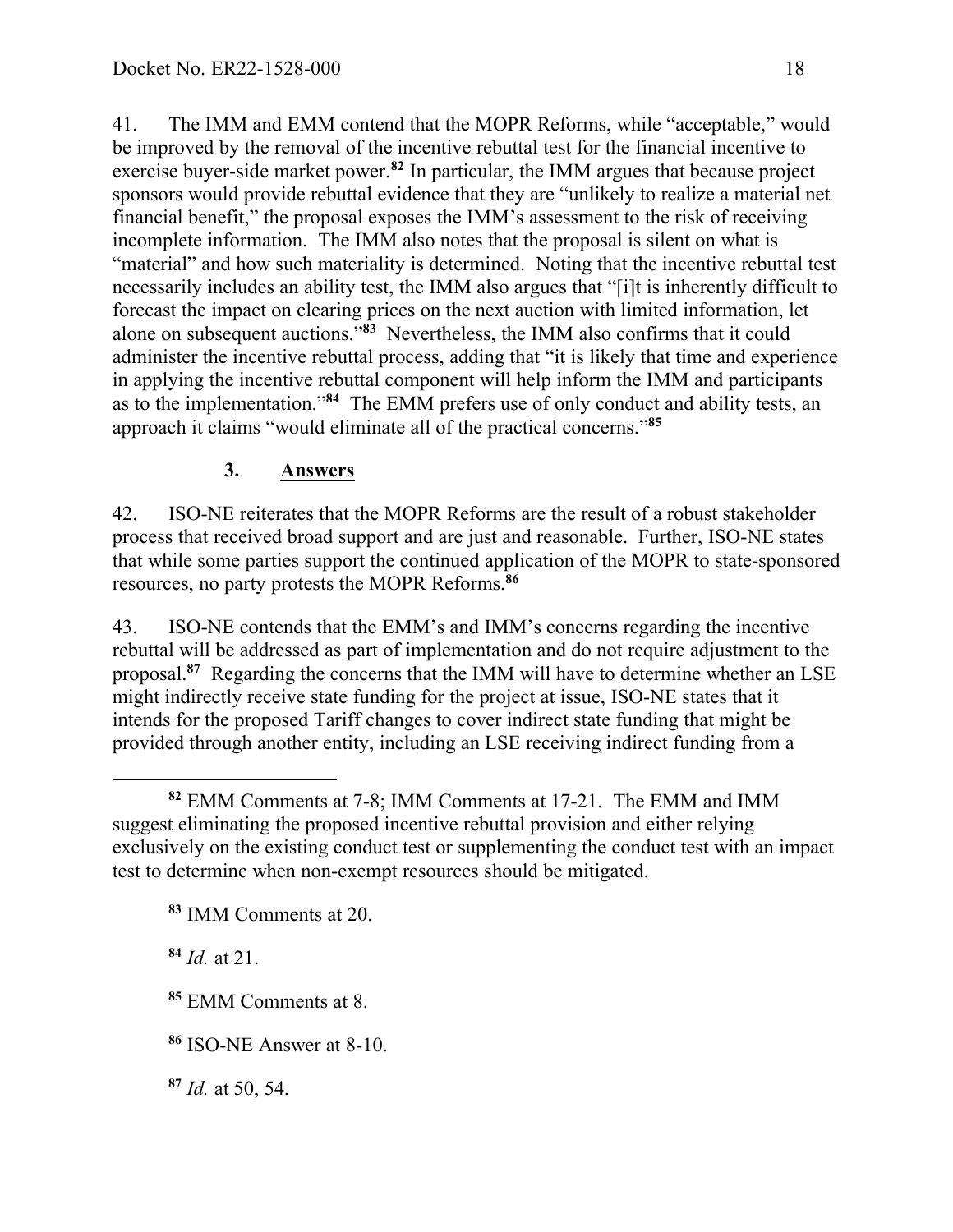state.**<sup>88</sup>** ISO-NE additionally states that the proposed Tariff language intentionally does not address the time period for the IMM to conduct the net-benefits analysis so that the IMM has the flexibility to use its judgment to determine the most appropriate time horizon for the new resource offer it is reviewing.

44. Similarly, in response to the IMM's data and information concerns, ISO-NE states that the proposed Tariff revisions explicitly place the burden on the project sponsor to convincingly demonstrate to the IMM the lack of an incentive, and that the IMM is empowered to determine that the project sponsor has not rebutted the presumption of an incentive if it does not provide all information or data necessary to demonstrate as much.**<sup>89</sup>** Regarding the concern that all below-cost offers from LSEs reflect an incentive to exercise buyer-side market power, ISO-NE contends that this is not an implementation concern but a disagreement about whether to consider incentives, and that the Commission has recognized exemptions from mitigation for LSEs that self-supply, implicitly recognizing that below-cost offers do not necessarily reflect an incentive to exercise buyer-side market power.**<sup>90</sup>** ISO-NE states that the EMM and IMM raise concerns about the use of the word "material" and that the purpose of the term in the proposed Tariff language is to provide the IMM with discretion in assessing whether the potential net benefit to the LSE demonstrated by the IMM's quantitative analysis reflects an incentive to exercise buyer-side market power.**<sup>91</sup>**

# **4. Commission Determination**

45. We find that the MOPR Reforms are just and reasonable and not unduly discriminatory or preferential. ISO-NE has met its burden to show that the proposed revisions appropriately balance the need to mitigate the potential exercise of buyer-side market power against the harms of over-mitigation.

46. ISO-NE's current Tariff requires the IMM to review offers below an established reference point and authorizes the IMM to mitigate those offers regardless of whether bidders have the ability and incentive to depress the capacity price below competitive levels and to benefit their own position in the capacity market. **<sup>92</sup>** When performing its

 $\overline{a}$ 

- **<sup>89</sup>** *Id.* at 52.
- **<sup>90</sup>** *Id.* at 53 (citing *N.Y. Pub. Serv. Comm'n*¸ 153 FERC ¶ 61,022 at P 61).

**<sup>91</sup>** *Id.* at 53-54.

**<sup>92</sup>** IMM Comments at 2 ("From the inception of the Forward Capacity Market, the IMM has reviewed all offers from New Capacity Resources that are below a reference point to ensure competitive outcomes and to prevent price distortion in the FCA," citing

**<sup>88</sup>** *Id.* at 51.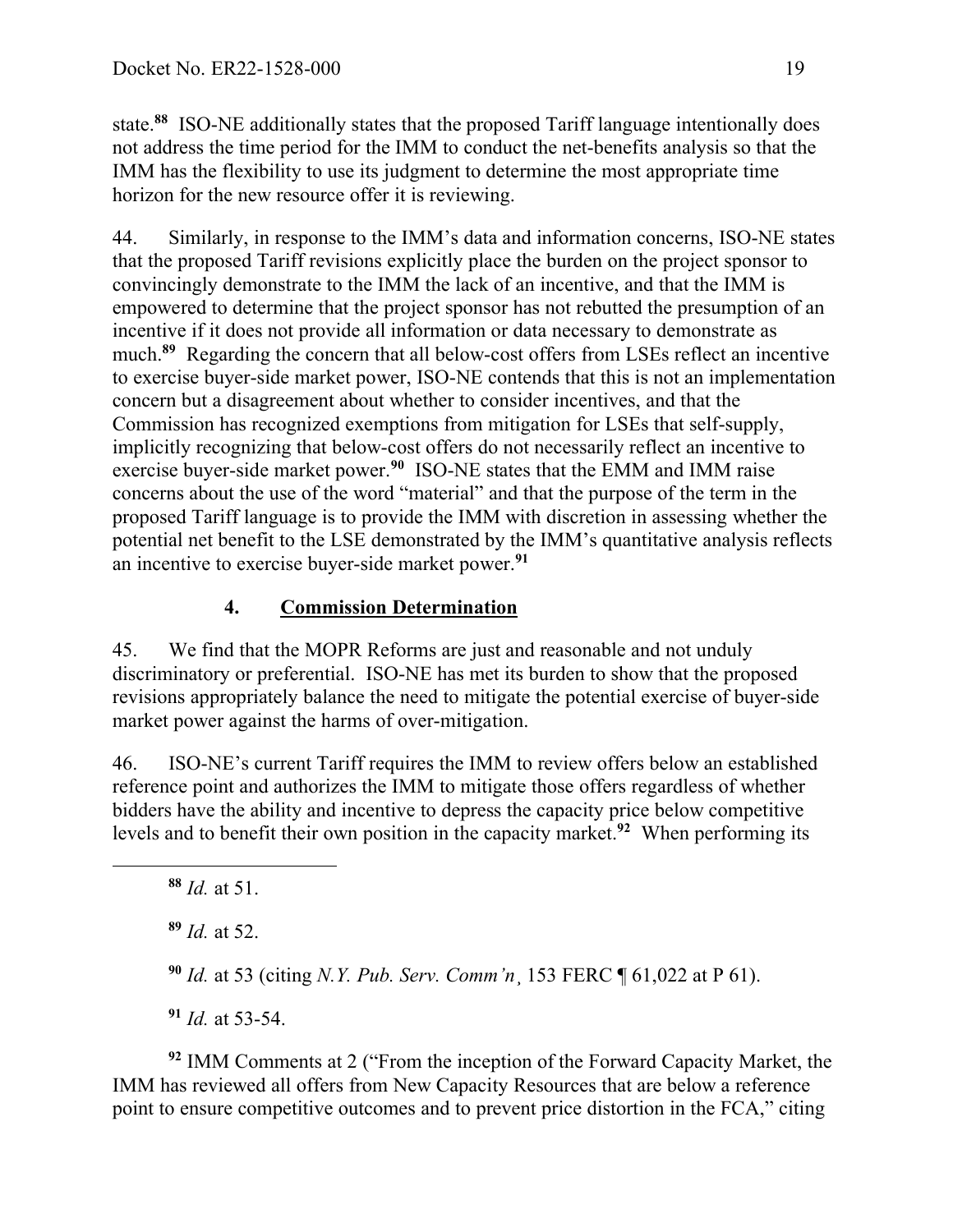calculations, the IMM excludes "out-of-market revenues" such as state support associated with clean energy goals.<sup>93</sup> Because of this exclusion, the offer calculated by the IMM can be higher than if such revenues were included, and that in turn affects the new resource's ability to clear the auction.**<sup>94</sup>**

47. The record before us indicates that the current MOPR construct has a number of drawbacks, including that it may increase capacity costs, over-procure capacity, distort FCM price signals, and, in so doing, interfere with the ability of New England states to meet their policy objectives by mitigating state-sponsored new entrants. Accordingly, we agree with ISO-NE that it is appropriate to revise the MOPR construct to exclude: (1) resources that serve the state policy goals of New England states, and (2) resources that are not capable of exercising buyer-side market power. Doing so not only avoids the harms associated with over-mitigation, but also focuses buyer-side market power mitigation on those resources most likely to behave uncompetitively through the exercise of buyer-side market power.

48. We acknowledge that in accepting ISO-NE's proposal we are changing policy from previous Commission decisions regarding ISO-NE's MOPR construct.**<sup>95</sup>** Under the

 $\overline{a}$ *Devon Power LLC*, 115 FERC ¶ 61,340, at P 28 (2006) ("[T]he Market Monitor will review any new capacity or imported capacity bid below 0.75 times CONE, to determine whether the bids are consistent with the long run average costs of that new capacity resource or the opportunity cost (or another reasonable economic measure) for the import.")).

**<sup>93</sup>** ISO-NE, Tariff, § III.A.21.2(b)(i) states that "[o]ut-of-market revenues are any revenues that are: (a) not tradable throughout the New England Control Area or that are restricted to resources within a particular state or other geographic sub-region; or (b) not available to all resources of the same physical type within the New England Control Area, regardless of the resource owner. Expected revenues associated with economic development incentives that are offered broadly by state or local government and that are not expressly intended to reduce prices in the Forward Capacity Market are not considered out-of-market revenues for this purpose."

**<sup>94</sup>** In addition, project sponsors "shall indicate whether and which project cash flows are supported by a regulated rate, charge, or other regulated cost recovery mechanism." If so, "then that rate will be replaced with the [IMM's] estimate of energy revenues." *Id.*

**<sup>95</sup>** *See New Eng. States Comm. on Electricity v. ISO New Eng. Inc.*, 142 FERC ¶ 61,108, at P 35 (2013) (Commission rejected complaint seeking to create an exemption for renewable resources to ISO-NE's MOPR, on the basis that the exemption would significantly depress capacity prices), *reh'g denied*, 151 FERC ¶ 61,056 (2015).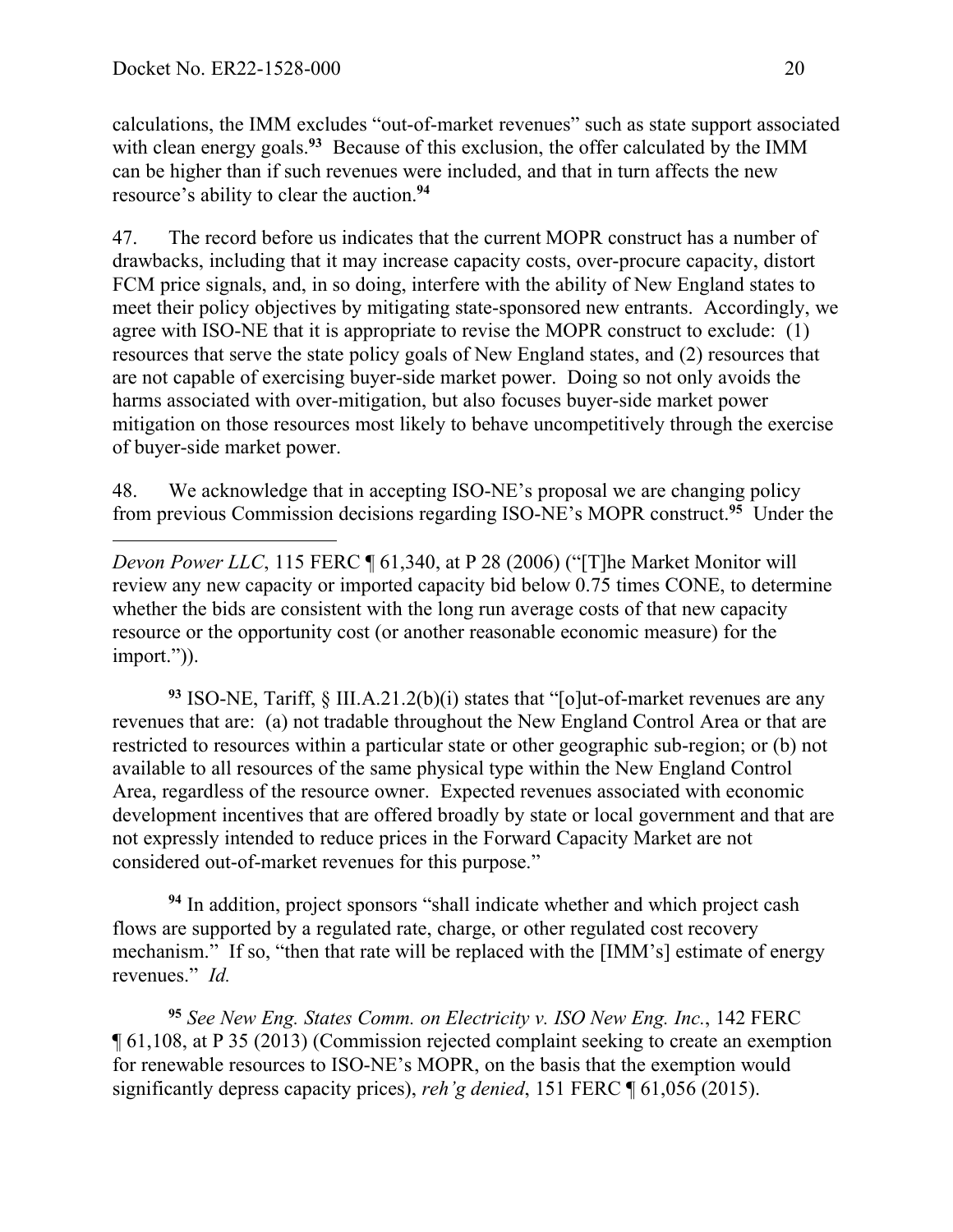Administrative Procedure Act, the Commission may re-evaluate a prior policy and subsequently reach a different conclusion, provided that "the new policy is permissible under the statute, that there are good reasons for it, and that the agency believes it to be better."**<sup>96</sup>** In the following paragraphs, we explain why we conclude that today's order satisfies that standard.

49. As an initial matter, we note that no party contends that ISO-NE's proposal is inconsistent with the FPA. Indeed, no party protests the proposed MOPR construct in any respect.**<sup>97</sup>** The Commission has taken different approaches to MOPRs over the years and recently accepted a similar proposal by the New York Independent System Operator (NYISO**)**, which was also unopposed.**<sup>98</sup>**

50. In addition, we find that the MOPR Reforms strike an appropriate balance between the harms of over- and under-mitigation and are well supported by the record before us. In particular, we find that the MOPR Reforms reduce the risk, present under the current MOPR, of at least three significant harms: over-procurement of capacity, potentially inflated capacity market prices, and inefficient price signals from the capacity market.<sup>99</sup> First, because state policies typically mandate their development, these state-

**<sup>97</sup>** As noted, certain parties contested the Transition Mechanism, but not the proposed MOPR Reforms. *See supra* PP 15-18*.*

**<sup>98</sup>** *N. Y. Indep. Sys. Operator, Inc.*, 179 FERC ¶ 61,102 (2022) (NYISO MOPR Order).

**<sup>99</sup>** Transmittal at 29, 33, 56-59; McCarthy BSMPR Reforms Test. at 21-22, 43 (explaining that "ISO-NE is excluding Sponsored Policy Resources from buyer-side market power review in order to reduce the potential for an inefficient overbuild of the

**<sup>96</sup>** *FCC v. Fox Television Stations, Inc.*, 556 U.S. 502, 515 (2009) (stating that an agency "need not demonstrate to a court's satisfaction that the reasons for the new policy are better than the reasons for the old one; it suffices that the new policy is permissible under the statute, that there are good reasons for it, and that the agency believes it to be better, which the conscious change of course adequately indicates"); *Motor Vehicle Mfrs. Ass'n of United States, Inc. v. State Farm Mut. Auto. Ins. Co.*, 463 U.S. 29, 57 (1983) ("An agency's view of what is in the public interest may change, either with or without a change in circumstances.") (internal citations omitted); *N.J. Bd. of Pub. Utils. v. FERC*, 744 F.3d 74, 100 (3rd Cir. 2014) (*NJBPU*) (noting that "[c]ourts have repeatedly held that an agency may alter its policies despite the absence of a change in circumstances," citation omitted); *Tenn. Gas Pipeline Co.*, 105 FERC ¶ 61,120, at P 35 (2003) (stating that the Commission's prior acceptance of tariff provisions does not preclude the Commission from reconsidering its policies), *aff'd sub nom. Tenn. Gas Pipeline Co. v. FERC*, 400 F.3d 23 (D.C. Cir. 2005).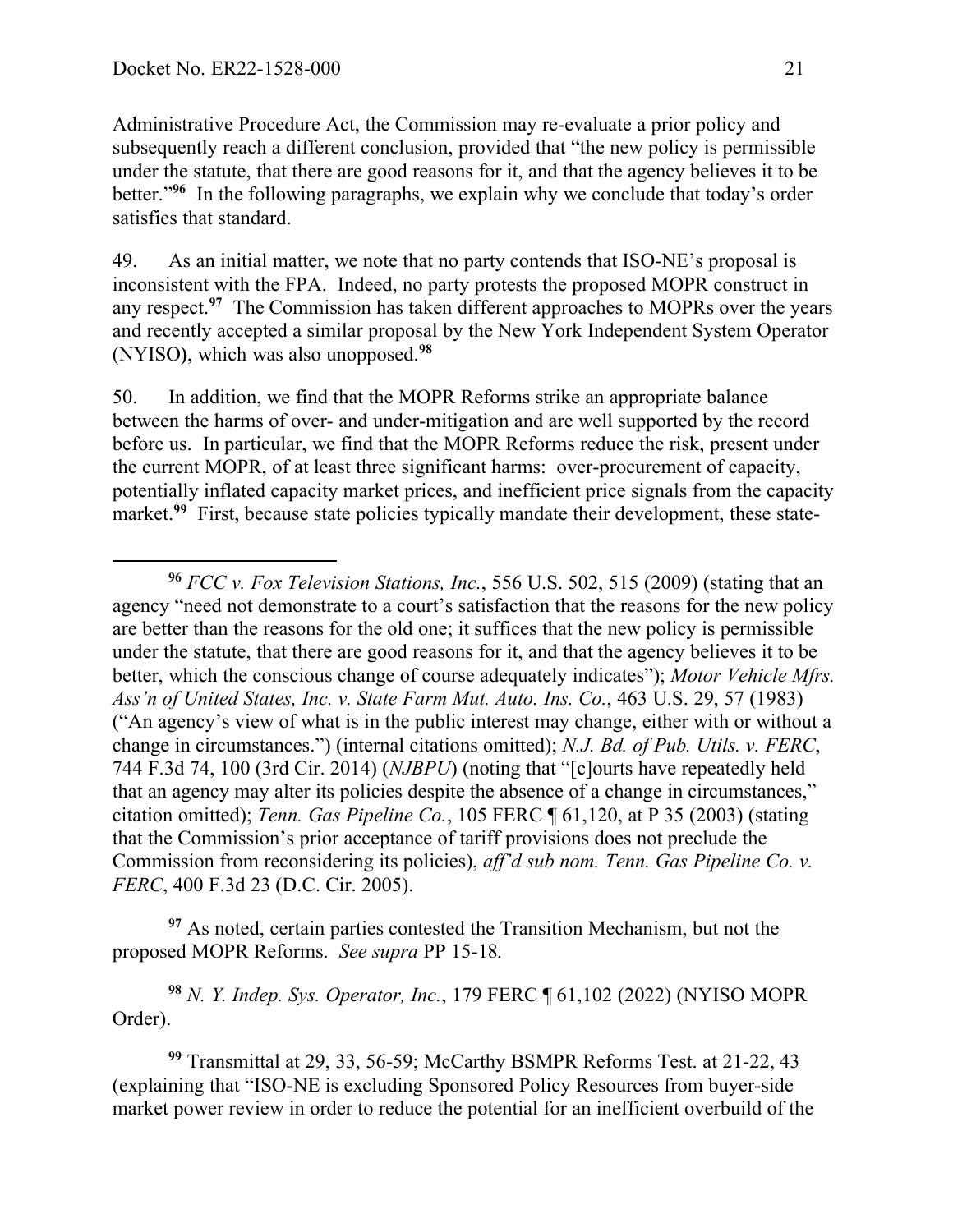sponsored resources will likely be developed and available to contribute to ISO-NE's resource adequacy needs.**<sup>100</sup>** However, their contribution to resource adequacy could be effectively ignored in the FCM to the extent the current MOPR prevents them from clearing.**<sup>101</sup>** If so, the capacity market would clear surplus resources that are not actually needed to maintain resource adequacy.**<sup>102</sup>** And while those surplus resources would not be needed to meet ISO-NE's resource adequacy requirements, consumers would still be required to pay their capacity costs.**<sup>103</sup>** Second, not only might consumers pay for unneeded capacity, but "[i]f a resource does not clear due to the application of the [current MOPR], it will be replaced by a resource with a higher-priced offer, which will raise the market clearing price insofar as it causes a more expensive resource to clear on the margin than would otherwise occur."**<sup>104</sup>**

51. ISO-NE explains that this tension between the state policy goals and the MOPR will grow over time as more of such resources seek to enter the FCM. For example, ISO-NE notes that four of the six New England states have increased their renewable energy targets or have implemented even more aggressive economy-wide decarbonization mandates.<sup>105</sup> ISO-NE also demonstrates how these initiatives are reflected in the most

**<sup>100</sup>** Transmittal at 7; Chadalavada Test. at 46-47.

**<sup>101</sup>** Transmittal at 21 (asserting that "the fact remains that the long-standing buyerside mitigation rules will prevent a significant quantity of [state-sponsored] resources from clearing in the market").

**<sup>102</sup>** *Id.* at 5, 29; EMM Comments at 3 (supporting the MOPR Reforms "because applying the MOPR to large quantities of resources that are nevertheless entering is costly and inefficient").

**<sup>103</sup>** Transmittal at 29-32; *see also* AEE Comments at 5 ("Forcing consumers to pay for the same service twice over is patently unjust and unreasonable.").

**<sup>104</sup>** NYISO MOPR Order, 179 FERC ¶ 61,102 at P 39.

**<sup>105</sup>** Transmittal at 30.

New England power system over time, which could result in unnecessarily high costs to consumers"); ACORE Protest at 3-5; AEE Comments at 3-9; Consumer Advocates Comments and Protest at 14; NESCOE Comments at 9-10; Offshore Wind Coalition Comments at 3-4.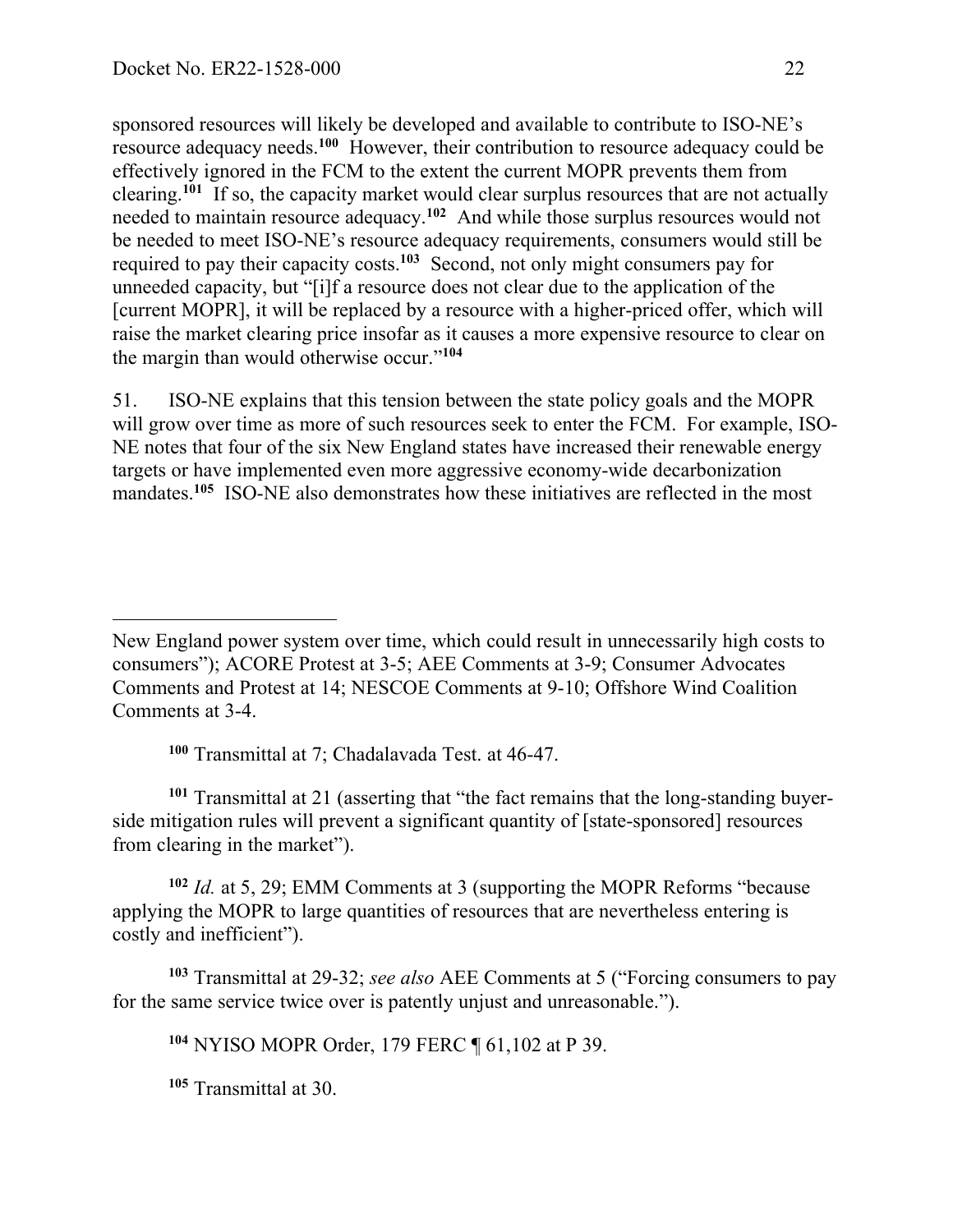current interconnection queue data, which indicates that the vast majority of resources looking to enter the market are renewables.**<sup>106</sup>**

52. Third, and relatedly, ISO-NE's proposed revisions will help address the concern that the MOPR causes the FCM to send price signals that do not accurately reflect the region's capacity needs.**<sup>107</sup>** As described above, because the current MOPR will preclude certain resources from receiving a capacity obligation even though they will be constructed, the FCM will send price signals that are not reflective of the actual resource mix, interfering with efficient market entry and exit.**<sup>108</sup>** Taken together, these three potential harms associated with the current MOPR interfere with the capacity market's ability to ensure resource adequacy at just and reasonable rates.**<sup>109</sup>**

**<sup>106</sup>** *Id.* ISO-NE states that, whereas in 2017, 49% of new resource proposals were for natural-gas or oil-fired resources, today the new resource proposal queue is dominated by wind (60%), solar (15%) and battery storage (21%) resources, with natural gas comprising just three percent of the new resources in the queue; *see also id.* at 6 ("All new resources that cleared in the most recent Forward Capacity Auction were renewable or clean."); *id.* at 31 ("Under the current buyer-side mitigation construct, it is possible, indeed likely, that a majority of the capacity in the current interconnection queue will be excluded from entry into the market. This is particularly so for offshore wind resources, which comprise a significant percentage of proposed new resources and a vast majority of the state procurements. . . . Simply put, this situation is no longer sustainable.").

**<sup>107</sup>** *Id.* at 29 ("A market that precludes entry of capacity that nonetheless contributes to the resource adequacy objectives of the region can lead to substantial inefficiencies, as the market will fail to send accurate price signals about the need for new capacity and the need to maintain existing capacity."); SEIA Comments at 5-6 ("The states are attempting to use their power of demand to send price signals to encourage the entry of low-cost clean energy resources and the exit of higher-cost fossil fuel resources. The MOPR dampens that signal.").

**<sup>108</sup>** CASPR Initial Order, 162 FERC ¶ 61,205 at P 21 (finding that "[a] capacity market should facilitate robust competition for capacity supply obligations, provide price signals that guide the orderly entry and exit of capacity resources, result in the selection of the least-cost set of resources that possess the attributes sought by the markets, provide price transparency, shift risk as appropriate from customers to private capital, and mitigate market power.").

**<sup>109</sup>** AEE Comments at 24 ("[T]he instant filing ... provides substantial evidence that [the] MOPR is unjust and unreasonable and must be ended."); SEIA Comments at 5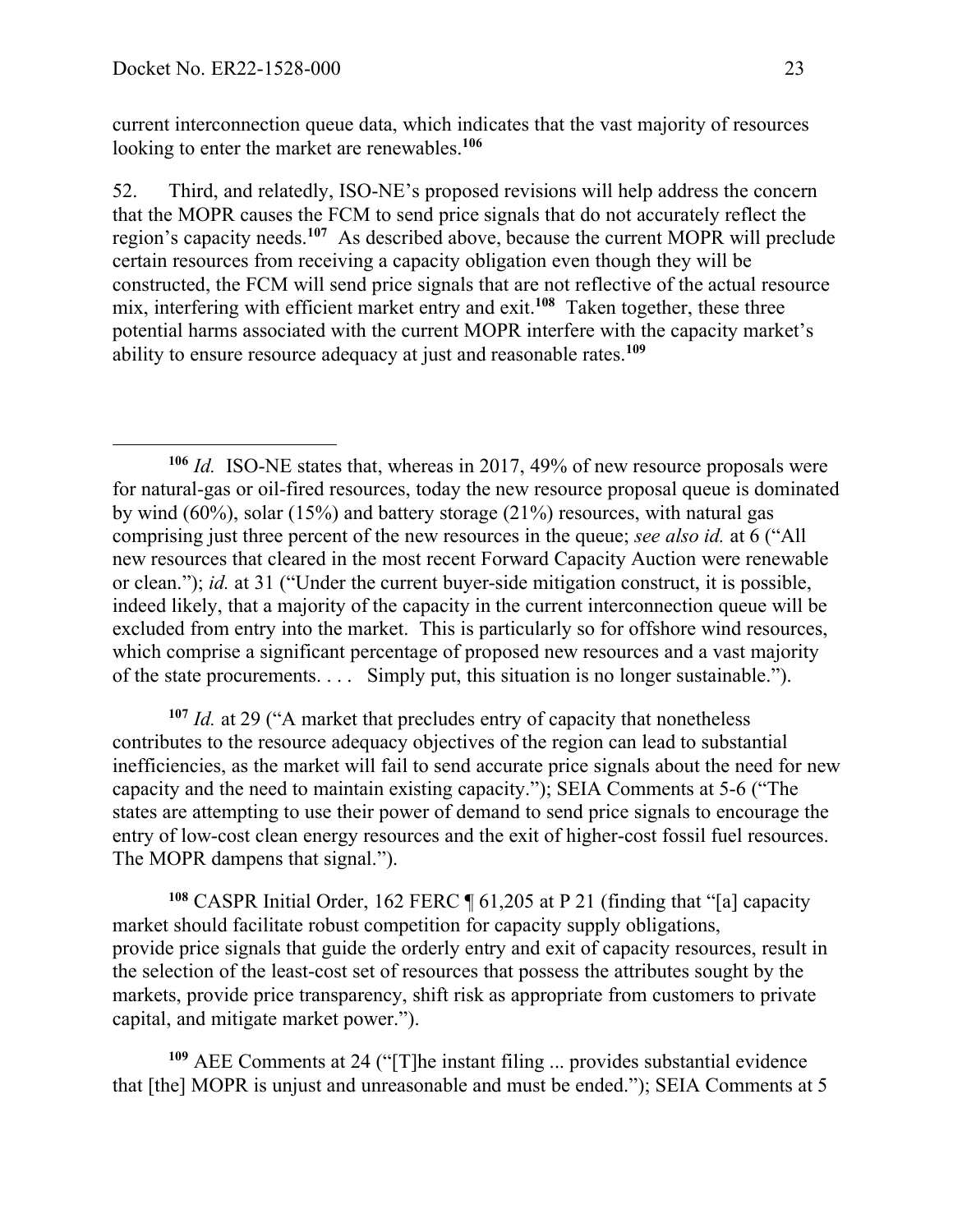53. In addition, we find that ISO-NE's proposal better comports with the FPA's express reservation to the states of authority over generation facilities.**<sup>110</sup>** In prior orders, the Commission treated the indirect price impacts of state policy choices as equivalent to anti-competitive conduct.**<sup>111</sup>** Upon further review, we no longer find it appropriate to presume that states' exercise of their reserved authority over generation facilities is the equivalent of anticompetitive conduct, simply because of the inevitable, albeit indirect, effect on FCA prices. Instead, we recognize that the FPA was "drawn with meticulous regard for the continued exercise of state power."**<sup>112</sup>** And we find that market rules seeking to "hermetically seal[]"**<sup>113</sup>** ISO-NE's markets from the indirect effects of state policies are not necessary to ensure that Commission-jurisdictional rates remain just and reasonable and not unduly discriminatory or preferential.

54. Regarding the individual components of the MOPR Reforms, we accept ISO-NE's proposal to exclude *de minimis* resources and passive demand-response resources from the MOPR because we agree that these resources lack the ability to meaningfully affect prices.**<sup>114</sup>** We also find just and reasonable ISO-NE's proposal to exclude from the

(arguing that "allowing the current MOPR to stay in effect will result in unjust and unreasonable rates").

**<sup>110</sup>** 16 U.S.C. § 824(b)(1); *Hughes v. Talen Energy Mktg., LLC*, 578 U.S. 150, 154, (2016) (describing the jurisdictional divide set forth in the FPA); *FERC v. Elec. Power Supply Ass'n*, 577 U.S. 260, 266 (2016) (*EPSA*) (explaining that "the [FPA] also limits FERC's regulatory reach, and thereby maintains a zone of exclusive state jurisdiction").

**<sup>111</sup>** *See* NYISO MOPR Order, 179 FERC ¶ 61,102 at P 42 (prior rules treated state policy choices as "equivalent to anti-competitive conduct") ; *see also ISO New Eng. Inc.*, 162 FERC ¶ 61,205 at P 24 ("It is . . . imperative that such a market construct include rules that appropriately manage the impact of out-of-market state support."); *Calpine Corp.*, 169 FERC **[61,239 at P 5 (explaining that the Commission is applying a** minimum offer price rule to state-sponsored resources in order to "protect PJM's capacity market from the price-suppressive effects of resources receiving out-of-market support").

**<sup>112</sup>** *Panhandle E. Pipe Line Co. v. Pub. Serv. Comm'n of Ind.*, 332 U.S. 507, 517- 18 (1947).

**<sup>113</sup>** *EPSA*, 577 U.S. at 281 ("It is a fact of economic life that the wholesale and retail markets in electricity, as in every other known product, are not hermetically sealed from each other. To the contrary, transactions that occur on the wholesale market have natural consequences at the retail level. And so too, of necessity, will FERC's regulation of those wholesale matters.").

**<sup>114</sup>** We note that, with respect to seller-side market power, ISO-NE already employs a similar size-based exclusion from market power review and mitigation. *See*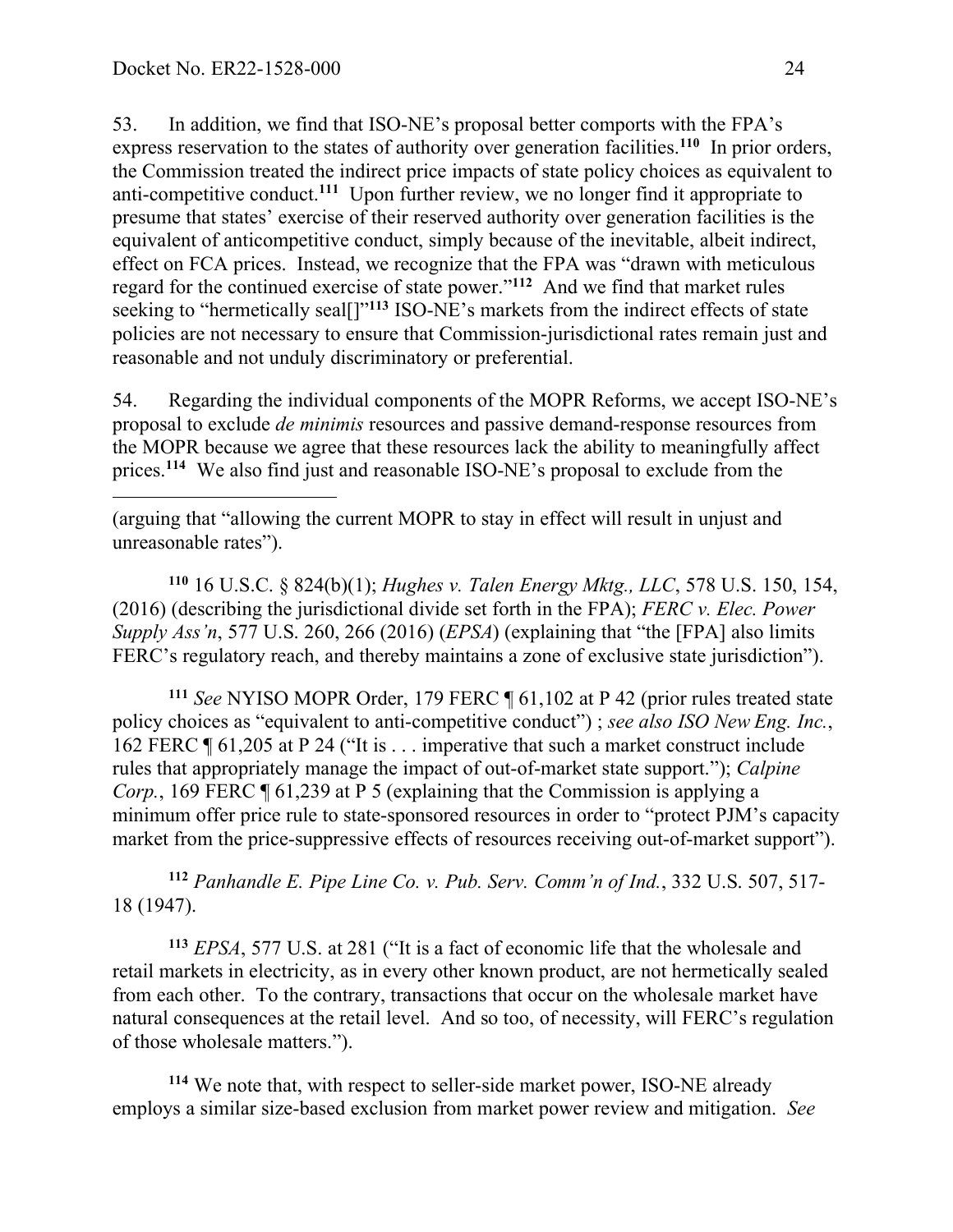MOPR new competitive entrants. Because new competitive entrants have no financial ties to load-side interests, they have no incentive to exercise buyer-side market power.**<sup>115</sup>** Finally, substantially for the reasons discussed above, we also find just and reasonable the proposal to exclude Sponsored Policy Resources.

55. For new capacity resources not qualified for an exclusion, ISO-NE proposes to retain its current buyer-side market power review process with one substantial addition: the incentive rebuttal "net benefits" analysis of certain resources that fail the conduct test (i.e., offer lower than the IMM's estimate of a competitive offer). Because the incentive rebuttal test allows these resources to demonstrate that they have no incentive to lower capacity prices, we find that the proposal is in line with ISO-NE's goal of targeting resources that have both the incentive and ability to exercise buyer-side market power.**<sup>116</sup>** Both the IMM and the EMM contend that the MOPR Reforms, while acceptable, would be improved by removing the incentive test, which they claim will be difficult to administer and open to challenge. However, we note that the IMM already rejects requested offer floor prices due to insufficient information, a process that is similar in scope.**<sup>117</sup>** Although such rejections have led to contested proceedings,**<sup>118</sup>** under the proposal here, the IMM will likely be reviewing relatively few resources.**<sup>119</sup>** In addition,

**<sup>115</sup>** *See Consol. Edison*¸ 150 FERC ¶ 61,139 at P 46 (finding that buyer-side mitigation rules should not be applied to unsubsidized, competitive entrants who have no incentive to inappropriately suppress capacity market prices).

**<sup>116</sup>** *See* Transmittal at 47.

 $\overline{a}$ 

**<sup>117</sup>** *ISO New Eng. Inc.*, 178 FERC ¶ 61,050 (2022).

**<sup>118</sup>** *See, e.g.*, *ISO New Eng. Inc.*, 174 FERC ¶ 61,046 at P 36 (2021) (finding that the project sponsors had failed to provide sufficient documentation and information for certain component values they used to calculate their proposed offer floor price).

**<sup>119</sup>** For example, ISO-NE states that the *de minimis* exclusion alone will exempt from review and mitigation about 80% of new capacity resources (by count). Transmittal at 49.

ISO-NE Tariff, § III.13.1.2.3.2.1 (Market Rule 1) (67.0.0) (excluding from IMM review certain bids when the total of such bids from a single market participant or its affiliate is equal to or less than 20 MW); *ISO New England Inc.*, 155 FERC ¶ 61,029 at P 1 (2016) (accepting filing subject to condition), *clarification and reh'g denied*¸ 161 FERC ¶ 61,115 (2017), *order on remand and clarification*, 166 FERC ¶ 61,060 (2019). We also acknowledge ISO-NE's commitment to propose changes to the *de minimis* threshold when necessary due to changing market conditions. Transmittal at 51 & n.189.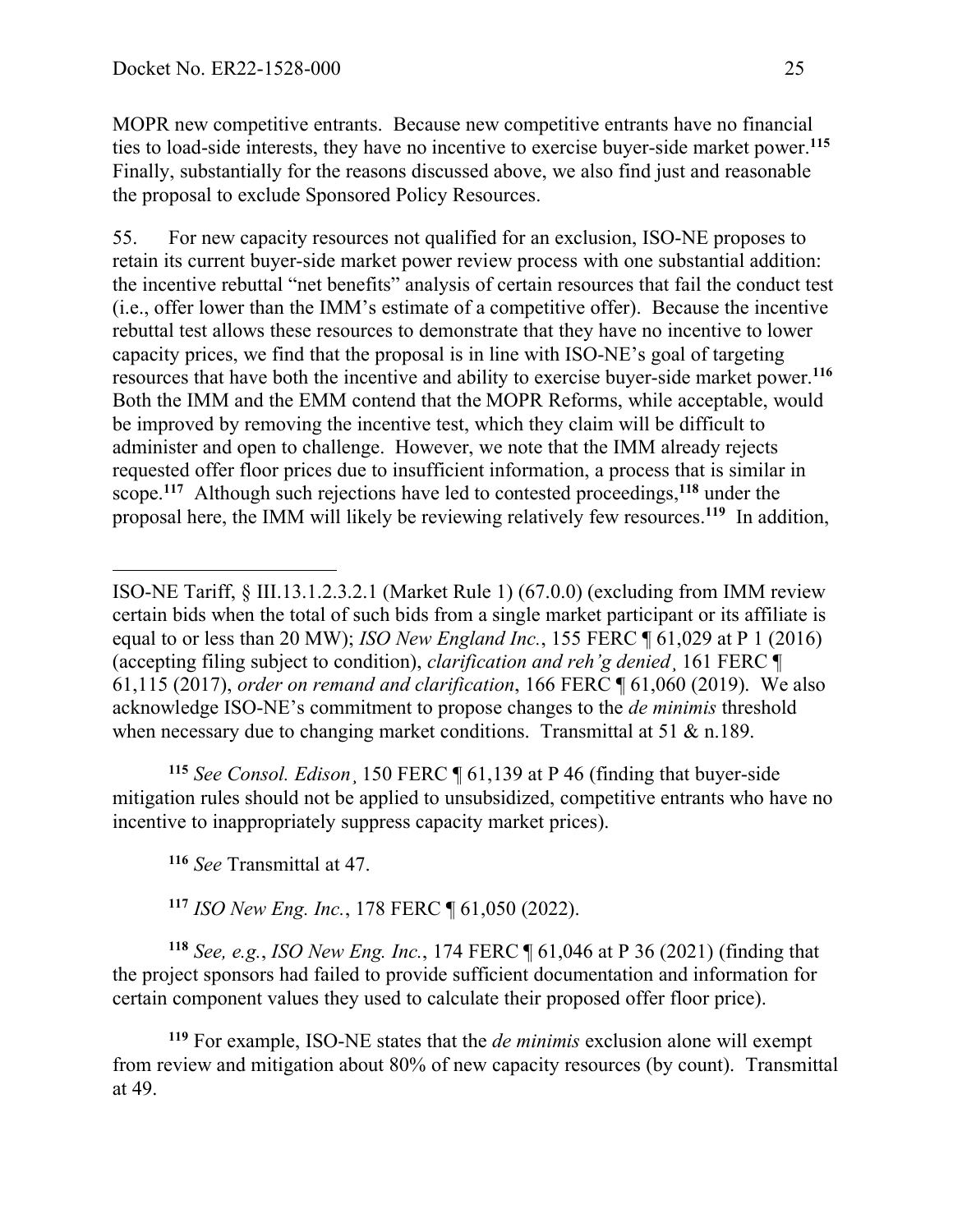as ISO-NE explains, an incentive test necessarily includes an ability test.**<sup>120</sup>** If the IMM finds that the resource has no ability to affect the capacity market price, the IMM will never reach the question of whether the project sponsor could benefit from a lower price.**<sup>121</sup>** Finally, we note that NYISO already employs a similar incentive test in its application of buyer-side mitigation in its capacity market. **122** In sum, we find that ISO-NE's proposal reasonably limits buyer-side market power concerns, focusing the MOPR to those circumstances directly linked to uncompetitive offers that benefit the portfolio of the offering resource.

56. Finally, as several parties request, we encourage ISO-NE and stakeholders to continue their work on market reforms that will complement the MOPR Reforms, including reforms to qualified capacity accreditation. We acknowledge ISO-NE's willingness to commit to filing accreditation reforms with the Commission in time for FCA 19.**<sup>123</sup>** We disagree, however, with parties that assert that any future market enhancements are necessary for the MOPR Reforms to be just and reasonable. Our reasoning above does not depend on any future market reforms.

**<sup>120</sup>** *Id.* at 62.

 $\overline{a}$ 

**<sup>121</sup>** We acknowledge that the IMM argues that "[i]t is inherently difficult to forecast the impact on clearing prices on the next auction with limited information, let alone on subsequent auctions." IMM Comments at 20. Nevertheless, based on the record before us, we have no reason to believe that such forecasts are impractical. Indeed, the IMM itself confirms that it could administer the incentive rebuttal test, adding that "it is likely that time and experience in applying the incentive rebuttal component will help inform the IMM and participants as to the implementation." *Id.* at 21. The IMM also concedes that "[i]n theory, the assessment of market power should consider the ability and incentive of the entities connected to the resource to suppress prices." *Id.* at 20.

**<sup>122</sup>** *See* NYISO, Market Administration and Control Area Services Tariff, § 23.4.5.7.14 (MST) attach. H (Self Supply Exemption) (6.0.0) (describing the net-short and net-long thresholds associated with NYISO's self-supply exemption).

**<sup>123</sup>** ISO-NE Answer at 30. ISO-NE states that it plans to begin the formal stakeholder process to develop a proposal beginning in June 2022 and completed in June of 2023, with a filing to the Commission to follow shortly thereafter to permit ISO-NE to incorporate the new resource capacity accreditation methodology for FCA 19 (to be held in February 2025), a process that begins in February of 2024. Chadalavada Test. at 44.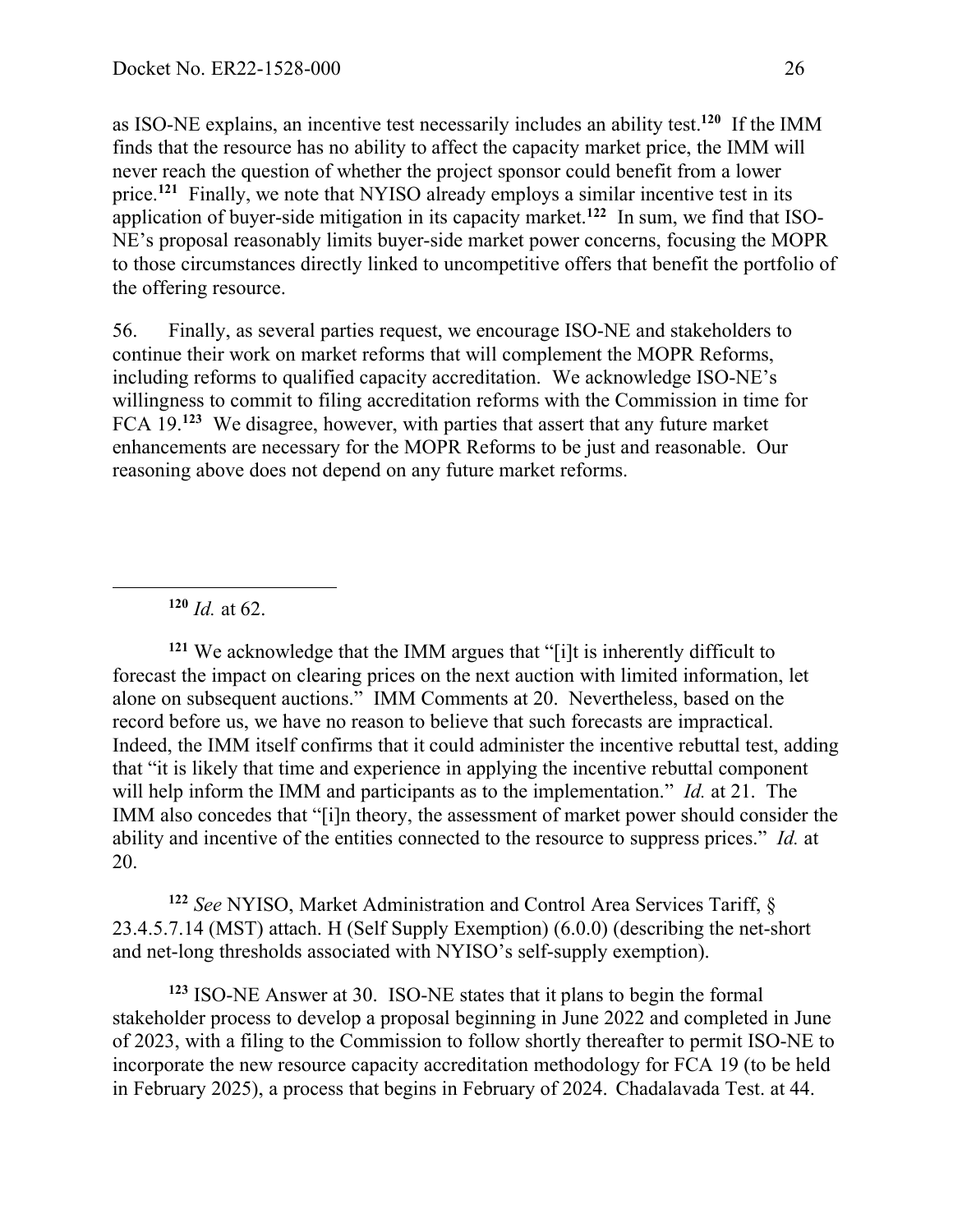### **B. Transition Mechanism**

### **1. Proposal**

57. As part of the filing, ISO-NE proposes retention of the existing MOPR until FCA 19, with a two-year transition period that involves several key revisions. **<sup>124</sup>** During this transition, ISO-NE proposes the following: (1) an RTR exemption; (2) retention of CASPR with elimination of the CASPR test price; and (3) an updated definition of Sponsored Policy Resource, consistent with the definition proposed as part of the MOPR Reforms.

### **a. RTR Exemption**

58. ISO-NE states that the purpose of the RTR exemption is to introduce a controlled amount of unmitigated capacity offers from new state-sponsored resources in FCAs 17 and 18.**<sup>125</sup>** ISO-NE explains that the proposed RTR exemption functions similarly to the former RTR exemption, with two exceptions: (1) the cap on state-sponsored capacity that may proceed to each FCA without offer mitigation, and (2) the resource qualification requirements. With respect to the cap, ISO-NE states that it proposes a 300 MW cap on RTR capacity for FCA 17 and a 400 MW cap on RTR capacity for FCA 18—a total of 700 MW—with a carryforward provision for unused RTR MW from FCA 17. ISO-NE explains that in FCA 18, the cap on RTR capacity will be reduced by the MW amount of capacity that clears in the FCA 17 substitution auction, such that state-sponsored resources that come in through the FCA 17 substitution auction will be able to offer their capacity in the FCA 18 primary auction without being subject to the MOPR. As a result, ISO-NE states that the proposal caps the total amount of state-sponsored resource capacity permitted to enter the market through the primary auction with offers unmitigated by the MOPR at 700 MW during the transition period.

59. ISO-NE explains that the stakeholder-derived 700 MW value is reasonable, given (1) the recent precedent of the RTR exemption, which permitted up to 600 MW of entry over a three-year period, (2) the agreement and support by a broad section of stakeholders, and (3) that sponsored resources such as solar, onshore wind, battery storage, and hybrid technologies, have lower market entry costs that increase significantly the likelihood of those resources clearing and receiving a CSO despite being subject to the MOPR.**<sup>126</sup>**

**<sup>126</sup>** *Id.* at 42.

 $\overline{a}$ 

**<sup>124</sup>** Transmittal at 63.

**<sup>125</sup>** *Id.* at 63-65.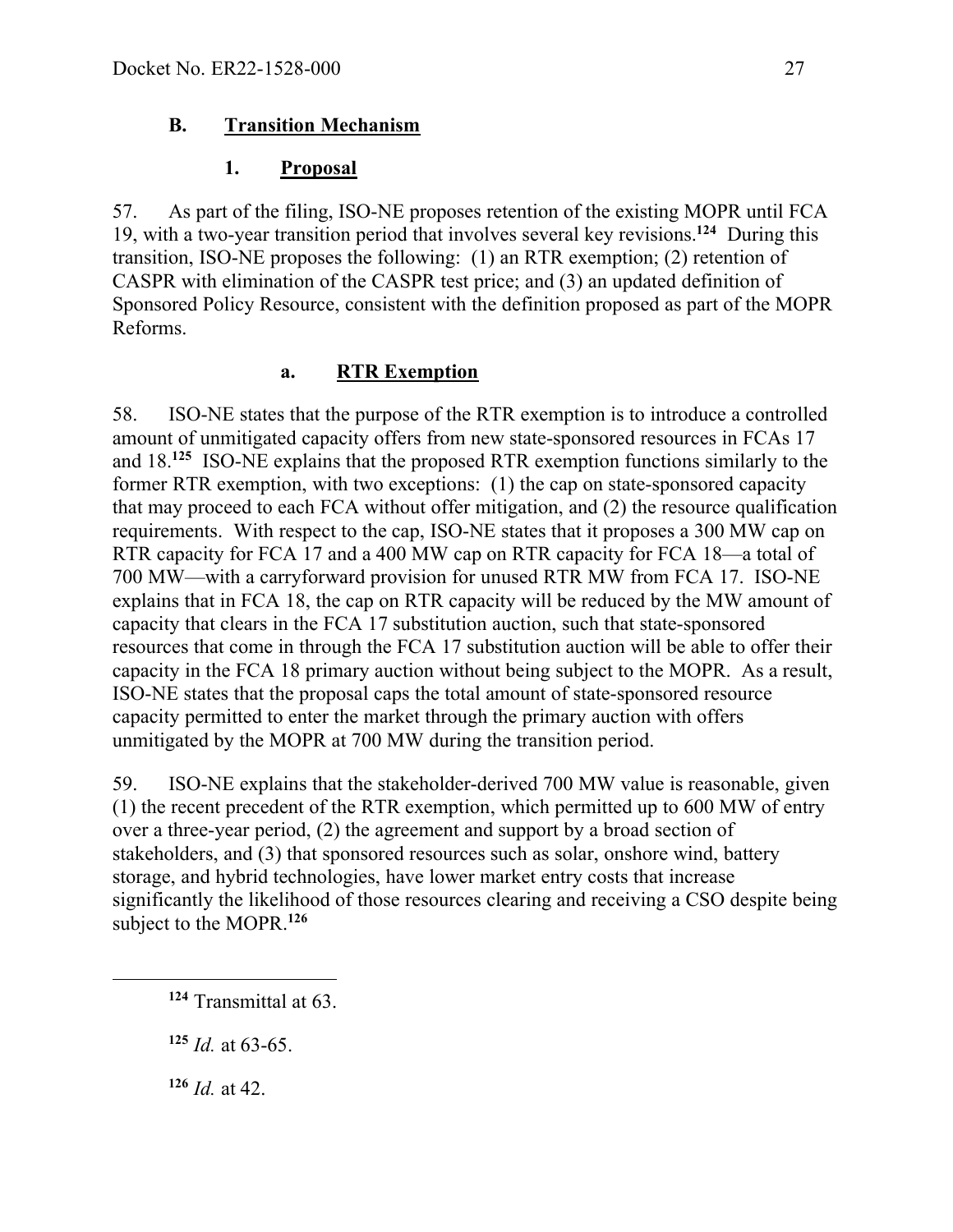#### **b. Removal of Substitution Auction Test Price**

60. ISO-NE states that the Transition Mechanism also eliminates the test price rules that apply to the CASPR substitution auction.**<sup>127</sup>** ISO-NE states that it implemented the test price rules in response to stakeholder concerns that existing resources nearing retirement may have an incentive to make uncompetitively low de-list bids in the primary auction to improve their chances of obtaining a CSO that could then be shed in the substitution auction (i.e., bid shading). ISO-NE explains that the test price mechanism evaluates whether an existing resource seeking to participate in the substitution auction retained its CSO in the primary auction at a competitive price for the resource. However, ISO-NE states that both it and the Commission acknowledged that financial risks for a resource engaged in bid shading are high, thus tempering concerns about bid shading behavior, and therefore ISO-NE does not believe removal of the test price mechanism will cause any harm to the FCM.<sup>128</sup> In addition, according to ISO-NE and the IMM, removal of the test price may facilitate more participation by existing resources in the substitution auction.

#### **c. Updated Definition of Sponsored Policy Resource**

61. In order to qualify for the RTR exemption in FCAs 17 and 18 under the Transition Mechanism, ISO-NE explains that new resources must meet the revised definition of Sponsored Policy Resource proposed in the MOPR Reforms.**<sup>129</sup>** According to ISO-NE, the updated definition will accommodate state programs that were recently implemented and that may be implemented in time for use by resources participating in FCAs 17 and 18. The updated definition adds language to include resources qualifying under decarbonization or net-zero carbon standards, broadens the types of applicable policies to include executive or administrative orders, and removes the current requirement that the relevant policy must be in effect on January 1, 2018.**<sup>130</sup>**

**<sup>127</sup>** *Id.* at 66-68.

 $\overline{a}$ 

**<sup>128</sup>** *Id.* at 67-68, (citing Transmittal, attach. (Testimony of Ryan McCarthy regarding Transition Mechanism) at 18-20 (McCarthy Transition Mechanism Test.).

**<sup>129</sup>** *Id.* at 55-56.

**<sup>130</sup>** *See supra* n.32.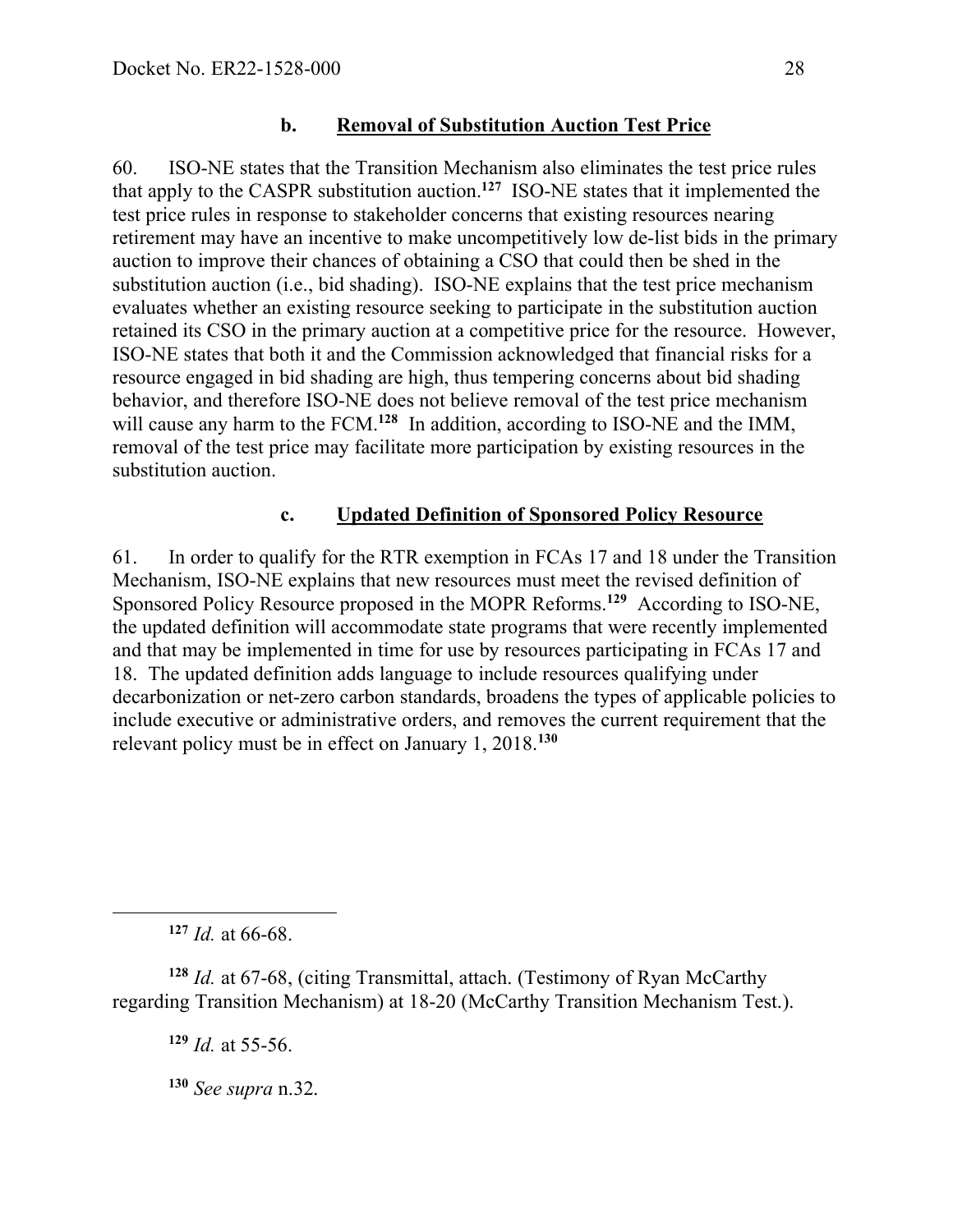### **2. Comments**

#### **a. General Comments and Protests**

62. Several commenters support the Transition Mechanism as just and reasonable. **<sup>131</sup>** They contend that the Transition Mechanism was refined through extensive stakeholder negotiations, including the term of the transition and the MW amount and types of sponsored policy resources that could qualify through the RTR exemption. **<sup>132</sup>** Commenters argue that ISO-NE's proposal strikes an appropriate balance among reliability concerns, efficient pricing, cost risks to consumers, investor confidence in the markets, and accommodating regional clean-energy goals.**<sup>133</sup>** Commenters state that the Transition Mechanism also will reduce the likelihood that ISO-NE will need to rely on out-of-market solutions, such as Reliability Must Run (RMR) agreements, that distort market outcomes and breed regulatory uncertainty.**<sup>134</sup>** Commenters state that the Transition Mechanism is a reasonable means to address ISO-NE's reliability and efficiency concerns while essential market improvements are developed.**<sup>135</sup>**

63. Several commenters do not oppose ISO-NE's proposed Transition Mechanism. **<sup>136</sup>** Some of those commenters indicate that accepting the MOPR Reforms—even on an "unnecessarily extended" timeframe under the Transition Mechanism—is an improvement over the current market rules.<sup>137</sup> They contend that the uncertainty or delay that could result from a rejection of ISO-NE's filing would be harmful to other efforts to

**<sup>132</sup>** Calpine Comments at 8-10; NEPGA Comments at 1-2; NEPOOL Comments at 13; Renewable Owners Comments at 3, 5.

**<sup>133</sup>** Calpine Comments at 11-12; IMM Comments at 1; NEPGA Comments at 2; NEPOOL Comments at 13; Shell Energy Comments at 5-6.

**<sup>134</sup>** Calpine Comments at 19; EPSA Comments at 2; EMM Comments at 16; NEPGA Comments at 7-8, 11-12; Shell Energy Comments at 10-11.

**<sup>135</sup>** Calpine Comments at 1, 19; EMM Comments at 7, 9; EPSA Comments at 3-4; IMM Comments at 15; NEPGA Comments at 2, 8-10; Renewable Owners Comments at 4-6; Shell Energy Comments at 12-14.

**<sup>136</sup>** AEE Comments at 3; NESCOE Comments at 11; SEIA Comments at 6-7.

**<sup>137</sup>** AEE Comments at 3; SEIA Comments at 6-7.

**<sup>131</sup>** Calpine Comments at 11; IMM Comments at 7; EPSA Comments at 3; EMM Comments at 15-16; NEPGA Comments at 2-3; NEPOOL Comments at 13; Renewable Owners Comments at 2-6; Shell Energy Comments at 6-8.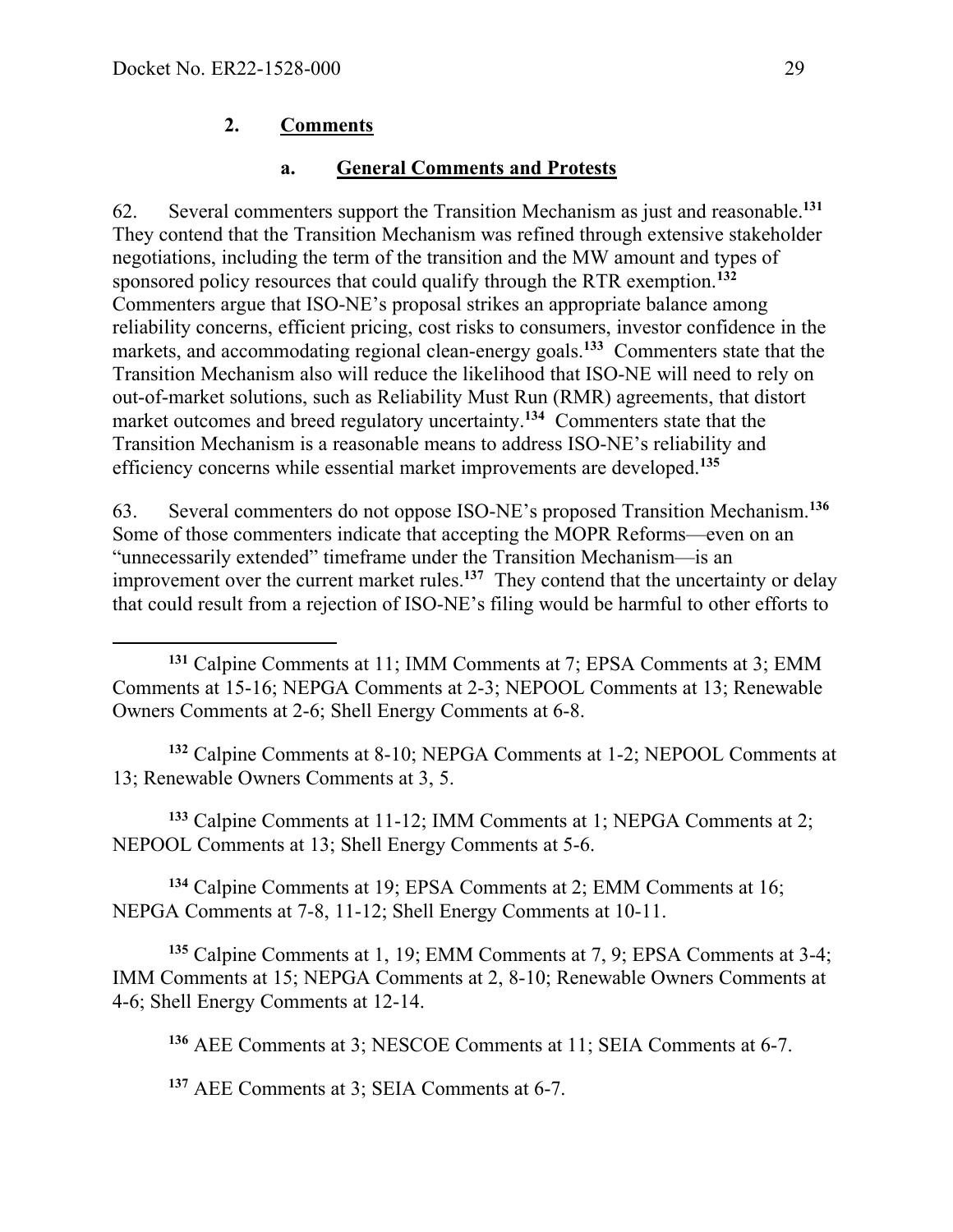ensure that ISO-NE and NEPOOL stakeholders comprehensively address reliability issues and market reforms such as capacity accreditation to ensure a swift and reliable transition to a clean energy system in New England.**<sup>138</sup>** However, these commenters urge the Commission to make clear, if it approves ISO-NE's filing, that the MOPR Reforms must go into effect in FCA 19 as proposed in ISO-NE's filing. **139**

64. In contrast, other parties argue that the Transition Mechanism perpetuates a rule that is unjust, unreasonable and unduly discriminatory and should be rejected. **<sup>140</sup>** Some protesters urge the Commission to act under its authority under section 206 of the FPA and require that ISO-NE implement a replacement rate that removes the MOPR immediately beginning with FCA 17.**<sup>141</sup>** Many such parties express concern about ISO-NE's proposal disadvantaging renewable resources and highlight the climate, environmental, and economic benefits of immediate implementation of MOPR reforms in New England.**<sup>142</sup>**

#### **b. Standard for Transition Mechanism**

65. In support of the Transition Mechanism, Calpine asserts that MOPR Reforms are at least as significant a reform as the previous CASPR market design changes that

 $\overline{a}$ **<sup>138</sup>** AEE Comments at 3, 23-26; SEIA Comments at 6-7. *See also* NESCOE Comments at 11-12 (asserting that permitting the status quo to remain would leave "New England in an untenable position that is the worst of both worlds for the next auction: the existing MOPR remains in place with no RTR exemption.").

**<sup>139</sup>** AEE Comments at 27. *See also* NESCOE Comments at 11(noting that during the stakeholder process NESCOE made clear that it would oppose attempts to extend the MOPR beyond FCA 19 and that any proposal by ISO-NE would need to hardwire the elimination of the MOPR as of that auction. In its comments, NESCOE makes clear that ISO-NE's proposal "does just that.").

**<sup>140</sup>** ACORE Protest at 1; CECA Protest at 2, 45-79; E2 Protest at 1; Healthlink Comments at 1; Consumer Advocates Comments and Protest at 13; New England Offshore Wind Protest at 1.

**<sup>141</sup>** ACORE Protest at 1, 8-9; BEAT Comments at 1; CECA Protest at 3, 81-82; E2 Protest at 1; Consumer Advocates Comments and Protest at 24; NCEL Comments at 1; Offshore Wind Coalition Comments at 1; Protests of Concerned Citizens.

**<sup>142</sup>** BEAT Comments at 1; CECA Protest at 7; E2 Comments at 1-2; Healthlink Comments at 1; MA Office of Energy and Environment Comments at 1; NCEL Comments at 1; Offshore Wind Coalition Comments at 3-4; Protests of Concerned Citizens.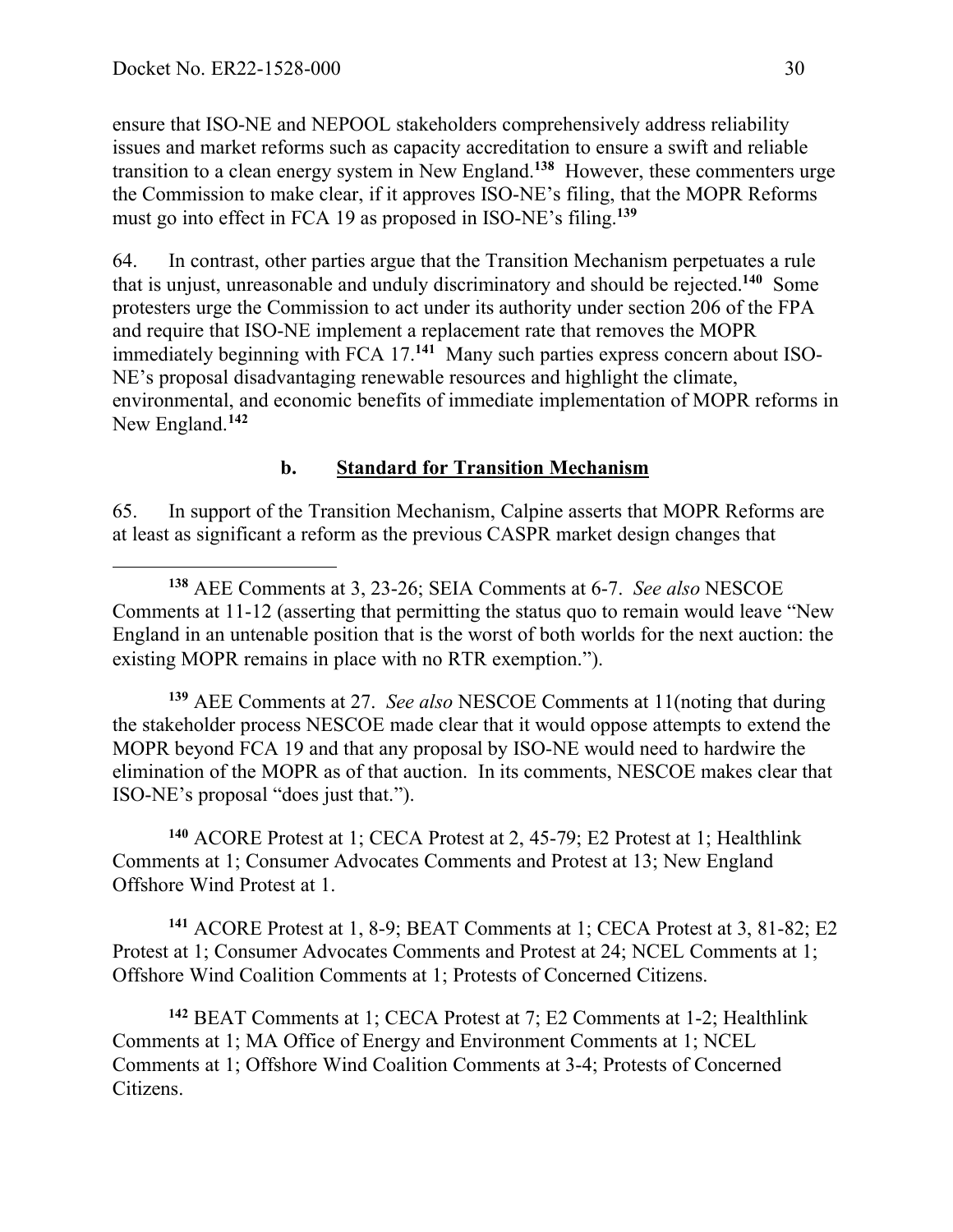warranted a transition mechanism.**<sup>143</sup>** They argue that the Transition Mechanism consists of market design elements, including using an RTR exemption concurrently with the CASPR framework, that the Commission has previously found to be just and reasonable.**<sup>144</sup>**

66. In contrast, CECA and Consumer Advocates contend that Commission precedent supports rejecting ISO-NE's proposal because of the Transition Mechanism. CECA states that in prior cases, the Commission has approved transition mechanisms when the applicant provided a reasoned analysis, supported by modeling or other evidence, and the purpose of the transition mechanism was to give notice to market participants or avoid market volatility; however, CECA argues, the Commission has rejected transition mechanisms that do not meet these criteria.**<sup>145</sup>** CECA asserts that here ISO-NE only provided vague and unsubstantiated claims about reliability that lack evidentiary support,<sup>146</sup> has not shown that its transition proposal would provide market benefits, and has failed to address the substantial costs that delaying MOPR reforms would impose on consumers.**<sup>147</sup>** Consumer Advocates also note that the Commission has found that "stakeholder approval of a proposal is insufficient to carry the burden of proof that a rate is just and reasonable."**<sup>148</sup>**

**<sup>144</sup>** Calpine Comments at 13-14.

 $\overline{a}$ 

**<sup>145</sup>** CECA Protest at 75, 78 (citing *PJM Interconnection, LLC*, 175 FERC ¶ 61,084, at P 17 (2021) and *N. Y. Indep. Sys. Operator, Inc*., 158 FERC ¶ 61,064, at PP 55-56 (2017)).

**<sup>146</sup>** For example, CECA challenges ISO-NE's prediction that 4,700 MW of offshore wind could offer into FCA 17 (since 1,600 MW of that amount comes from contracts have not yet been approved by the Massachusetts Department of Public Utilities), and states it is more likely that 3,100 MW (of nameplate, or 837 MW in qualified capacity) of new offshore wind would offer into FCA 17, which is less than ISO-NE's forecasted capacity surplus. CECA Protest at 63.

**<sup>147</sup>** ACORE Protest at 6-7; AEE Comments at 15-16; CECA Protest at 47-48; Consumer Advocates Protest and Comments at 18.

**<sup>148</sup>** Consumer Advocates Protest and Comments at 16 (citing *Am. Elec. Power Serv. Corp. v. Midwest Indep. Transmission Sys. Operator, Inc*., 122 FERC ¶ 61,083,

**<sup>143</sup>** Calpine Comments at 12 (citing CASPR Initial Order, 162 FERC ¶ 61,205 at P 100; *ISO New Eng. Inc.*, 155 FERC ¶ 61,319, at P 62 (2016) (MRI Demand Curves Order); and *ISO New Eng. Inc.*, 147 FERC ¶ 61,172, at P 73 (2013) (Pay for Performance Order)).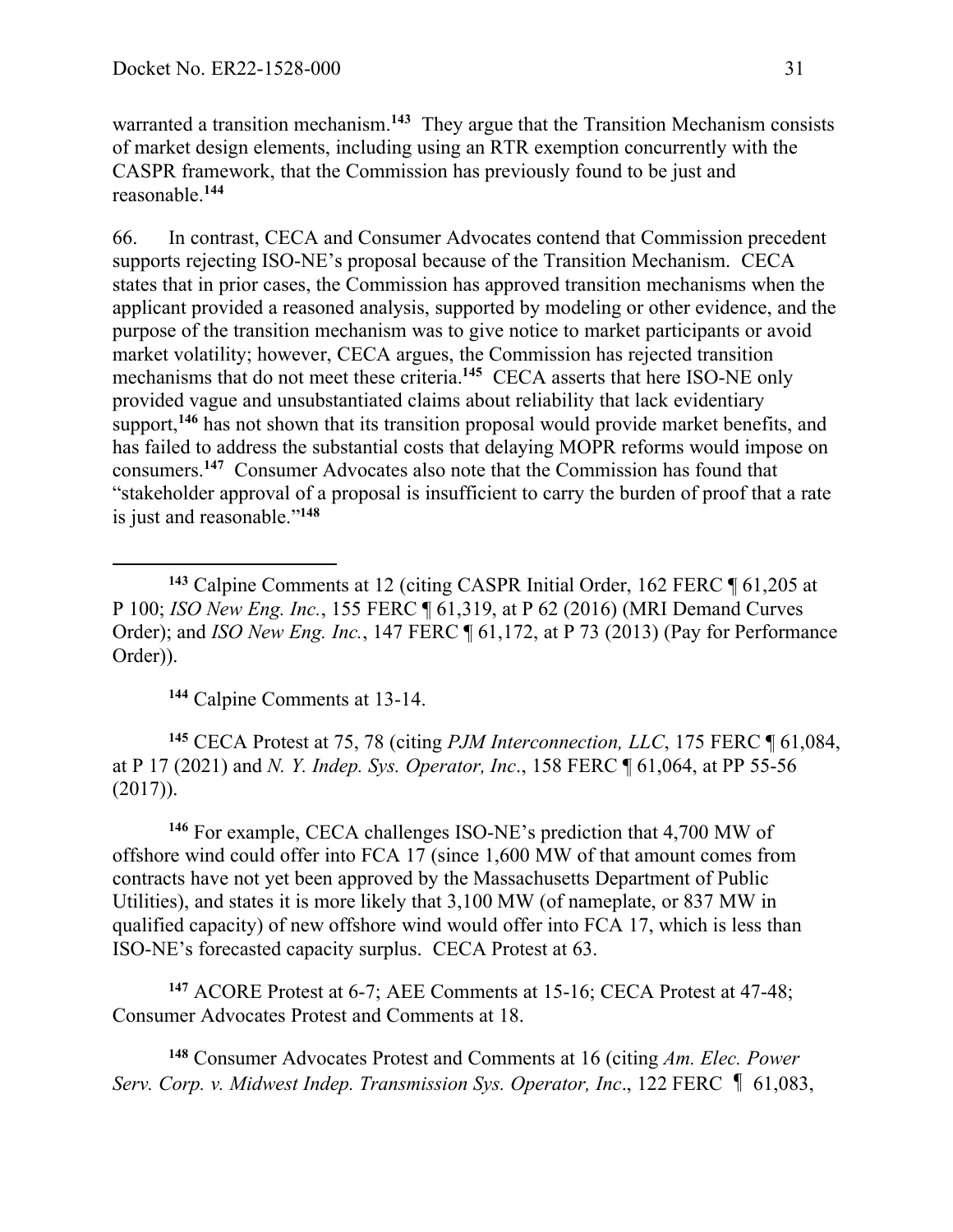67. Additionally, some commenters argue that the Transition Mechanism is unduly discriminatory, in that it assumes that only large new state-sponsored projects are likely to be delayed and cause reliability problems. These commenters state that all types of new projects face potential delays, and ISO-NE has not shown that state policy resources are more likely to experience delays than non-state-policy resources in order to justify different treatment.**<sup>149</sup>**

# **c. Promoting Reliability**

68. Some commenters agree with ISO-NE that the Transition Mechanism will help alleviate potential reliability concerns. **<sup>150</sup>** Commenters state that eliminating the existing MOPR likely will exacerbate ISO-NE's concern about the region's reliability issues, by driving existing resources—particularly those that are able to operate in extended coldweather conditions—to prematurely retire.<sup>151</sup> They contend that certain new resources might face development delays that will prevent the necessary replacement capacity from coming onto the system in time to make up for those inefficient retirements.**<sup>152</sup>**

69. In contrast, several protesters assert that ISO-NE failed to substantiate that the Transition Mechanism will address ISO-NE's reliability concerns.**<sup>153</sup>** Some parties

 $\overline{a}$ at P 172 (*AEP Service Corp*.) (stakeholder support is relevant but cannot alone prove that a rate design is just and reasonable), *reh'g denied,* 125 FERC¶61,341 (2008)).

**<sup>149</sup>** CECA Protest at 61; Consumer Advocates Comments and Protest at 18.

**<sup>150</sup>** Calpine Comments at 10-11, 17-19 (citing ISO-NE, Memorandum re: ISO Support and Preference of Transition to Minimum Offer Price Rule (MOPR) Elimination, at 3 (Jan. 26, 2022), *available at* https://www.iso-ne.com/staticassets/documents/2022/01/npc-2022-02-03-supplemental.pdf); EMM Comments at 9; EPSA Comments at 2-3; IMM Comments at 15; NEPGA Comments at 8-12; Renewable Owners Comments at 5-6; Shell Energy Comments at 13-14, 16.

**<sup>151</sup>** Calpine Comments at 18; EPSA Comments at 2; NEPGA Comments at 6.

**<sup>152</sup>** Calpine Comments at 18; NEPGA Comments at 6-7. For example, Calpine states that approximately 4,000 MW of offshore wind resources have a delivery target date within the next three years, but there are still no wind turbine installation vessels available to support construction of such projects. *Id.* at 18-19 (citing Transmittal at 20- 21; Chadalavada Test. at 29, 31-38); Renewable Owners Comments at 5; Shell Energy Comments at 8.

**<sup>153</sup>** ACORE Protest at 5-6; AEE Comments at 2, 15; CECA Protest at 46-54; E2 Protest at 2; Consumer Advocates Comments and Protest at 18; NCEL Protest at 1.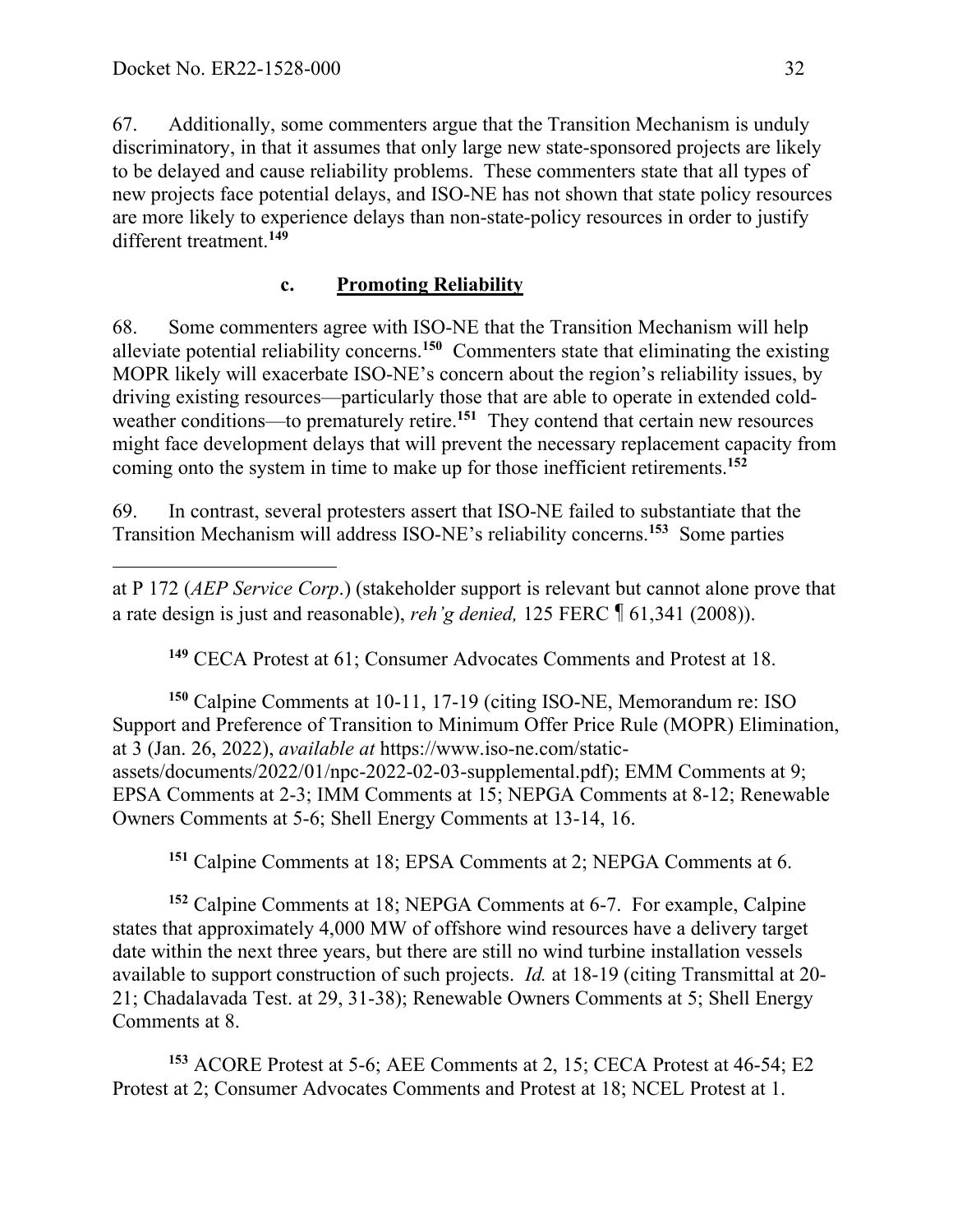contend that ISO-NE's reliability concerns are not quantified, and that conjecture cannot be used to support retaining an unjust and unreasonable rate.**<sup>154</sup>** Protesters argue that ISO-NE's reference to the August 2020 outages in California does not support the need for the Transition Mechanism and ignores the analysis that the California heat wave negatively impacted conventional generation, and in particular, individual gas plants.**<sup>155</sup>** CECA disagrees with ISO-NE's reliance on its 2050 Transmission Study as justification to preserve resources that could provide services that might be needed 30 years in the future, and asserts that the role of the capacity market is to ensure resource adequacy, not to procure attributes like flexibility, which are more efficiently procured and compensated through more granular and locational markets like energy and operating reserves.**<sup>156</sup>** CECA also notes that ISO-NE has done numerous studies in recent years that examine the reliability impacts of the changing resource mix, none of which have shown that the kinds of state policy resources that would be excluded by the MOPR heighten reliability risks.**<sup>157</sup>** CECA also contends that ISO-NE does not explain whether or how the retirements that may result from the 700 MW RTR exemption would affect reliability—and why the corresponding level of retirements is acceptable.**<sup>158</sup>**

**<sup>155</sup>** ACORE Protest at 6 (citing Chadalavada Test. at 17; California ISO, California Public Utilities Commission and California Energy Commission*, Final Root Cause Analysis, Mid-August 2020 Extreme Heat Wave* (January 13, 2021) at 21).

**<sup>156</sup>** CECA Protest at 52-53 (citing Chadalavada Test. at 12, 17; Tr. of the October 12, 2021 Technical Conference Regarding Energy and Ancillary Markets at 75: 2–6, Docket No. AD21-10 (Oct. 12, 2021) ("We don't see that the right answer is to focus on capacity market compensation for flexibility because it's just not at the right time when we need it, and it's hard at that point to match sort of performance with what it is that was purchased.") (Dr. Nicole Bouchez, Principal Economist, Market Design for NYISO speaking)).

**<sup>157</sup>** CECA Protest at 48 (citing Testimony of Abigail Krich on Behalf of Acadia Center, Conservation Law Foundation, Environmental Defense Fund, Natural Resources Defense Council, Renew Northeast, Sierra Club, and Sustainable FERC Project at 34:3– 10, 26–28 (Apr. 21, 2022) (Krich Test.) (discussing ISO-NE's Operational Fuel-Security Analysis (OFSA) and New England Wind Integration Study (NEWIS) studies)).

**<sup>158</sup>** CECA Protest at 50.

**<sup>154</sup>** ACORE Protest at 5-6; AEE Comments at 15-16; CECA Protest at 47-51; E2 Comments at 2; Consumer Advocates Comments and Protest at 18.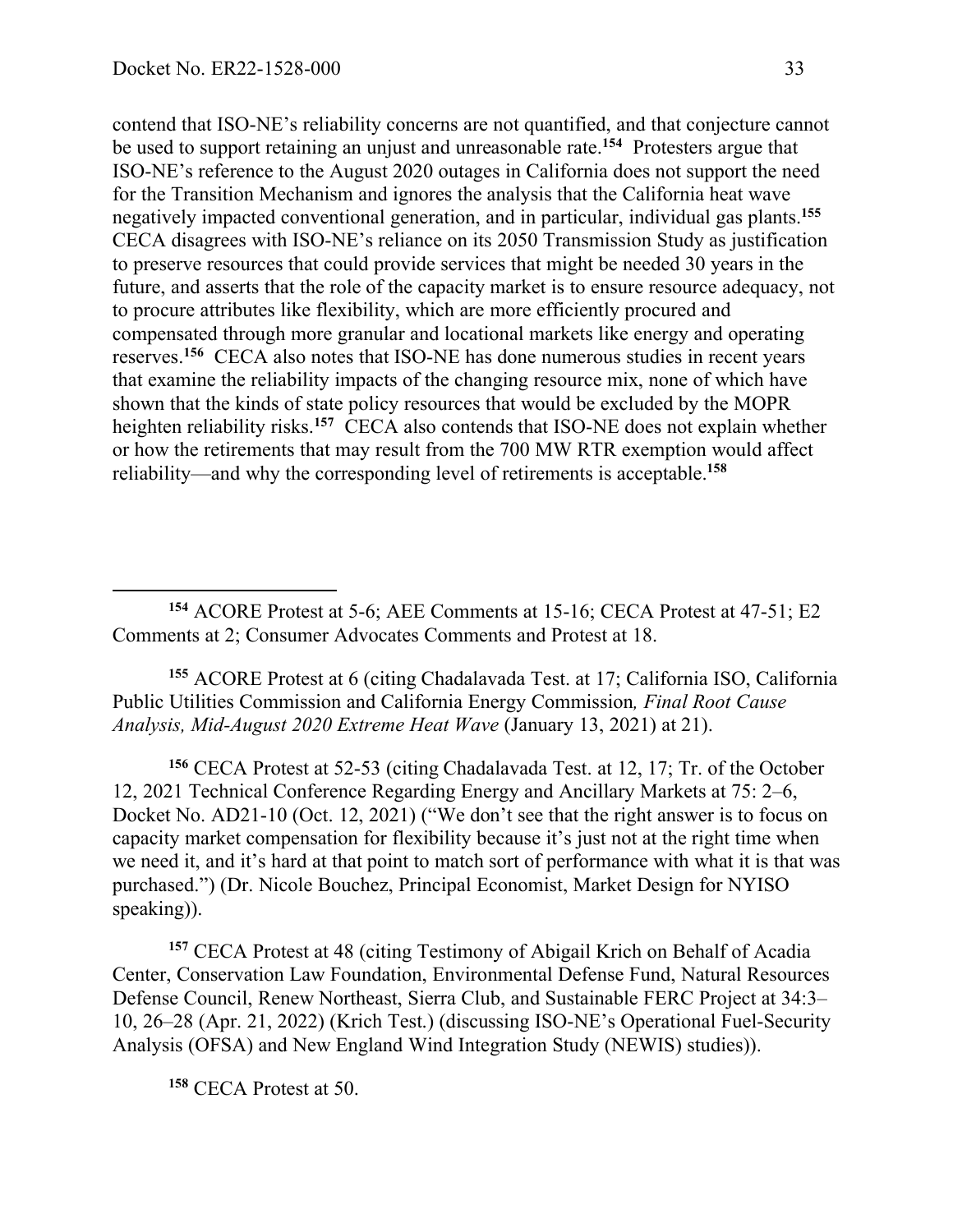70. In addition, parties allege that the Transition Mechanism does not prevent the retirement of resources needed for reliability.**<sup>159</sup>** They argue that retirement in and of itself is not the problem, and that low FCM prices should signal that retirements are needed to bring supply and demand back into balance.**<sup>160</sup>** Moreover, CECA indicates that the Transition Mechanism may actually accelerate retirements over FCA 17 and 18 as a result of over-accredited resources exiting through the substitution auction in part due to removal of the CASPR test price.**<sup>161</sup>**

71. Parties suggest that ISO-NE's reliability concerns could be addressed by capacity accreditation reforms instead of the Transition Mechanism.**<sup>162</sup>** CECA asserts, however, that there is no basis for asserting that offshore wind, the primary resource disadvantaged by the delay in MOPR Reforms, is over-accredited, and that offshore wind performs very well during the winter, when the New England grid is currently the most stressed.<sup>163</sup> Commenters therefore assert that the Transition Mechanism is not an appropriate stopgap reliability measure while other market reforms are undertaken.**<sup>164</sup>**

72. Protesters also note that all infrastructure projects, not only new state-sponsored resources, may be susceptible to delays.**<sup>165</sup>** They state that two of the most notable delays or cancellations thus far within the ISO-NE region involve natural-gas fired resources.**<sup>166</sup>**

**<sup>159</sup>** AEE Comments at 17-19.

 $\overline{a}$ 

**<sup>160</sup>** *Id.* at 17; CECA Protest at 49-50.

**<sup>161</sup>** CECA Protest at 68-70.

**<sup>162</sup>** AEE Comments at 18; CECA Protest at 54-58.

**<sup>163</sup>** CECA Protest at 55-56 (citing OFSA at 5, 48; ISO-NE, *High-Level Assessment of Potential Impacts of Offshore Wind Additions to the New England Power System During the 2017-2018 Cold Spell*, at 1 (Dec. 17, 2018) (ISO-NE Offshore Wind Analysis)). CECA argues that, in contrast, gas-only resources, which are susceptible to unavailability of natural gas during the coldest days, present possibly the most significant error in ISO-NE's current accreditation scheme. CECA Protest at 56 (citing Chadalavada Test. at 23).

**<sup>164</sup>** AEE Comments at 19-20.

**<sup>165</sup>** ACORE Protest at 7; AEE Comments at 20-23; CECA Protest at 59-60.

**<sup>166</sup>** ACORE Protest at 7; AEE Comments at 21 n.54; CECA Protest at 60 (citing *ISO New Eng. Inc.*, 178 FERC ¶ 61,001, *order on reh'g*, 178 FERC ¶ 61,130 (2022 (terminating CSO for Killingly Energy Center)); *ISO New Eng., Inc.*, 165 FERC ¶ 61,137 (2018) (terminating CSO for Clear River Unit 1); *Footprint Power Salem Harbor Dev.*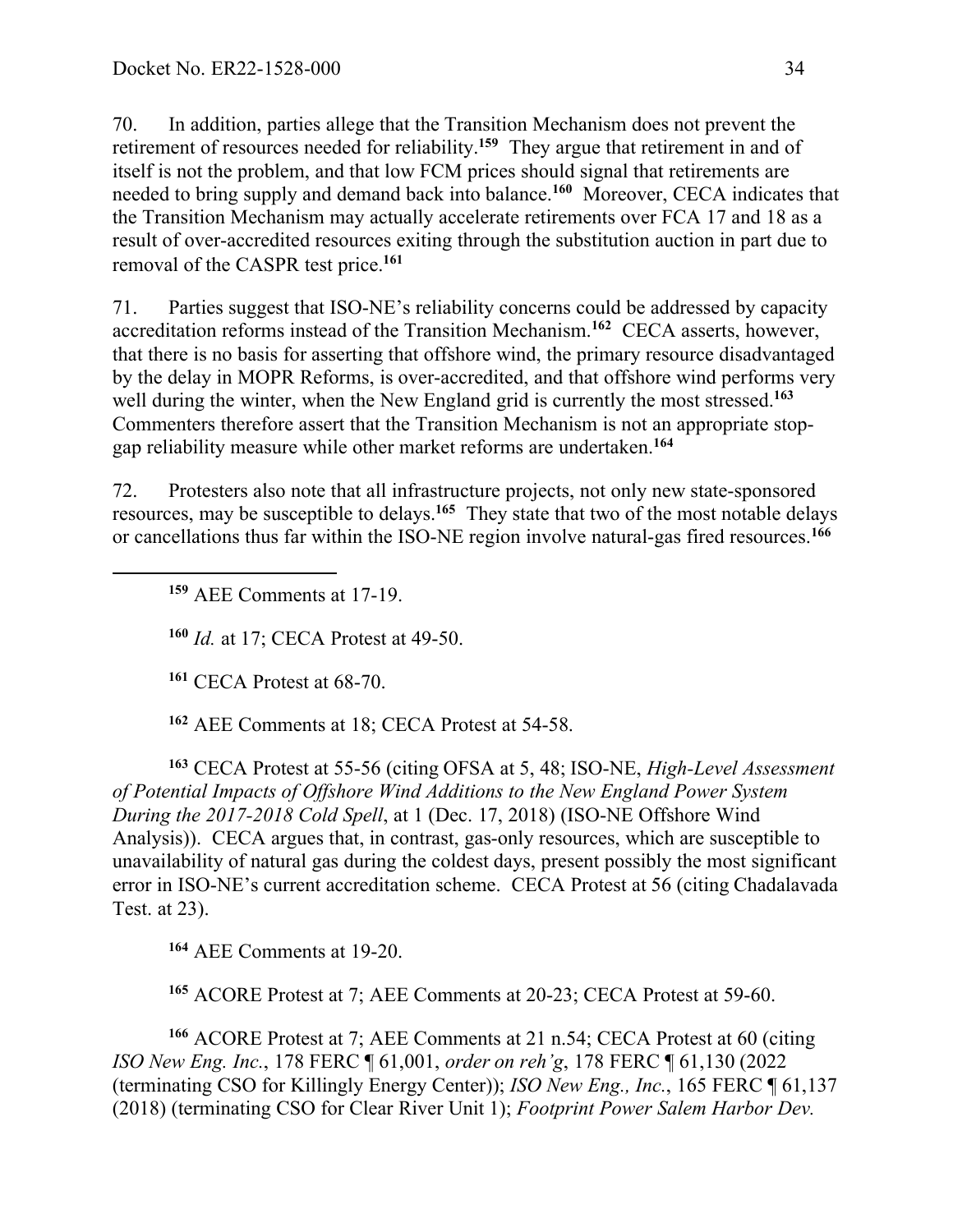CECA contends that ISO-NE overstates the risk of delays in commercial operation of offshore wind, and that state policy resources are actually more likely to enter commercial service because of their state policy support and the revenues they receive from outside the FCM. **<sup>167</sup>** AEE and CECA note that the potential capacity deficit of 104 MW that ISO-NE identifies as a result of potential delays is a worst-case scenario in which all sponsored policy resources entering the market without being subject to the MOPR face multi-year delays, and in which an equivalent quantity in qualified capacity of existing resources retire in the same timeframe.**<sup>168</sup>** Moreover, AEE notes that many advanced energy technologies—particularly demand response and passive demand response—have very short development timelines and can come online very quickly if needed.**<sup>169</sup>** AEE urges that Commission not to endorse reliability concerns as justification for the Transition Mechanism. **170**

73. Rather than address the root problem ISO-NE has identified, protesters argue that the Transition Mechanism simply erects a barrier to the entry of some new sponsored policy resources. **<sup>171</sup>** They state that ISO-NE has other tools and potential market improvements at its disposal to minimize the potential for a capacity deficit, such as financial assurance requirements for FCA qualification, the timeout provisions in the interconnection procedures, and annual reconfiguration auctions. **<sup>172</sup>** In addition, CECA argues that ISO-NE has not articulated or supported any differences between state policy resources and non-state-policy resources in terms of the likelihood that such resources will experience commercial-operation delays, or the harms that such delays might cause,

**<sup>167</sup>** CECA Protest at 59-60, 62. CECA claims that ISO-NE is incorrect that only Jones Act-qualified vessels can be used for wind turbine installation, and notes that shipbuilding of the turbine installation vessel for the Revolution Wind project is underway and scheduled for completion in December 2023. *Id.* (citing Krich Test. at 14).

**<sup>168</sup>** AEE Comments at 23; CECA Protest at 64 (citing Chadalavada Test. at 31-38).

**<sup>169</sup>** AEE Comments at 23 (citing National Renewable Energy Laboratory, *Potential Roles for Demand Response in High-Growth Electric Systems with Increasing Shares of Renewable Generation* (Dec. 2018), https://www.nrel.gov/docs/fy19osti/70630.pdf, at 1).

**<sup>170</sup>** *Id.* at 15. **<sup>171</sup>** *Id.* at 21. **<sup>172</sup>** *Id.* at 21-22; CECA Protest at 64-68.

*LP*, 149 FERC ¶ 61,211 (2014) (deferring the CSO for Footprint Power Salem Harbor Development LP)).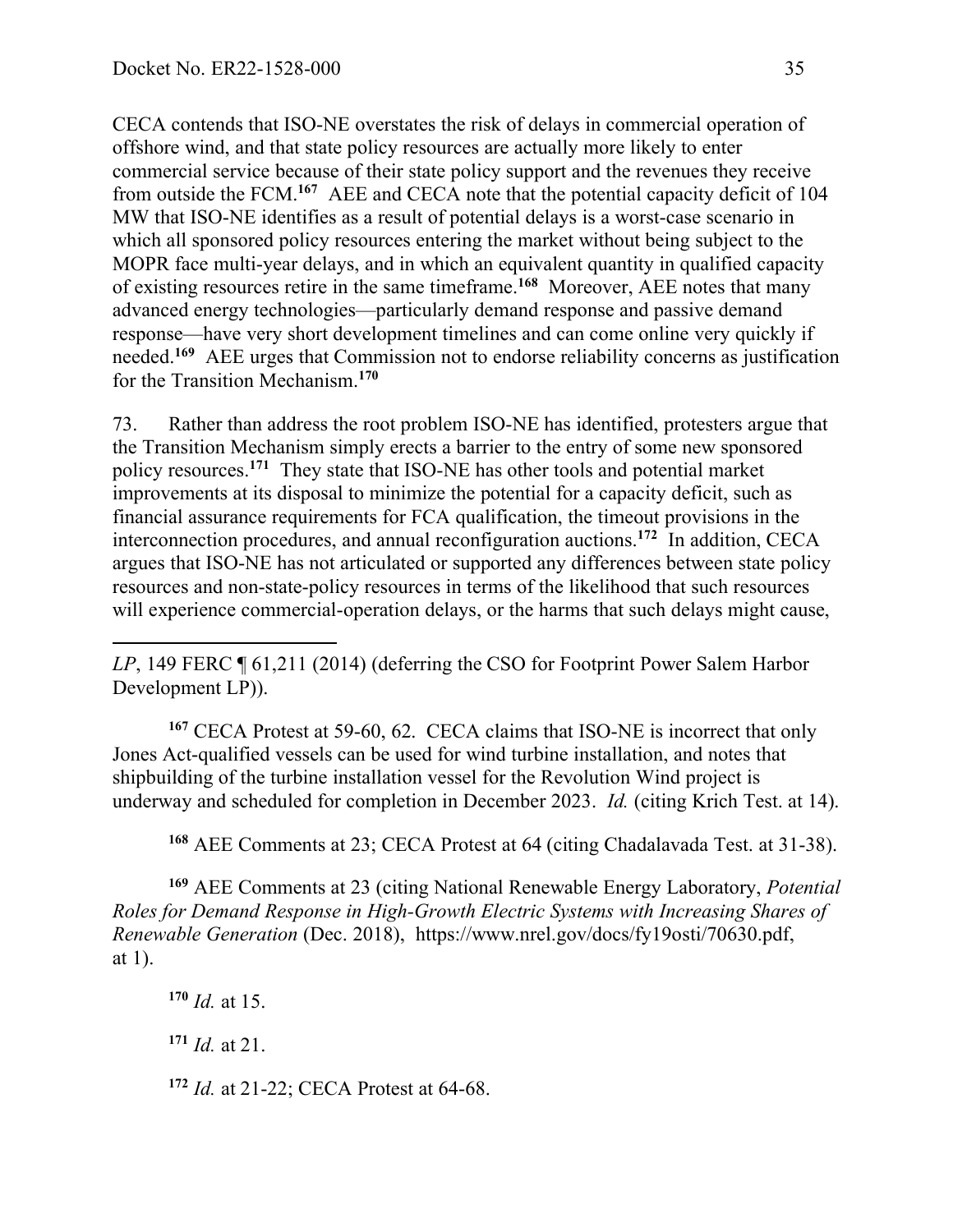that would justify different treatment.**<sup>173</sup>** Therefore, CECA contends that ISO-NE's narrow solution to slow offshore wind entry in the FCM rather than revising the broader set of market rules to address the risk of delays in commercial operation by all resource types is unduly discriminatory, in contravention of section 206 of the FPA. **174**

74. Finally, AEE suggests that the Commission consider additional steps it can take to engage in a transparent and open dialogue with ISO-NE, NEPOOL stakeholders, the states, and others in the region that is focused on ensuring that all solutions to the region's reliability needs are considered and addressed through necessary market reforms, such as capacity accreditation reform. **175**

## **d. Potential Costs to Consumers**

75. Some commenters state that the Transition Mechanism balances consumer costs with other factors to ensure ISO-NE can reliably operate its system.<sup>176</sup> Calpine states that the Transition Mechanism reinstitutes the RTR exemption, which the Commission previously found "fulfills the Commission's statutory mandate by protecting consumers from paying for redundant capacity" while "ensuring that price signals are sufficient to incent existing resources to stay in the capacity market, and new resources to enter, so that ISO-NE meets its reliability requirements at least cost."**<sup>177</sup>** Shell Energy states that the regulatory certainty of the transition period will help lower financing costs for resource owners and developers.**<sup>178</sup>**

76. Some commenters suggest that the Transition Mechanism may result in avoided costs to consumers. Calpine, CT DEEP, and EPSA state that the Transition Mechanism alleviates the risk of premature retirements such that ISO-NE likely would need to rely on

**<sup>174</sup>** *Id.* at 61-62.

 $\overline{a}$ 

**<sup>175</sup>** AEE Comments at 4.

**<sup>176</sup>** Calpine Comments at 21; Shell Energy Comments at 8.

**<sup>177</sup>** Calpine Comments at 13 (citing *ISO New Eng. Inc.*, 155 FERC ¶ 61,023 at PP 33, 35).

**<sup>178</sup>** Shell Energy Comments at 8-11.

**<sup>173</sup>** CECA Protest at 61.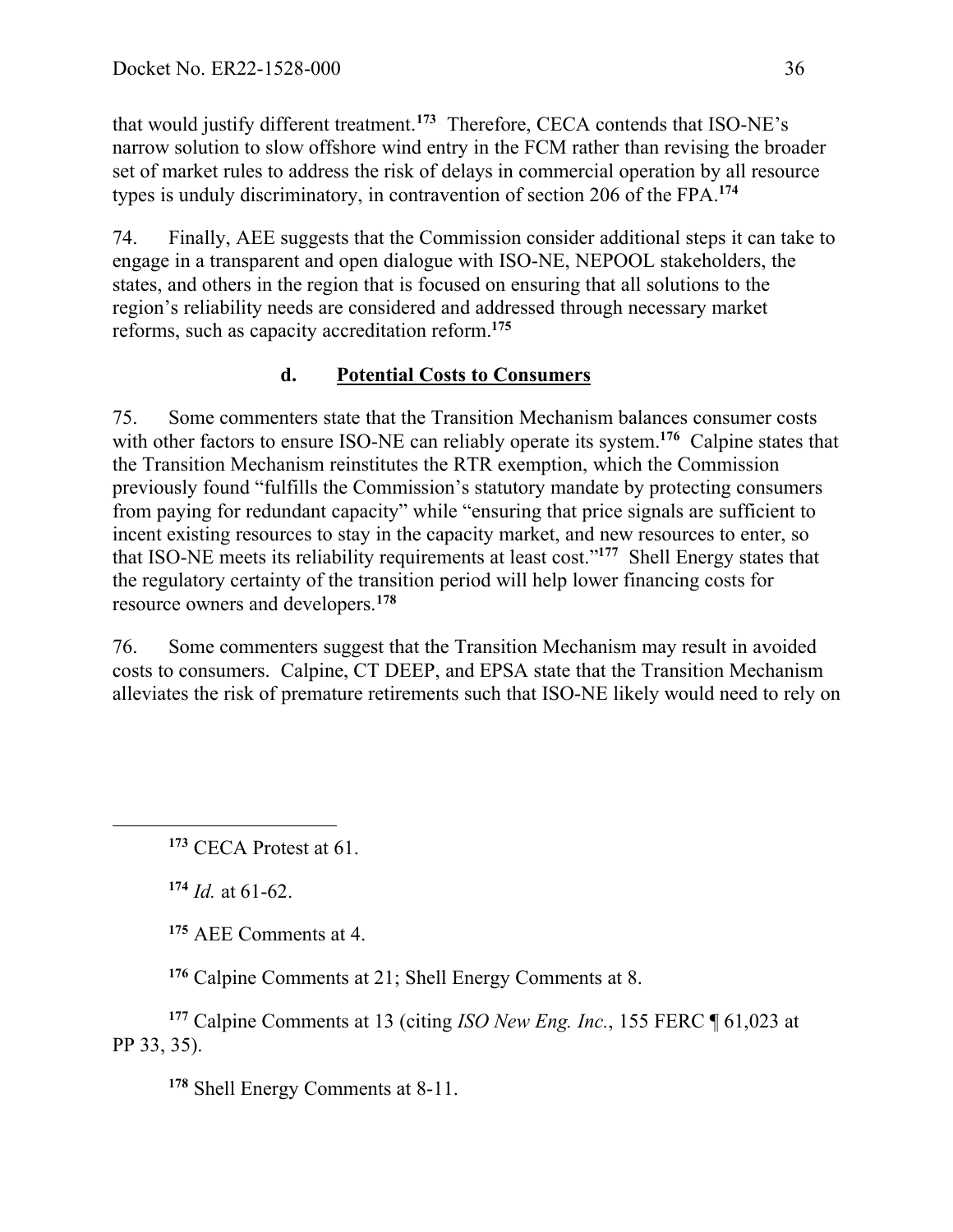out-of-market actions, like retaining resources through RMR agreements, which distort market outcomes and could impose unreasonable costs on consumers.**<sup>179</sup>**

77. In contrast, other protesters argue that ISO-NE has failed to evaluate the consumer impacts of the Transition Mechanism.**<sup>180</sup>** NCEL and Offshore Wind Coalition state that immediate MOPR reform is needed to not impose unnecessary costs on consumers.**<sup>181</sup>** CECA argues that keeping the MOPR in place for state-sponsored resources for two additional capacity auctions will impose excess costs on customers in every New England state, with the largest costs imposed on states whose policies support the largest portfolio of resources.**<sup>182</sup>** CECA estimates that the Transition Mechanism could saddle New England consumers with \$197 million to \$1.35 billion in excess capacity costs over the next two capacity auctions relative to an immediate adoption of the MOPR Reforms. **<sup>183</sup>**

### **e. Avoiding Harms of Over-Mitigation by Better Accommodating State Policies**

78. Some commenters agree with ISO-NE that the Transition Mechanism is appropriately tailored to serve two important objectives: (1) to better accommodate Sponsored Policy Resources relative to the existing Tariff; and (2) address specific problems that would result from immediate MOPR elimination for these resources.**<sup>184</sup>** For example, Shell Energy contends that investors in all types of resources will benefit

**<sup>180</sup>** CECA Protest at 45, 75; Consumer Advocates Comments and Protest at 15-17, 22; AEE Comments at 15-17.

**<sup>181</sup>** NCEL Protest at 1; Offshore Wind Coalition Comments at 4.

**<sup>182</sup>** CECA Protest at 39.

 $\overline{a}$ 

**<sup>183</sup>** CECA Protest at 72 (citing CECA Protest, Ex. C (Affidavit of Michael Goggin) at 8-9 (Goggin Aff.)). CECA indicates that, even in a best-case scenario under the Transition Mechanism, in which all resources except offshore wind are able to clear the FCM, MOPR will impose excess costs of nearly \$200 million on New England ratepayers. Under a less optimistic scenario that assumes all renewable and storage resources are unable to clear the FCM due to MOPR, consumer costs will total \$1.35 billion. Goggin Aff. at 12.

**<sup>184</sup>** Calpine Comments at 14, NEPGA Comments at 13-15, Shell Energy Comments at 7-8.

**<sup>179</sup>** Calpine Comments at 19; CT DEEP Comments at 3; EPSA Comments at 4 n.7.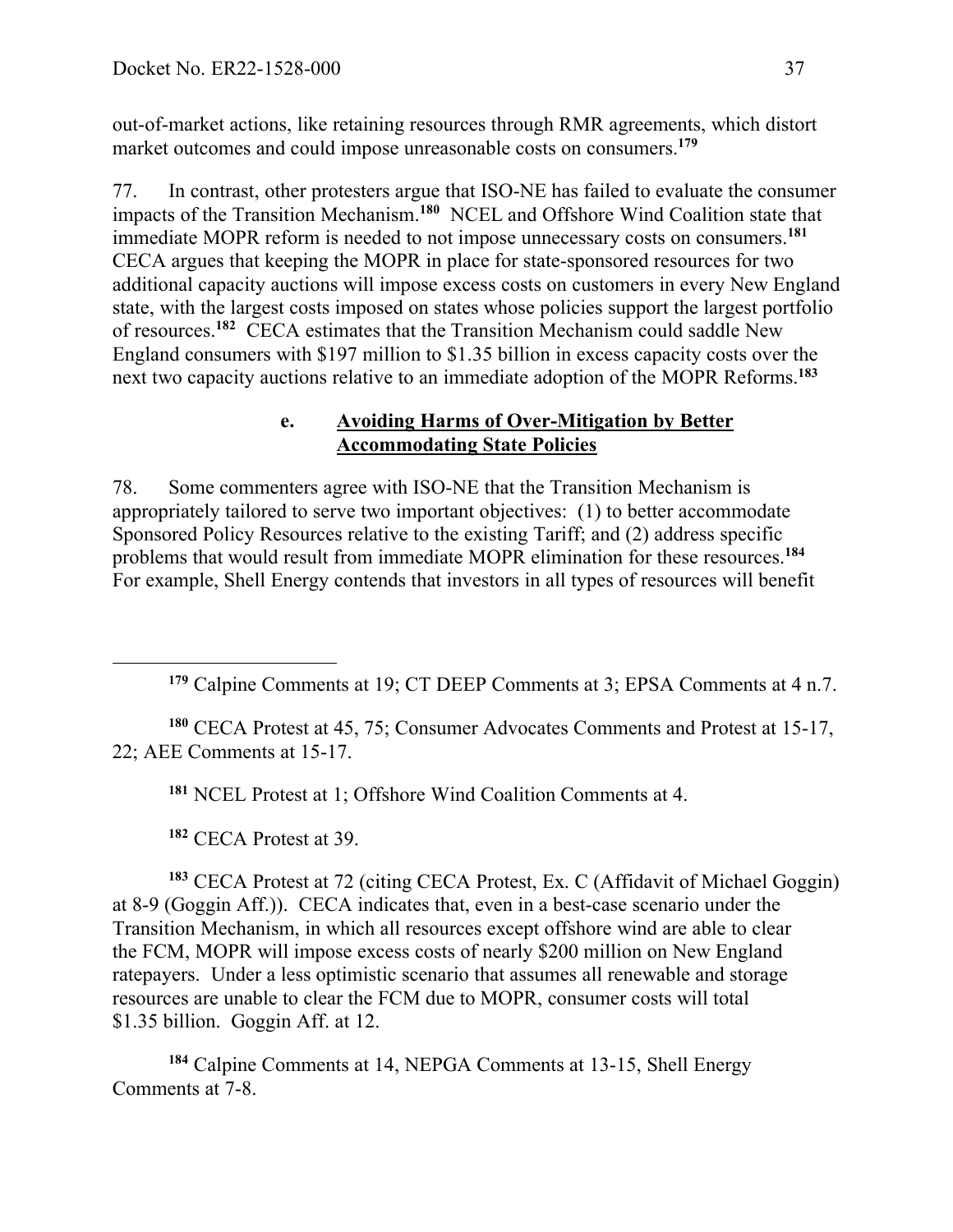from a defined market structure and implementation timeline.**<sup>185</sup>** Calpine notes that eliminating the test price in the CASPR substitution auction should give state-supported resources that are mitigated a better chance of entering the market through that mechanism.**<sup>186</sup>** Renewable Owners argue that without a transition to allow additional market reforms to be put in place, elimination of the MOPR will adversely affect existing renewable resources. **187**

79. Some parties support the filing overall but suggest that the Transition Mechanism may not sufficiently accommodate all state-supported resources. SEIA notes that, while the Transition Mechanism could cause some difficulty for developers of state-supported resources, establishing a specific end to the application of MOPR to state-supported resources will ameliorate some of those difficulties. **<sup>188</sup>** AEE argues that the Transition Mechanism threatens to prevent new sponsored policy resources from entering and clearing the capacity market in FCA 17 and FCA 18, perpetuating undue discrimination against state-sponsored resources that are mitigated and leading to over-procurement of capacity that will raise costs to customers.**<sup>189</sup>** CT DEEP argues that MOPR is only a mitigation mechanism meant to address buyer-side market power and that it is inappropriate to apply MOPR to state-sponsored resources or to use MOPR as a tool to ensure reliability.**<sup>190</sup>**

80. Other protesters contend that the Transition Mechanism unreasonably prevents states from achieving their policy objectives. CECA contends that the continued application of MOPR to state-supported resources increases regulatory risks and threatens to undermine the future of competitive wholesale electricity markets by making the capacity market an impediment for states to cost-effectively meet state clean energy mandates.<sup>191</sup> ACORE contends that the proposed RTR exemption is far from sufficient

- **<sup>186</sup>** Calpine Comments at 15-17.
- **<sup>187</sup>** Renewable Owners Comments at 2-3.
- **<sup>188</sup>** SEIA Comments at 7.

 $\overline{a}$ 

- **<sup>189</sup>** AEE Comments at 15-17.
- **<sup>190</sup>** CT DEEP Comments at 8-9.
- **<sup>191</sup>** CECA Protest at 34.

**<sup>185</sup>** Shell Energy Comments at 11.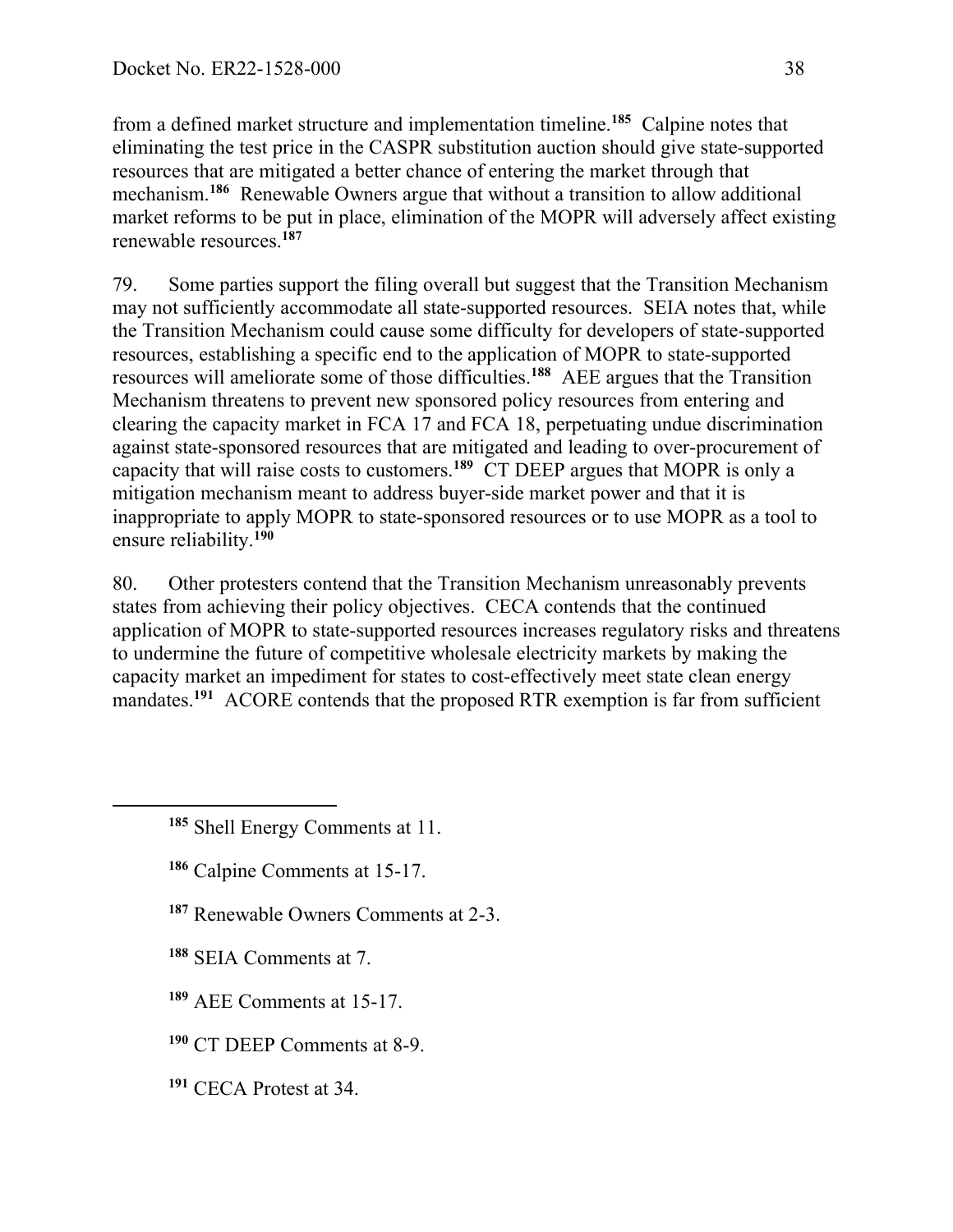to account for the thousands of megawatts of renewable resources that will be seeking to enter the market in the near future.**<sup>192</sup>**

# **f. Providing Time to Complete Necessary Market Reforms**

81. Several commenters who support the Transition Mechanism concur with ISO-NE that the transition is needed to allow time for ISO-NE and stakeholders to make the market reforms that are necessary to create an enduring market design without negative risks to reliability, to consumers, and to investors.**<sup>193</sup>** The EMM states that capacity accreditation rules would ideally be implemented at the same time as the proposed MOPR change but recognizes that these changes are not feasible at this time. **194**

82. Some commenters who support accepting ISO-NE's proposal agree that market reforms, and in particular capacity accreditation reform, are needed and should be the focus for stakeholders rather than additional process related to MOPR reform. **<sup>195</sup>**

83. In contrast, other protesters assert that the need for such reforms does not justify the Transition Mechanism. **<sup>196</sup>** Protesters note that, while these reforms may be beneficial, ISO-NE's proposal is not contingent on these changes being implemented prior to the MOPR Reforms.**<sup>197</sup>** Consumer Advocates note that during the stakeholder process, ISO-NE conceded that MOPR reform was possible for FCA 17 without such reforms.**<sup>198</sup>**

84. Finally, some protesters question whether capacity accreditation reforms would necessarily support ISO-NE's rationale for the Transition Mechanism. ACORE contends that capacity accreditation rules may overstate the capacity value of natural gas-fired resources, especially those resources without on-site storage, so improvements in capacity accreditation could actually demonstrate that there is an excess reliability

**<sup>192</sup>** ACORE Protest at 8.

 $\overline{a}$ 

**<sup>193</sup>** Calpine Comments at 1, 3-7; EPSA Comments at 3-4; Renewable Owners Comments at 3; EMM Comments at 5-6; IMM Comments at 15; Shell Energy Comments at 4; NEPGA Comments at 2, 8-11.

**<sup>194</sup>** EMM Comments at 7.

**<sup>195</sup>** AEE Comments at 25; CT DEEP Comments at 4.

**<sup>196</sup>** CECA Protest at 54-59; Consumer Advocates Comments and Protest at 18-19.

**<sup>197</sup>** Consumer Advocates Comments and Protest at 18-19.

**<sup>198</sup>** *Id.* at 24.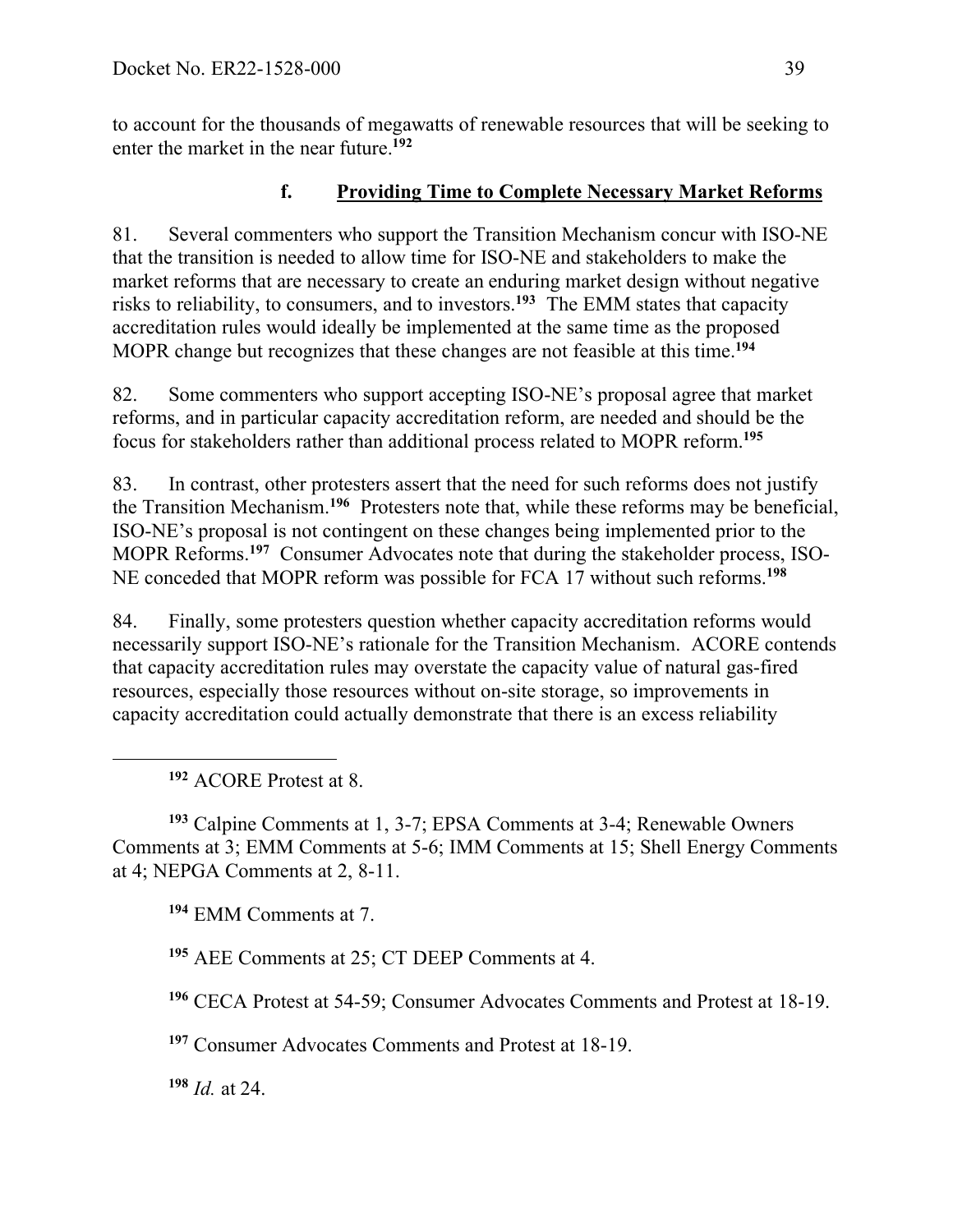valuation currently assigned to conventional resources.**<sup>199</sup>** In addition, CECA contends that there is no basis for asserting that offshore wind is over-accredited, and that a 2010 New England Wind Integration Study by ISO-NE concluded that wind resources were actually under-valued (relative to an effective load carrying capacity (ELCC) approach) at low levels of penetration.**<sup>200</sup>**

# **3. Answers**

# **a. Standard for Transition Mechanism**

85. In response to protesters urging the Commission to reject ISO-NE's proposal, ISO-NE, NEPOOL, and NEPGA contend that the revisions presented in the proposal, including the Transition Mechanism, are just and reasonable revisions to the current effective Tariff.**<sup>201</sup>** NEPOOL argues that, "due consideration should be given to a stakeholder process that is open to all interested parties and allows representatives of the various stakeholder sectors to participate,"**<sup>202</sup>** and that, although stakeholder support does not alone prove that proposal is just and reasonable, "stakeholder consensus is an important factor to be considered in reviewing the justness and reasonableness of a rate design."**<sup>203</sup>** In addition, NEPOOL and ISO-NE argue that Commission does not have authority under section 205 of the FPA to grant protesters' request for immediate

**<sup>200</sup>** CECA Protest at 55 (citing Krich Test. at 26).

**<sup>201</sup>** ISO-NE Answer at 3-5, 8, 11-12, 41-42; NEPOOL Answer at 4-7; NEPGA Answer at 2-3. ISO-NE also notes that concerns about how and when ISO-NE expressed its preference for the Transition Mechanism are irrelevant to the Commission's determination. ISO-NE Answer at 54-55.

**<sup>202</sup>** NEPOOL Answer at 6 (citing *Midwest Indep. Transmission Sys. Operator, Inc.*, 117 FERC **[61,241, at P 21 (2006)**.

**<sup>203</sup>** *Id.* at 7 (citing *AEP Serv. Corp.*, 122 FERC ¶ 61,083 at P 172; *see also PJM Interconnection LLC*, 119 FERC  $\P$  61,063, at P 56 (2007) (finding that the position of the majority of stakeholders, even when there is not complete stakeholder consensus, should be considered in a finding of justness and reasonableness); *New Eng. Power Pool,*  105 FERC ¶ 61,300, at P 23 (2003)).

 $\overline{a}$ **<sup>199</sup>** ACORE Protest at 6-7 (citing *RENEW Northeast*, *Inc*., *v. ISO New England Inc.*, Docket No. EL22-42-000, Complaint and Request for Expedited Consideration (filed March 15, 2022)).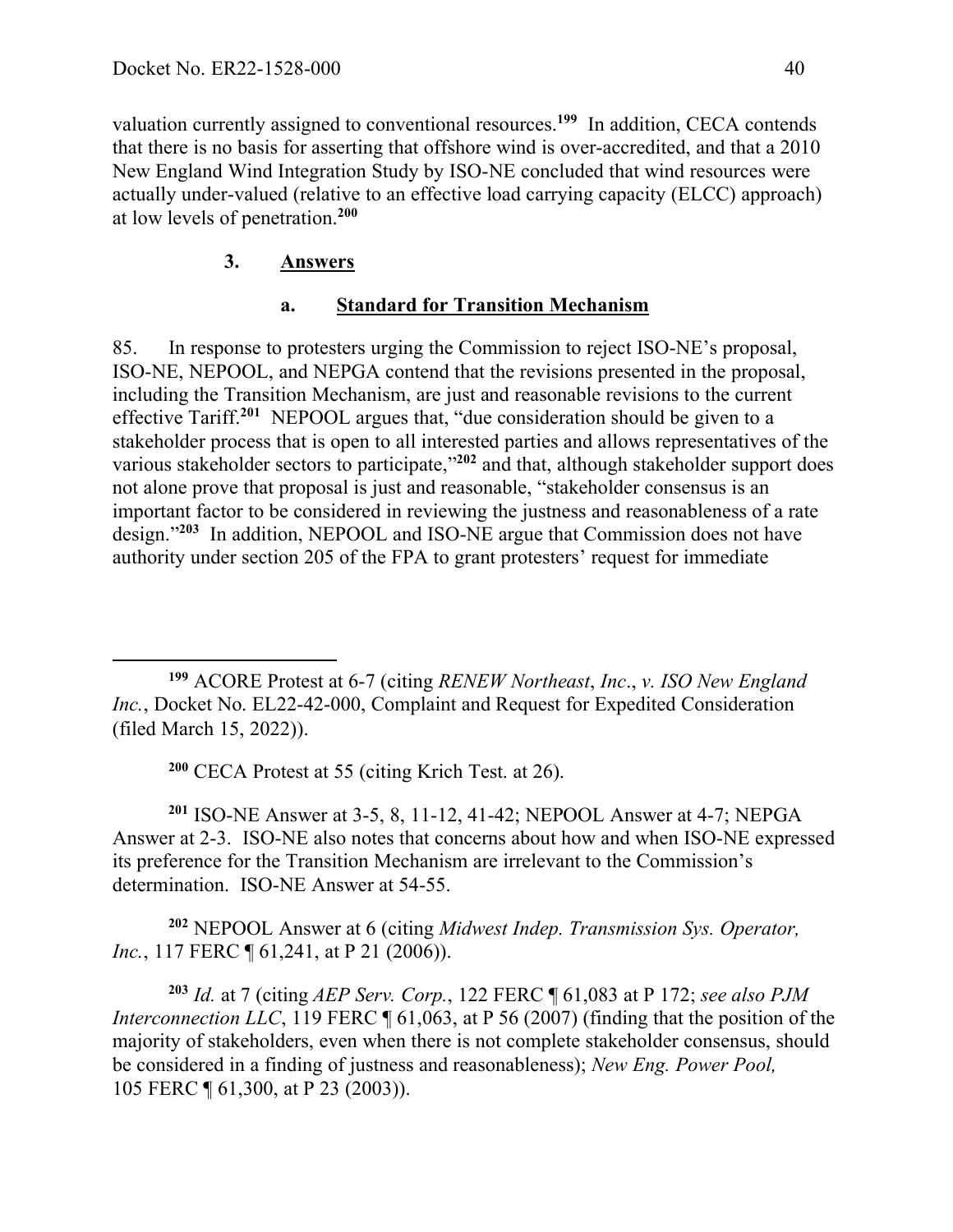elimination of the MOPR, and that the current record does not support a section 206 order compelling the alternative proposal sought by protesters.**<sup>204</sup>**

86. ISO-NE also contends that the Commission should dismiss protests that argue that ISO-NE's current MOPR is unjust and unreasonable because they are complaints masquerading as protests. **<sup>205</sup>** ISO-NE alleges that protesters mistakenly presume that ISO-NE has determined the existence of an inefficient-overbuild problem that must be remedied immediately.**<sup>206</sup>** Instead, ISO-NE reiterates that it recognizes the potential for the inefficiencies caused by overbuild of capacity resources to *eventually* outweigh the market inefficiencies of allowing unmitigated, below-cost offers in the FCA in a way that could harm consumers.**<sup>207</sup>** However, ISO-NE argues that the potential for any inefficient overbuild that would harm consumers over the next two auctions as a result of the 700 MW RTR exemption is non-existent. **208**

87. In response to protesters concerned about the delay in implementing the MOPR Reforms, ISO-NE and Calpine argue that accepting ISO-NE's Transition Mechanism is the quickest path to eliminating the existing MOPR that poses the fewest legal, market, and reliability risks, and it is the only option that provides certainty that the existing MOPR will be eliminated by FCA 19.**<sup>209</sup>** They allege that rejecting the filing or commencing a section 206 proceeding would reduce the likelihood that the existing MOPR will be eliminated by introducing legal risks.**<sup>210</sup>** Calpine states that any Commission order directing elimination of the existing MOPR on terms other than those ISO-NE proposed would be aggressively litigated on rehearing and appeal, extending uncertainty for consumers and investors for years.**<sup>211</sup>**

88. CECA disagrees with the argument that rejecting ISO-NE's proposal under FPA section 205 and requiring ISO-NE to adopt a just and reasonable replacement rate would

**<sup>206</sup>** *Id.* at 14.

**<sup>207</sup>** *Id.*

 $\overline{a}$ 

**<sup>208</sup>** *Id.* at 15.

**<sup>209</sup>** Calpine Answer at 2-3; ISO-NE Answer at 46-50.

**<sup>210</sup>** Calpine Answer at 8-11.

**<sup>211</sup>** *Id.* at 12.

**<sup>204</sup>** *Id.* at 7-13; ISO-NE Answer at 6-7; *see also* NEPGA Answer at 5-6.

**<sup>205</sup>** ISO-NE Answer at 42-44.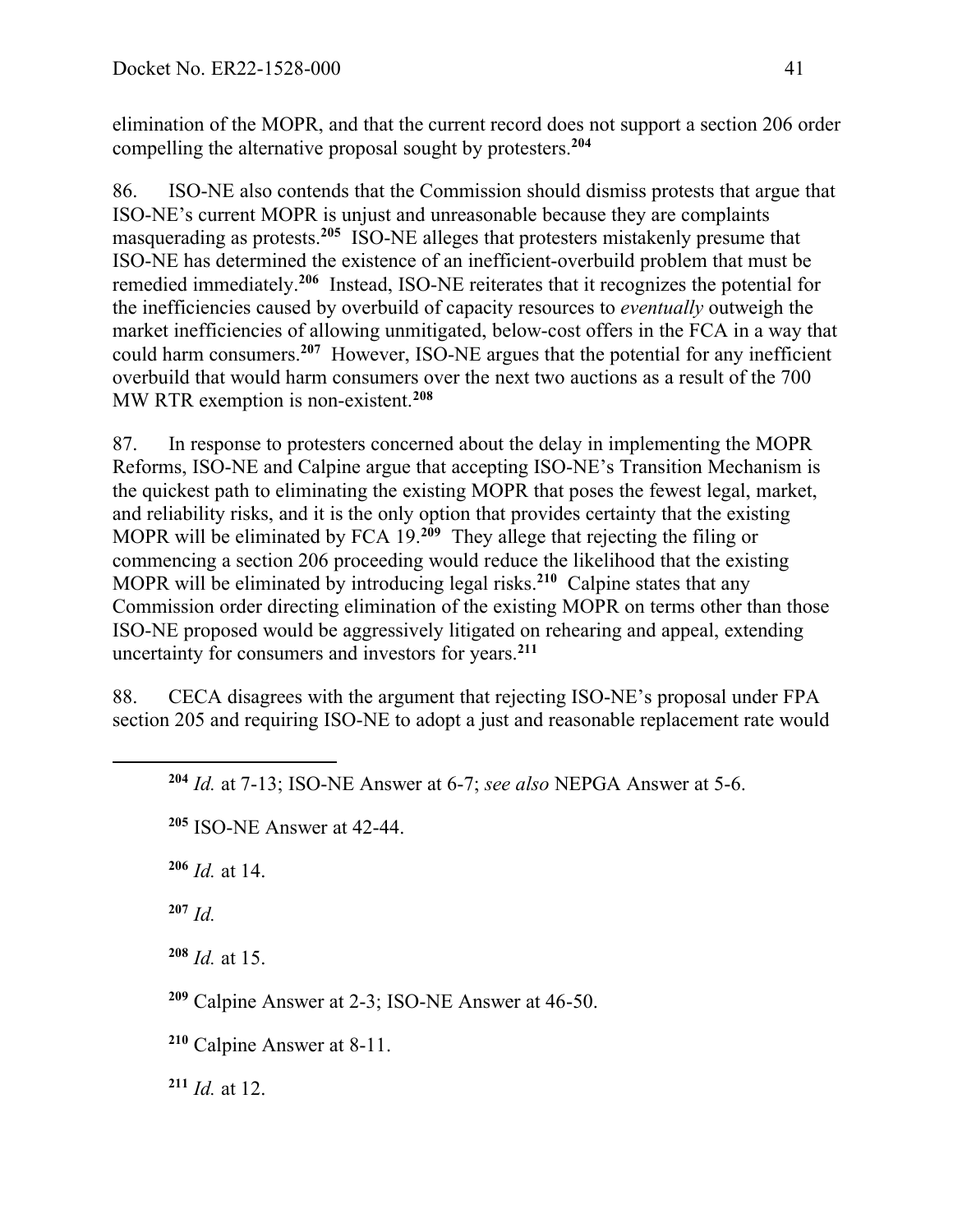be overly burdensome, and contends that the Commission has substantial evidence to implement a replacement rate.**<sup>212</sup>** In addition, CECA argues that the Commission's obligation under FPA section 205 prevents it from making decisions based on whether a party will petition for appeal.**<sup>213</sup>**

# **b. Promoting Reliability**

89. NEPOOL and ISO-NE reiterate that the immediate elimination of the MOPR could serve as a catalyst for inefficient retirements, which in turn could endanger system reliability, as well as worsen the region's resource adequacy challenges. **<sup>214</sup>** NEPOOL contends that the Commission should give due consideration to the fact that ISO-NE, as the entity ultimately responsible for maintaining the reliability of the New England bulk power system, is concerned that immediate elimination of the MOPR creates reliability concerns.**<sup>215</sup>**

90. In response to protesters that argue that the CASPR test price elimination undermines the reliability goals of the RTR exemption cap, ISO-NE explains that the elimination of the CASPR test price under the Transition Mechanism will encourage further existing resource participation in the substitution auction without hastening inefficient retirements, and that substitution auction participation is unlikely to impact primary auction clearing prices. **<sup>216</sup>** ISO-NE states that the RTR exemption's netting provision—which reduces the 400 MW RTR cap for FCA 18 by any state-sponsored resource capacity that clears in the FCA 17 substitution auction—limits the price impacts of any state-sponsored capacity that clears in the substitution auction.**<sup>217</sup>**

91. In addition, ISO-NE states that no protester refutes ISO-NE's concern that the replacement of existing resources with state-sponsored resources presents uncertain reliability impacts. **<sup>218</sup>** ISO-NE contends that protesters also fail to address ISO-NE's

**<sup>212</sup>** CECA Answer at 16-18.

**<sup>213</sup>** *Id.* at 18-19.

 $\overline{a}$ 

**<sup>214</sup>** NEPOOL Answer at 12 (citing Chadalavada Test. at 11-14, 22-24); ISO-NE Answer at 6.

**<sup>215</sup>** NEPOOL Answer at 12-13 (citing Transmittal at 7).

**<sup>216</sup>** ISO-NE Answer at 24-28.

**<sup>217</sup>** *Id.* at 26-27 (citing McCarthy Transition Mechanism Test. at 11.).

**<sup>218</sup>** *Id.* at 29-32.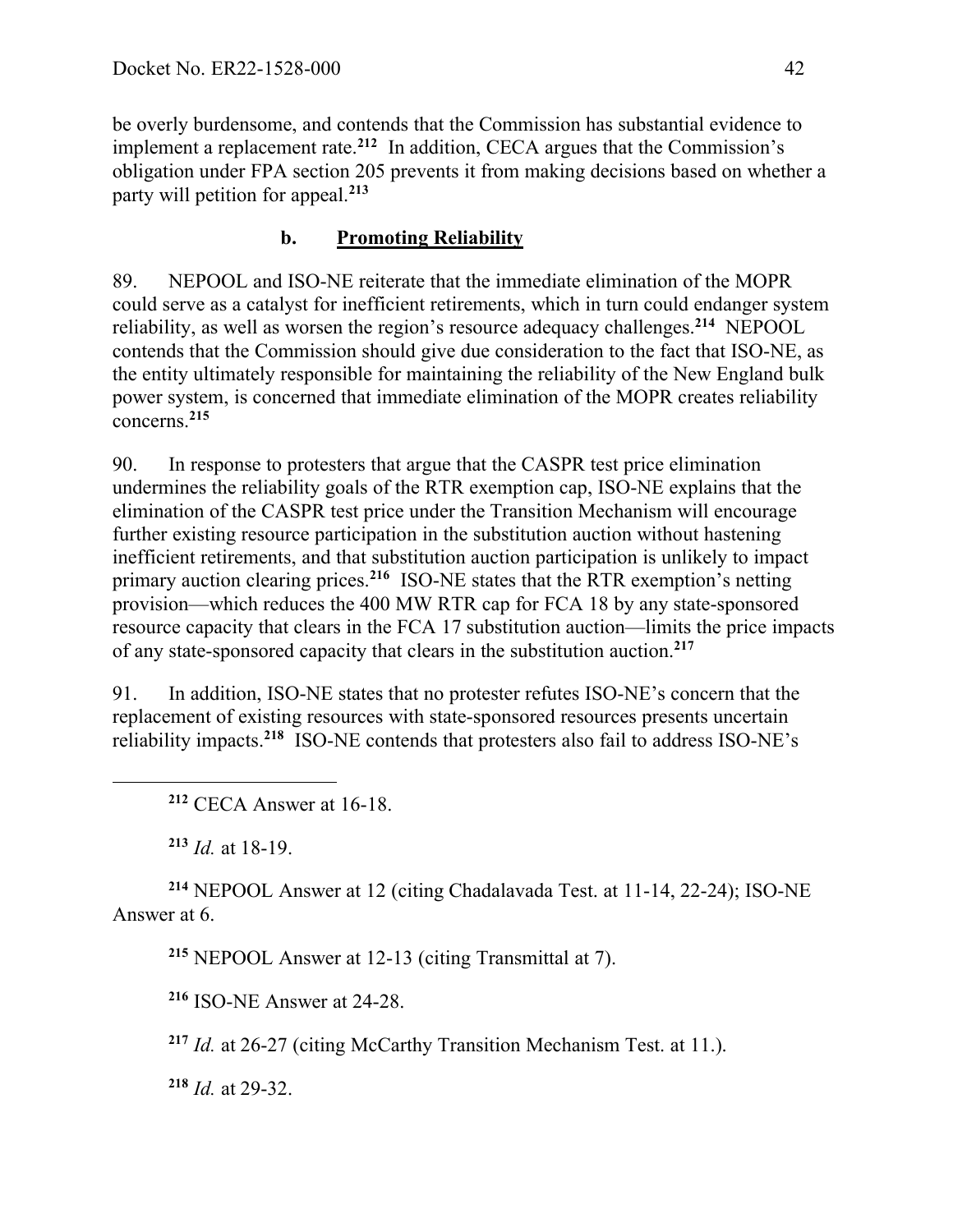concern that state-sponsored resource development delays could undermine reliability if existing resources are prematurely displaced during the next two auction cycles. **219** ISO-NE explains that, this past winter, New England experienced outages of several large units, including of a nuclear unit, the temporary outage of the largest liquefied natural gas (LNG) source for the region, a hydroelectric imports outage, and potential loss of imports from New York, and that during these outages, ISO-NE relied on resources that had quick start and ramping capabilities to maintain the reliability of the system.**<sup>220</sup>** ISO-NE states that it is concerned about the retirement and replacement of resources such as coal, oil, and dual-fuel resources that provide reliability when needed, including when interstate natural gas pipelines are constrained.**<sup>221</sup>**

92. CECA argues that ISO-NE's elimination of the CASPR test price undermines its reliability rationale because it would encourage uncompetitive incumbent generators to submit low bids in the FCM's primary auctions—thus leading to lower primary auction clearing prices—in order to be eligible to receive a severance payment in the substitution auctions in FCA 17 and FCA 18. **<sup>222</sup>** In addition, CECA argues that a previous ISO-NE study assumed significant additional retirements of coal- and oil-fired generators in the region and entry of new renewable energy resources that did not result in load shedding. **<sup>223</sup>** Further, CECA contends that ISO-NE already has authority under the existing Tariff to evaluate the schedules that new resources—including new state policy resources—submit as part of the FCM's new resource qualification process and to address the potential for development delays through that process. **224**

# **c. Potential Costs to Consumers**

93. In response to protesters concerned about the cost of the Transition Mechanism to consumers, Calpine argues that the Transition Mechanism could prevent all double payments for "redundant capacity" in FCA 17 and FCA 18 because the RTR exemption and the substitution auction could accommodate all state-supported resources seeking to

 $\overline{a}$ 

- **<sup>222</sup>** CECA Answer at 8-9.
- **<sup>223</sup>** *Id.* at 12-13 (citing OFSA at A16, A17, 16, 42).
- **<sup>224</sup>** *Id.* at 15-16.

**<sup>219</sup>** *Id.* at 32-38.

**<sup>220</sup>** *Id.* at 29 n.79 (citing Chadalavada Test. at 24-25).

**<sup>221</sup>** *Id.* at 32 n.87 (citing Chadalavada Test. at 11).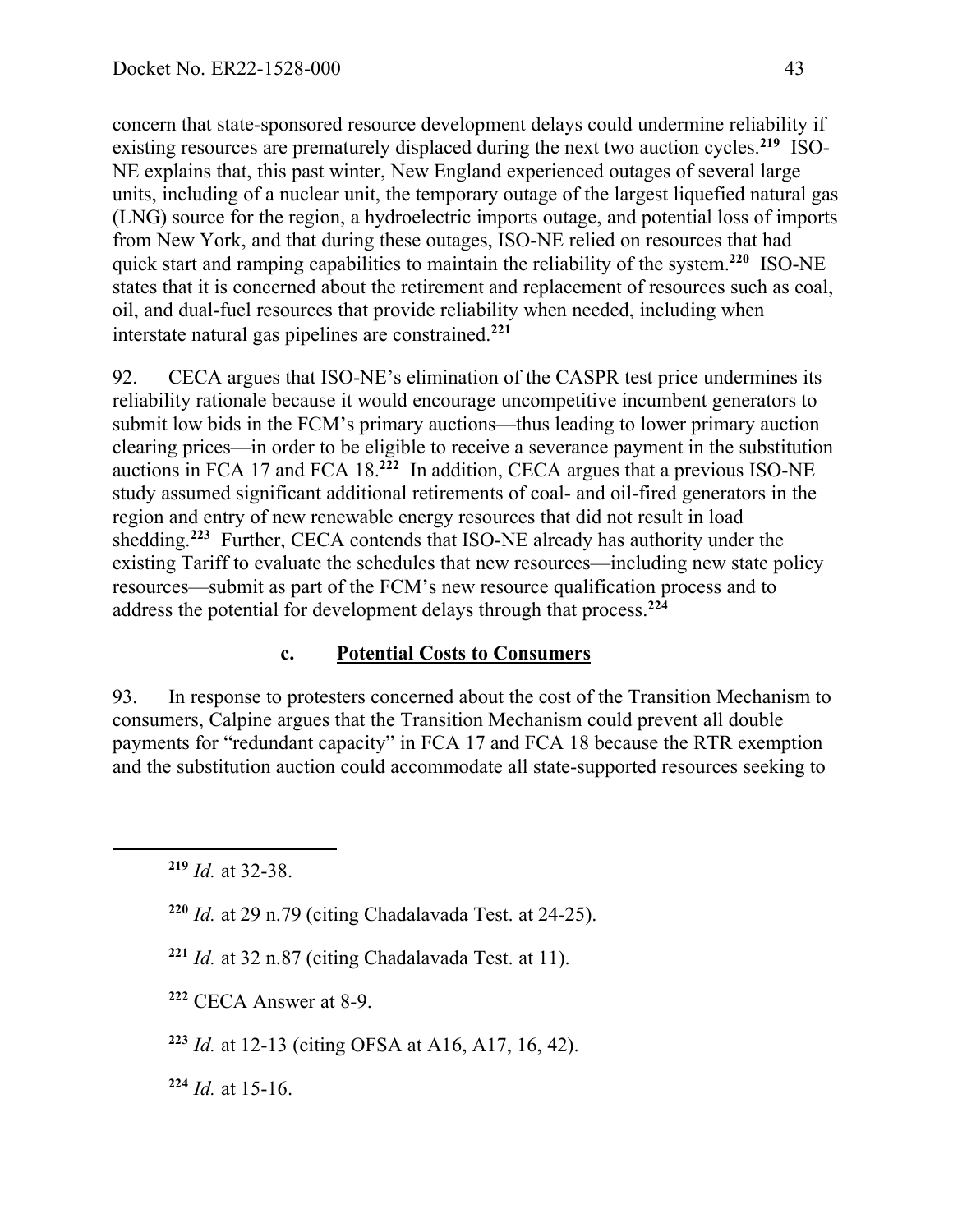enter the market.<sup>225</sup> Calpine also contends that the amount of redundant capacity in both auctions will be limited because nearly all Sponsored Policy Resources seeking to enter the market will be able to avoid mitigation by virtue of their offers being at or above the relevant ORTP.**<sup>226</sup>** Calpine argues that based on the ORTP values for FCA 17, it is possible, if not likely, that the only resource type that will be mitigated in FCA 17 (and likely FCA 18) is offshore wind.<sup>227</sup> Both Calpine and ISO-NE contend that by CECA's own worst-case estimate, a mere 100 MW of summer capacity of offshore wind might be subject to the MOPR in the two auctions. **<sup>228</sup>**

94. Calpine argues that, by reducing the potential for litigation, the Transition Mechanism benefits consumers by helping ensure that resources can more accurately account for their expected FCM revenues when negotiating state-mandated power purchase agreements. **229**

95. ISO-NE and NEPGA also argue that CECA overstates the Transition Mechanism's potential cost to consumers.**<sup>230</sup>** ISO-NE asserts that although capacity overbuild could eventually harm consumers, ISO-NE has not claimed that such harm

**<sup>225</sup>** Calpine Answer at 3-5.

 $\overline{a}$ 

**<sup>226</sup>** *Id.* at 5. Calpine notes that pursuant to the Tariff, the ORTP values that will apply in FCA 17 for photovoltaic solar, lithium-ion battery storage, onshore wind, and offshore wind—i.e., the four technologies that represent most Sponsored Policy Resources under development—are as follows: \$0.000 for solar, \$0.789 for battery storage, \$0.000 for onshore wind, and the auction starting price (i.e., \$12.761) for offshore wind. *Id.* (citing Transmittal at 20-21).

**<sup>227</sup>** *Id.* at 6. Calpine states that the ORTPs for FCA 18 are not yet known, but that it is reasonable to expect that they will be similar to the ORTPs for FCA 17. *Id.* at 5 n.11.

**<sup>228</sup>** *Id.* at 6; ISO-NE Answer at 16-17.

**<sup>229</sup>** Calpine Answer at 7.

**<sup>230</sup>** NEPGA Answer at 8 & n.11 (claiming that CECA's analysis overstates the estimated "excess cost of MOPR" by 400% or more.); ISO-NE Answer at 20-24 (claiming that the "analysis rests on unfounded (and unsupported) assumptions that are contrary to other assumptions in the [CECA] Protest, the ISO's existing market rules, and sound economic logic").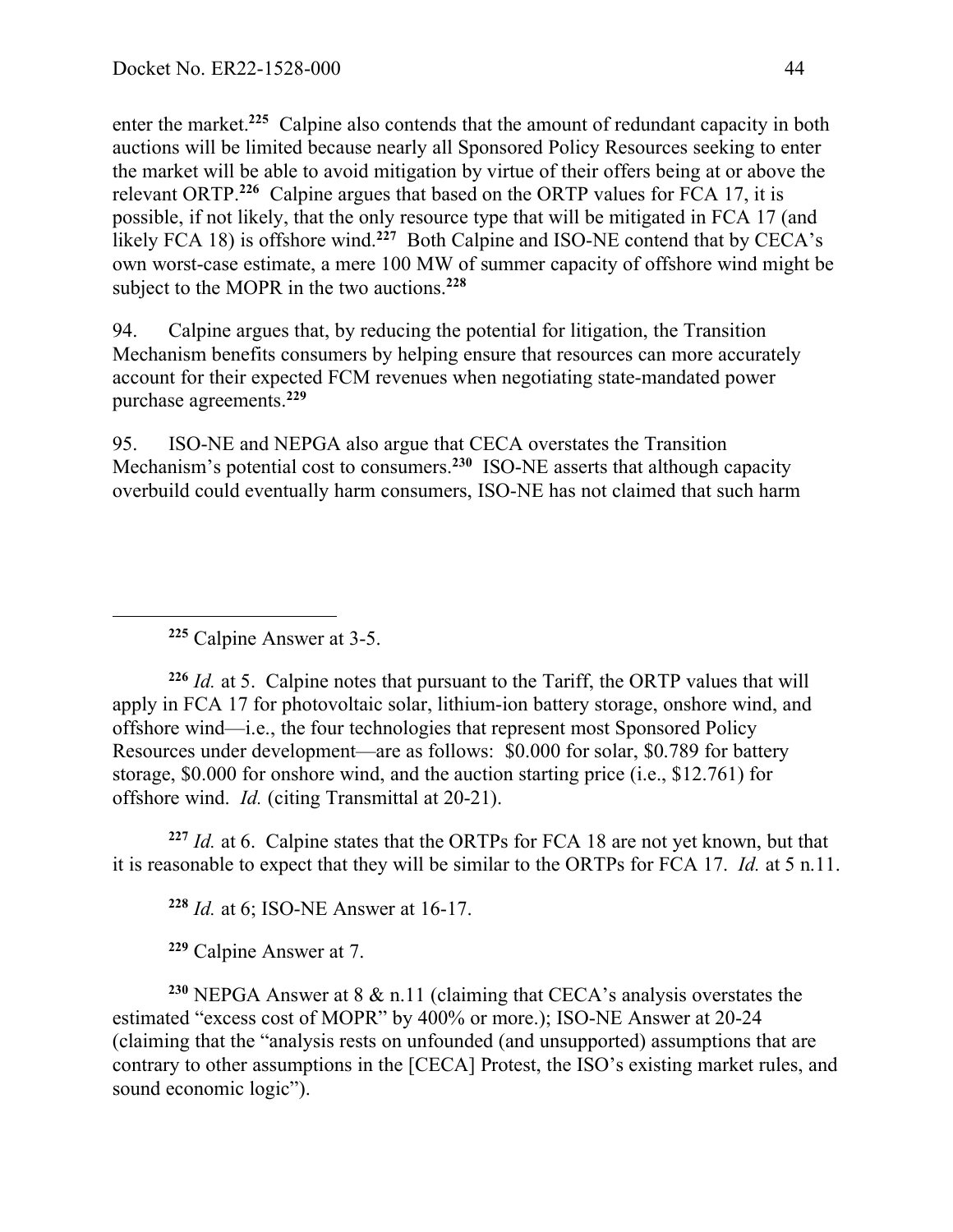exists today or will result from retention of the MOPR, as modified by the Transition Mechanism, over the next two auctions.**<sup>231</sup>**

96. More specifically, in response to CECA's protest, ISO-NE argues that if the MOPR would prevent entry of 680 to 800 MW of state-sponsored capacity in FCAs 17 and 18, as CECA claims, and the proposed RTR exemption would eliminate that obstacle, then there is no consumer harm to quantify.**<sup>232</sup>** Further, ISO-NE contends that CECA does not describe the method by which it estimates consumer costs, and that the analysis rests on unsupported assumptions and appears to contain basic mathematical errors. For example, ISO-NE notes that CECA assumes 1,310 MW of state-sponsored offshore wind qualified capacity will be available for FCAs 17 and 18 to support its "low estimate," even though the 1,310 MW assumption contradicts CECA's estimate of 800 MW in another analysis.<sup>233</sup> Second, ISO-NE notes that CECA assumes that the 1,310 MW, after application of the 700 MW RTR exemption, will result in 910 MW (not 610 MW) of qualified capacity of offshore wind that will be unable to claim the RTR exemption in FCA 18, indicating a misunderstanding of a central design element. ISO-NE notes further that CECA calculates consumer harm using an outdated, hypothetical gross CONE value for a combustion turbine.**<sup>234</sup>** ISO-NE argues that using a gross CONE value rather than a Net CONE value fails to account for the fact that any such new resources would also expect to receive revenues that would reduce their capacity market offer price. In addition, ISO-NE argues that CECA fails to recognize that the price of capacity in recent auctions has been well below CECA's estimate. Regarding CECA's "high estimate" of the consumer harm, ISO-NE argues that CECA's analysis assumes that the MOPR prevents all existing and future wind, solar, and battery resources from clearing the capacity market, while making other questionable assumptions.**<sup>235</sup>** ISO-NE contends that with the FCA 17 ORTPs as low as they are for onshore wind, photovoltaic solar, and battery storage resources, CECA cannot credibly assume that such resources will not clear the auction on account of the MOPR or the 700 MW cap.

97. In response to ISO-NE's and NEPGA's criticisms of CECA's estimates of consumer costs associated with the Transition Mechanism, CECA argues that under FPA section 205, it is ISO-NE's duty—not that of protesters—to conduct a reasoned analysis

**<sup>232</sup>** *Id.* at 20-24.

 $\overline{a}$ 

**<sup>233</sup>** *Id.* at 21 (citing Goggin Aff. at 8).

**<sup>234</sup>** *Id.* at 22 (citing Goggin Aff. at 8).

**<sup>235</sup>** *Id*. at 23 (citing Goggin Aff. at 8-9).

**<sup>231</sup>** ISO-NE Answer at 14 (citing Transmittal at 5).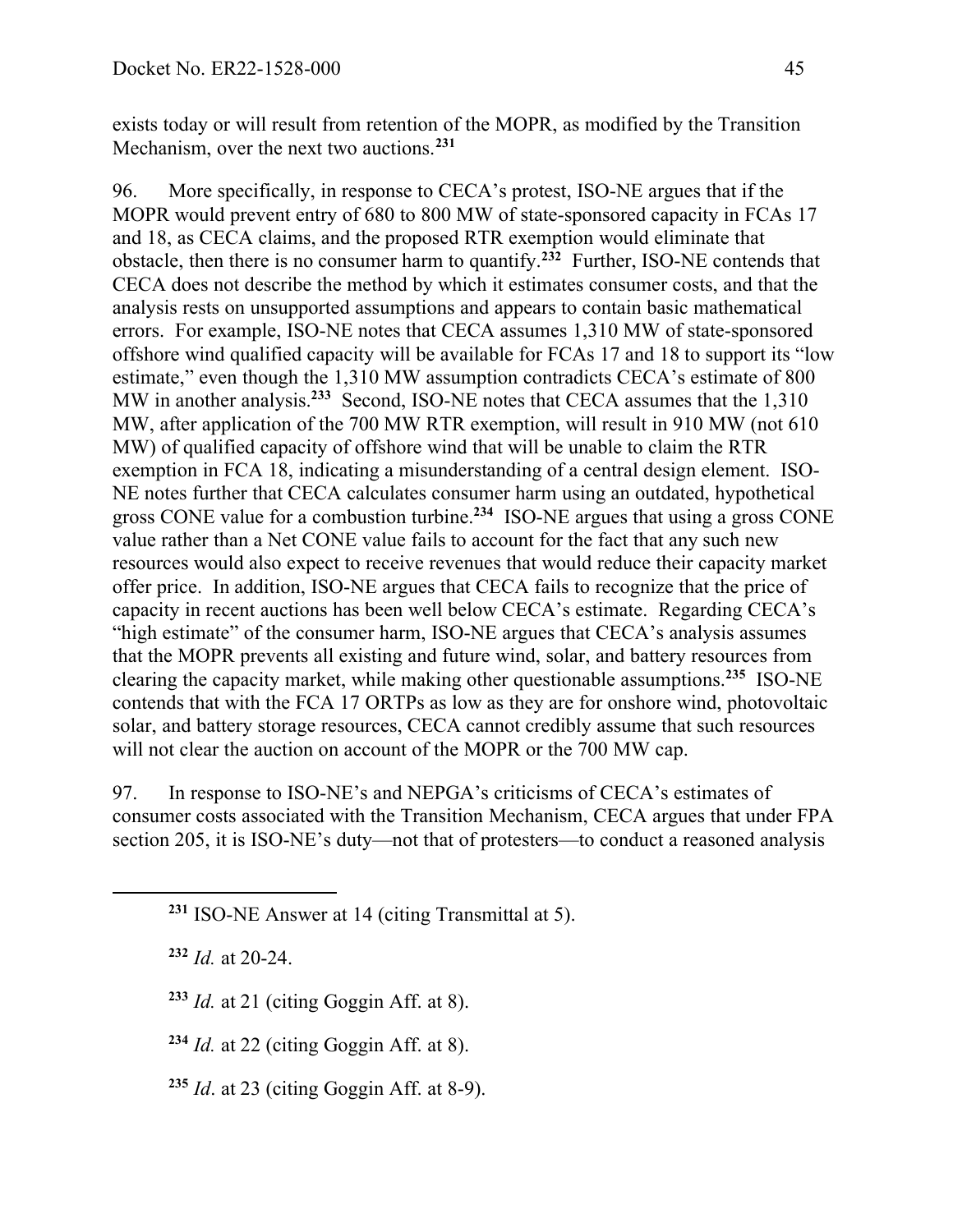of the impacts to consumers (quantitative or otherwise).**<sup>236</sup>** CECA reiterates that ISO-NE has not performed such an analysis. In addition, CECA states that even when adjusting its consumer cost estimates to incorporate ISO-NE's and NEPGA's critiques regarding pricing assumptions, the Transition Mechanism still entails significant cost impacts to consumers—ranging from \$36 million to \$654 million.**<sup>237</sup>**

# **d. Avoiding Harms of Over-Mitigation by Better Accommodating State Policies**

98. ISO-NE contends that protesters fail to challenge the reasonableness of the proposed RTR exemption as a means of accommodating the entry of state-sponsored resources during FCAs 17 and 18, rather that protesters largely agree that the RTR exemption will accomplish this goal. **<sup>238</sup>**

99. Calpine contends that the Transition Mechanism will not prevent resources that are unable to use the RTR exemption in FCA 17 and FCA 18 from being built, and although some amount of offshore wind might not be able to receive a capacity supply obligation in FCA 17 or FCA 18, such resources will still be compensated for their capacity value through state-mandated transactions and can move forward with development on that basis.**<sup>239</sup>** Calpine asserts that these resources will have the option to obtain a capacity supply obligation through the substitution auction in either FCA 17 or FCA 18—or, alternatively, in FCA 19 when the existing MOPR is no longer in place.**<sup>240</sup>**

100. In response to protesters that argue that the RTR exemption protects incumbent generators and will harm development of offshore wind resources, ISO-NE and NEPGA assert that the proposed RTR exemption quantity was a reasonable compromise among stakeholders who objected to immediate MOPR elimination and state representatives and others who desired more rapid elimination of the MOPR.**<sup>241</sup>** ISO-NE and NEPGA state that the 700 MW cap, which accommodates about 2,000 MW of installed capacity from state-sponsored resources, is a meaningful accommodation for state-sponsored resources

**<sup>237</sup>** *Id.* at 12.

 $\overline{a}$ 

**<sup>239</sup>** Calpine Answer at 7.

**<sup>240</sup>** *Id.* at 7.

**<sup>241</sup>** NEPGA Answer at 6-7.

**<sup>236</sup>** CECA Answer at 9-10 (citing ISO-NE Answer at 20-24; NEPGA Answer at 8).

**<sup>238</sup>** ISO-NE Answer at 6.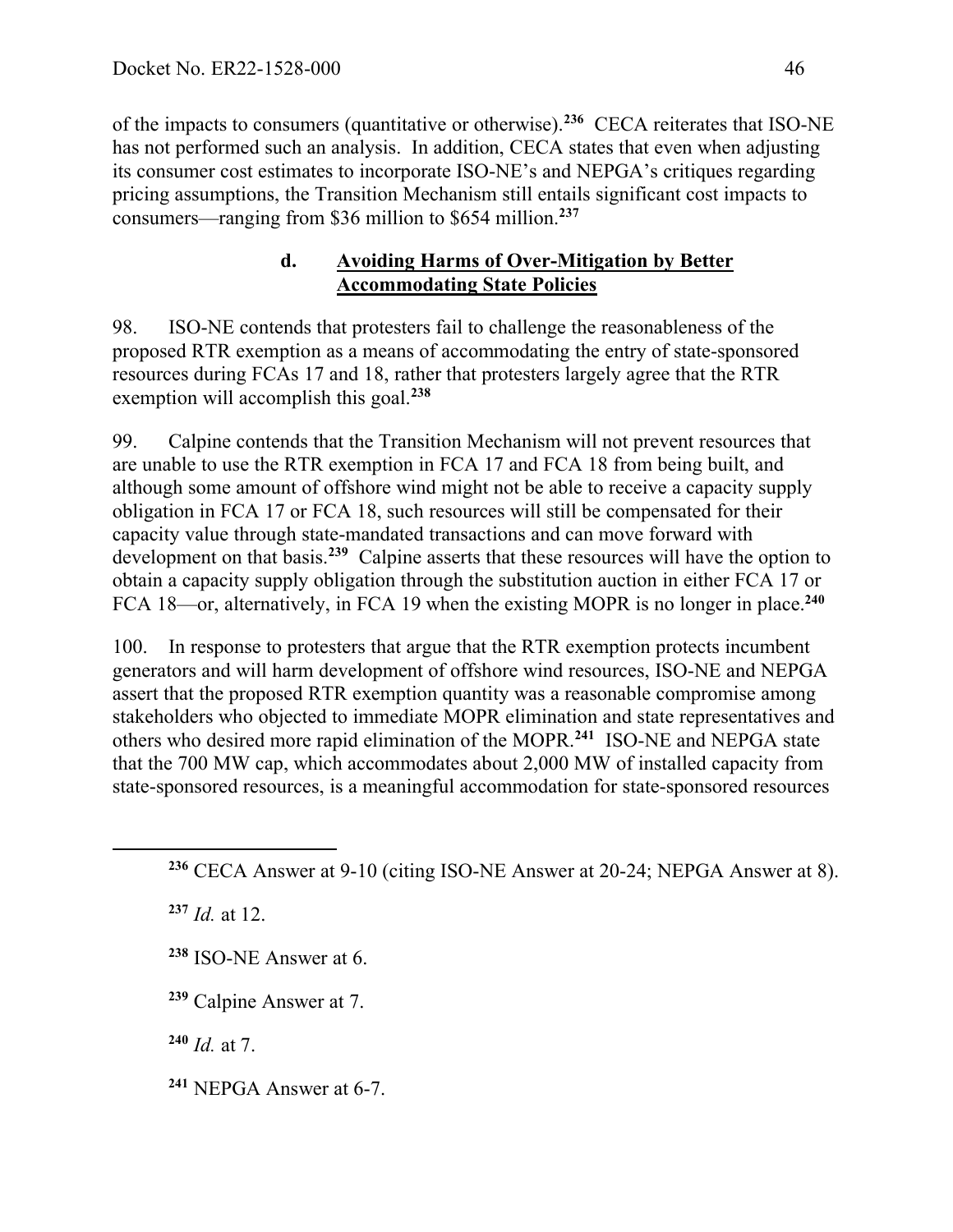over the next two auctions.**<sup>242</sup>** NEPGA also highlights that Shell Energy, a large offshore wind developer active in Northeast wholesale markets, and a party to multiple state contracts for offshore wind, supports the proposal as a balanced NEPOOL response to evolving system needs. **<sup>243</sup>** In addition, NEPGA indicates that AEE, representing several developers of resources favored by the New England states, concludes that the proposal is "a significant improvement over current market rules,"**<sup>244</sup>** and that NESCOE, representing the New England states, does not oppose ISO-NE's proposal.**<sup>245</sup>** However, North East Offshore, an offshore wind developer, disagrees that all offshore wind developers support the Transition Mechanism, and states that North East Offshore supports elimination of the MOPR as soon as reasonably possible, but recognizes that ISO-NE's proposal, including the Transition Mechanism, is an improvement over the status quo.**<sup>246</sup>**

101. In response to ISO-NE and Calpine, CECA asserts that, notwithstanding the RTR exemption, the Transition Mechanism renders ISO-NE's Tariff unjust and unreasonable.**<sup>247</sup>** CECA argues that both ISO-NE and Calpine incorrectly assert that CECA is only concerned that up to 800 MW of offshore wind is at stake in FCA 17 and FCA 18.**<sup>248</sup>** On the contrary, CECA states that the upper bound of offshore wind summer capacity that could seek to enter the next two FCAs is 1,300 MW, with between 1,650 and 2,460 MW of winter capacity, which substantially exceeds the 700 MW RTR exemption. According to CECA, these parties therefore misstate that CECA is only concerned that up to 100 MW of state policy resources might not be able to enter the market.<sup>249</sup> In addition, CECA contends that these parties fail to consider that the low

**<sup>243</sup>** NEPGA Answer at 3, 7.

**<sup>244</sup>** *Id.* at 3 (citing AEE Comments at 25).

 $245$  *Id.* at 4.

 $\overline{a}$ 

**<sup>247</sup>** CECA Answer at 6-8.

**<sup>248</sup>** *Id.* at 6 (citing ISO-NE Answer at 16-17; Calpine Answer at 6).

**<sup>249</sup>** CECA Answer at 7.

**<sup>242</sup>** ISO-NE Answer at 12-20; NEPGA Answer at 7. ISO-NE contends that, according to CECA, the 700 MW RTR exemption cap appears to, at most, prevent 100 MW of state-sponsored offshore wind capacity from clearing in the next two primary auctions (not including the substitution auction), and protesters fail to provide any evidence that this 100 MW difference demonstrates that ISO-NE's proposal is not just and reasonable. ISO-NE Answer at 16-17 (citing Krich Test. at 6–8).

**<sup>246</sup>** North East Offshore Answer at 5-7 (citing ISO-NE Answer at 20).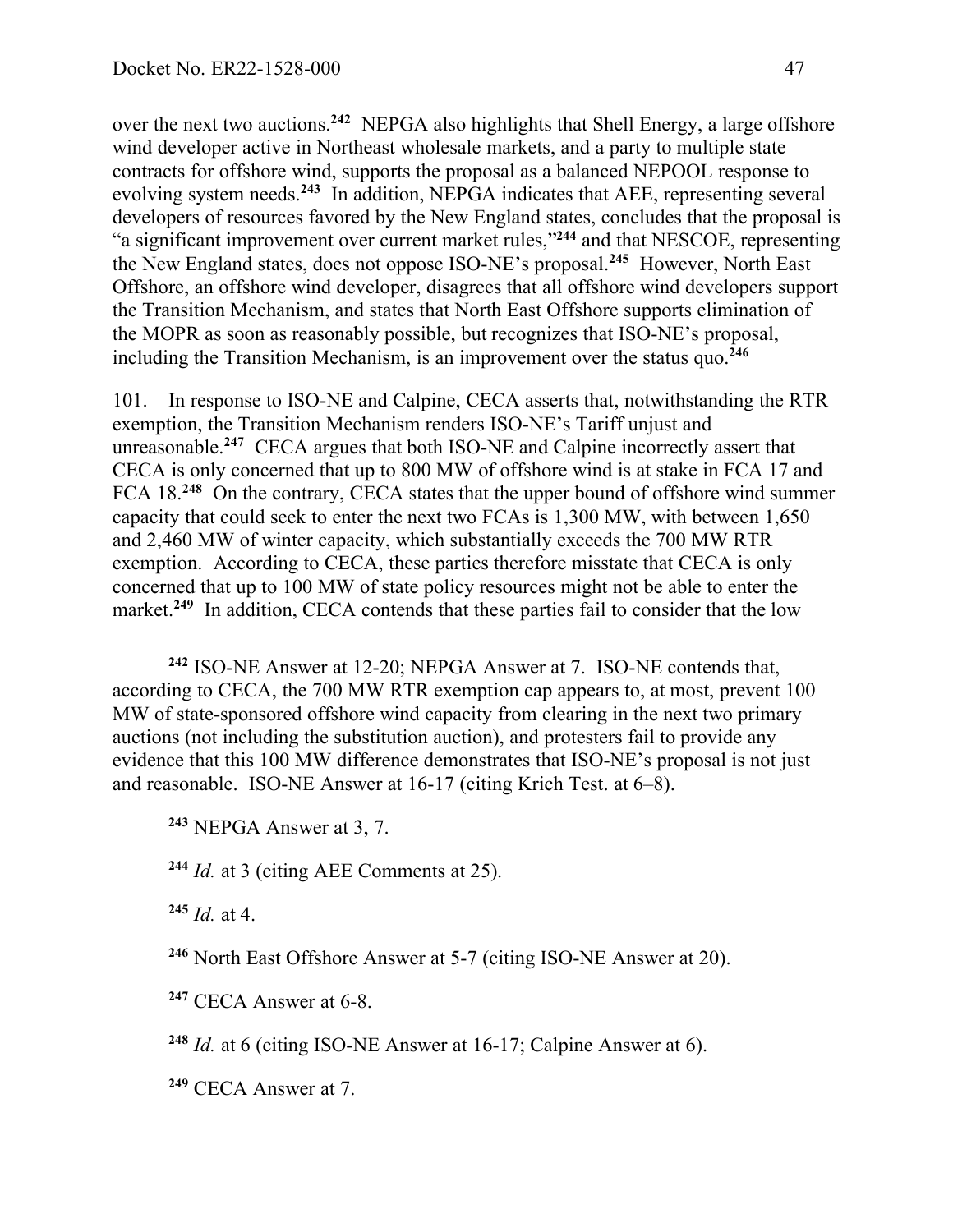FCA 17 ORTP values for solar, onshore wind, and battery storage do not foreclose the possibility that these resources may receive different ORTP values for FCA 18 that could preclude them from clearing. **250**

### **e. Providing Time to Complete Necessary Market Reforms**

102. ISO-NE and NEPOOL both note ISO-NE's commitment to completing market reforms in the areas of capacity accreditation and ancillary services markets in time for implementation for FCA 19.**<sup>251</sup>** ISO-NE reiterates that having time to complete these reforms is a driving force behind its and others' support for the Transition Mechanism, noting that CECA acknowledges in its protest the importance of the capacity accreditation reforms, particularly as more offshore wind comes into the system. **252**

### **4. Commission Determination**

103. Under FPA section 205, ISO-NE bears the burden to show that its filing is *a* just and reasonable proposal, but need not show that it is the best or most just and reasonable option.**<sup>253</sup>** The proposal here includes a package of reforms: tariff revisions to implement MOPR Reforms for FCA 19, and a limited-duration Transition Mechanism for FCAs 17 and 18. When viewed together, ISO-NE's proposal represents a just and reasonable approach to transitioning from its current MOPR construct to a new MOPR construct. No party disputes the ultimate objective of ISO-NE's proposal to revise the current MOPR construct, and no party in this proceeding has advocated for preserving the existing MOPR past FCA 19. Rather, the protesters would like the MOPR Reforms to be effective before FCA 19. However, ISO-NE did not propose immediate MOPR reform in this proceeding, and we need only determine whether the proposal put before us—MOPR

**<sup>251</sup>** ISO-NE Answer at 39-40; NEPOOL Answer at 5.

**<sup>252</sup>** ISO-NE Answer at 39 (citing Krich Test. at 28; Shell Energy Comments at 14).

**<sup>253</sup>** *City of Winnfield*, 744 F.2d at 874-75; *PJM Interconnection, L.L.C.*, 170 FERC ¶ 61,243, P 57 (2020) (citing *Petal Gas Storage, L.L.C. v. FERC*, 496 F.3d 695, 703 (D.C. Cir. 2007); *Cities of Bethany v. FERC*, 727 F.2d 1131, 1136 (D.C. Cir. 1984); *Cal. Indep. Sys. Operator Corp.*, 128 FERC ¶ 61,282, at P 31 (2009)).

**<sup>250</sup>** *Id.* at 7. CECA claims that new resources are experiencing rising costs due to recent supply chain and labor market issues, and the IMM will consider these rising costs when performing its annual update of the ORTP values. As an example of how ORTPs can fluctuate, CECA notes that the onshore wind ORTPs for FCA 13, FCA 14, and FCA 15 were \$8.472/kW-month, \$13.099/kW-month, and \$0.000/kW-month, respectively. CECA Protest at 8 (citing ISO-NE, Filing, Docket No. ER21-1637-000, at 51 (filed Apr. 7, 2021)).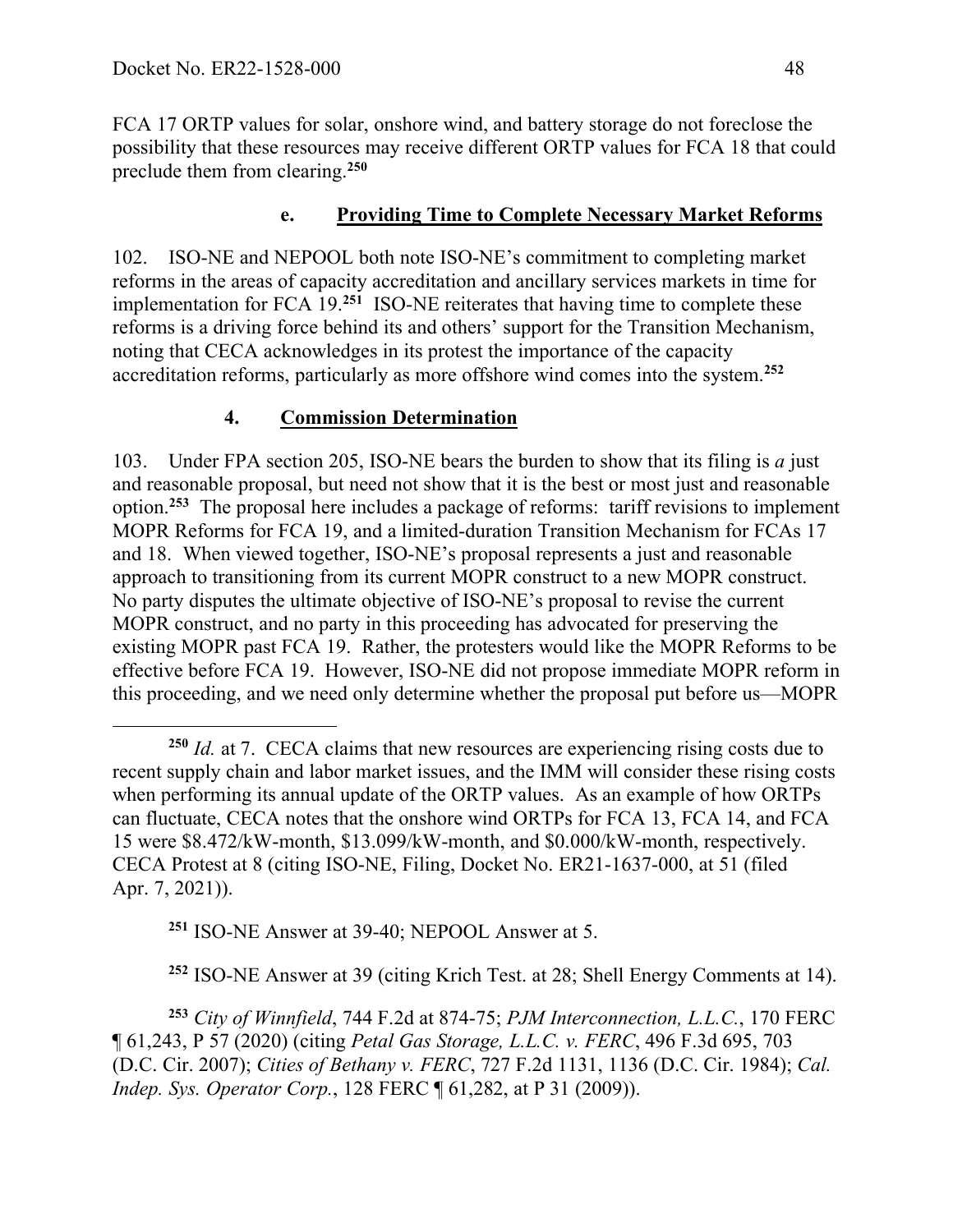Reforms preceded by the Transition Mechanism—is just and reasonable and not unduly discriminatory or preferential. **<sup>254</sup>**

104. We find that it is. Specifically, we find that implementing the MOPR Reforms in conjunction with this limited Transition Mechanism is a just and reasonable approach in this circumstance because it strikes a reasonable balance among the different considerations raised here, including efforts to ensure resource adequacy, minimize potential adverse effects on reliability that could result from an immediate change to the market rules, promote market certainty, and limit the costs associated with overmitigation.

105. The purpose of the MOPR is to prevent the exercise of buyer-side market power; it is not a tool designed to maintain reliability. The MOPR does not change the capacity accreditation of resources nor the total amount of capacity targeted in an auction. However, as it does directly change resources' offers by imposing offer floors, it can impact the clearing price of an auction and alter which resources clear the auction. Therefore, ISO-NE has presented a reasonable case for why immediate removal of the MOPR in ISO-NE could exacerbate existing reliability challenges insofar as a one-time price shock to the capacity market could cause what it describes as the "disorderly" or inefficient retirement of resources that could prove necessary to maintain reliability during extended cold conditions. As ISO-NE explains, the region's experience in the past winter demonstrated the need for resources that provide specific reliability attributes such as energy security, ramping, and dispatchability during winter cold snaps.**<sup>255</sup>** For example, ISO-NE points to an occasion in January 2022 on which units totaling approximately 1,100 MW of capacity became unavailable at the same time that the region experienced outages of other transmission and import facilities. Dr. Chadalavada states that these events "illustrate the importance of maintaining . . . other resources that can quickly replace the loss of energy when such contingencies occur" and noted that if those resources were to exit the market through inefficient retirements, the region would face

**<sup>254</sup>** When the Commission reviews a rate proposal under Section 205, it may accept or reject the proposal, but may not alter the utility's proposal (by, for example, accepting a part of the proposal and rejecting another part, so as to in essence create a different rate) without the consent of the utility. *NRG Power Mktg.*, *LLC v. FERC*, 862 F.3d 108, 116 (D.C. Cir. 2017).

**<sup>255</sup>** ISO-NE highlights that the region experienced outages of several large units, including of a nuclear unit, the temporary outage of the largest LNG source for the region, a hydroelectric imports outage, and potential loss of imports from New York, and during these outages, ISO-NE relied on resources that had quick start and ramping capabilities to maintain the reliability of the system. Chadalavada Test. at 29; ISO-NE Answer at 29-30.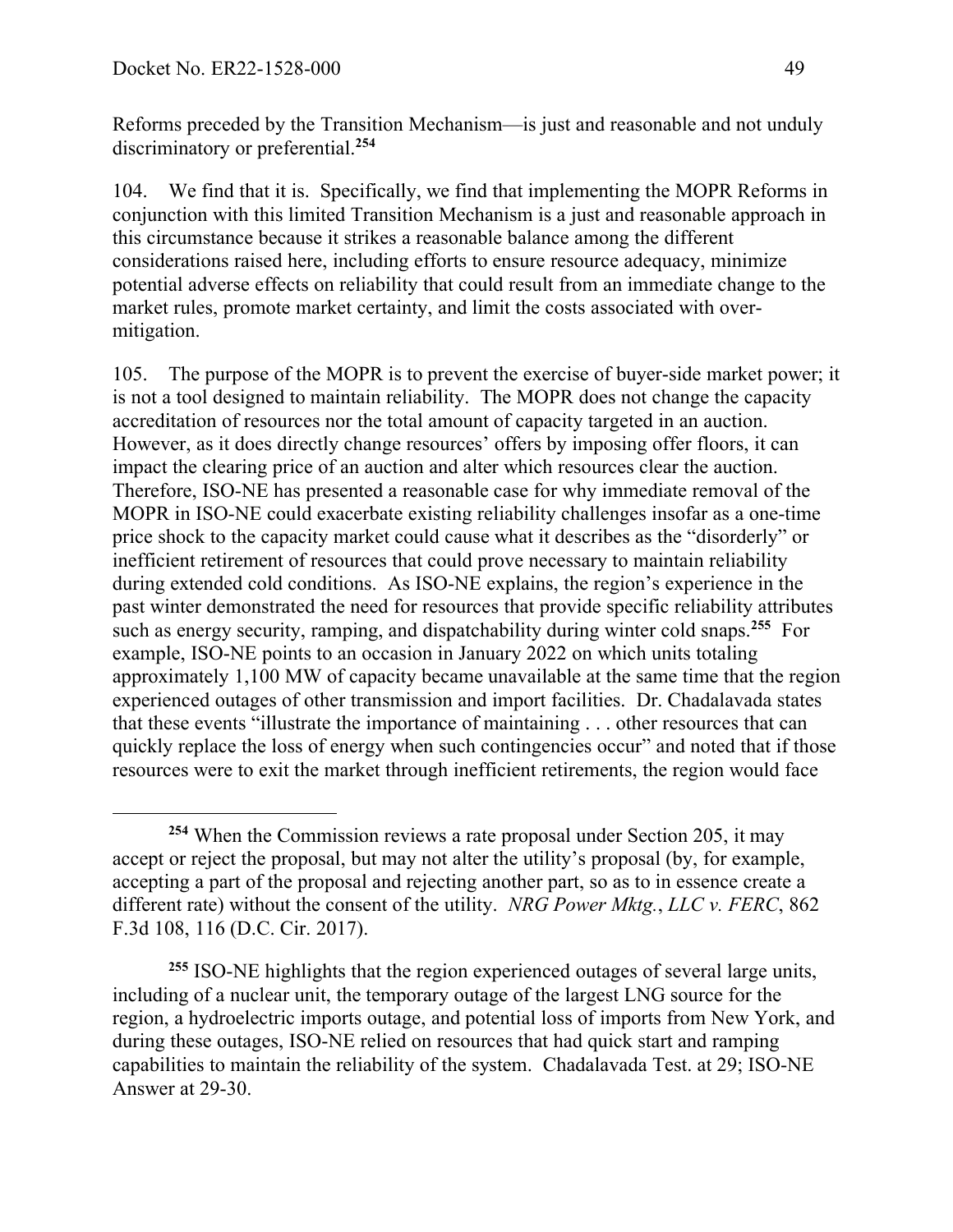"even more significant constraints" on its ability to call needed resources.**<sup>256</sup>** ISO-NE also points to several factors that complicate its ability to maintain reliability during extreme cold weather events—including gas pipeline constraints and challenges related to oil and LNG deliverability—and has reasonably explained how the Transition Mechanism can, at least in theory, help mitigate those challenges. **<sup>257</sup>** In particular, we agree that the possibility of a significant, one-time capacity price impact could cause resources that depend disproportionally on capacity market revenue to retire, and that a more graduated change in the MOPR framework could reduce that risk, with consequent benefits for reliability in the face of extreme cold-weather events. In addition, ISO-NE explains that existing resources "whose flexibility, dependability and/or sustainability may be far more valuable in the future, with high renewables penetration, than the wholesale markets currently remunerate<sup>"258</sup> could retire if the MOPR reform is immediate.<sup>259</sup> Here too, we agree that to the extent such needed resources have higher net going forward costs than other supply resources, e.g., due to wholesale market failures to properly compensate those resources for their value, it is theoretically possible that an immediate phase-in of the MOPR reforms could result in the retirement of resources that could be particularly important to maintaining reliability in the future.

106. Relatedly, we find that the Transition Mechanism promotes market stability and provides a measure of predictability to market participants by specifying the maximum amount of state-supported resources that may clear in FCAs 17 and 18 prior to implementation of the MOPR Reforms in FCA 19. The Commission has previously found the use of limited transition periods to be just and reasonable when they allow

**<sup>256</sup>** Chadalavada Test. at 26.

 $\overline{a}$ 

**<sup>257</sup>** ISO-NE Answer at 29 (citing Press Release, *Harsh Weather Conditions Could Pose Challenges to New England's Power System This Winter*, ISO New England (Dec. 6, 2021), https://isonewswire.com/2021/12/06/harsh-weather-conditions-could-posechallenges-to-new-englands-power-system-this-winter/; *see also* ISO New England Response to Commission Request for Additional Information Regarding the Inventoried Energy Program, *ISO New England Inc.*, Docket No. ER19-1428-001, at 15 (filed June 6, 2019) (identifying approximately 5,000 MW of oil and coal units believed to be at risk of retirement).

**<sup>258</sup>** Chadalavada Test. at 12.

**<sup>259</sup>** ISO-NE has identified 7,000 MW of existing capacity that have retired or announced plans to retire since 2013. These resources are fueled by LNG, coal, or oil and generate electricity for the system at times of limited natural gas supply and system constraints. ISO-NE Answer at 29-30 (citing Chadalavada Test. at 15).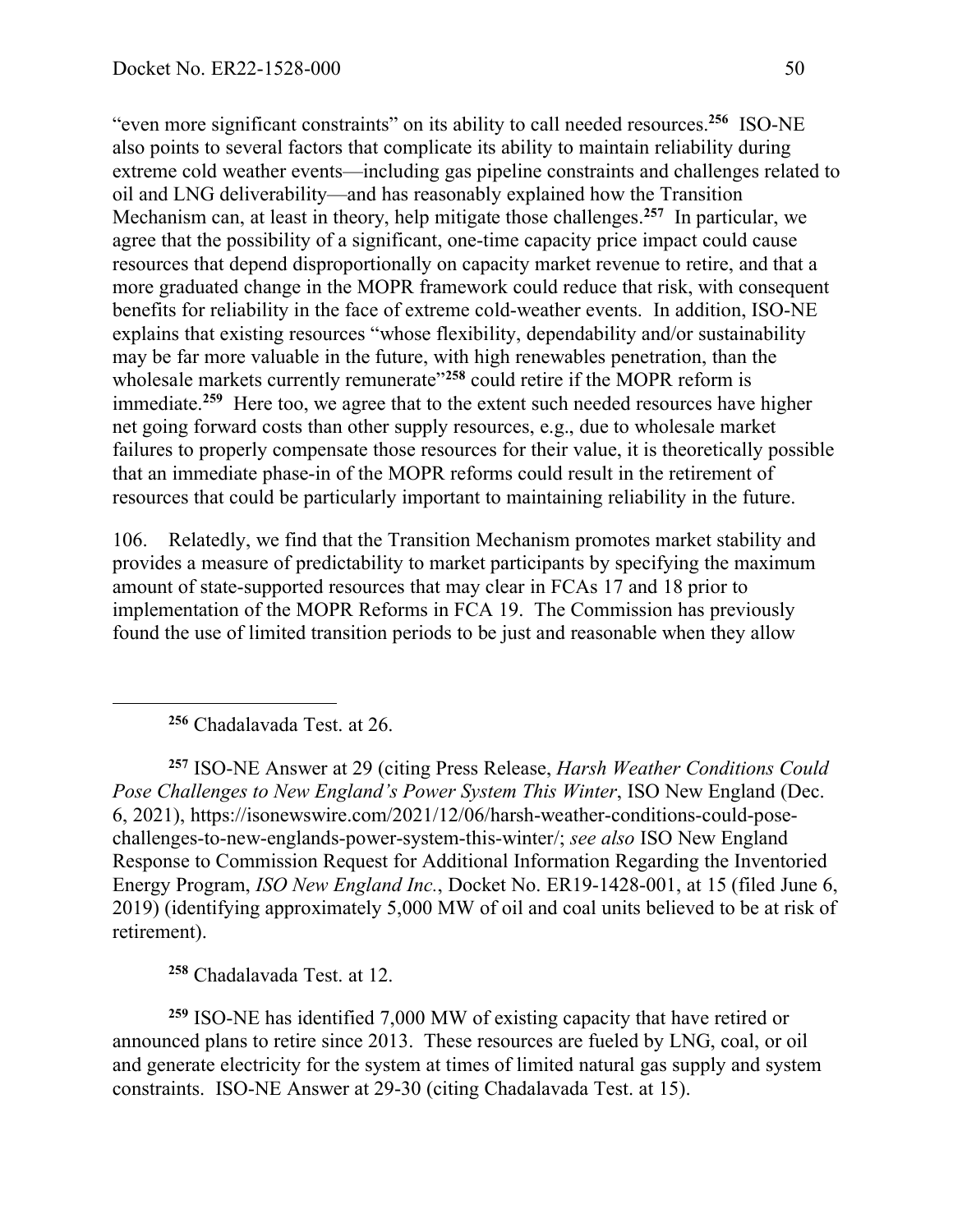significant market design changes to be phased in gradually.**<sup>260</sup>** Such transitions can represent a "balanced approach" to "attenuat[e] potential abrupt changes in market signals."**<sup>261</sup>** Similar to the finding the Commission made with regard to the transition in the MRI Demand Curves Order, ISO-NE's proposed two-year limited Transition Mechanism in this case mitigates "potential abrupt changes in market signals" resulting from the MOPR Reforms, thereby "promot[ing] the long-term cost effectiveness of the market."<sup>262</sup> Likewise, the Commission has supported such transitions that "promote<sup>[]</sup> long-term cost-effectiveness for the market," even when immediate implementation of the proposal without the transition "could result in additional short-term consumer savings,"<sup>263</sup> and accepted transitions that provide a phase-in to "allow suppliers to gain experience with the new market design at reduced risk exposure."**<sup>264</sup>**

107. In addition, we find that ISO-NE's proposed Transition Mechanism—including the RTR exemption, elimination of the CASPR test price, and revised definition of Sponsored Policy Resource—reduces the harms of over-mitigation relative to the *status quo* by allowing a significant amount of state-sponsored capacity to enter the market without the MOPR. When viewed in light of the potential benefits of the Transition Mechanism, we find that these measures reflect a reasonable balancing of consumer and investor interests as ISO-NE moves to a new MOPR construct.**<sup>265</sup>**

**<sup>261</sup>** *See, e.g.*, MRI Demand Curves Order, 155 FERC ¶ 61,319 at P 62 (establishing sloped demand curve to be phased in after certain parameters met, but the transition will not last longer than three auctions).

**<sup>262</sup>** *Id.* P 62.

**<sup>263</sup>** *Id.*

 $\overline{a}$ 

**<sup>264</sup>** Pay for Performance Order, 147 FERC ¶ 61,172 at P 73.

**<sup>265</sup>** As the Commission has stated, "buyer-side market power mitigation measures must balance investor and consumer interests." NYISO MOPR Order, 179 FERC ¶ 61,102 at P 26; *see also Wis. Pub. Power, Inc. v. FERC*, 493 F.3d 239, 262 (D.C. Cir. 2007) ("setting a just and reasonable rate necessarily 'involves a balancing

**<sup>260</sup>** *See, e.g.*, CASPR Initial Order, 162 FERC ¶ 61,205 at P 100 (finding it is consistent with precedent "to permit a transition mechanism to a new regulatory construct"); MRI Demand Curves Order*,* 155 FERC ¶ 61,319 at P 62 (approving the use of a transition mechanism for implementing zonal demand curves in ISO-NE); Pay for Performance Order, 147 FERC ¶ 61,172 at P 73 (approving a transition plan to phase in ISO-NE's Pay for Performance provisions).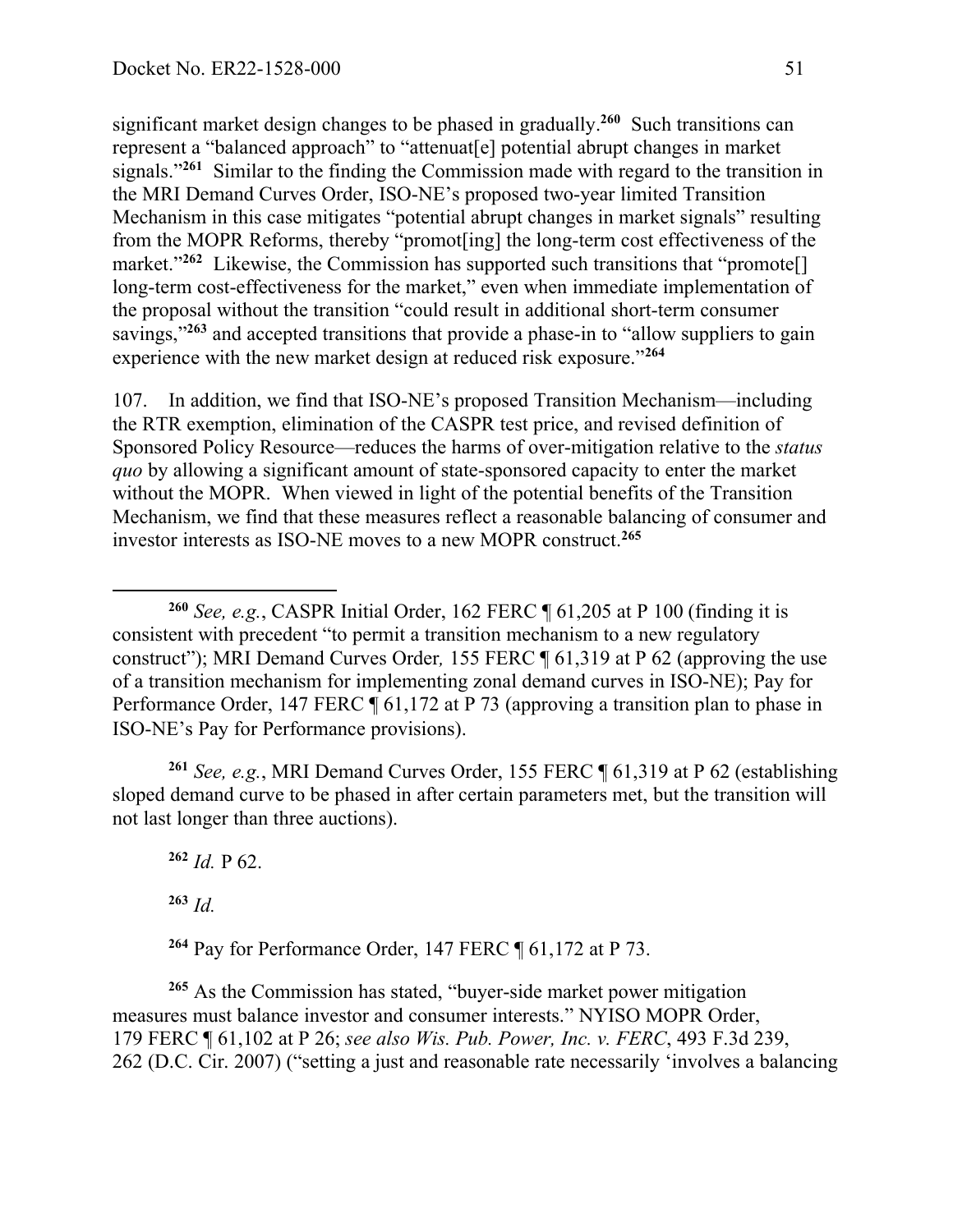108. In addition, we are not persuaded by protesters' arguments that ISO-NE has failed to quantify the need for, or the benefits to be gained from, the Transition Mechanism through a reliability study or otherwise. The Commission has previously stated that "a detailed cost-benefit analysis is not required for the Commission to find proposed Tariff provisions just and reasonable."**<sup>266</sup>**

109. Similarly, we reject arguments that ISO-NE's proposal should be rejected on the basis that it fails to accommodate state-supported resources that seek to enter the FCM in FCA 17 and 18, or that ISO-NE has failed to provide analyses to justify the 700 MW cap on the RTR exemption. As ISO-NE explains, the total 700 MW cap for FCA 17 and FCA 18 represents a rational increase over state-sponsored capacity offered into the FCA 13, 14, and 15 substitution auctions, which were 273 MW, 292 MW, and 229 MW, respectively.**<sup>267</sup>** ISO-NE also explains that, using an estimated qualified capacity value of 35% for the portfolio of new state-sponsored resources seeking entry, approximately 2,000 MW of installed capacity could clear under the proposed RTR exemption (i.e., 700 MW of qualified capacity). In addition, resources such as solar, onshore wind, battery storage, and hybrid technologies have relatively low entry costs that increase the likelihood of those resources clearing and receiving a CSO despite having an offer floor. As a result, these resources will likely not rely on the RTR exemption to clear the FCM, increasing the quantity of other resource types, such as offshore wind resources, that will

of the investor and the consumer interests," citing *FPC v. Hope Nat. Gas Co*., 320 U.S. 591, 603 (1944))).

**<sup>266</sup>** *ISO New Eng. Inc*., 171 FERC ¶ 61,235, at P 58 (2020), *appeal pending sub nom. Belmont Mun. Light Dept. v. FERC*, D.C. Cir. Case No. 19-1224 (citing *PJM Interconnection, L.L.C.*, 151 FERC ¶ 61,208, at P 49, *order denying clarification*, 152 FERC ¶ 61,064 (2015), *order on reh'g*, 155 FERC ¶ 61,157 (PJM Capacity Performance Order)). *See,* similarly*, Neb. Pub. Power Dist. v. FERC*, 957 F.3d 932, 942 (8th Cir. 2020) (while the Commission's "attempt to match costs and benefits might have been crude . . . if crude is all that is possible, it will have to suffice") (citing *Illinois Com. Comm'n v. FERC*, 721 F.3d 764, 776 (7th Cir. 2013)); *Ill. Commerce Comm'n v. FERC*, 576 F.3d 470, 477 (7th Cir. 2009) ("We do not suggest that the Commission has to calculate benefits to the last penny, or for that matter to the last million or ten million or perhaps hundred million dollars)" (citing *Midwest ISO Transmission Owners v. FERC*, 373 F.3d 1361, 1369 (D.C. Cir. 2004)), and noting that even if the Commission cannot quantify the benefits to customers from new lines, it can approve a pricing proposal if it has "an articulable and plausible reason to believe" that customers are receiving appropriate benefits).

**<sup>267</sup>** McCarthy Transition Mechanism Test. at 10.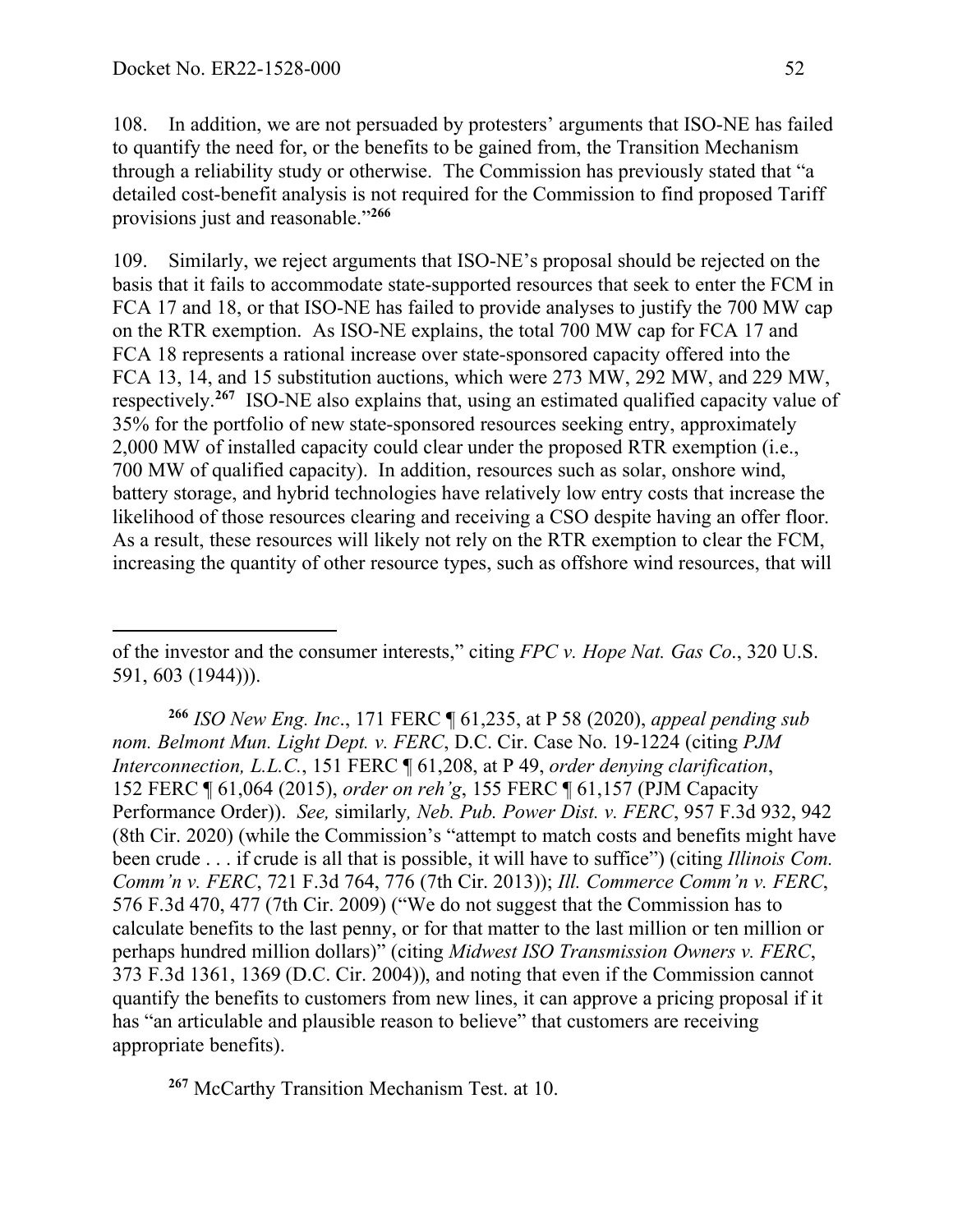be able to utilize this exemption.**<sup>268</sup>** Moreover, as ISO-NE explains, elimination of the test price in the CASPR substitution auctions could facilitate increased participation in the substitution auction by exiting resources and increase the opportunities for statesponsored resources to enter the market,<sup>269</sup> further mitigating protesters' concerns with the RTR exemption quantity. We also note that the majority of stakeholders and New England states agreed to the proposed RTR exemption quantity and have not opposed the Transition Mechanism as a means to accommodate state-sponsored capacity into the FCM in the near-term.

110. We similarly reject protesters' argument that the Transition Mechanism is unduly discriminatory to state-sponsored resources. These parties allege that in order to address the potential delays in completing new resources during the next two years, ISO-NE is taking an action, in implementing the Transition Mechanism, that solely disadvantages state-sponsored resources. We disagree that the Transition Mechanism is unduly discriminatory. The Transition Mechanism allows the currently effective MOPR provisions in the Tariff to remain in effect, **<sup>270</sup>** while also permitting a significantly increased quantity of additional state-sponsored resources to enter the market without being subject to a MOPR. We do not believe that creates undue discrimination against state-sponsored resources.

111. We also disagree with protesters who argue that the Transition Mechanism will impose unjust and unreasonable costs on consumers. While CECA's study estimates that the Transition Mechanism may cost consumers between \$36 million to \$1 billion over FCAs 17 and 18 relative to an immediate transition to the MOPR Reforms, ISO-NE and NEPGA explain why several of the study assumptions are not well supported. **<sup>271</sup>** Further, CECA's study assumes that ISO-NE does not encounter a reliability concern during the transition period that requires ISO-NE to take out-of-market actions that may exceed CECA's estimated cost savings from implementing the MOPR Reforms in FCA 17. In

**<sup>268</sup>** Chadalavada Test. at 41.

**<sup>269</sup>** Transmittal at 68.

 $\overline{a}$ 

**<sup>270</sup>** Some parties allege that the MOPR itself, as it exists today, is unduly discriminatory and is therefore unjust and unreasonable. AEE Comments at 4-5, ACORE Protest at 4. We do not address that argument in this order, since only arguments regarding the proposed MOPR Reforms, including the Transition Mechanism, are properly before us: the existing MOPR mechanism was previously approved by the Commission and is not before us in this FPA section 205 proceeding.

**<sup>271</sup>** CECA Protest at 72 (citing Goggin Aff. at 8–9); ISO-NE Answer at 20–24; NEPGA Answer at 8; CECA Answer at 12 (citing CECA Answer, Ex. A (Supplemental Affidavit of Michael Goggin) at 3-5 (Goggin Suppl. Aff).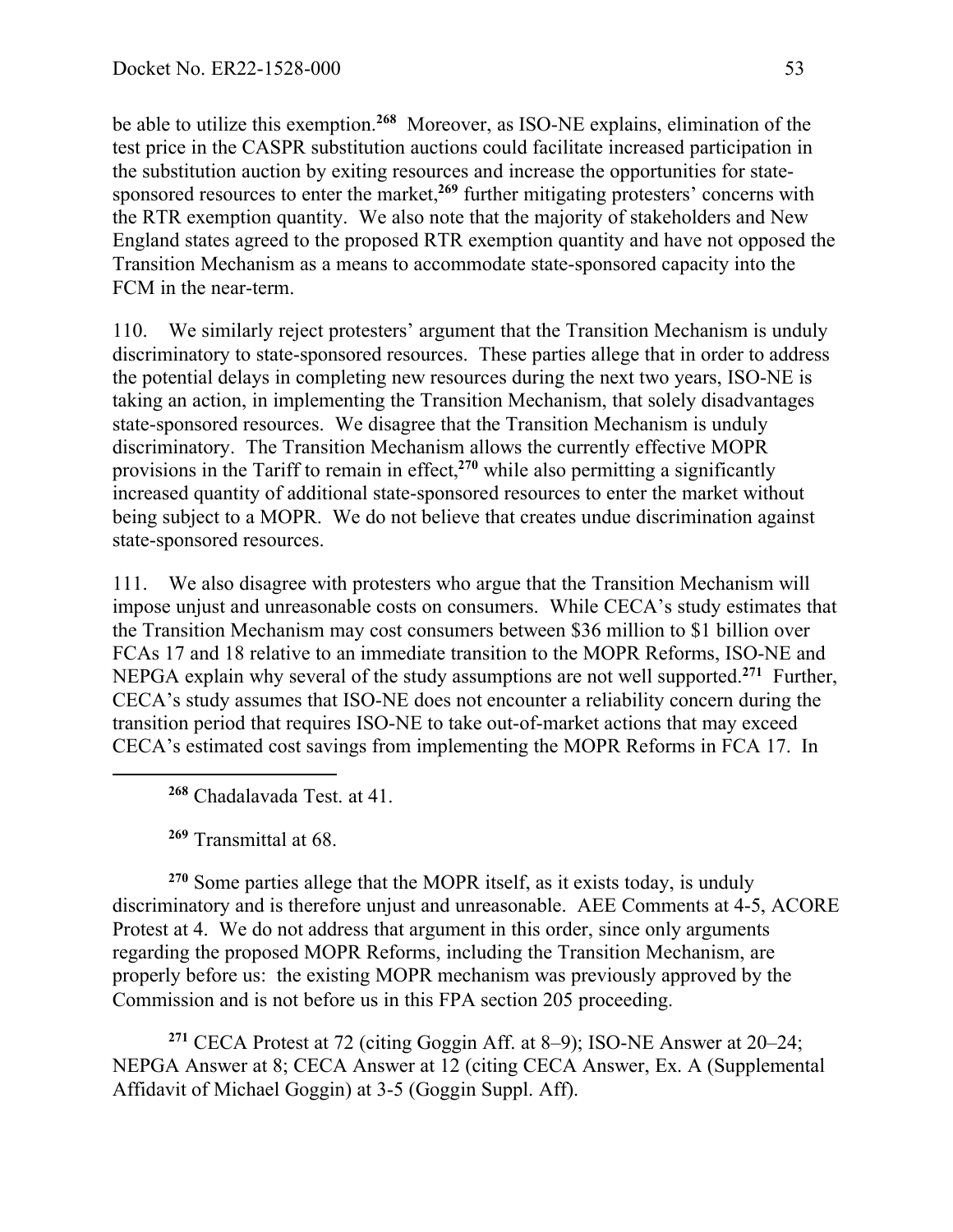addition, CECA's study does not consider the costs of the package of reforms before us here as compared to the status quo. On balance, we believe the proposal reasonably protects consumers from the costs of inefficient overbuild prior to the MOPR Reform by allowing state-sponsored entry via the RTR exemption, eliminating the CASPR test price, and revising the definition of Sponsored Policy Resource, while also recognizing ISO-NE's reliability concerns.

112. Finally, recognizing that our finding that ISO-NE's proposal is just and reasonable is not contingent upon ISO-NE implementing other market enhancements, we find that the Transition Mechanism provides ISO-NE and stakeholders with an acceptable amount of time to conduct a stakeholder process and to develop additional market reforms, including capacity accreditation. We encourage ISO-NE to continue to work on market enhancements that it believes are needed but reiterate that the implementation of the MOPR Reforms in FCA 19 should not be delayed regardless of the status of those reforms.

The Commission orders:

ISO-NE's filing is hereby accepted, as discussed in the body of this order.

By the Commission. Chairman Glick is concurring with a separate statement attached. Commissioner Danly is dissenting with a separate statement attached. Commissioners Clements and Phillips are concurring with a joint separate statement attached. Commissioner Christie is concurring with a separate statement attached.

 $(S E A L)$ 

Debbie-Anne A. Reese, Deputy Secretary.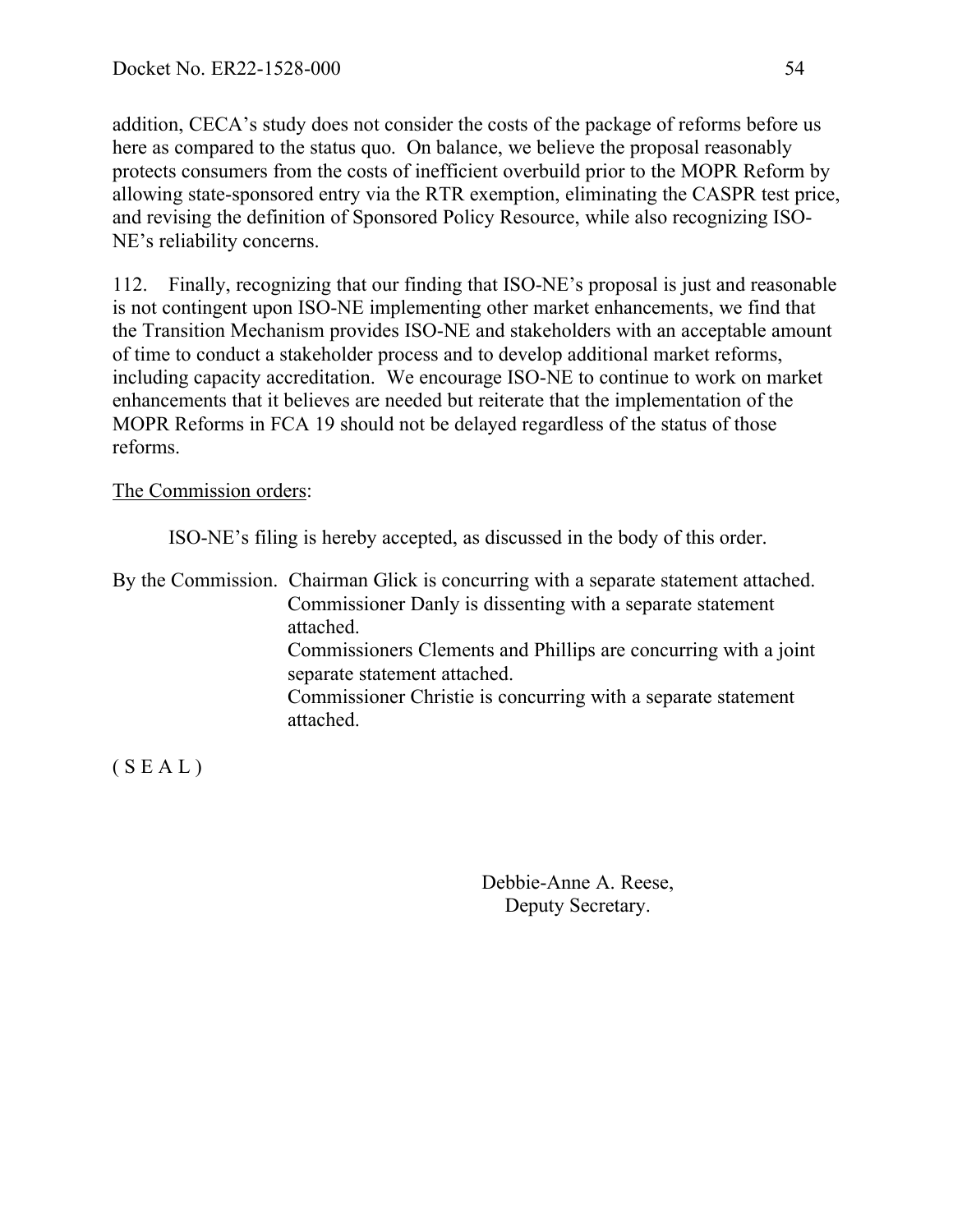#### **Appendix**

### **Entities filing interventions, protests and/or comments, and answers are as follows:**

| <b>Entity</b>                                               | <b>Short Name or Acronym</b> |
|-------------------------------------------------------------|------------------------------|
| Acadia Center**                                             |                              |
| Advanced Energy Economy†                                    | <b>AEE</b>                   |
| American Clean Power Association**                          |                              |
| American Council on Renewable Energy†                       | <b>ACORE</b>                 |
| Avangrid, Inc.*                                             |                              |
| Berkshire Environmental Action Team, Inc.^ †                | <b>BEAT</b>                  |
| Borrego Solar Systems, Inc.*                                |                              |
| Calpine Corporation <sup>272**</sup> $\pm \dagger$          | Calpine                      |
| Clean Energy and Consumer Advocates <sup>273</sup> ^† $\pm$ | <b>CECA</b>                  |
| Cogentrix Energy Power Management, LLC <sup>**</sup> ±      | Cogentrix                    |
| Connecticut Department of Energy and Environmental          |                              |
| Protection†                                                 | <b>CT DEEP</b>               |
| Connecticut Public Utilities Regulatory Authority*          |                              |
| Conservation Law Foundation**                               |                              |
| Constellation Energy Generation, LLC*                       | Constellation                |
| CPV Towantic, LLC*                                          |                              |
| Dominion Energy Services, Inc.*                             |                              |
| Electric Power Supply Association†                          | <b>EPSA</b>                  |
| Environmental Defense Fund**                                |                              |
| Environmental Entrepreneurs***                              | E2                           |
| Eversource Energy Service Company*                          |                              |
| FirstLight Power, Inc.*                                     |                              |
| Great River Hydro LLC et. al.^                              | <b>Renewable Owners</b>      |
| H.Q. Energy Services (U.S.) Inc.*                           |                              |
| Healthlink ^                                                | Healthlink                   |

**<sup>272</sup>** Calpine Corporation, Cogentrix Energy Power Management, LLC, and Vistra Corp. et al. (jointly, Calpine) jointly submitted comments.

**<sup>273</sup>** CECA includes: RENEW Northeast; Natural Resources Defense Council; Sierra Club; Conservation Law Foundation; Acadia Center; the Environmental Defense Fund; Sustainable FERC Project; Massachusetts Climate Action Network; PowerOptions; E2 (Environmental Entrepreneurs); and American Clean Power Association.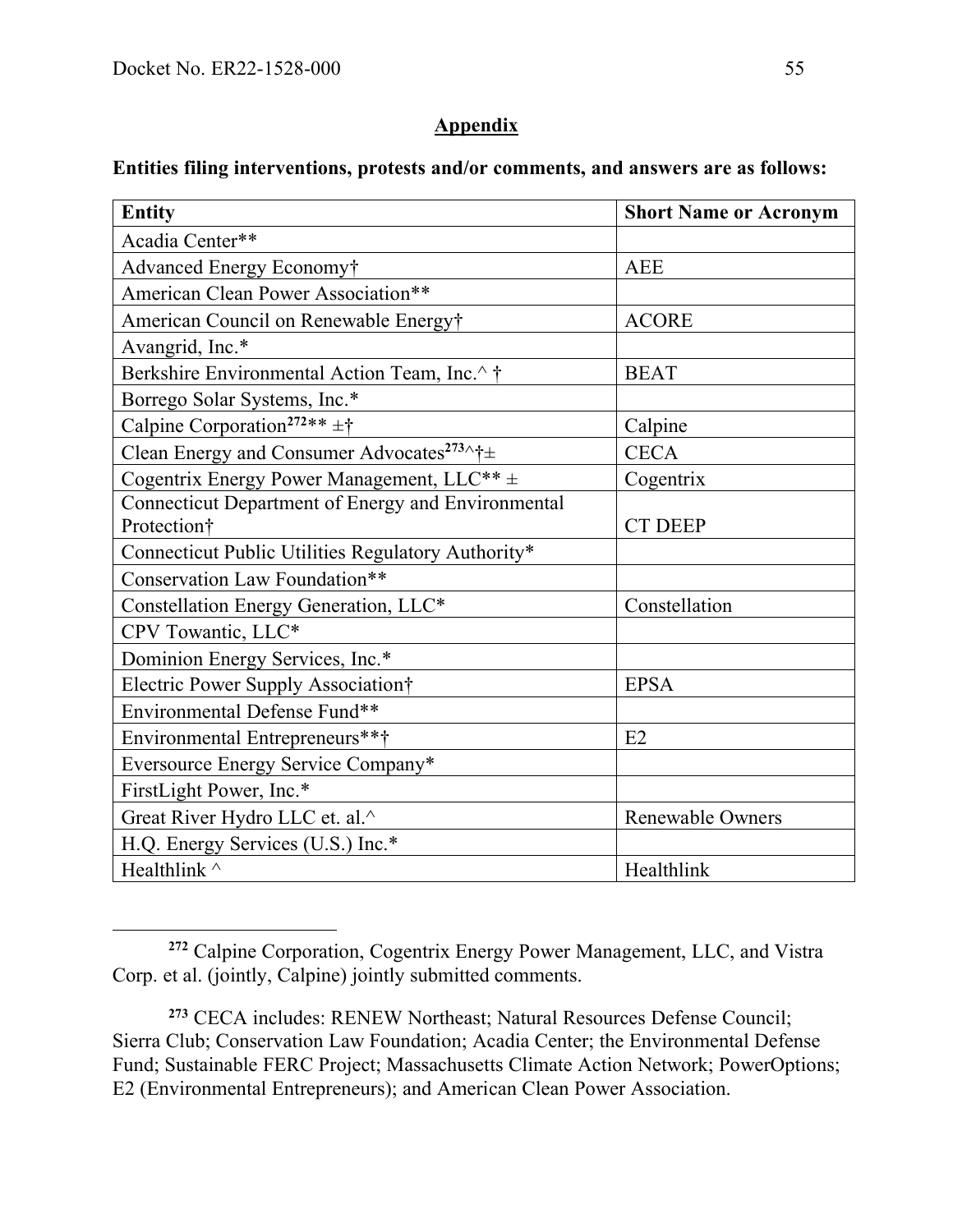| Maine Office of the Public Advocate <sup>274**†</sup>        | <b>Consumer Advocates</b>      |
|--------------------------------------------------------------|--------------------------------|
| Maine Public Utilities Commission*                           |                                |
| Massachusetts Attorney General Maura Healey**†               | <b>Consumer Advocates</b>      |
| Massachusetts Climate Action Network**                       |                                |
| Massachusetts Department of Public Utilities*                |                                |
| Massachusetts Executive Office of Energy and                 | MA Office of Energy and        |
| Environmental Affairs ^                                      | <b>Environmental Affairs</b>   |
| National Caucus of Environmental Legislators ^               | <b>NCEL</b>                    |
| National Grid*                                               |                                |
| National Hydropower Association*                             |                                |
| NEPOOL Participants Committee $\pm$                          | <b>NEPOOL</b>                  |
| New England for Offshore Wind Coalition <sup>275</sup> ^     | <b>Offshore Wind Coalition</b> |
| New England Power Generators Association Inc. $\pm \uparrow$ | <b>NEPGA</b>                   |
| New England States Committee on Electricity †                | <b>NESCOE</b>                  |
| North East Offshore, LLC±                                    | North East Offshore            |
| NRG Power Marketing LLC <sup>*</sup>                         | <b>NRG</b>                     |
| Ocean Winds NA*                                              |                                |
| Poweroptions Inc. **                                         |                                |
| Potomac Economics, Ltd., ISO-NE's External Market            |                                |
| Monitor <sup>^</sup>                                         | <b>EMM</b>                     |

**<sup>274</sup>** Maine Office of the Public Advocate and Massachusetts Attorney General Maura Healey jointly submitted comments as Consumer Advocates.

**<sup>275</sup>** The Offshore Wind Coalition consists of: Amalgamated Bank; Atrevida Science; Ben Hillman & Company; Berkshire Bank; Black Economic Council of MA; Boston Energy Wind Power Services; Cape Cod 5; Cape Cod Chamber of Commerce; Cape Code Climate Change Collab.; Climate Action Now. Western MA; Climate Reality Project – MA Southcoast; E. Hampton Clean Energy Task Force; Eastern Bank; Eastern CT Green Action; Energy Efficiency Associates, LLC; Environmental Council of RI; eWind Consultants; Faith Communities Enviro. Network; Flashover LLC; Greater Boston Physicians for Social Responsibility; Green Newton; Greenwater Marine Sciences Offshore; Hollis Line Machine; Iron Workers Local 7; IUPAT DC11; Keuka Nergy; Lautec US Inc.; League of Women Voters, MA; MA AFL-CIO; MassMEP; MCAN; Mills Public Relations; MOCA Westport; Muggventures; Nashoba Conservation Trust; New Hampshire Audubon; NH Businesses for Social Responsibility; NH Citizens for Progress; NH EEC Network; People's Action for Clean Energy; Philip Conkling & Associates; POWER-US | MA; Rangel Renewables; Rhode Island Building Trades; Robert E Derecktor Inc.; Seacoast Anti-Pollution League; Self-Reliance; Skunk Works Fund; Stantec; Turnstone; University of Maine; Vineyard Power Cooperative Inc.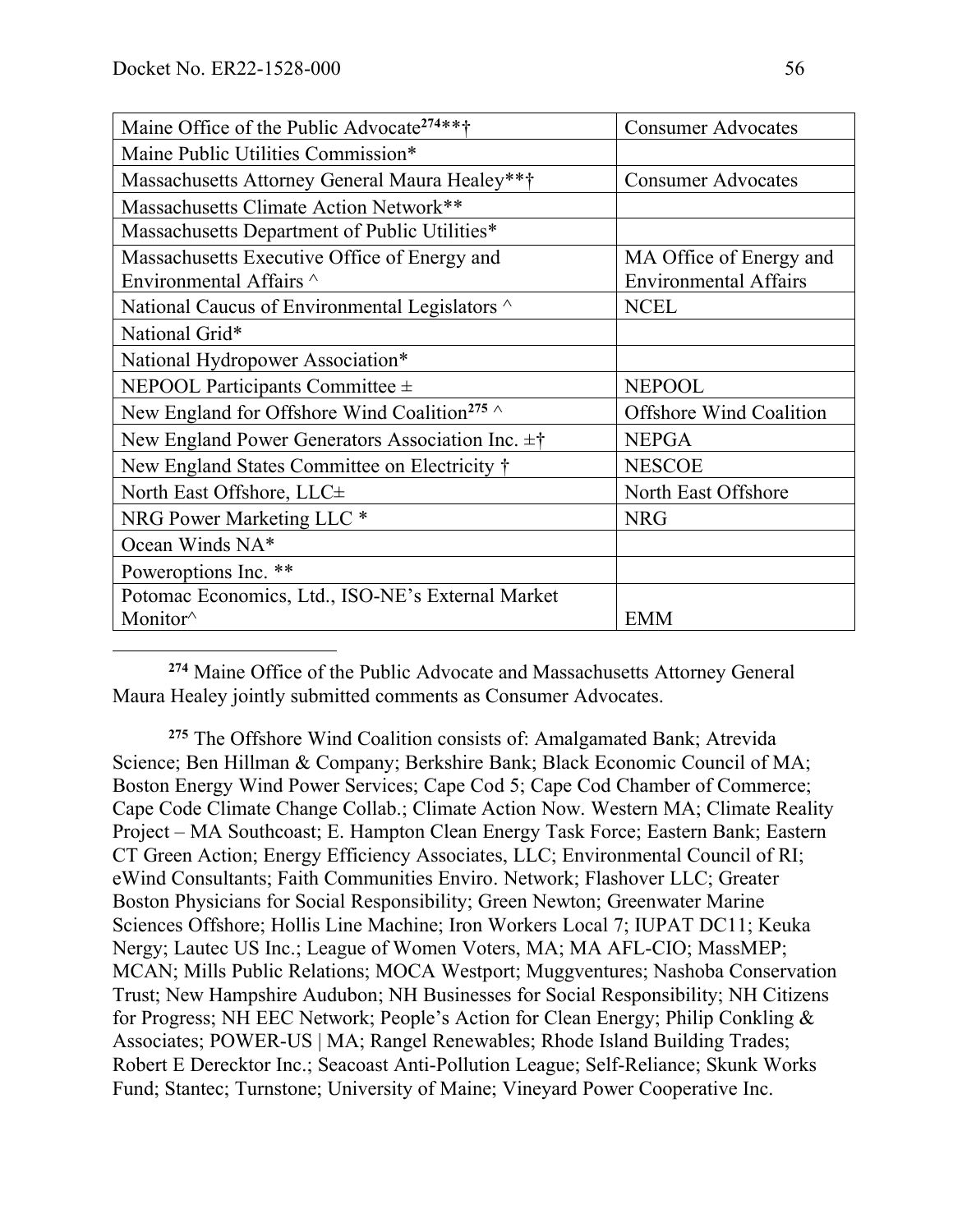| PUBLIC CITIZEN, INC*                                   |                           |
|--------------------------------------------------------|---------------------------|
| Public Systems, et. al.* †                             |                           |
| RENEW Northeast, Inc.**                                | <b>RENEW</b>              |
| Repsol Energy North America Corporation*               |                           |
| Shell Energy North America (United States), L.P. †     | <b>Shell Energy</b>       |
| Sierra Club**                                          |                           |
| Solar Energy Industries Association                    | <b>SEIA</b>               |
| Sustainable FERC Project and Natural Resources Defense |                           |
| Council **                                             | <b>SFP/NRDC</b>           |
| The Internal Market Monitor of ISO New England Inc.    | <b>IMM</b>                |
| U.S. Senators Elizabeth Warren, Edward J. Markey and   |                           |
| Bernard Sanders^                                       | Senators                  |
| Vistra Corp., et al.** $\pm$                           | Vistra                    |
| Concerned Citizens <sup>276</sup>                      | <b>Concerned Citizens</b> |

**<sup>276</sup>** The following individuals submitted comments: Adam Maynard, Adele Franks, Alan Gordon, Amanda L Nash, Andrew D Oram, Aruni Kacker, Becky L Bartovics, Betsy J Sowers, Betty G Barrer, Bonnie Massie, Caitlin Vinter, Carolyn C. Barthel, Carrie Katan, Casey Bolduc, Chagit Steiner, Charles W Lidz, Christine Zendeh, Cindy Callaway, Clarissa Rodriguez, Colby Lawless, David Greenberg, David Nathanson, David O'Leary, David Schneider, Dawn Durning-Hammond, Deborah D Peterson, Deborah G. Roher, Deborah Wolozin, Dianne Plantamura, Dorothy A Savarese, Dylan T Lucas, Edward McIntyre, Eileen E. Ryan, Elizabeth N. Snellings, ESQ, Eva Wilson, Fred Cunningham, Gail Page, Gail R. Fleischaker, Ian D McDonald, Jacqueline F. Salit, James C Mulloy, Jane c Bergen, Janet Bellamy, Janet Miller, Jean M Duffy, Jeanne K Krieger, Jeanette Fariborz, Jeff Cohen, Jeff J Clark, Jennifer Smith, Jerome Halberstadt, Joan B. Saxe, Joan R. Levinsohn, Joanne M Pohl, John Player, John Riley, Jon Autiello, Jon Slote, Joseph Wasserman, Joy Gurrie, Judith A. Nichols, Judith O Boroschek, Judith Reilly, June Greig, Karen Slote, Kate O'Connor and Frederick Spence, Kate Wheeler, Katherine Fisher, Katie Vincent, Kent Wittenburg, Kimberly Stoner, Leif Taranta, Leonard C. Yannielli, Liz S Bradt, Lori S. Goldner, Maria Bartlett, Mark Viola, Martha Rogers, Martha Simon, Mary E McDougall, Mary Fischer, Mary Jane J Else, Mary Pritchard, Mary Rydingsward, Marya Axner, Melinda Tuhus, Melissa Ludtke, Mireille Bejjani, Monte L Pearson, Nancy Morgan, Nannette K Trinkaus, P.J. Gardner, Pat Konecky, Patricia Arrington, Patricia N. Burdick, Paul B. Popinchalk, Peter J Barrer, P. J. Gardner, Rand K Barthel, Richard Halpern, Robert A Armstrong, JR, Robert Bonney, Robert F Thurman, Robert Gamer, Robert M Miller, Robert W. Persons, Ron Blau, Ron Smoller, Ryan Hines,# Samuel Schacht, Sandy Tosi, Shelly Stuler, Solstice Initiative, Stephen F. Derdiarian, Steven Botkin, Susan Donaldson, Susan Eastwood, Susan Malloy, Susan M. Smoller, Susan Redlich, T. Stephen Jones, MD, Tali Smookler.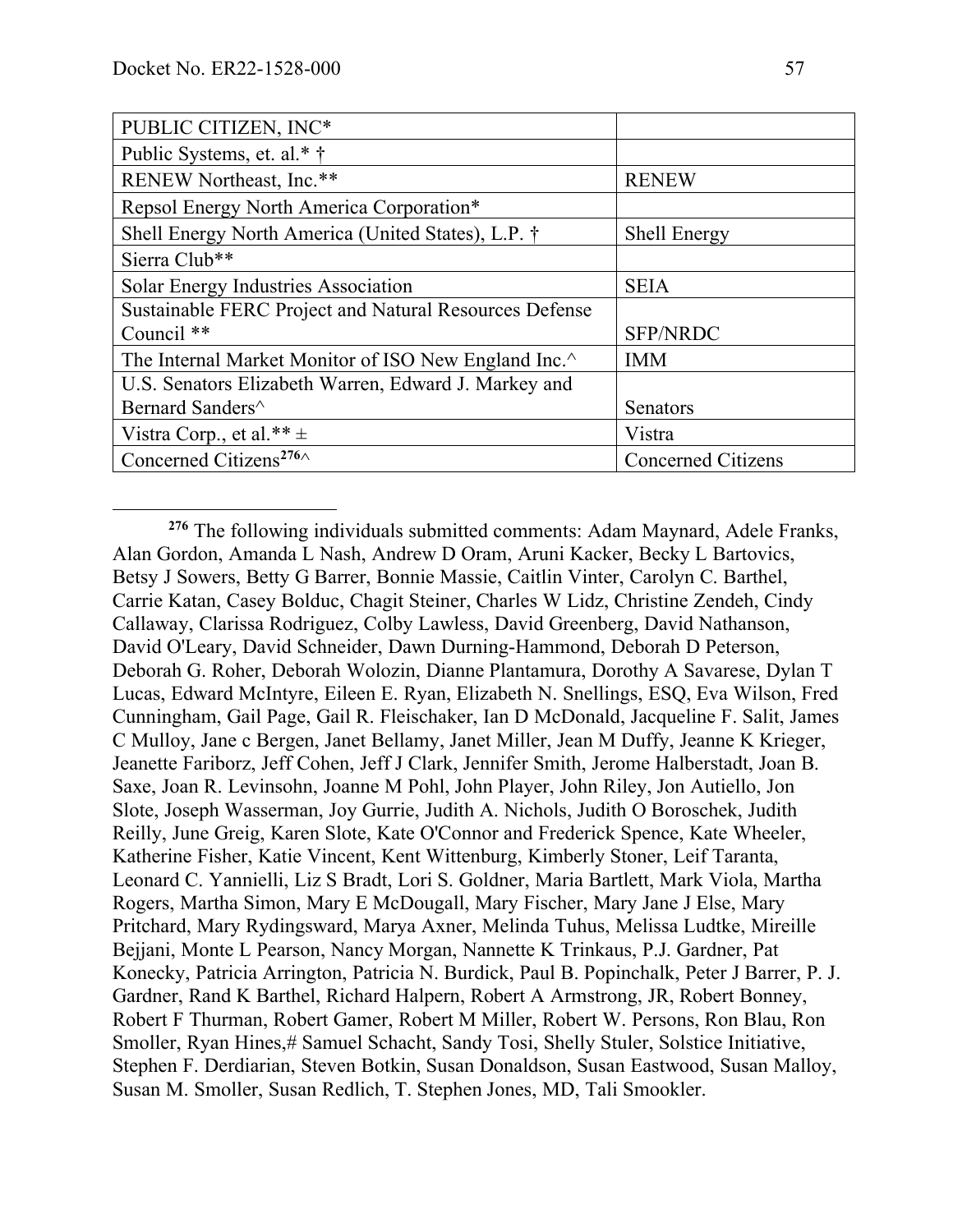\* Entities submitting interventions only

- \*\* Entities submitting comments and/or answers as part of a coalition
- † Entities submitting motions to intervene and protests or comments
- $\pm$  Entities submitting answers
- $\land$  Entities submitting comments and/or answers but no motion to intervene
- # Individuals submitting comments out of time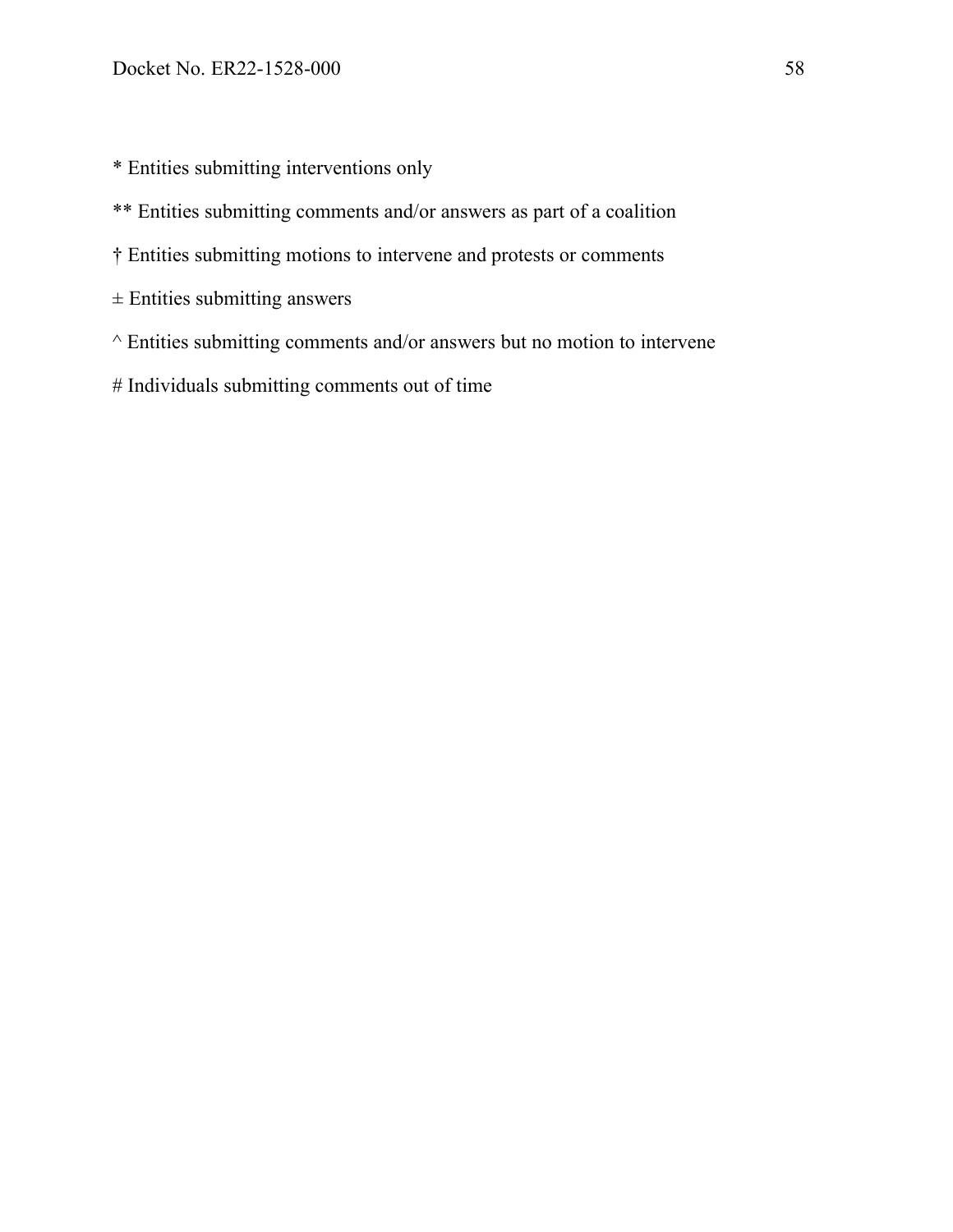#### UNITED STATES OF AMERICA FEDERAL ENERGY REGULATORY COMMISSION

ISO New England Inc. New England Power Pool Participants Committee Docket No. ER22-1528-000

(Issued May 27, 2022)

GLICK, Chairman, *concurring*:

 $\overline{a}$ 

1. I believe that the best outcome here would have been for ISO New England Inc. (ISO-NE) to immediately implement its new Minimum Offer Price Rule (MOPR)—*i.e.*, without the Transition Mechanism. Simply put, ISO-NE could have, and should have, done better. Nevertheless, ISO-NE submitted a different proposal—one that delays reform of the MOPR by two years—and we must evaluate the filing before. When considered in that context,**<sup>1</sup>** I believe that the proposed Transition Mechanism is part of *a*  just and reasonable package of reforms.**<sup>2</sup>** In addition, and critically, the New England States have explained that they do not oppose the Transition Mechanism.**<sup>3</sup>**

Nevertheless, it is important to take a step back and not lose sight of how far we 2. have come in this debate. It was a little over four years ago, in response to another ISO-NE filing establishing the Competitive Auctions with Sponsored Policy Resources (CASPR) construct, that the Commission laid the foundation for its recent MOPR

**<sup>2</sup>** Order, 179 FERC ¶ 61,139 at P 104.

**<sup>3</sup>** New England States Committee on Electricity Comments at 2.

<sup>&</sup>lt;sup>1</sup> As today's order notes, "best" is not the standard we apply in reviewing this Federal Power Act (FPA) section 205 filing. *ISO New England Inc.*, 179 FERC ¶ 61,139, at P 103 (2022) (Order); *see Petal Gas Storage, L.L.C. v. FERC*, 496 F.3d 695, 703 (D.C. Cir. 2007) ("FERC is not required to choose the best solution, only a reasonable one"); *PJM Interconnection, L.L.C.,* 170 FERC ¶ 61,243, at P 57 (2020) ("A party filing a proposal pursuant to FPA section 205 need not demonstrate that its proposal is the best option, but only that it is just and reasonable."); *see also NRG Power Mktg., LLC v. FERC*, 862 F.3d 108, 114 (D.C. Cir. 2017) (Section 205 puts FERC in a "passive and reactive role."). Instead, under section 205, when a public utility—in this case, ISO-NE—submits a proposal that is itself just and reasonable, we must accept that proposal even when there is a superior option, as there was here. *See Cities of Bethany v. FERC*, 727 F.2d 1131, 1136 (D.C. Cir. 1984) (utility needs to establish that its proposed rate design is reasonable, not that it is superior to all alternatives).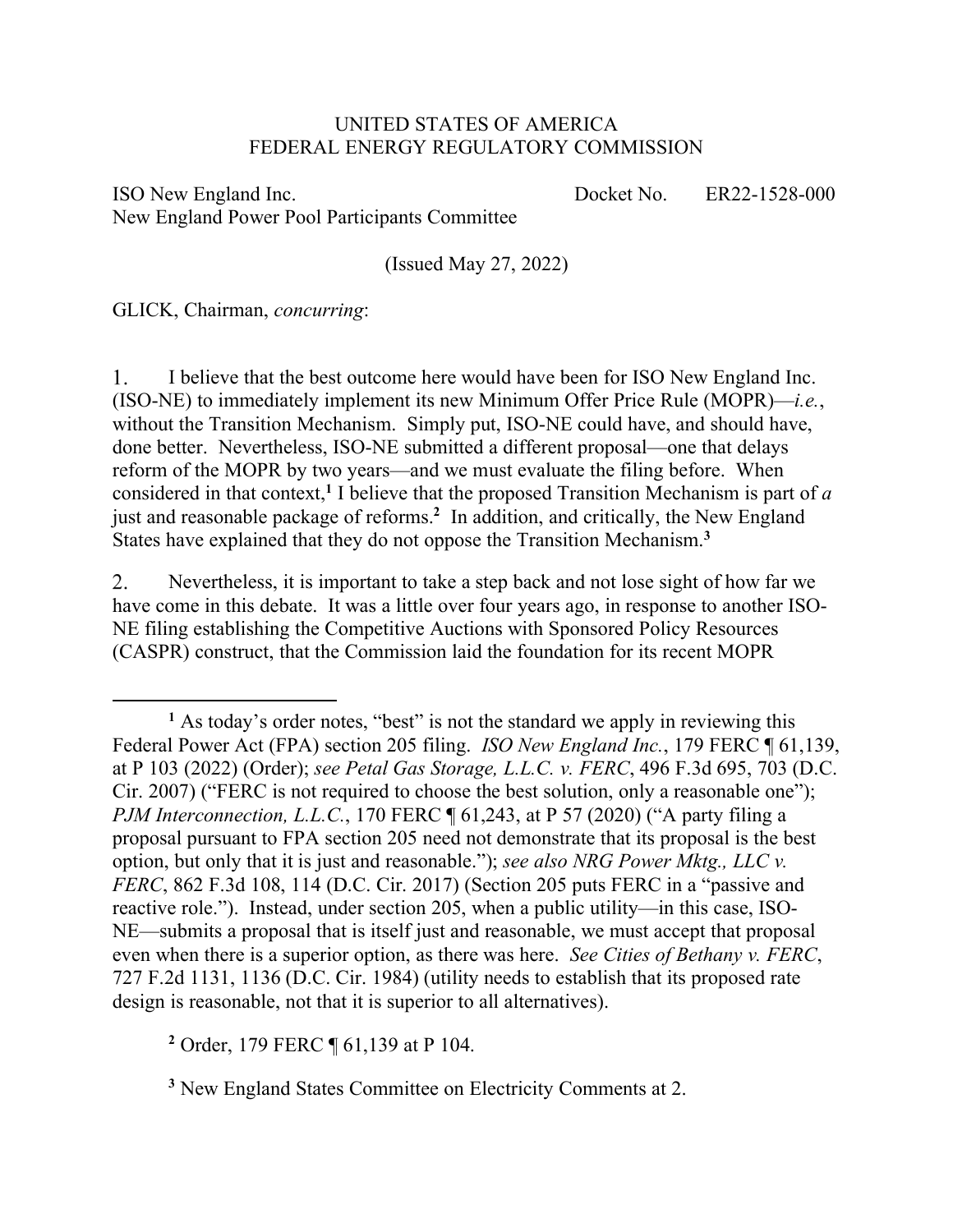misadventures.**<sup>4</sup>** In that order, the Commission announced its intention to coopt MOPRs, turning them into a means to block the effects of states' exercise of their reserved authority under section 201(b) of the FPA.<sup>5</sup> Time has proven what I said at the time: the Commission's antagonistic approach to the states would "come to rank as a historically serious misstep" that represented a "threat to consumers, the environment and, in fact, the long-term viability" of capacity markets more generally.<sup>6</sup> And how. Over the ensuing two years, the Commission engaged in a quixotic campaign to use its authority under the FPA to effectively "nullify" certain disfavored state public policies.**<sup>7</sup>** Far from protecting consumers and creating confidence in capacity markets, the Commission's orders risked causing serious harm to those very markets and led numerous states to consider abandoning them altogether.

3. In his dissent, Commissioner Danly continues to beat the drum via an ahistorical attempt to recast the MOPR as a reliability tool. Not only is that characterization unsupported by Commission precedent, the evident antipathy to state resource decisionmaking—equating states' exercise of their authority under section 201(b) to a "manipulative scheme"**<sup>8</sup>** —only underscores the extent to which nullification was the goal all along. There can be no winners in a regulatory civil war between FERC and the

**<sup>4</sup>** *ISO New England Inc.*, 162 FERC ¶ 61,205 (2018) (CASPR Order).

**<sup>5</sup>** CASPR Order, 162 FERC ¶ 61,205 at P 22; *see generally Hughes v. Talen Energy Mktg., LLC,* 136 S. Ct. 1288, 1292 (2016) (describing the jurisdictional divide set forth in the FPA); *FERC v. Elec. Power Supply Ass'n*, 136 S. Ct. 760, 767 (2016) (EPSA) (explaining that "the [FPA] also limits FERC's regulatory reach, and thereby maintains a zone of exclusive state jurisdiction"); *Panhandle E. Pipe Line Co. v. Pub. Serv. Comm'n of Ind.*, 332 U.S. 507, 517-18 (1947) (recognizing that the analogous provisions of the NGA were "drawn with meticulous regard for the continued exercise of state power").

**<sup>6</sup>** CASPR Order, 162 FERC ¶ 61,205 (Glick, Comm'r, dissenting in part and concurring in part at 1).

**<sup>7</sup>** In a moment of candor the Commission's December 2019 order on PJM MOPR forthrightly acknowledged that the application of the MOPR would have the effect of "nullify[ing]" the policies that trigger it. *See Calpine Corp. v. PJM Interconnection, L.L.C.*, 169 FERC ¶ 61,239, at PP 10, 89 (2019); *id.* (Glick, Comm'r, dissenting at n.26) ("The Commission justifies its refusal to extend the MOPR to federal subsidies because to do so would 'disregard or nullify the effect of federal legislation.' But that can only mean that the Commission is fully aware that this is what it is doing to state policies, notwithstanding its repeated assurances that it respects state jurisdiction over generation facilities.") (citations omitted).

**<sup>8</sup>** Order, 179 FERC ¶ 61,139 (Danly, Comm'r, dissenting at P 8).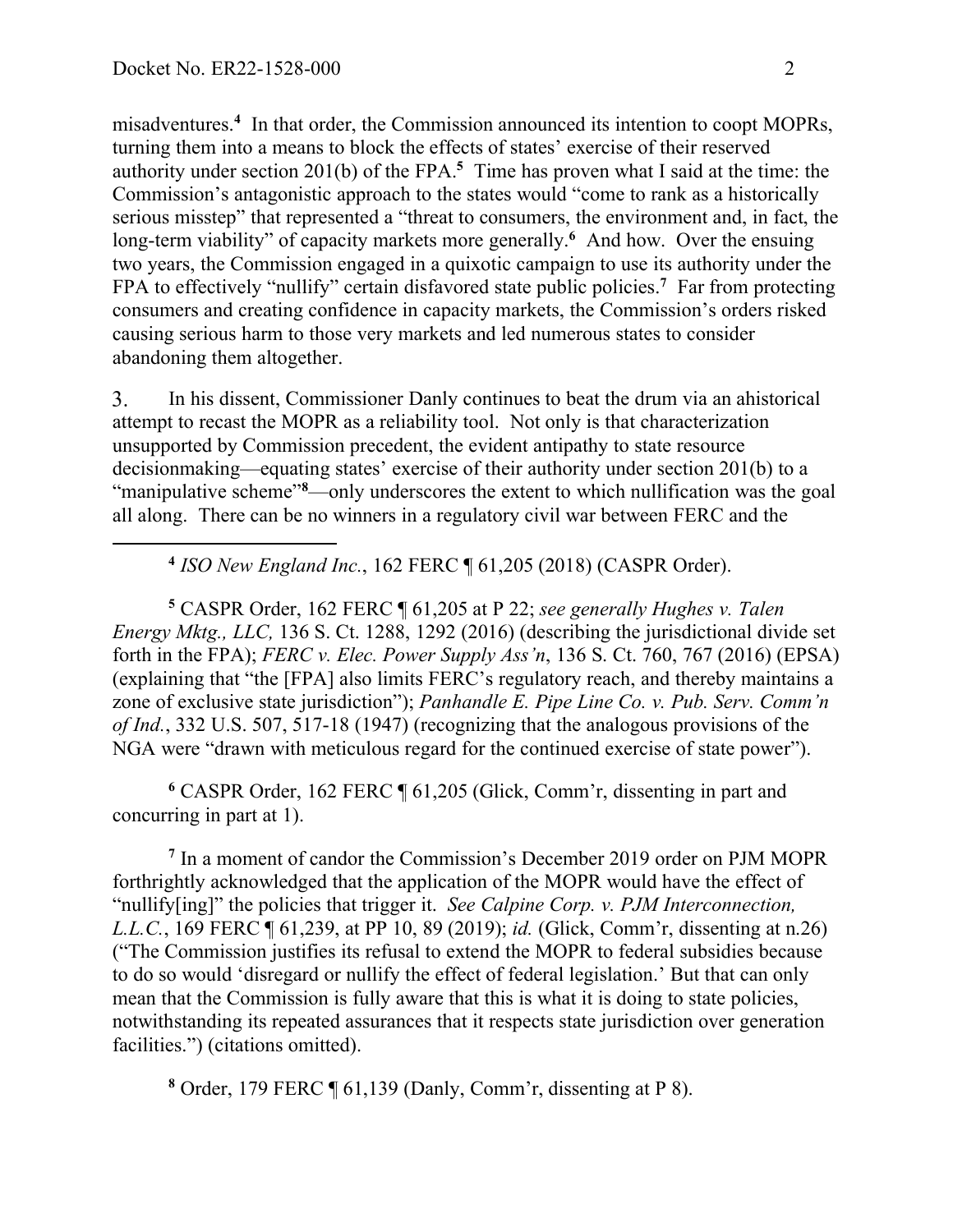states. Although the professed rationale for using the MOPR against state resource decisionmaking has whipsawed back-and-forth in recent years**<sup>9</sup>** —from buyer-side market power, to "price suppression," to "market integrity," to, now, reliability—none of those rationales can avoid the fact that any approach that puts the Commission, and by extension, the RTOs, at loggerheads with the states is bound to fail, with customers, as usual, being stuck with the tab. Ending the federal-state antagonism over the MOPR represents a significant step forward toward ensuring resource adequacy at just and reasonable rates, which is, after all, the entire purpose of a capacity market.**<sup>10</sup>**

 $\overline{4}$ . I recognize that the changing resource mix is forcing the Commission, RTOs, and the states to take a new tack to ensuring reliability. No one can dispute that. But the right way—and, in my view, the only just and reasonable way—to do so is by designing wholesale electricity markets to ensure reliability *in light of* that changing resource mix rather than trying to roll back the resource mix clock. It is not the Commission's role to choose one resource type over another, or to second guess the wisdom of state resource decisionmaking. Instead, we must ensure, in a resource-neutral manner, that wholesale electricity markets are procuring the services need to keep the lights on and the grid in balance.

5. As a result of today's order, ISO-NE is free to do just that rather than engaging in a Sisyphean attempt to stymie state efforts through the capacity market. In this respect, I strongly encourage ISO-NE to move forward expeditiously in developing and filing a capacity accreditation proposal to ensure that the FCM is accurately valuing the capacity contribution of all resources. Done right, capacity accreditation can serve as a prime example of how Commission-jurisdictional markets can ensure reliability in a manner that compliments, rather than contradicts, states' exercise of their sovereign authority exactly the type of "cooperative federalism"**<sup>11</sup>** that I believe should typify the Commission's interaction with the states and its regulation of wholesale markets more generally. Similarly, I urge ISO-NE to consider how the unique winter reliability issues facing New England are reflected in its markets, and whether those markets require modifications—such as a seasonal reserve product<sup>12</sup>—or additional products in order to

 $\overline{a}$ **<sup>9</sup>** *Cf. Calpine Corp. v. PJM Interconnection, L.L.C.*, 171 FERC ¶ 61,034 (2020) (Glick, Comm'r, dissenting at P 33) ("Throughout this proceeding, the Commission has relied on various inscrutable principles, such as 'investor confidence' or 'market integrity,' to justify its new MOPR.").

**<sup>10</sup>** *See, e.g.*, CASPR Order, 162 FERC ¶ 61,205 at P 23 ("The objective of the [Forward Capacity Market (FCM)], a market mechanism adopted by the New England region, is to ensure resource adequacy at just and reasonable rates.").

**<sup>11</sup>** *Cf. EPSA*, 136 S. Ct. 760.

**<sup>12</sup>** The Commission has already once rejected ISO-NE's attempt to address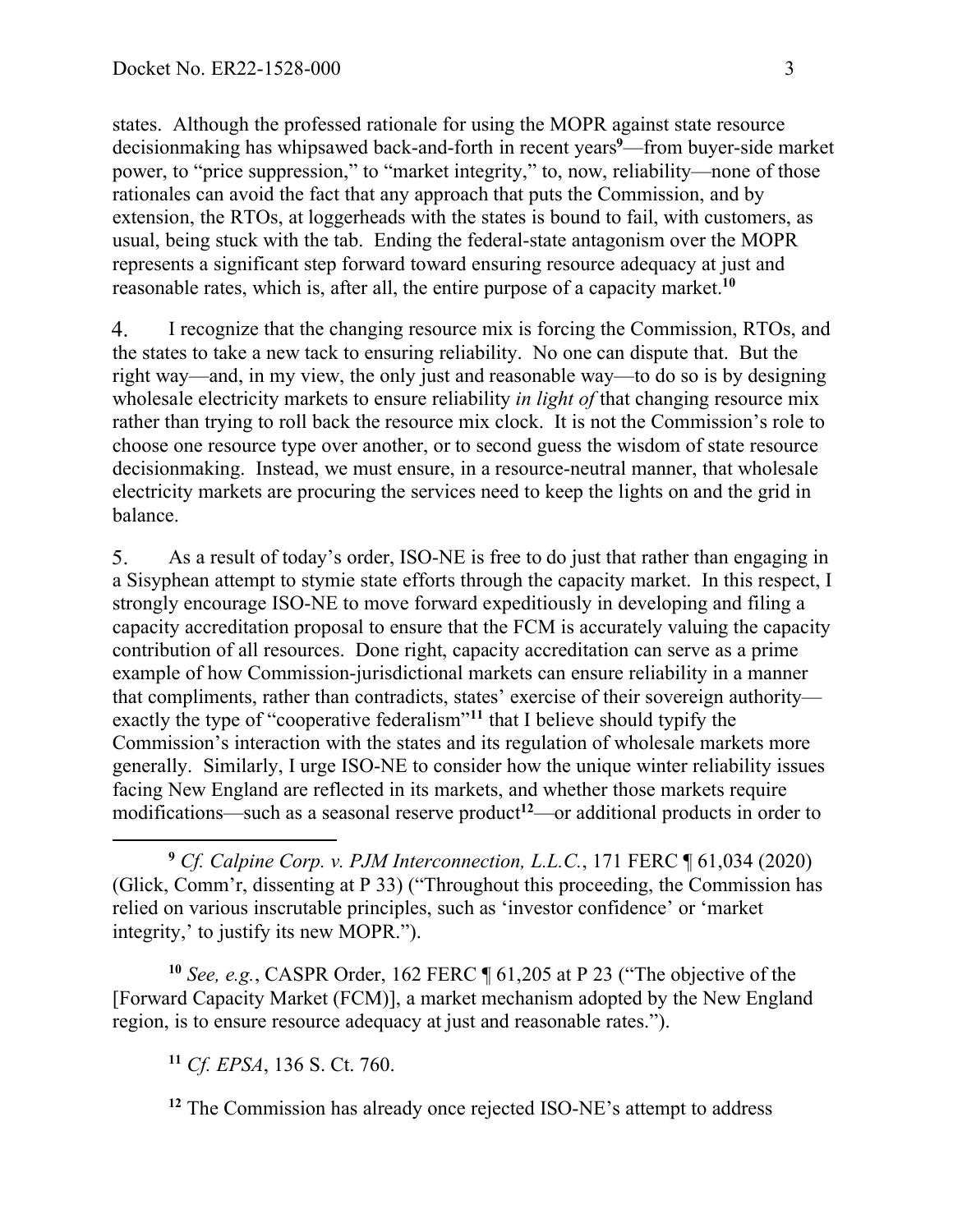$\mathcal{L}_\text{max}$  and  $\mathcal{L}_\text{max}$  and  $\mathcal{L}_\text{max}$ 

maintain reliability at just and reasonable rates, both in the near-term and as the resource mix continues to evolve in the years ahead.

For these reasons, I respectfully concur.

Richard Glick Chairman

 $\overline{a}$ reliability issues through relatively short-term methods, such as the day-ahead-market, *see ISO New England Inc.*, 173 FERC ¶ 61,106 (2020). Although I will review any filing made by the ISO with an open mind, and consistent with the standard of review, I believe the better course of action for a durable solution to ISO-NE's winter reliability issues may lie in a seasonal approach to procuring the services that will ensure the reliable operation of the grid.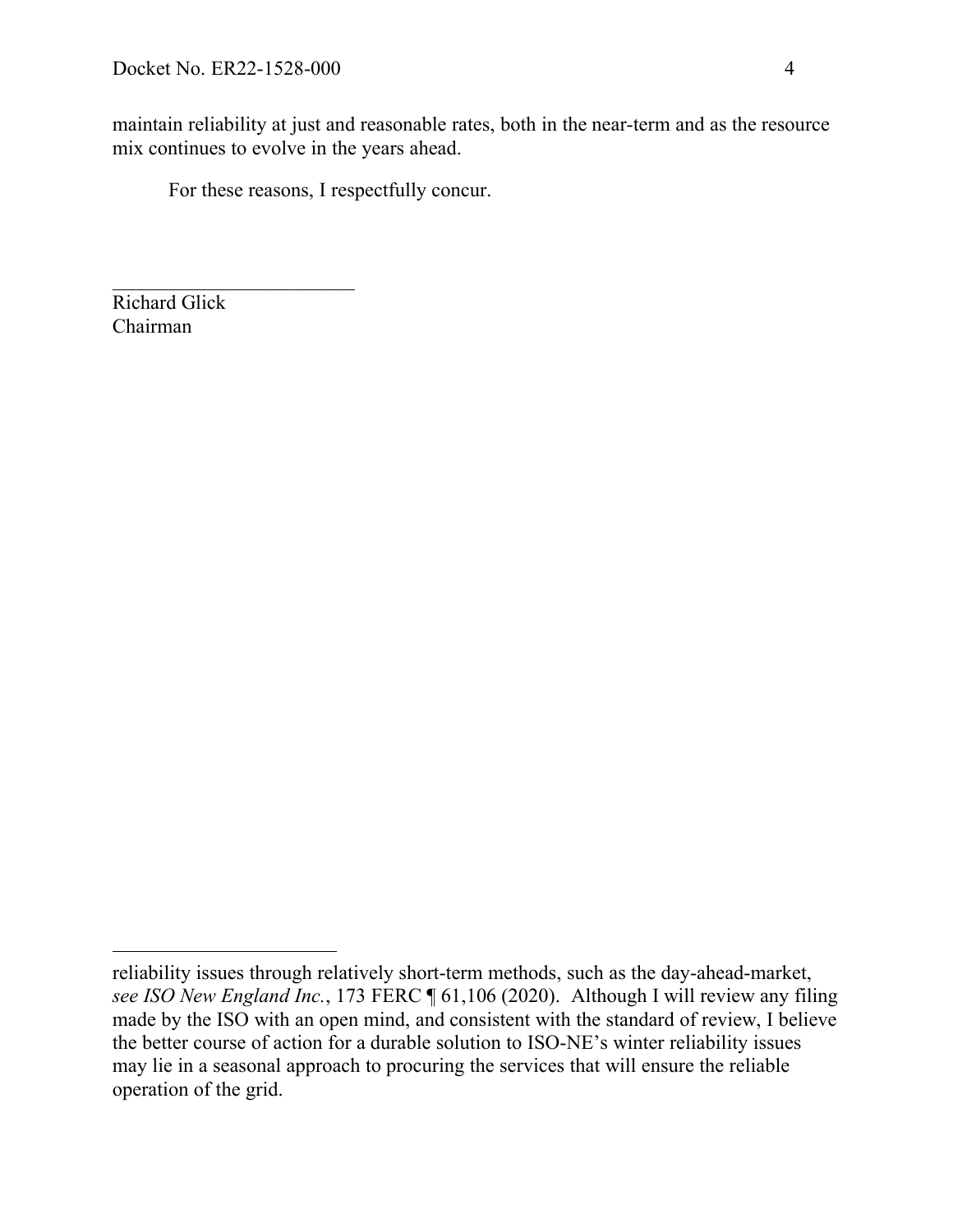#### UNITED STATES OF AMERICA FEDERAL ENERGY REGULATORY COMMISSION

ISO New England Inc. New England Power Pool Participants Committee Docket No. ER22-1528-000

(Issued May 27, 2022)

DANLY, Commissioner, *dissenting*:

I dissent from this order**<sup>1</sup>** accepting the Federal Power Act (FPA) section 205**<sup>2</sup>**  $\mathbf{1}$ . filing by ISO New England Inc. (ISO-NE) and the New England Power Pool largely eliminating the Minimum Offer Price Rule (MOPR), which was designed to protect ISO-NE's capacity markets from the exercise of buyer-side market power. This "compromise" filing**<sup>3</sup>** ensures that the capacity market in New England will no longer serve any meaningful purpose except to be used as a tool to suppress prices paid to existing generators. Meanwhile, a fleet of new, state-subsidized renewable resources will force any generator that is not receiving a subsidy—potentially including older renewables—into premature retirement or into expensive, out-of-market reliability mustrun contracts (RMR).**<sup>4</sup>** I dissent because a market rate design cannot be just and reasonable if it is not competitive, and it cannot be competitive when it permits states to freely manipulate prices.**<sup>5</sup>** The proposed rate does exactly that and is therefore manifestly unjust and unreasonable.

 $2.$ I have explained, at length, the legal requirements of competitive markets and our obligation to mitigate the exercise of buyer-side market power via state-sponsored

**<sup>1</sup>** *ISO New England Inc.*, 179 FERC ¶ 61,139 (2022).

**<sup>2</sup>** 16 U.S.C. § 824d.

 $\overline{a}$ 

**<sup>3</sup>** New England Power Generators Association, Inc. April 21, 2022 Comments at 3-4 (NEPGA April 21, 2022 Comments).

**<sup>4</sup>** *See, e.g.*, *Constellation Mystic Power, LLC*, 165 FERC ¶ 61,267 (2018), *order on clarif*., 172 FERC ¶ 61,044 (2020).

**<sup>5</sup>** *Cal. ex rel. Lockyer v. FERC*, 383 F.3d 1006, 1013 (9th Cir. 2004) (quoting *Tejas Power Corp. v. FERC*, 908 F.2d 998, 1004 (D.C. Cir. 1990)) ("In a competitive market, where *neither buyer nor seller has significant market power*, it is rational to assume that the terms of their voluntary exchange are reasonable, and specifically to infer that the price is close to marginal cost, such that the seller makes only a normal return on its investment.") (emphasis added).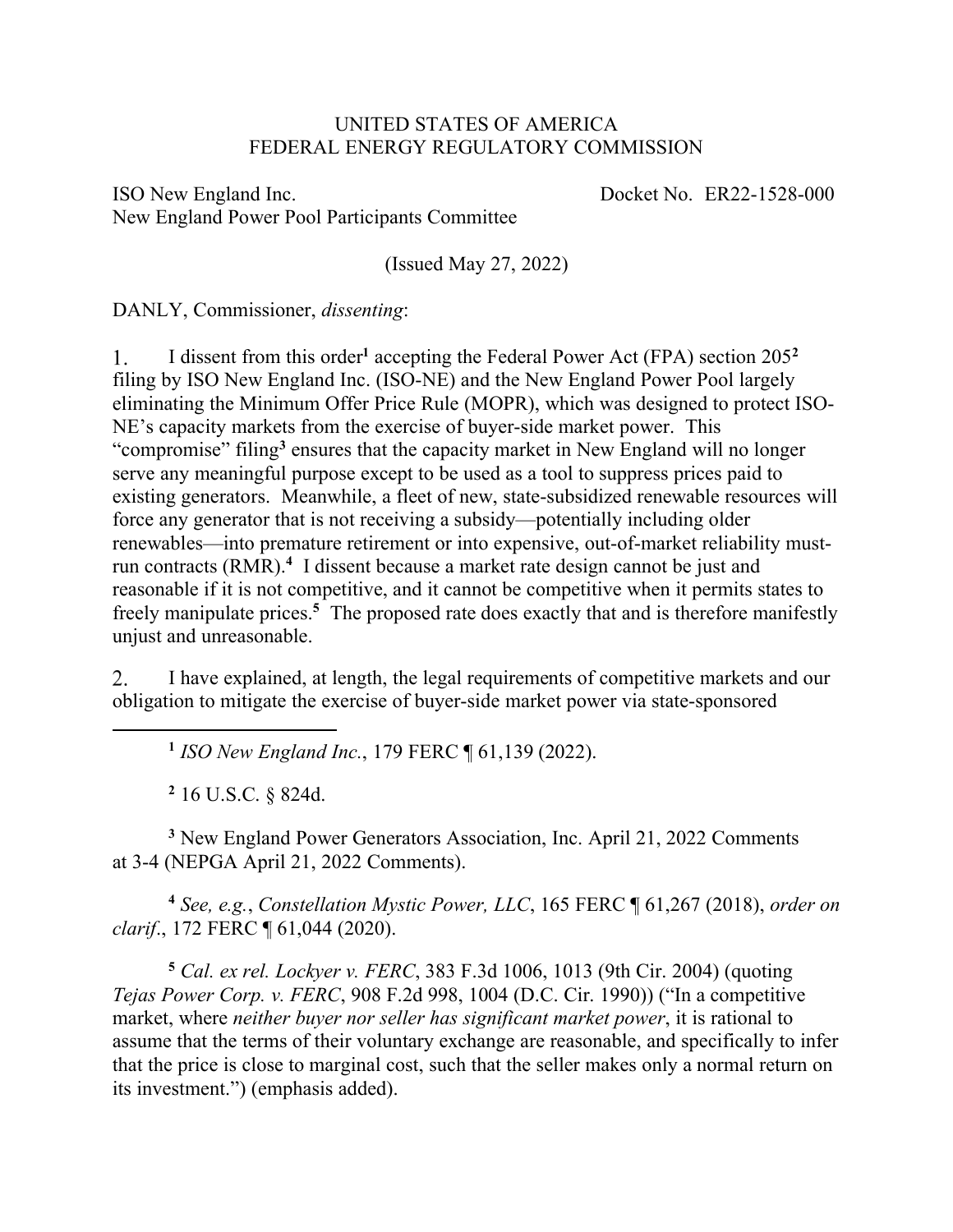resources bidding below cost and suppressing capacity prices.**<sup>6</sup>** While in theory a MOPR is not the only mechanism a market could adopt to prevent state-sponsored resources from suppressing capacity prices, a properly designed market must employ *some* mechanism to prevent the exercise of buyer-side market power. The one thing it cannot do is simply allow the exercise of that market power to happen. And that is precisely what the majority allows today: the states pay new renewables out of market, and these resources—now made indifferent to price—turn around and bid zero in the capacity market. Such bids, we are told, are to make certain the subsidized resource gets a commitment, and are *never* (we are told) for the purpose of suppressing prices. Nevertheless, these bids will have an "inevitable, albeit indirect, effect on FCA prices."**<sup>7</sup>** The result will be the elimination of competition in the capacity market and the certainty that capacity market rates will bear no relation to the market rates that would have resulted had there been no exercise of market power. The rate, consequently, *is not a market rate*, and cannot, therefore, be just and reasonable *as* a market rate.

3. This is the majority's doing. ISO-NE justifies this "more nuanced mechanism" because "[s]everal New England state policymakers and *federal regulators* have made it clear: the MOPR must go or be overhauled."**<sup>8</sup>** Chairman Glick expressly threatened that

**<sup>7</sup>** *ISO New England Inc.*, 179 FERC ¶ 61,139 at P 53.

**<sup>8</sup>** Transmittal at 6 (emphasis added). I must take a moment to address Commissioner Christie's concurrence. Noting that five of the six New England states joined the New England States Committee on Electricity's (NESCOE) comments, and no state opposed the ISO-NE MOPR reform proposal although some states did not support the Transition Mechanism, he says that the "obvious conclusion is that the ISO-NE MOPR reform proposal is in furtherance of the public policies chosen by the elected policy makers of New England." *ISO New England Inc.*, 179 FERC ¶ 61,139 (Christie, Comm'r, concurring at P 4). He also notes that the sixth state—New Hampshire *opposed* and did not join certain of NESCOE's comments in the stakeholder process. *See* 

**<sup>6</sup>** Comm'r James P. Danly, *White Paper: Commissioner James Danly on the Requirement that Competitive Markets be Protected from the Exercise of Market Power Applied to RTO Capacity Markets*, FERC (June 17, 2021), https://cms.ferc.gov/newsevents/news/white-paper-commissioner-james-danly-requirement-competitive-marketsbe-protected; Comm'r James P. Danly, *Danly Office White Paper: The Requirement that Competitive Markets be Protected from the Exercise of Market Power Applied to RTO Capacity Markets*, FERC (May 20, 2021), https://www.ferc.gov/news-events/news/danly -office-white-paper-requirement-competitive-markets-be-protected-exercise; Comm'r James P. Danly, *Danly Office White Paper: The Requirement that Competitive Markets be Protected from the Exercise of Market Power Applied to RTO Capacity Markets*, FERC (May 20, 2021), https://www.ferc.gov/news-events/news/danly-office-whitepaper-requirement-competitive-markets-be-protected-exercise.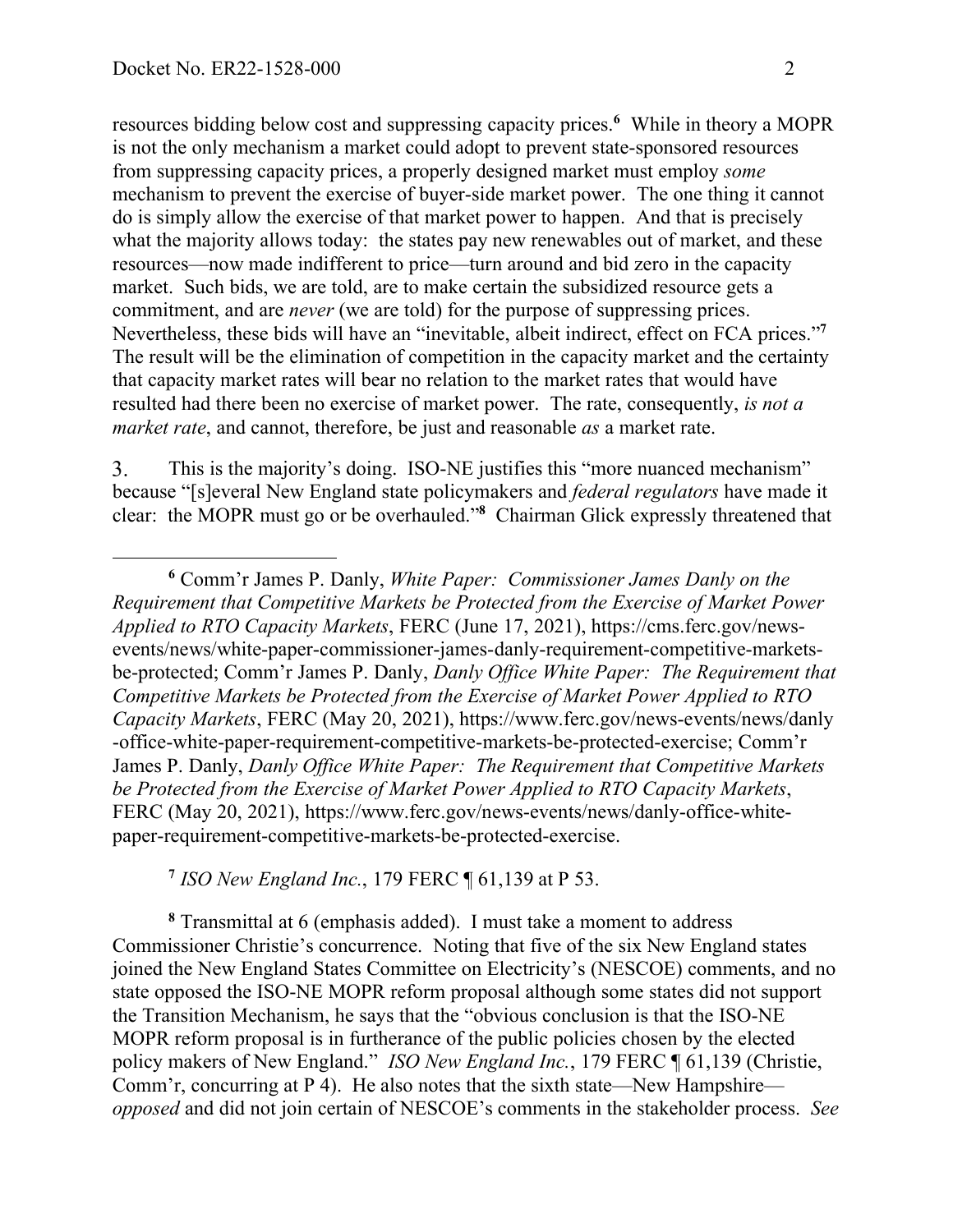RTOs must get rid of MOPRs or the Commission would do so unilaterally.**<sup>9</sup>** ISO-NE quotes Chairman Glick and Commissioner Clements arguing that "the [ISO-NE] MOPR

*id.* (Christie, Comm'r, concurring at P 4 n.11). Because five states support the ISO-NE MOPR reform proposal and New Hampshire failed to oppose the proposal in this docket, he concludes that the New England states' elected leaders support the proposal. *See id.* (Christie, Comm'r, concurring at P 4). Such support and New Hampshire's lack of opposition in the record, he argues, *see id.* (Christie, Comm'r, concurring at PP 4, 6), resolves the issue in favor of accepting ISO-NE's tariff revisions. I cannot agree with this. Though I, too, believe that the states play an inestimably important role under the FPA, it is the Commission that is charged with ensuring that rates are just and reasonable and no amount of state acquiescence (or, as in this case, partial acquiescence) can overcome that obligation. State agreement is but one of many indicators that a proposal *might* be just and reasonable. In any event, the D.C. Circuit has squarely found that "mitigation measures . . . do not entail direct regulation of facilities, a matter within the exclusive control of the states. *See* 16 U.S.C. § 824(b)(1)." *New Eng. Power Generators Ass'n, Inc. v. FERC*, 757 F.3d 283, 290 (D.C. Cir. 2014). The Third Circuit also has rejected a state's claim that the Commission "is preventing New Jersey from using the resources it has chosen to promote," holding that "FERC is doing no such thing." *N.J. Bd. of Pub. Utils. v. FERC*, 744 F.3d 74, 97 (3d Cir. 2014) (*NJBPU*). Finding that ISO-NE's reforms are not just and reasonable and retaining mitigation measures do not thwart a state's choice to promote preferred resources. If they want their preferred capacity, even in the face of a Commission-imposed mitigation regime, they are entitled to it. The states simply must pay for it. *See id.*, 744 F.3d at 97 ("Thus, as in *Connecticut Department of Utility Control*, New Jersey and Maryland are free to make their own decisions regarding how to satisfy their capacity needs, but they 'will appropriately bear the costs of [those] decision[s],' *. . .* including possibly having to pay twice for capacity.") (quoting *Conn. Dep't of Pub. Util. Control v. FERC*, 569 F.3d 477, 481 (D.C. Cir. 2009)). The states could also exit the market and return to cost-of-service ratemaking. *See, e.g.*, *Ill. Commerce Comm'n v. FERC*, 721 F.3d 764, 776 (7th Cir. 2013) ("A further answer to both the substantive and procedural questions . . . is that [regional transmission organization (RTO)] members who think they're being mistreated by the . . . tariff, can vote with their feet. Membership in an RTO is voluntary . . . ."); *accord* N.H. Rev. Stat. § 3:8 ("The words 'Live Free or Die,' written by General John Stark, July 31, 1809, shall be the official motto of the state."). Fundamentally, I agree with Commissioner Christie that, if a state abandons its duty to advocate for its ratepayers, it will live with the consequences of that choice—the Commission can only rule on the record before it. *ISO New England Inc.*, 179 FERC ¶ 61,139 (Christie, Comm'r, concurring at PP 4-5  $\&$  n.11).

**<sup>9</sup>** *See* Rich Heidorn Jr., *PJM MOPR in the Crosshairs at FERC Tech Conference*, RTO Insider LLC (March 23, 2021), https://www.rtoinsider.com/articles/20033-pjmmopr-in-the-crosshairs-at-ferc-tech-conference ("Glick also said the commission would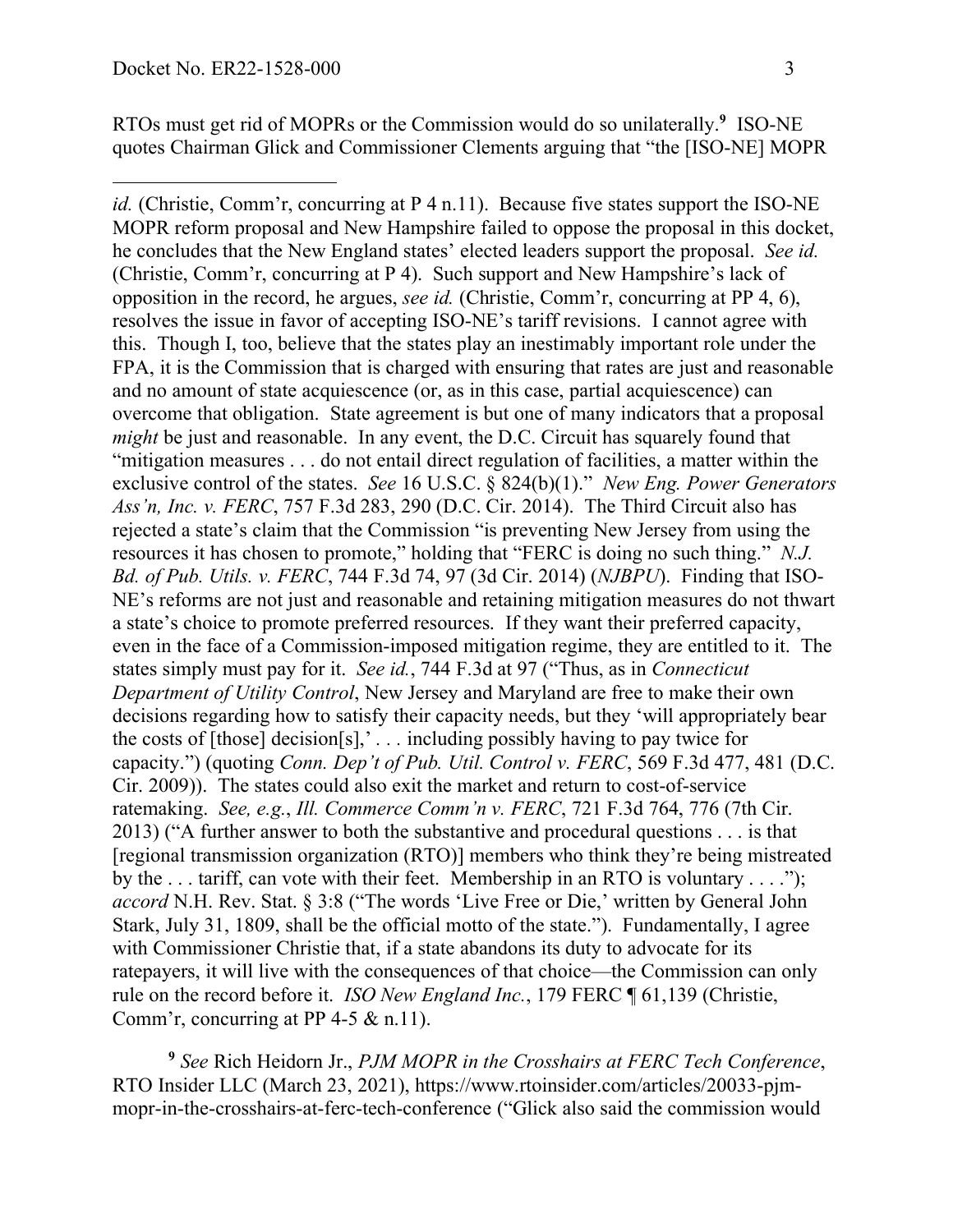appears to act as a barrier to competition, insulating incumbent generators from having to compete with certain new resources that may be able to provide capacity at lower cost."**<sup>10</sup>** Exactly how are incumbent generators supposed to compete with state-subsidized resources? The whole point of a subsidy is to give certain resources an artificial (i.e., anti-competitive) advantage over other market players. Otherwise, what does a subsidy do?

 $\overline{4}$ . The real question is why existing generators support the end of a competitive capacity market in New England. No generator protested. In fact, existing generators filed stomach-churning comments giving up on competitive capacity markets in exchange for a transition mechanism for the next two auction cycles (Forward Capacity Auctions (FCAs) 17 and 18, referred to herein as the Transition Mechanism), featuring somewhatless-than-fully manipulated capacity markets (up to 700 MWs of subsidized renewables in the next two FCAs) and ISO-NE's promises for two future reforms.**<sup>11</sup>** The Transition Mechanism to a non-competitive capacity market supposedly remedies "concerns about how the elimination of [the] MOPR would affect investor confidence and reliable operation of the New England Power System."**<sup>12</sup>** I do not see how two FCAs of only somewhat manipulated capacity auctions is going to do anything to instill investor confidence or resolve reliability concerns.

As for the two promised reforms, the majority already says they are not necessary 5. for this filing to be just and reasonable.**<sup>13</sup>** The first promised reform is to credit resources, particularly renewables, for the capacity they actually provide rather than according to fictional aspirations. This reform is fully independent of any questions related to the

**<sup>10</sup>** Transmittal at 6 (quoting *ISO New England Inc.*, 178 FERC ¶ 61,050 (2022) (Glick, Chairman & Clements, Comm'r, concurring at 4)).

**<sup>11</sup>** *See*, *e.g.*, NEPGA April 21, 2022 Comments; Calpine Corporation, et al. April 21, 2022 Comments.

**<sup>12</sup>** Calpine Corporation, et al. April 21, 2022 Comments at 10.

**<sup>13</sup>** *ISO New England Inc.*, 179 FERC ¶ 61,139 at P 56.

act unilaterally if necessary. 'I think we should, to the extent we can, allow and enable the RTOs themselves and the stakeholders to come up with their own proposals [for] an approach that's different than the current MOPR rules around the country,' Glick said. 'To the extent they don't come up with something, I think we have an obligation under the Federal Power Act to act where rates and terms in these markets are unjust and unreasonable. In my opinion, I've said several times before, they are certainly in PJM, and so, if for whatever reason PJM and the stakeholders aren't able to act, I think . . . we need to do it for them.'").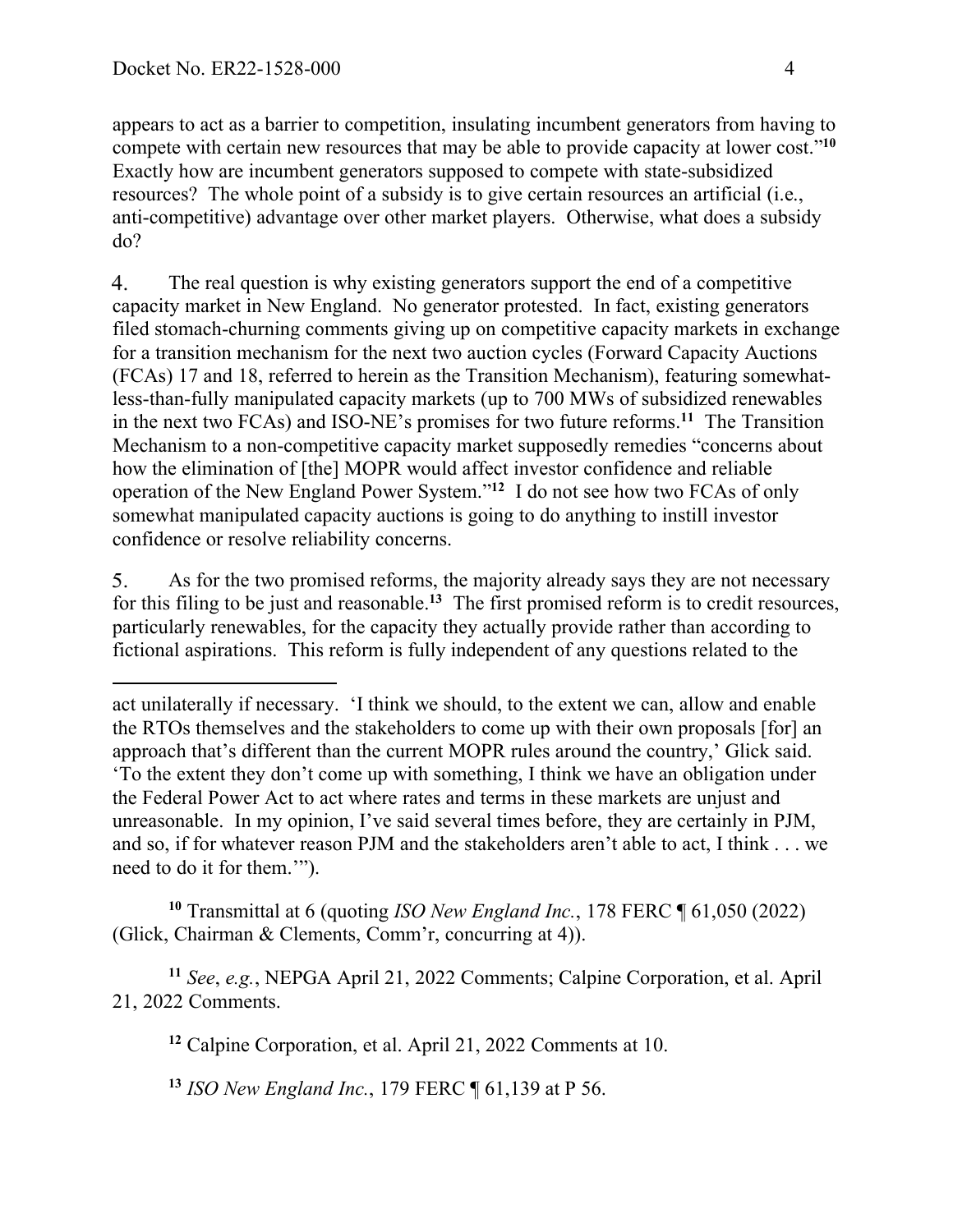MOPR and ought to be made regardless of this proceeding. Why is ISO-NE currently jeopardizing reliability by pretending renewables provide more capacity than they do?**<sup>14</sup>** The second promised reform is a day-ahead ancillary services market, which is another idea that should be independently pursued and that has nothing to do with whether ISO-NE's capacity market is just and reasonable. As to how that reform will fare should it ever reach the Commission, no one can say. We rejected a section 205 proposal on this very subject less than two years ago.**<sup>15</sup>**

6. Existing generators presumably made this Faustian bargain because they see no practical way to defeat elimination of the MOPR. The majority has made perfectly clear its intent to let states freely manipulate the markets in pursuit of their ambition to develop new renewables.**<sup>16</sup>** The states have established renewable goals through legislation that

**<sup>15</sup>** *ISO New England Inc.*, 173 FERC ¶ 61,106 (2020).

**<sup>16</sup>** As to the concurrence of my colleagues, Commissioner Clements and Commissioner Phillips, they describe the MOPR as "a likely unjust and unreasonable tariff mechanism that, if left uncorrected, could force customers in New England to pay millions or even billions to prop up capacity that they do not want or need." *ISO New England Inc.*, 179 FERC ¶ 61,139 (Clements, Comm'r, & Phillips, Comm'r, concurring at P 1); *id*. (Clements, Comm'r, & Phillips, Comm'r, concurring at P 2) ("Each of the six New England states have enacted renewable and alternative portfolio standards, and some have enacted statutes and regulations to promote the development of clean energy resources by facilitating their financing through long-term power purchase agreements. Yet, if left unchecked, ISO-NE's MOPR could exclude many of these resources from the capacity market, essentially ignoring the available capacity from these resources and forcing consumers to pay higher prices for unneeded capacity in a region with among the highest electricity prices in the nation.") (citations omitted). States appropriately bear the costs of their own public policy decisions, and we at the Commission bear the responsibility of ensuring that capacity market rates are just and reasonable, as the courts have long held. *See NJBPU*, 744 F.3d at 97 ("Thus, as in *Connecticut Department of Utility Control*, New Jersey and Maryland are free to make their own decisions regarding how to satisfy their capacity needs, but they 'will appropriately bear the costs of [those]

**<sup>14</sup>** *See* Transmittal at 40 ("Working with the region, the ISO plans to overhaul the manner in which resources participating in the FCM receive capacity values, away from the current approach that produces values based on the ability of the resource to serve gross peak load, to a methodology that accredits resource capacity values based on their marginal reliability contribution to reducing expected unserved load (whenever it may occur).") (citation omitted); *id.* at 40 n.142 ("As Dr. Chadalavada explains, 'It is anticipated that the revised approach will account for intermittency, limitations on fuel supplies, and other factors traditionally ignored in resource adequacy assessment and capacity qualification processes (and largely ignored in the ISO's current process).'").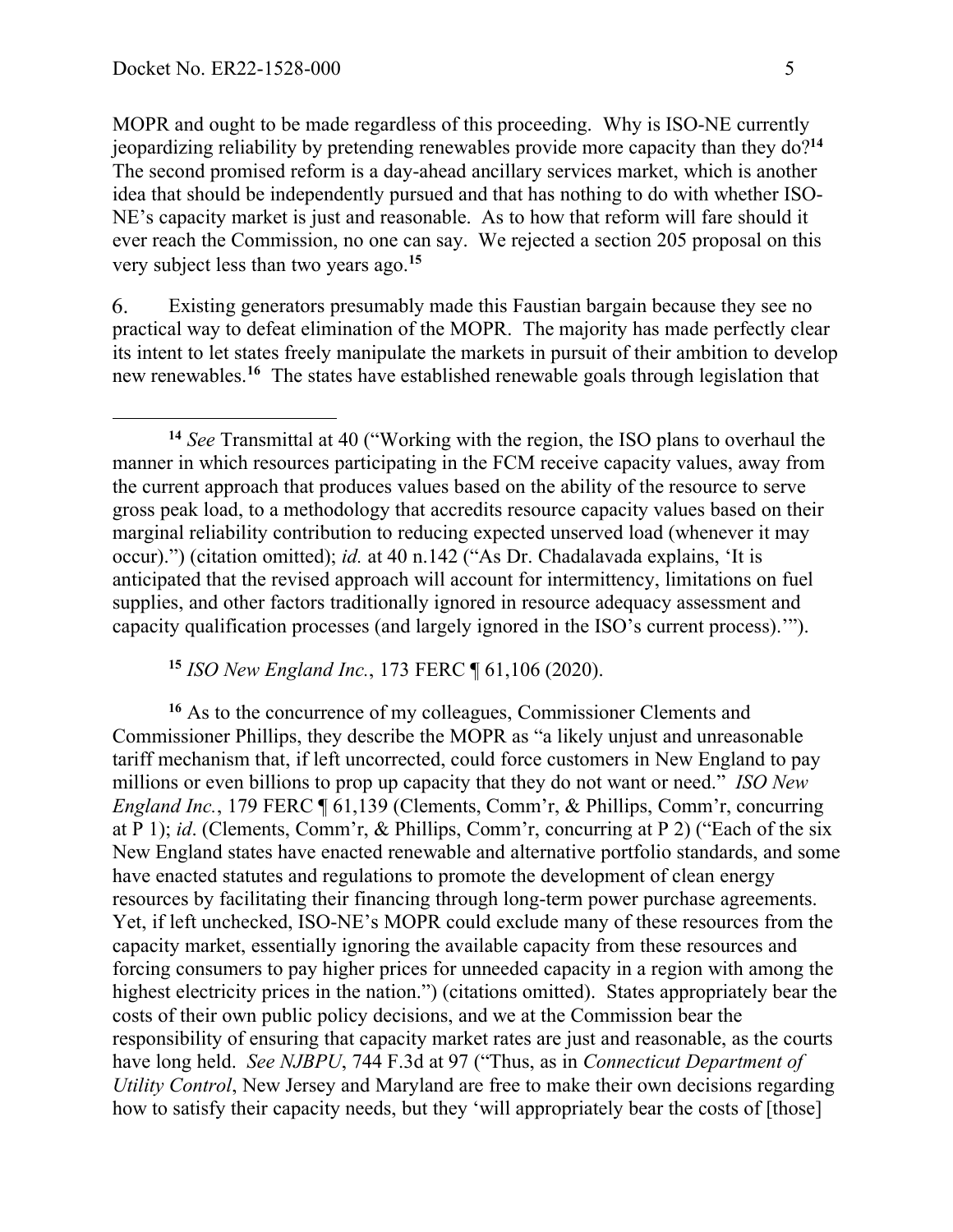simply ignores inconvenient nuances like their policies' effects on cost and reliability. This is unlikely to change absent a major reliability crisis, which, as NERC**<sup>17</sup>** and other entities**<sup>18</sup>** have made clear, seems more and more likely by the day.**<sup>19</sup>**

The more cynical answer for why generators did not protest this filing is that 7. existing generator owners also tend to be developers and may have decided they can earn

**<sup>17</sup>** *See* N. Am. Elec. Reliability Corp., *2022 Summer Reliability Assessment*  (May 2022), https://www.nerc.com/pa/RAPA/ra/Reliability%20Assessments %20DL/NERC\_SRA\_2022.pdf.

**<sup>18</sup>** *See, e.g.*, Cal. Indep. Sys. Operator Corp., *2022 Summer Loads and Resources Assessment* (May 18, 2022), http://www.caiso.com/Documents/2022-Summer-Loadsand-Resources-Assessment.pdf; Midcontinent Indep. Sys. Operator, *Lack of Firm generation may necessitate increased reliance on imports and use of emergency procedures to maintain reliability* (Apr. 28, 2022), https://www.misoenergy.org/about/ media-center/miso-projects-risk-of-insufficient-firm-generation-resources-to-cover-peakload-in-summer-months/; PJM Interconnection, L.L.C., *Energy Transition in PJM: Frameworks for Analysis* (Dec. 15, 2021), https://pjm.com/-/media/committeesgroups/committees/mrc/2021/20211215/20211215-item-09-energy-transition-in-pjmwhitepaper.ashx (addressing renewable integration).

**<sup>19</sup>** Chairman Glick says that I am "prone to hyperbole" when I warn that blackouts are the likely outcome of the majority's misguided policies to prop up renewables at the expense of competitive markets and existing fossil resources. Rich Heidorn Jr., *Summer Forecasts Spark Warnings of "Reliability Crisis" at FERC*, RTO Insider LLC (May 19, 2022), https://www.rtoinsider.com/articles/30170-summer-forecasts-spark-warningsreliability-crisis-ferc. Chairman Glick appears to be confusing "hyperbole" with "reality." California and Texas have already experienced blackouts. Over two-thirds of the nation faces "elevated [reliability] risk" this summer. Ethan Howland, *FERC commissioners respond to elevated power outage risks across two-thirds of US*, Utility Dive (May 20, 2022), https://www.utilitydive.com/news/ferc-nerc-power-outage-riskssummer-drought/624111/ ("At its monthly meeting Thursday, Federal Energy Regulatory Commission members dissected the North American Electric Reliability Corp.'s warning that roughly two-thirds of the United States faces [sic] heightened risks of power outages this summer."). I prefer a policy correction before we have more blackouts. Today's order makes blackouts in New England, and their grave attendant consequences, far more likely.

decision[s],' *. . .* including possibly having to pay twice for capacity.") (quoting *Conn. Dep't of Pub. Util. Control v. FERC*, 569 F.3d at 481).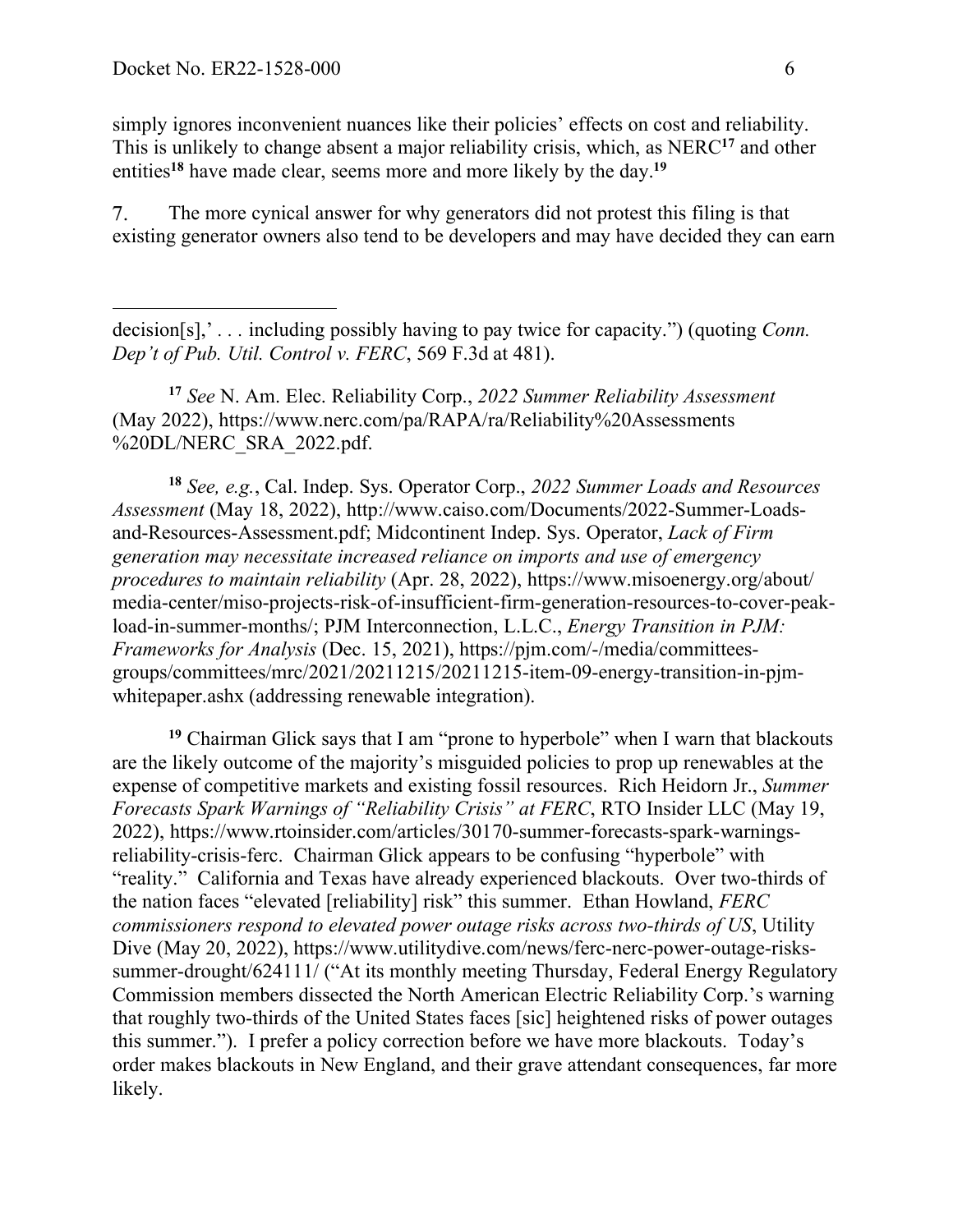more by getting in line for their own handouts<sup>20</sup> or from RMRs.<sup>21</sup> This begs the question, if all new entry is state-sponsored, and all necessary existing generation can obtain RMRs, why not simply return to cost-of-service ratemaking, thereby protecting ratepayers, ensuring reliability, and saving us all the trouble?

8. Since no one dared to protest, this order only hints at much of the "debate" on the topic of buyer-side market power mitigation, such as the trope that new renewables have no incentive to manipulate capacity prices so therefore there is no market manipulation.**<sup>22</sup>** This ignores the role of the states who pay the subsidies (via taxpayers, of course) and obviously (think they) benefit from these same bought and paid-for resources bidding zero and "reducing" costs in the capacity market. The question is not whether the tiny brand-new solar farm has market power. The question is whether the state subsidies supporting that new solar project amount to market power. The *states* have the taxpayer dollars, and the *states* have the market power. This is not a complicated manipulative scheme as far as they go, yet nearly the entire industry has adopted it as a mantra for

**<sup>21</sup>** *See, e.g.*, *Constellation Mystic Power, LLC*, 165 FERC ¶ 61,267, *order on clarif*., 172 FERC ¶ 61,044.

**<sup>22</sup>** *See, e.g.*, Joint Statement of Chairman Glick and Commissioner Clements Regarding the Fair RATES Act on PJM MOPR, Docket No. ER21-2582-000, at P 20 (Oct. 19, 2021).

**<sup>20</sup>** *See, e.g.*, Kavya Balaraman, *California governor floats 5-GW, \$5.2B 'reliability reserve' amid possible electricity shortfalls*, Utility Dive (May 17, 2022), https://www.utilitydive.com/news/california-5-gw-reliability-reserve-shortfall-caisopuc/623864/ ("Newsom is requesting that the state legislature create a strategic electricity reliability reserve, which he referred to as 'a fancy way of saying putting together 5,000 MW that's available at a moment's notice.' The reserve could include 'existing generation capacity that was scheduled to retire,' as well as new storage projects and diesel and natural gas back-up generation, according to the revised budget."); Evan Halper, *Biden administration launches \$6 billion nuclear plant bailout*, The Washington Post (Apr. 19, 2022), https://www.washingtonpost.com/business/2022/04/19/bidenadministration-launches-6-billion-nuclear-plant-bailout/ ("The Biden administration moved Tuesday to revive America's troubled nuclear power industry with \$6 billion in spending aimed at keeping open financially strapped plants."); Timothy Gardner, *Illinois approves \$700 million in subsidies to Exelon, prevents nuclear plant closures*, Reuters (Sept. 13, 2021), https://www.reuters.com/ world/us/illinois-senate-close-providinglifeline-3-nuclear-power-plants-2021-09-13/ ("The Illinois Senate on Monday saved two Exelon Corp[.] nuclear power plants from closure by passing a bill that will provide \$700 million in subsidies to the company over five years for generating virtually carbon-free power.").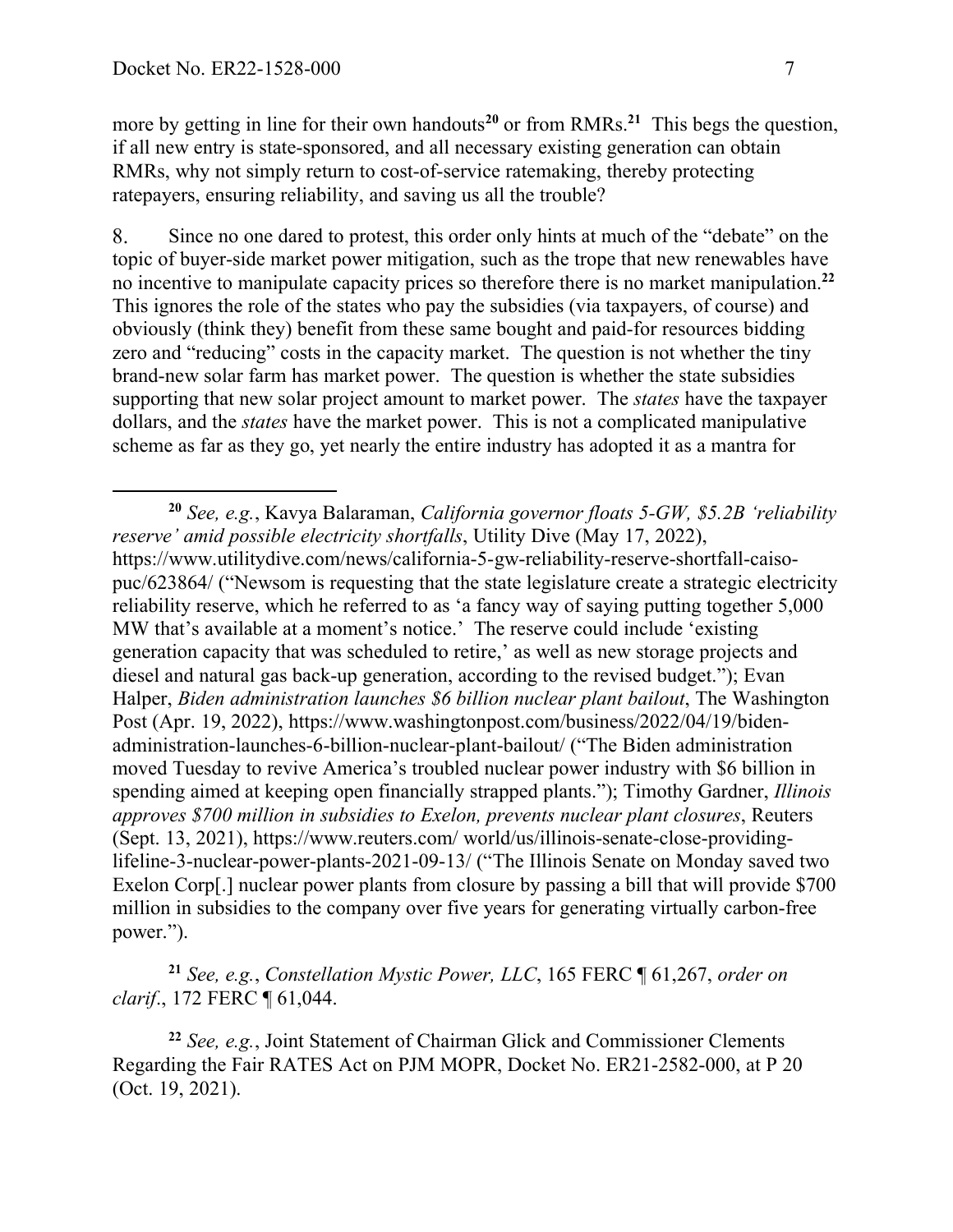eliminating genuine competition in the capacity markets. That obviously includes the majority.

9. Chairman Glick's concurrence misapprehends my dissent, stating that I have "recast the MOPR as a reliability tool."**<sup>23</sup>** Not so. What I am saying is that it is necessary (both legally and economically) to mitigate the anticompetitive, price-suppressive effects of state subsidies on the prices in our capacity markets. To do otherwise is to abandon our statutory duty to ensure that the market's formula rate is just and reasonable. To do otherwise is also to countenance flawed market design which will (ultimately) result in reliability failures. The MOPR is but one mechanism by which to ensure just and reasonable rates through mitigation of but one form of market-skewing price suppression.

Perhaps a moment of remedial instruction is called for: capacity markets are there 10. for a purpose—to obtain a sufficient quantity of a commodity. That commodity is generation capacity, and that quantity is the administratively-established reserve requirement. Why obtain this commodity at such expense and trouble at all? In order to guarantee that the markets will have adequate generation resources to meet peak demand. The only way to ensure that there are adequate resources to meet peak demand is to have a market that sends the correct price signals to encourage the orderly entry and exit of the right quantity of the right type of resources. If the market is flawed, the wrong price signals will be sent. The wrong price signals will imperil the market's ability to ensure resource adequacy. And one of the best ways to *ensure* that price signals are skewed is to suppress prices by means of out-of-market subsidies.

I conclude with a dose of reality: this scheme will fail. This order will 11. compromise reliability. All-in ratepayer costs will increase substantially. Placed beside the Commission's draft natural gas pipeline policy statements, which seem geared toward discouraging—if not outright prohibiting—the development of new natural gas pipelines,**<sup>24</sup>** the New England region appears severely exposed. And New England is not alone. With every day that passes, with every pipeline that is delayed, and with every order that undermines the price signals in the markets, we come closer to a disaster. And when it happens, my colleagues will have presided over a predictable, avoidable, and

 $\overline{a}$ **<sup>23</sup>** *ISO New England Inc.*, 179 FERC ¶ 61,139 (Glick, Chairman, concurring at P 3).

**<sup>24</sup>** *See Certification of New Interstate Nat. Gas Facilities*, 178 FERC ¶ 61,107 (2022) (Updated Certificate Policy Statement); *Consideration of Greenhouse Gas Emissions in Nat. Gas Infrastructure Project Revs.*, 178 FERC ¶ 61,108 (2022) (Interim GHG Policy Statement); *see also Certification of New Interstate Nat. Gas Facilities*, 178 FERC ¶ 61,197, at P 2 (2022) (converting the two policy statements issued on February 18, 2022, Updated Certificate Policy Statement, 178 FERC ¶ 61,107 and Interim GHG Policy Statement, 178 FERC ¶ 61,108, to "draft policy statements").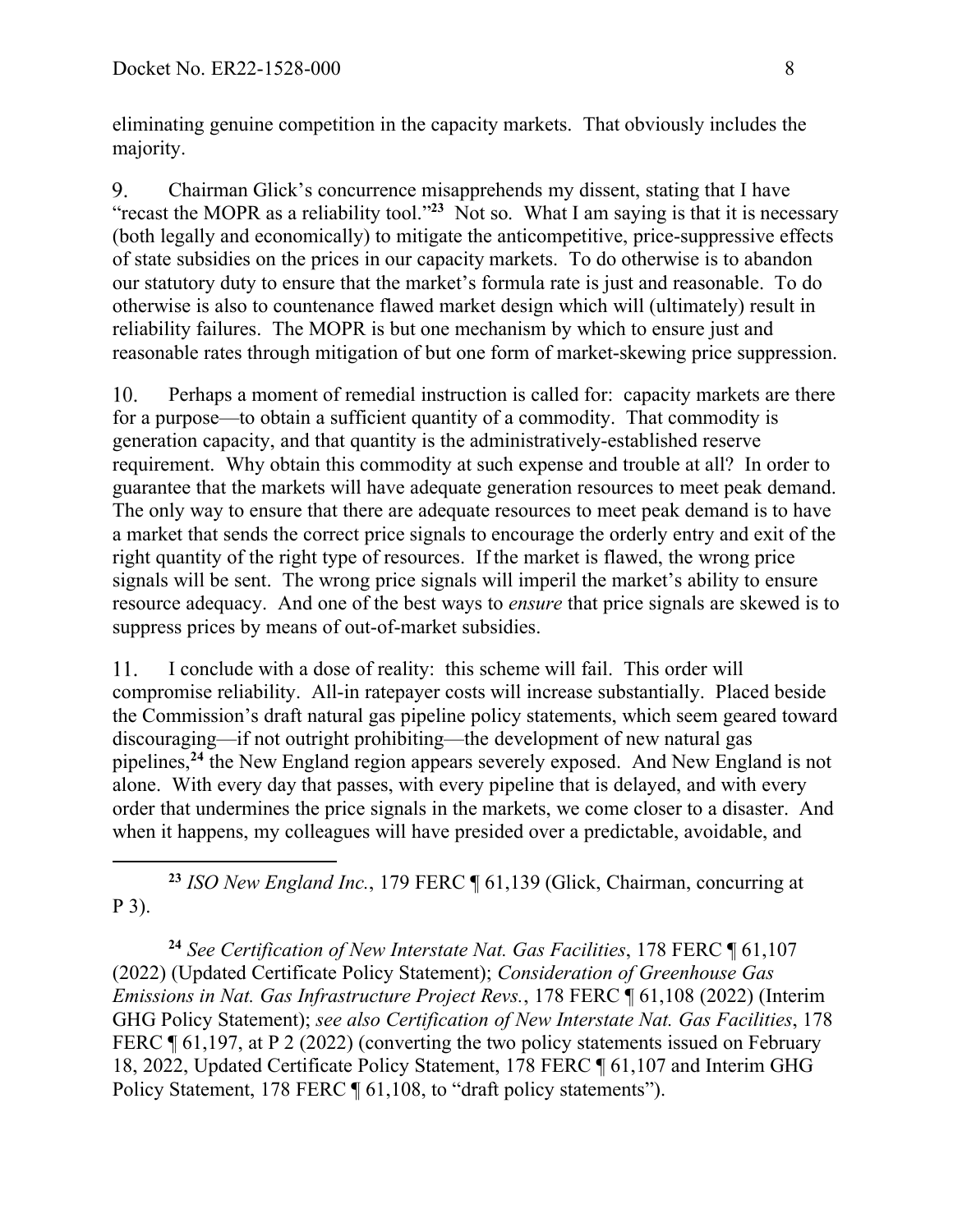catastrophic failure. Perhaps then they will stop accommodating the states' uneconomic policies and will instead, consistent with our statutory obligations, act to ensure that our markets are just and reasonable and can function as intended.

For these reasons, I respectfully dissent.

James P. Danly Commissioner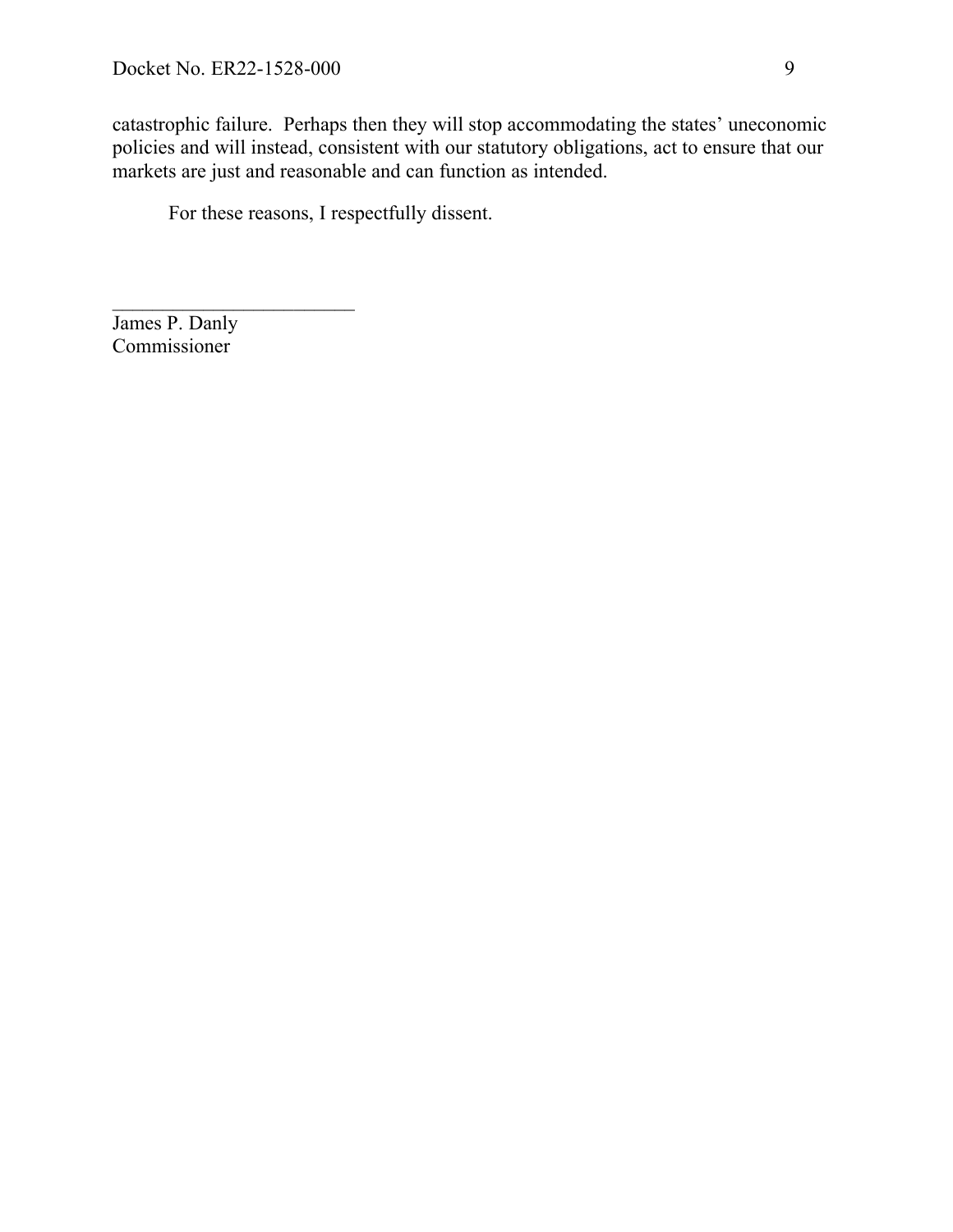### UNITED STATES OF AMERICA FEDERAL ENERGY REGULATORY COMMISSION

ISO New England Inc. New England Power Pool Participants Committee

 $\overline{a}$ 

Docket No. ER22-1528-000

(Issued May 27, 2022)

CLEMENTS and PHILLIPS, Commissioners, *concurring*:

 $1_{\cdot}$ We vote to accept ISO-NE's tariff filing because it sets the region on course to eliminate the Minimum Offer Price Rule (MOPR), a likely unjust and unreasonable tariff mechanism that, if left uncorrected, could force customers in New England to pay millions or even billions to prop up capacity that they do not want or need.

2. Each of the six New England states have enacted renewable and alternative portfolio standards, and some have enacted statutes and regulations to promote the development of clean energy resources by facilitating their financing through long-term power purchase agreements.**<sup>1</sup>** Yet, if left unchecked, ISO-NE's MOPR could exclude many of these resources from the capacity market, essentially ignoring the available capacity from these resources and forcing consumers to pay higher prices for unneeded capacity in a region with among the highest electricity prices in the nation.**<sup>2</sup>** A just and reasonable market design should reflect actual supply available. Instead, the existing MOPR actively disregards those resources most likely to come online and interferes with legitimate action by states to shape their generation mix.

3. While immediate elimination of the MOPR would likely better serve ISO-NE's customers than the proposal that has been filed, such a proposal is unfortunately not before us. And at this late hour, nor could the MOPR be immediately eliminated without causing great uncertainty and delay for FCA 17.**<sup>3</sup>** As ISO-NE explains in its answer, "[i]n a standalone Section 205 proceeding such as this, where the only issue before the

**<sup>3</sup>** Alternatively, leaving status quo rules in place for FCA 17 threatens to expose states and customers to "the worst of both worlds for the next auction: the existing MOPR remains in place with no RTR exemption." NESCOE Comments at 11.

**<sup>1</sup>** *See* New England States Committee on Electricity Comments at 3-4 (NESCOE Comments).

**<sup>2</sup>** *See* Clean Energy and Consumer Advocates Protest, Ex. B, Brattle Aff. at 6.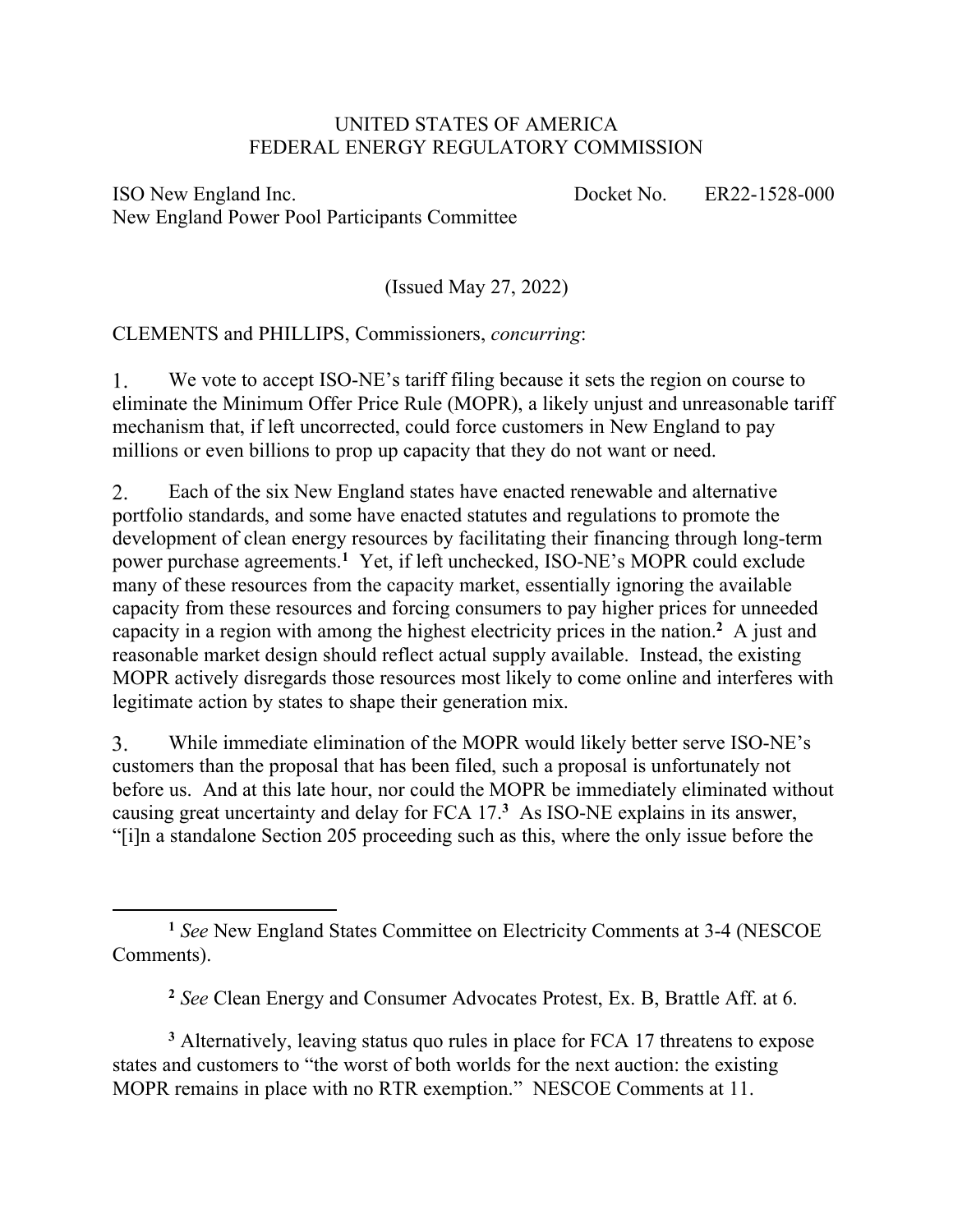Commission is the proposed tariff changes,"**<sup>4</sup>** the Commission could institute a Federal Power Act section 206 proceeding via an order establishing further process, but a replacement rate may only be instituted "after a hearing held upon [the Commission's] own motion or upon complaint."**<sup>5</sup>** Even the most expeditious action on a paper hearing could be months in the future, and would necessitate granting ISO-NE permission "to open a new retirement and permanent de-list bid window for resources to provide contingent bids pending the outcome of any Section 206 proceeding, [] the IMM [would] have to begin its review period anew," and "numerous other qualification review windows and ISO review processes" would need to be adjusted because they are "tied to or are influenced by the retirement and permanent de-list bid review window."**<sup>6</sup>**

4. Given this reality, accepting ISO-NE's tariff filing is the "path forward" to eliminating MOPR that "provides the greatest certainty to the marketplace,"**<sup>7</sup>** and the fastest way to reform the existing capacity market rules.**<sup>8</sup>** As such, we reluctantly accept ISO-NE's proposal, while cautioning that we believe this proceeding presents unique circumstances, which may not be present in the case of a similar transition mechanism in a different setting. Finally, with respect to the concerns about a reliable transition to a new resource mix and potential flaws in ISO-NE's markets identified by ISO-NE and other commenters,**<sup>9</sup>** such as ISO-NE's capacity accreditation method, we emphasize that while appropriately addressed separately from this section 205 proceeding, we take these

**<sup>4</sup>** ISO-NE Answer at 47.

**<sup>5</sup>** 16 U.S.C. 824e(a).

**<sup>6</sup>** ISO-NE Answer at 49.

**<sup>7</sup>** *Id.* at 49-50.

 $\overline{a}$ 

**<sup>8</sup>** NESCOE Comments at 11.

**<sup>9</sup>** *See, e.g.,* ISO-NE Filing at 37-41 (discussing the need for necessary market reforms); Advanced Energy Economy Comments at 20 (discussing the need for capacity accreditation and day-ahead ancillary service reforms to "address the underlying reliability challenges ISO-NE has identified"); Connecticut Department of Energy and Environmental Protection Comments at 7-8, 8 n. 19 (discussing flaws and deficiencies in the wholesale markets, including need for energy and ancillary service market reforms, seasonal markets, and reforms to capacity accreditation); ISO New England's External Market Monitor Comments at 5-6 (discussing the need for "accreditation improvements"); ISO New England's Internal Market Monitor Comments at 15 (noting importance of resource accreditation reforms and day-ahead ancillary services improvements); NESCOE Comments at 8-9 (citing 2021 NESCOE report to Governors recommending various wholesale market reforms).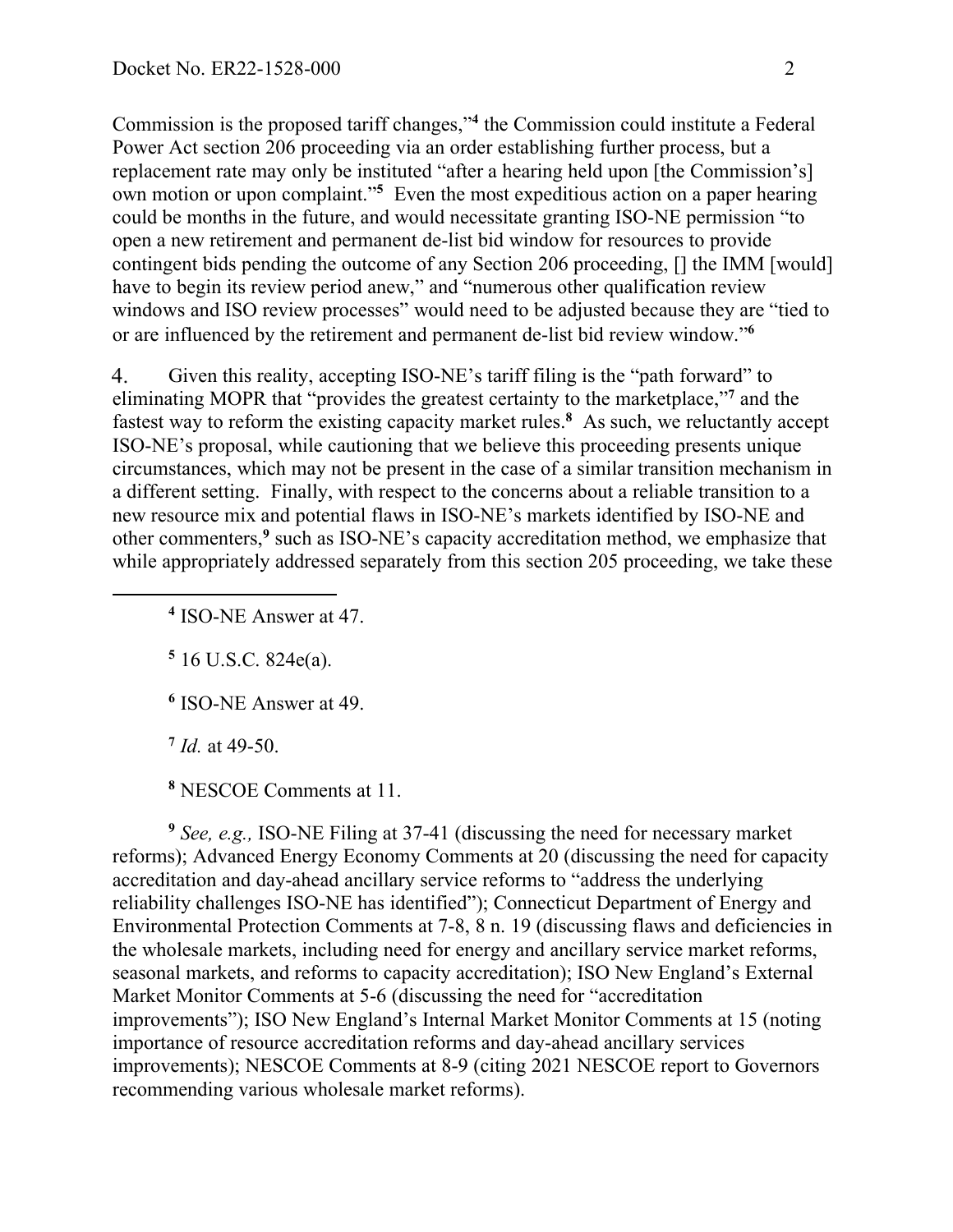concerns very seriously and urge ISO-NE and stakeholders to address them promptly. In the absence of swift action on the part of ISO-NE, Commission action to ensure reliability in the New England region may well prove necessary.

For these reasons, we respectfully concur.

Allison Clements Commissioner

Willie Phillips Commissioner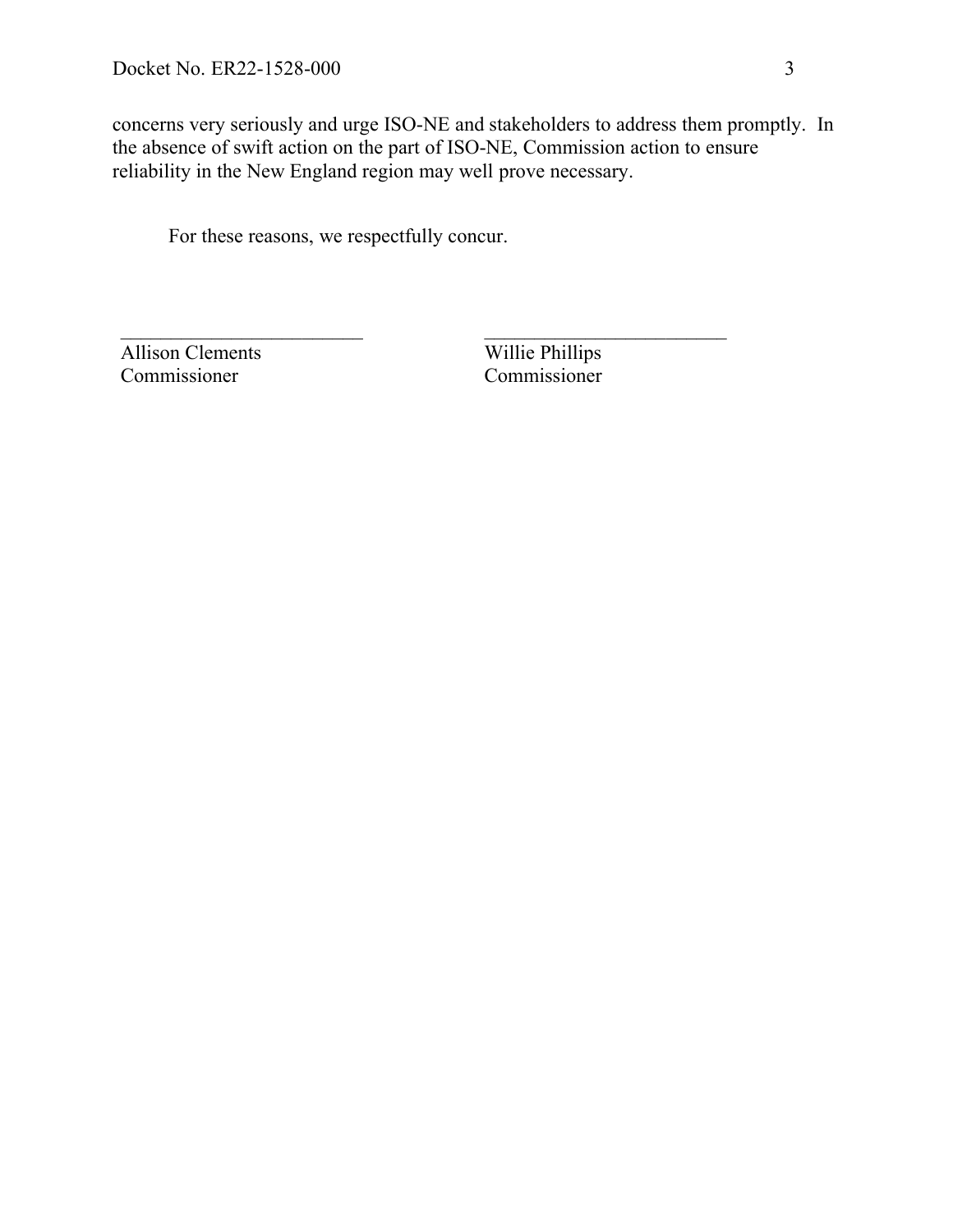## UNITED STATES OF AMERICA FEDERAL ENERGY REGULATORY COMMISSION

ISO New England Inc. New England Power Pool Participants Committee Docket No. ER22-1528-000

(Issued May 27, 2022)

CHRISTIE, Commissioner, *concurring*:

 $\overline{a}$ 

Last December, ISO New England Inc. (ISO-NE) warned about possible threats to  $1_{\cdot}$ the reliability of power service in the coming months.**<sup>1</sup>** The warning cited, among other reasons, constraints on natural gas pipeline capacity and the potential lack of sufficient fuel supply as negatively impacting the performance of necessary baseload dispatchable generation.**<sup>2</sup>** Warnings with a similar theme – that while various factors threaten

assets/documents/2021/12/20211206\_pr\_winteroutlook2122.pdf; Press Release, *ISO New England's 2021/2022 Winter Outlook* (Dec. 10, 2021), https://www.iso-ne.com/staticassets/documents/2021/12/2021-22-winter-outlook.pdf; Letter from Gordon van Welie, Pres. and CEO of ISO-NE to Comm'r Katie S. Dykes, Conn. Dept. of Energy and Envtl Protection (Dec. 23, 2021), https://www.iso-ne.com/staticassets/documents/2022/01/isone\_ct\_deep\_combined\_ltrs.pdf.

**<sup>2</sup>** *See* materials cited *supra* n.1.

**<sup>1</sup>** *See, e.g.*, Gordon van Welie, Pres. and CEO of ISO-NE, Opening Remarks, *Winter 2021/2022 Outlook Media Briefing* (Dec. 6, 2021), https://www.iso-ne.com/staticassets/documents/2021/12/20211206\_winteroutlook2122\_pressconference.pdf; Press Release, ISO-NE, *Harsh Weather Conditions Could Pose Challenges to New England's Power System This Winter, Fuel supply issues may threaten ability to meet consumer demand if the region sees extended periods of extreme cold weather* (Dec. 6, 2021), https://www.iso-ne.com/static-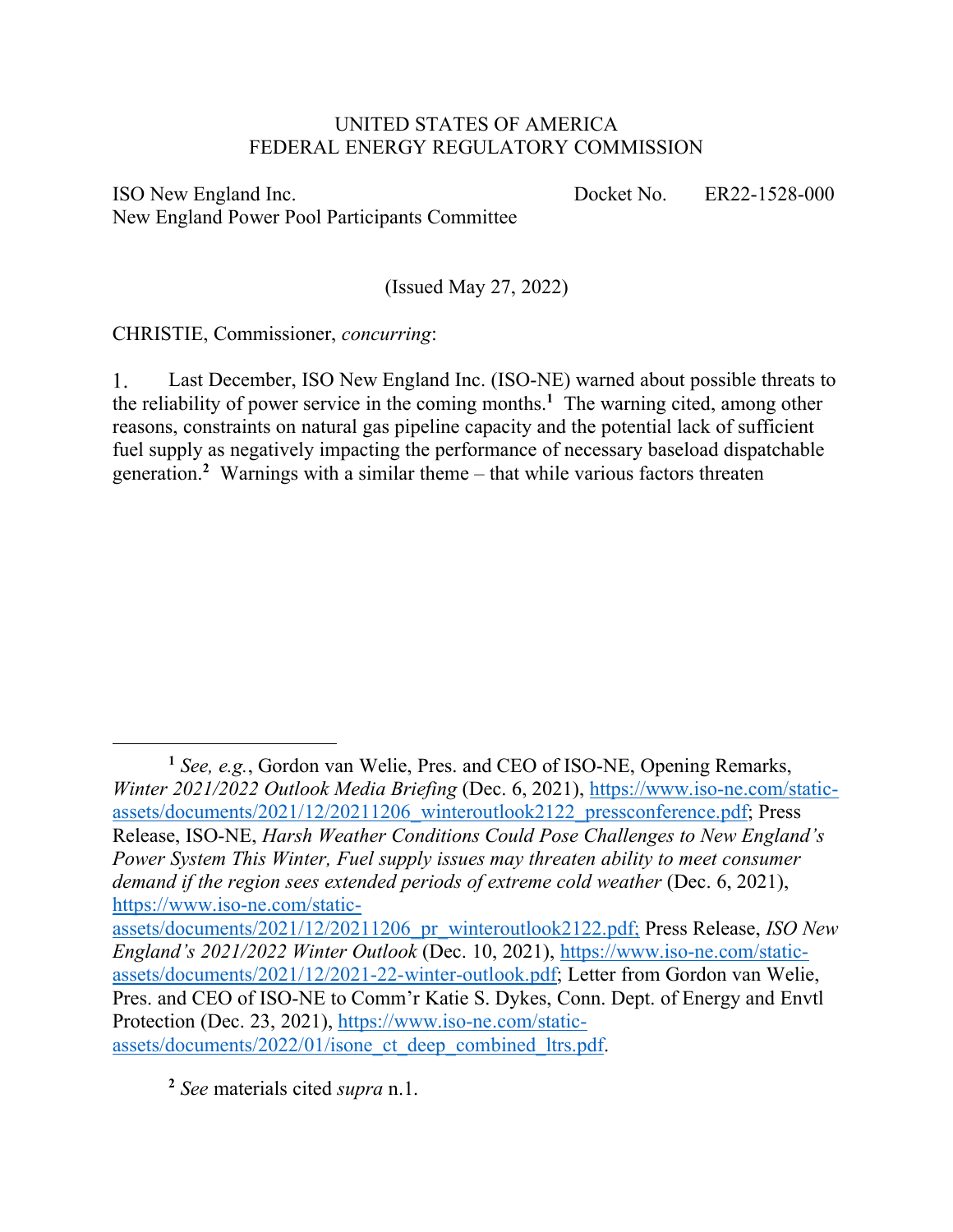reliability, shortfalls of baseload, dispatchable generation is a significant factor – subsequently were made regarding the Midwest**<sup>3</sup>** and other parts of the country.**<sup>4</sup>**

**<sup>4</sup>** *See* Jeff Beattie, *MISO at high risk of summer outages, threat "spreading,"* THE ENERGY DAILY (May 19, 2022) ("In a media event releasing the [NERC Summer 2022 Reliability Assessment], John Moura, NERC's director of reliability assessment and performance analysis, suggested the nation's grid reliability is deteriorating *because utilities are switching too rapidly from baseload power plants to intermittent renewables and demand-side resources* to achieve decarbonization goals. 'The conclusions are concerning; it's a very sobering report,' Moura said. 'It is clear that the risk is spreading, and while we have initiated action on a number of fronts and sounded the alarm for many years, *there is clear, objective, conclusive data indicating that the pace of our grid transformation is a bit out of sync with the underlying realities and physics of the system*,' he said.") (emphases added). *See also* Naureen Malik and David R Baker, *Vast Swath of US at Risk of Summer Blackouts, Regulator Warns*, BLOOMBERG (May 18, 2022), https://www.bloomberg.com/news/articles/2022-05-18/vast-swath-of-us-is-at-risk-

**<sup>3</sup>** Improper price signals in capacity markets were cited as a major reason for losses of needed dispatchable generation in the Midwest Independent System Operator (MISO). *See, e.g.*, Jeffrey Tomich, *Soaring prices signal challenges ahead for Midwest grid*, ENERGYWIRE (Apr. 18, 2022), https://www.eenews.net/articles/soaring-pricessignal-challenges-ahead-for-midwest-grid/ ("David Patton, MISO's independent market monitor, said during a MISO call on Friday that the auction results are 'the outcome we've been worried about for a decade.' MISO market rules that suppressed capacity prices in previous years, he said, have led to the *retirement of otherwise economic power plants* . . . .") (emphasis added); Ethan Howland, *Capacity prices jump across MISO's central and northern regions, driven by supply shortfall*, UTILITY DIVE (Apr. 18, 2022), https://www.utilitydive.com/news/capacity-prices-auction-miso-midcontinent/622186/ ("MISO's market is flawed, according to [David] Patton. 'If we're going to say that reliability is an imperative, we need to fix this market because *we can't expect the market to support reliability if we know that it's not designed to produce efficient economic signals,*' Patton said during the conference call. . . . *In the last four years, power plants totaling 4 GW to 5 GW retired, even though they appear 'clearly economic*,' Patton said. '*Our capacity market doesn't price capacity efficiently, so it sends out a clear economic signal to retire*.'") (emphases added). *See also, e.g.*, Robert Walton, *MISO prepares for "worst-case scenarios," heads into summer with insufficient firm generation,* UTILITY DIVE (Apr. 29, 2022), https://www.utilitydive.com/news/misoprepares-for-worst-case-scenarios-heads-into-summer-with-insufficie/622932/ ("[MISO] is projecting a 5 GW shortfall in firm generation to meet projected load this summer . . . . The grid operator is forecasting a summer peak of 124 GW, with about 119 GW of 'projected regularly available generation.'").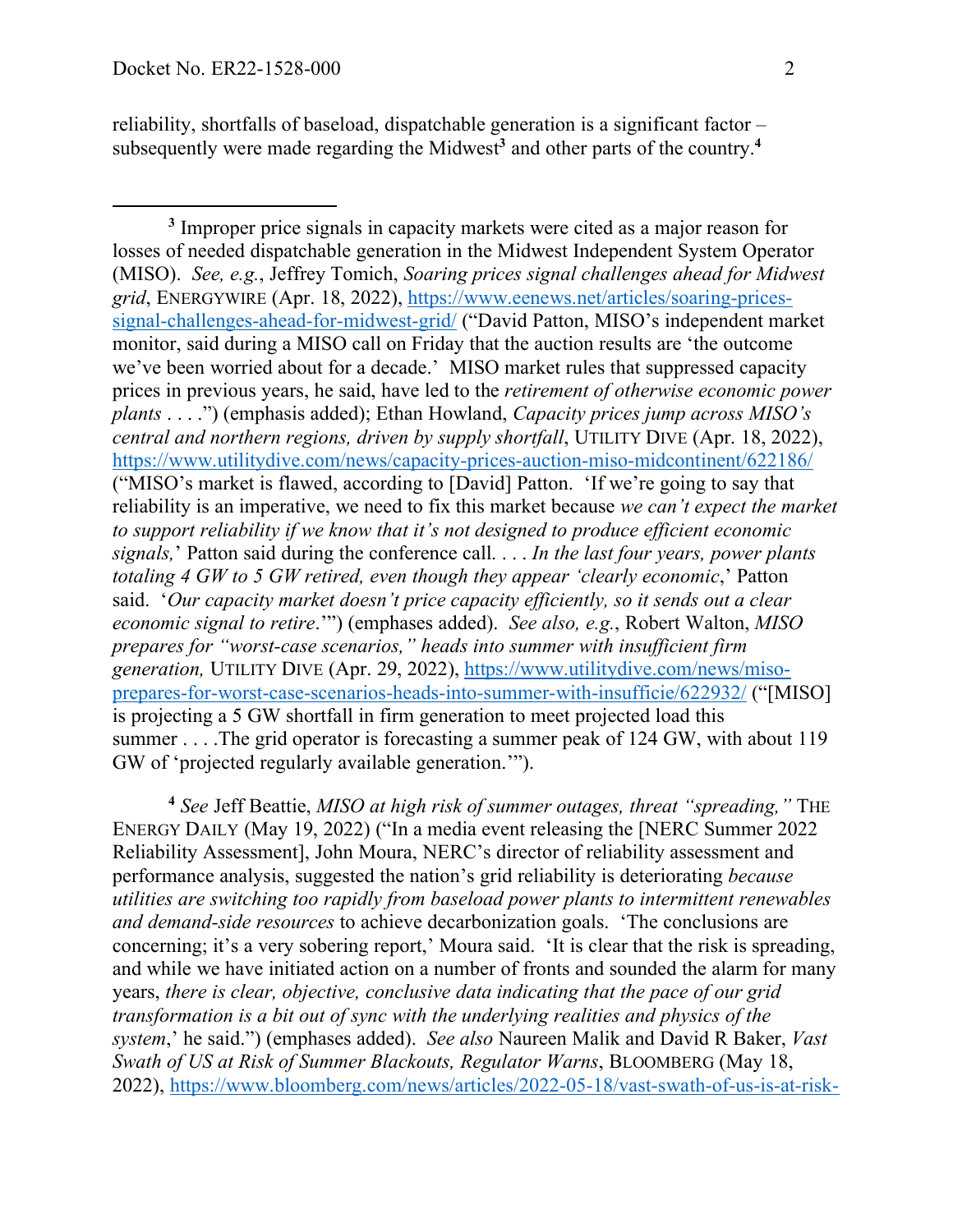2. Reforming the MOPR in ISO-NE's capacity market as proposed in this filing not only will, but is intended to, bring about the replacement of dispatchable natural gas generating resources with intermittent resources. That result is in furtherance of the public policies of the states in ISO-NE, as the New England States Committee on Electricity (NESCOE) makes clear in its filing supporting elimination of the MOPR.**<sup>5</sup>**

3. I will concur in approving this filing due largely to my belief that RTO capacity markets – which are administrative constructs, not true markets<sup>6</sup> – should attempt to accommodate the public policies of the states *as long as the impacts*, both in costs and reliability, of one or more states' public policies are *not* being forced onto other states not sharing those public policies.**<sup>7</sup>** The threat of such impact-shifting to other states in a

**<sup>5</sup>** NESCOE April 21, 2022 Comments at 2 ("NESCOE strongly supports the elimination of the current MOPR and has for a decade advocated for fundamental changes to ISO-NE's capacity market rules to remove barriers to the participation of clean energy resources developed in furtherance of state clean energy and environmental laws.") (footnote omitted). In its comments NESCOE also makes clear that it does not oppose ISO-NE's transition period. *Id*. New Hampshire did not join the NESCOE filing. *Id*. at 2 n.6.

**<sup>6</sup>** In his dissent, Commissioner Danly says: "This begs the question, if all new entry is state-sponsored, and all necessary existing generation can obtain RMRs, why not simply return to cost-of-service ratemaking, thereby protecting ratepayers, ensuring reliability, and saving us all the trouble?" *ISO New England Inc.*, 179 FERC ¶ 61,139 (2022) (Danly, Comm'r, dissenting at P 7). I agree.

**<sup>7</sup>** *N.Y. Indep. Sys. Operator, Inc*., 179 FERC ¶ 61,102 (2022) (Christie, Comm'r, concurring at P 3) (available at https://www.ferc.gov/news-events/news/commissionerchristies-concurrence-nyiso-tariff-revisions-re-marginal-capacity) (quoting *N.Y. Indep. Sys. Operator, Inc*., 178 FERC ¶ 61,101 (2022) (Christie, Comm'r, concurring at PP 4-6),

of-summer-blackouts-regulator-warns ("A vast swath of North America from the Great Lakes to the West Coast is at risk of blackouts this summer as heat, drought, *shuttered power plants* and supply-chain woes strain the electric grid. Power supplies in much of the US and part of Canada will be stretched, with demand growing again after two years of pandemic disruptions, according to an annual report. It's among the most dire assessments yet from the North American Electric Reliability Corporation [NERC], a regulatory body that oversees grid stability. 'It's a pretty sobering report, and it's clear the risks are spreading,' John Moura, director of reliability assessment and performance analysis, said in a press briefing. . . . 'The pace of our grid transformation is out of sync' with the physical realities of the existing power network, Moura said.") (emphasis added).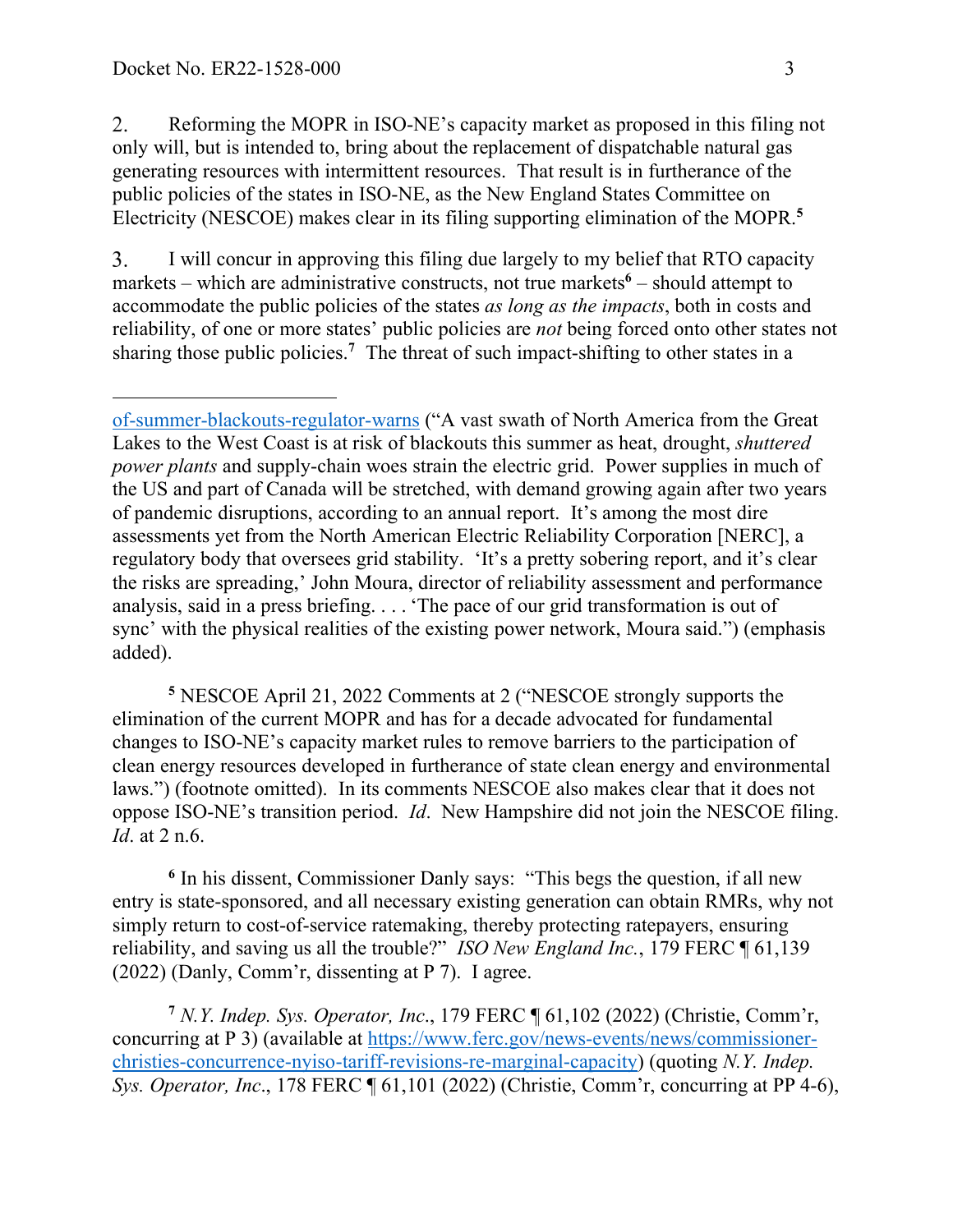multi-state RTO was present in PJM's proposal last year to eliminate its MOPR, as pointed out by Pennsylvania and Ohio, two states that opposed PJM's MOPR proposal.**<sup>8</sup>** Given the strong opposition of Pennsylvania and Ohio, as well as for other reasons expressed in my Fair RATES Act statement in that docket, I opposed PJM's MOPR proposal.**<sup>9</sup>**

 $\overline{4}$ . Here, however, and in distinct contrast to the PJM MOPR proceeding in which Pennsylvania and Ohio expressed strong opposition in a filing in the proceeding, no state in ISO-NE has filed in this record opposing the MOPR's reform in ISO-NE.**<sup>10</sup>** Five of the

**<sup>8</sup>** Pennsylvania and Ohio alleged that the PJM MOPR Proposal "*unjustly transfers the consequences of a particular state's policy preference(s) to all states and consumers within the PJM region*." Pennsylvania Public Utility Commission and Public Utilities Commission of Ohio, Joint Protest, Docket No. ER21-2582-000, at 4 (filed Aug. 20, 2021) (PAPUC and PUCO Joint Protest) (emphasis added); *see also* Commissioner Mark C. Christie, Fair RATES Act Statement on PJM Minimum Offer Price Rule (MOPR) Revisions, Docket No. ER21-2582-000 (filed Oct. 19, 2021) (Christie PJM MOPR Fair RATES Act Statement) at P 10 & n.17 (quoting PAPUC and PUCO Joint Protest at 4) (available at https://www.ferc.gov/news-events/news/commissioner-christies-fair-ratesact-statement-pjm-mopr).

**<sup>9</sup>** Christie PJM MOPR Fair RATES Act Statement (available at https://www.ferc.gov/news-events/news/commissioner-christies-fair-rates-act-statementpjm-mopr). The PJM proposal was also adamantly opposed by PJM's Independent Market Monitor (IMM). *See, e.g., id*. P 9 (citing IMM, Protest, Docket No. ER21-2582- 000, at 1 (filed Aug. 20, 2021)). In contrast, Dr. Patton, President of Potomac Economics, ISO-NE's External Market Monitor (EMM), while noting that ISO-NE's proposal could be improved by eliminating the incentive rebuttal provision and while expressly recommending that the ISO pursue marginal capacity accreditation rules and changes to its capacity demand curves "recommend[ed] that the Commission approve the proposed changes to the MOPR provisions filed by [ISO-NE and NEPOOL]." EMM April 21, 2022 Comments at 9.

**<sup>10</sup>** Disagreement does appear to revolve around the existence or duration of the transition mechanism. For example, representatives of the Commonwealth of Massachusetts and State of Maine made a filing in this docket requesting that the Commission reject ISO-NE's MOPR reform and transition proposal based on their belief that the transition mechanism is improper and unsupported under FPA section 205. Massachusetts Attorney General and Maine Office of the Public Advocate April 21, 2022

<sup>(</sup>available at https://www.ferc.gov/news-events/news/item-e-2-commissioner-mark-cchristie-concurrence-regarding-new-york-independent)).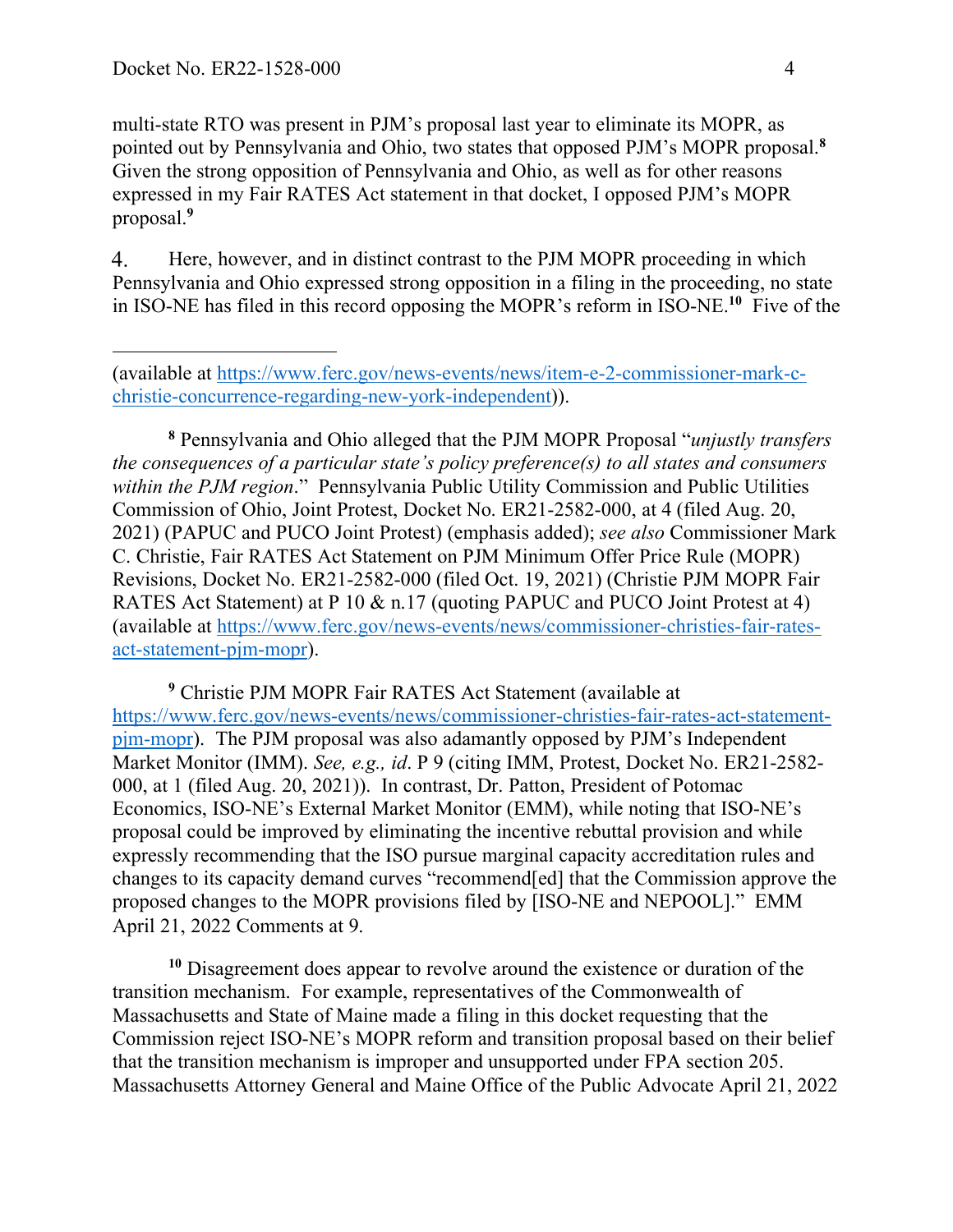six states joined the NESCOE Comments strongly supporting the elimination of ISO NE's MOPR and not opposing the transition mechanism.**<sup>11</sup>** Accordingly, the obvious conclusion is that the ISO-NE MOPR reform proposal is in furtherance of the public policies chosen by the elected policy makers of New England. I believe we should respect those policy decisions.

 $5<sub>1</sub>$ While the policy makers of New England have made their choices and I respect them, I believe that this proposal, even given the transition mechanism, holds the potential for negative effects on the reliability of electric power service in New England and may even cause higher prices for consumers when state officials find it necessary to procure back-up sources of dispatchable power to keep the lights on, as California is now evidently finding it necessary to do.<sup>12</sup> However, in my concurrence to approve New York ISO's recent proposal to "exclude [intermittent] resources that further the goals of New York State's Climate Leadership and Community Protection Act (CLCPA) from

**<sup>11</sup>** NESCOE April 21, 2022 Comments at 3 ("These comments represent the collective view of five of the New England states, with New Hampshire not joining this filing as noted above."). *See also id*. at 2. NESCOE states that "After listening to deliberations in the many months-long stakeholder process, NESCOE expressed the view (with New Hampshire opposing) that MOPR reform should be enacted as soon as possible in a manner that supports system reliability." *Id*. at 10. The NESCOE April 21, 2022 Comments include a footnote stating, "New Hampshire does not join this filing, and instead may present its view on the various issues in this proceeding in a separate pleading." *Id*. at 2 n.6. The record in this docket, however, does not include any filing opposing MOPR reform from any state officials purporting to represent the interests of New Hampshire or, specifically, New Hampshire consumers.

**<sup>12</sup>** *See, e.g.*, Kavya Balaraman, *California governor floats 5-GW, \$5.2B 'reliability reserve' amid possible electricity shortfalls,* UTILITY DIVE (May 17, 2022), https://www.utilitydive.com/news/california-5-gw-reliability-reserve-shortfall-caisopuc/623864/ ("The reserve could include '*existing generation capacity that was scheduled to retire*,' as well as new storage projects and *diesel and natural gas back-up generation* . . . .") (emphases added). *See also* Colby Bermel, *California could get \$5.2B strategic electricity reserve*, POLITICAL PRO (May 13, 2022) ("[Governor] Newsom . . . announced a \$5.2 billion Strategic Electricity Reliability Reserve . . . [including] *diesel and natural gas backup generation*. . . .") (emphasis added).

Joint Comments and Protest. *See also* Sec'y Kathleen Theoharides, Commonwealth of Mass., Exec. Office of Energy and Envtl Affairs April 21, 2022 Letter at 1 ("The Commonwealth supports elimination of the MOPR, but opposes an approach to elimination that prolongs the effects of the MOPR any longer than necessary.").